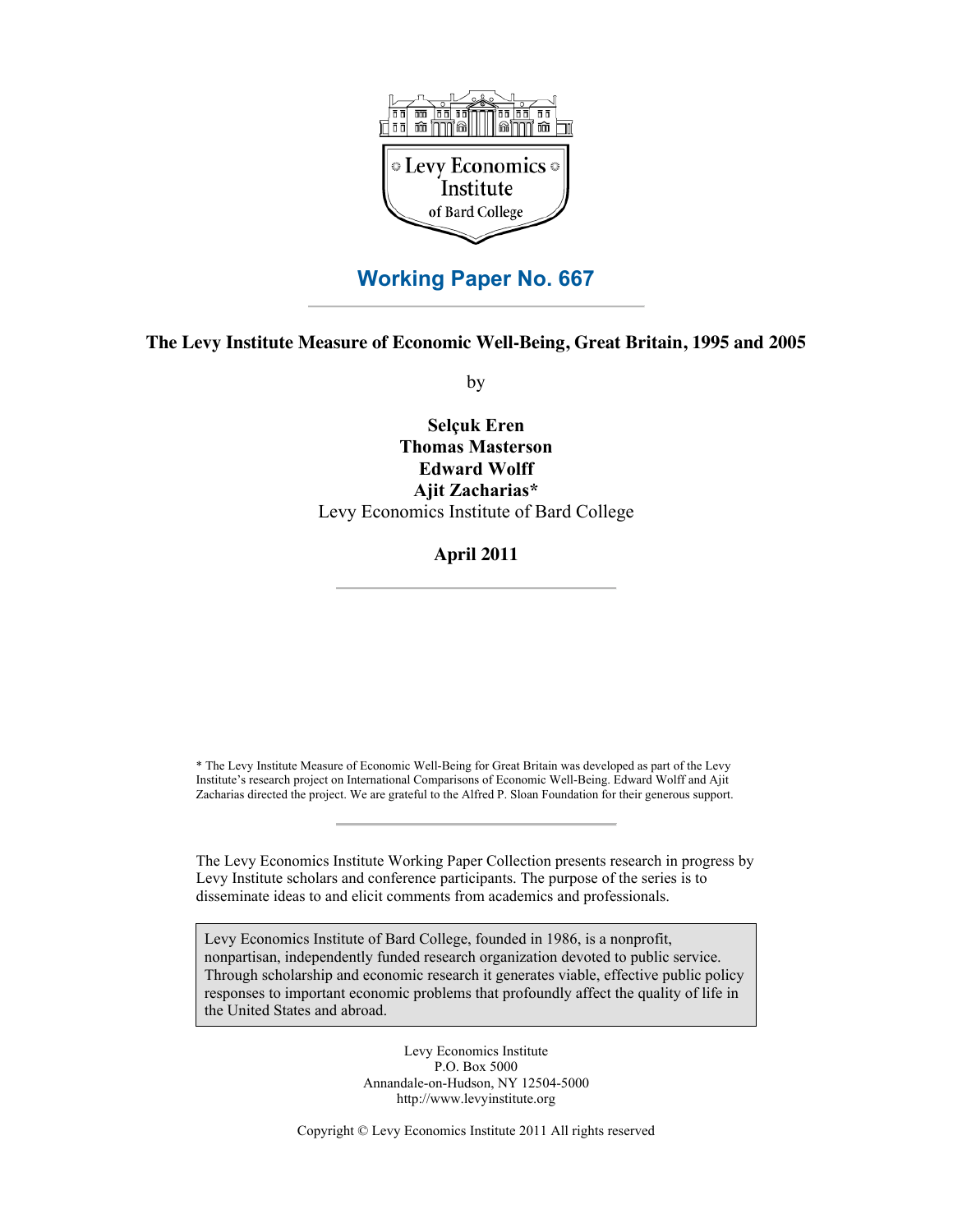## **ABSTRACT**

We construct estimates of the Levy Institute Measure of Economic Well-Being for Great Britain for the years 1995 and 2005. We also produce estimates of the official British measures HBAI (from the Department for Work and Pensions annual report titled "Households below Average Income") and ROI (from the Office of National Statistics Redistribution of Income analysis). We analyze overall trends in the level and distribution of household well-being using all three measures for Great Britain as a whole and for subgroups of the British population. Gains in household economic well-being between 1995 and 2005 vary by the measure used, from 23 percent (HBAI) to 32 percent (LIMEW) and 35 percent (ROI). LIMEW shows that much of the middle class's gain in well-being was as a result of increases in government expenditures. LIMEW also marks a greater increase in economic well-being among elderly households due to the increase in their net worth. The redistributive effect of net government expenditures decreased notably between 1995 and 2005 according to the official measures, primarily due to the change in the distributive impact of government expenditures.

**Keywords:** Levy Institute Measure of Economic Well-being (LIMEW); Great Britain; Economic Well-Being; Economic Inequality; Household Income Measures

**JEL Classifications:** D31, D63, P17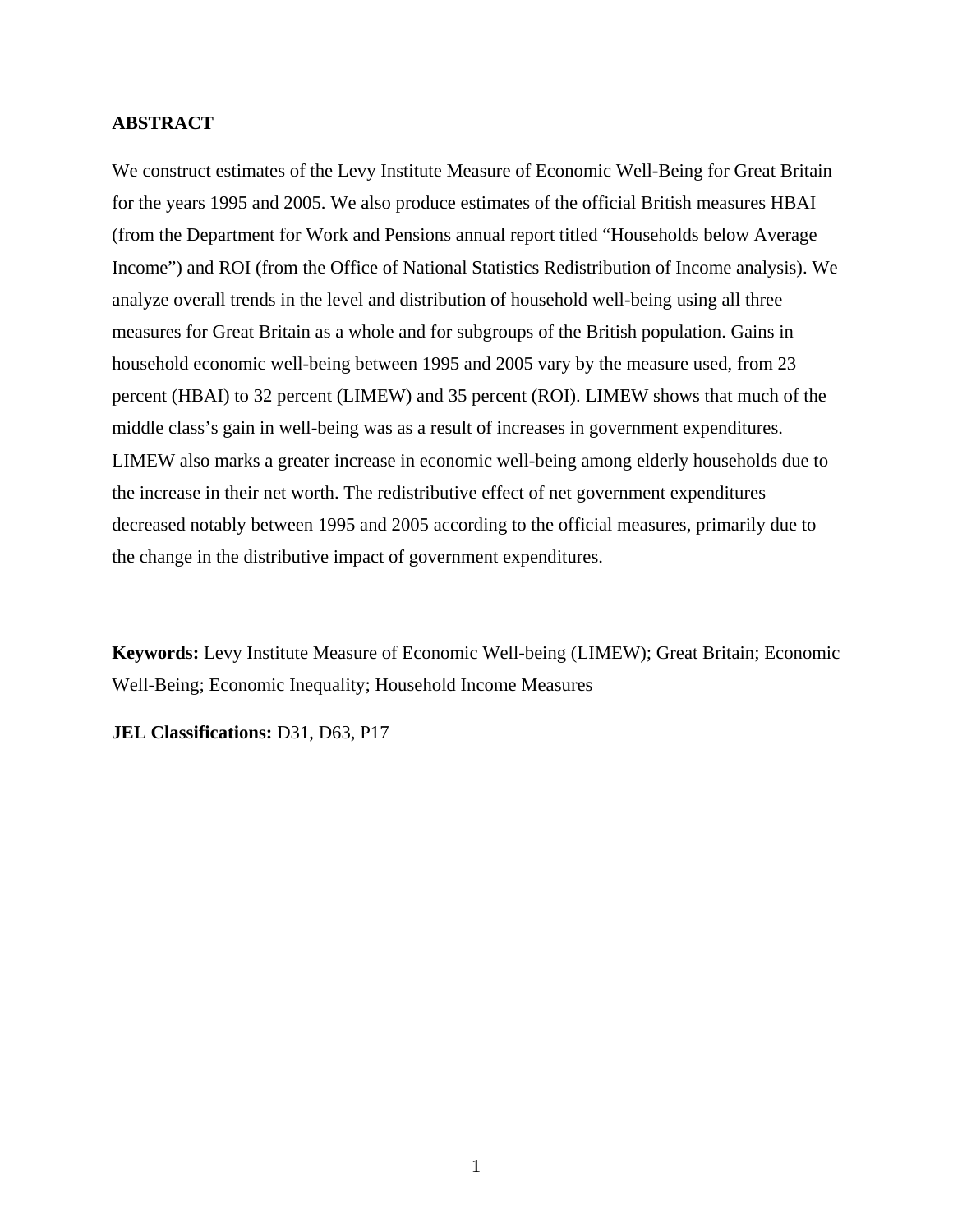## **1 INTRODUCTION**

This paper describes the construction of the Levy Institute Measure of Economic Well-Being (LIMEW) for Great Britain. We will also analyze the level and distribution of economic wellbeing using the LIMEW, as well as the conventional measures used in the United Kingdom. This is particularly interesting because the LIMEW is a more comprehensive measure of households' command over resources than the conventional measures of disposable income. LIMEW includes estimates of public consumption and household production, components that are excluded in most available measures of economic well-being. It also includes estimates of longrun benefits from the ownership of wealth (other than homes) in the form of an imputed lifetime annuity, a procedure that, in our view, is superior to considering only current income from assets.

No single survey on households provides the information required to construct the LIMEW. As a result, our approach was to use the Family Resources Survey as the basic sample and supplement it with data from a variety of sources.<sup>1</sup> An overview of the estimation process is provided in table 1. The details are discussed in the subsequent sections and the appendices.

#### **2 COMPONENTS OF LIMEW**

The LIMEW is constructed as the sum of the following components (see table 1): base income (line 10); income from wealth (lines 12 through 18); net government expenditures (both cash and noncash transfers and public consumption, net of taxes, lines 20 through 27); and household production (line 29).

Base money income is defined as gross money income (MI) *less* the sum of property income (interest, dividends, and rents) and government cash transfers (e.g., basic state pension). The rationale for deducting these two items at this stage is to avoid double-counting because we do include our own estimates of government transfers and income from wealth (as discussed below). Earnings make up the overwhelming portion of base money income. The remainder consists of occupational pensions and other small items. The imputed value of health insurance premiums paid by employers is added to base money income to obtain base income. In Britain,

<sup>&</sup>lt;sup>1</sup> The 1995 round of the survey did not include Northern Ireland. To maintain comparability, we have excluded Northern Ireland from all estimates for both years of the study.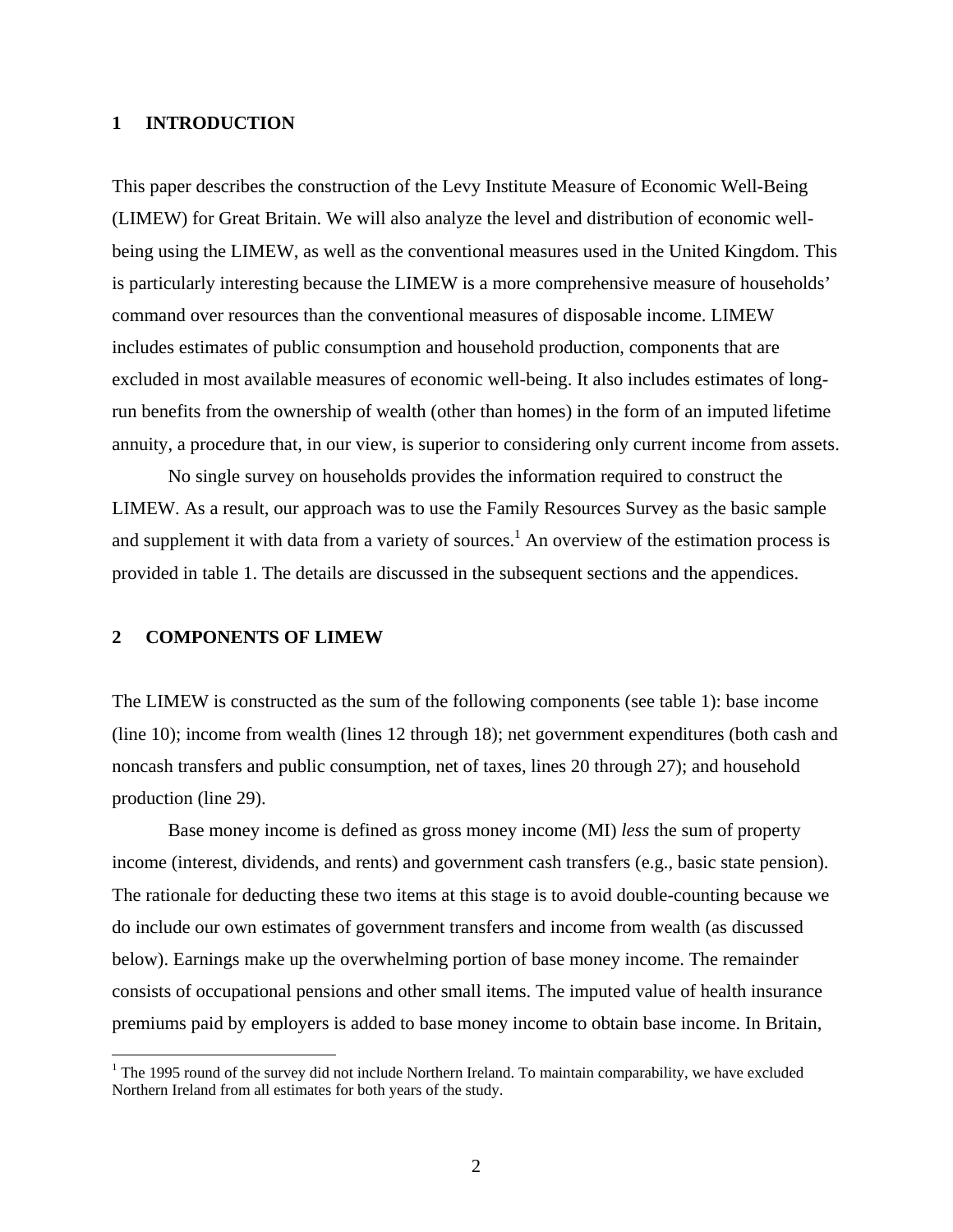such payments take the form of a payroll tax paid by the employers that go toward funding the National Health Service—government-run universal healthcare services. $2$ 

The second component is imputed income from the household's wealth holdings. MI includes property income, the sum of interest, dividends, and rent. From our perspective, this is an incomplete measure of the economic well-being derived from the ownership of assets. Owneroccupied housing yields services to their owners over many years, thereby freeing up resources otherwise spent on housing. Financial assets can, under normal conditions, be a source of economic security in addition to property-type income.

In measuring the economic well-being from wealth holdings, it is useful to distinguish between owner-occupied homes and other forms of wealth (Wolff and Zacharias 2009). Housing is a universal need and homeownership frees the owner from the obligation of paying rent, leaving an equivalent amount of resources for consumption and asset accumulation. Hence, benefits from owner-occupied housing are reckoned in terms of the replacement cost of the services derived from it (i.e., a rental equivalent).<sup>3</sup> We estimate the benefits from nonhome assets (real estate excluding homes, liquid assets, and financial assets) using a lifetime annuity method.4 We calculate an annuity based on a given amount of wealth, an interest rate, and life expectancy. The annuity is the same for the remaining life of the wealth holder and the terminal wealth is assumed to be zero (in the case of households with multiple adults, we use the maximum of the life expectancy of the head of household and spouse in the annuity formula). Moreover, in our method, we account for differences in portfolio composition across households. Instead of using a single interest rate for all assets, we use a weighted average of asset-specific and historic real rates of return,<sup>5</sup> where the weights are the proportions of the different assets in a household's total nonhome assets. The burden of liabilities is also captured by an analogous procedure that

<sup>&</sup>lt;sup>2</sup> Most of the expenditure for the National Health Services is funded via general taxation and not payroll taxes.

<sup>&</sup>lt;sup>3</sup> This is consistent with the approach adopted in the US national accounts.

<sup>&</sup>lt;sup>4</sup> This method gives a better indication of resource availability on a sustainable basis over the expected lifetime than the standard bond-coupon method. The latter simply applies a uniform interest rate to the value of nonhome wealth. It thereby assumes away differences in overall rates of return for individual households ascribable to differences in household portfolios. It also assumes that the amount of wealth remains unchanged over the expected (conditional) lifetime of the wealth holder.

 $<sup>5</sup>$  The rate of return used in our procedure is real total return (the sum of the change in capital value and income from</sup> the asset, adjusted for inflation). For example, for stocks, the total real return would be the inflation-adjusted sum of the change in stock prices plus dividend yields.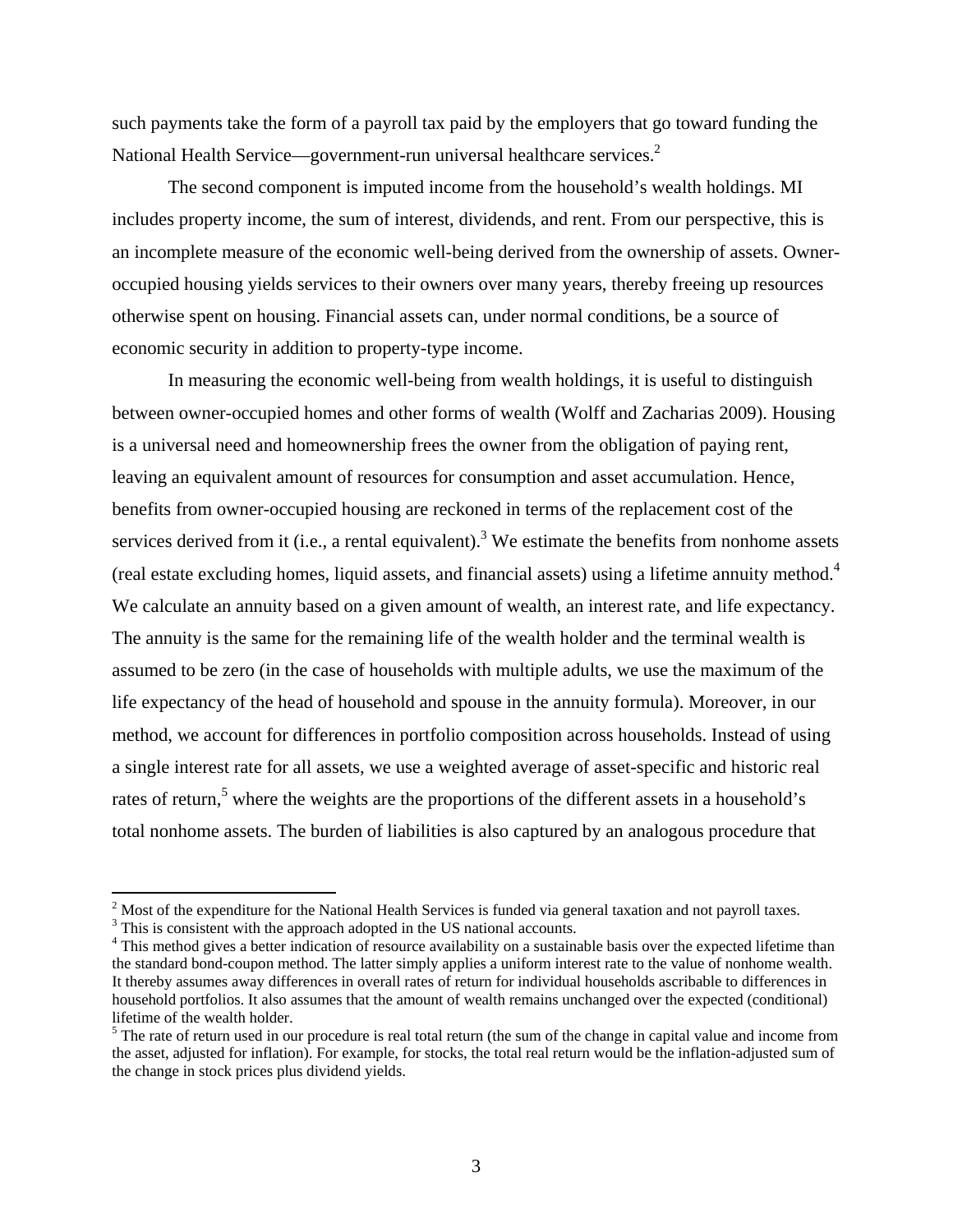annuitizes the value of debt, with the rate of inflation playing the role of the interest rate in the procedure.

The third component is net government expenditures—the difference between government expenditures incurred on behalf of households and taxes paid by households (Wolff and Zacharias 2007). Our approach to determine expenditures and taxes is based on the socialaccounting approach (Hicks 1946; Lakin 2002: 4346). Government expenditures included in the LIMEW are cash transfers, noncash transfers, and public consumption. These expenditures, in general, are derived from the National Income and Product Accounts (NIPA). Government cash transfers are treated as part of the money income of the recipients. In the case of government noncash transfers, our approach is to distribute the appropriate actual cost incurred by the government among recipients of the benefit.<sup>6</sup> A potential alternative method of valuation is the so-called fungible-value method that is based on the argument that the income value for the recipient of a given noncash transfer is, on average, less than the actual cost incurred by the government in providing that benefit (see, for example, Canberra Group [2001: 24, 65]). This valuation method involves estimating how much the household could have paid for the medical benefit, after meeting its expenditures on basic items such as food and clothing, with the maximum payment for the medical benefit set equal to the average cost incurred by the government.

We do not use the fungible-value approach because of its implication that recipients with income below the minimum threshold receive no benefit from the service (like healthcare). This implication is inconsistent with our goal of measuring the household's access to or command over products. Further, unlike the social-accounting method, the fungible-value method would not yield the actual total government expenditure when aggregated across recipients. Such a feature is incompatible with our goal of estimating net government expenditures using a consistent methodology.

The other type of government expenditure that we include in the LIMEW is public consumption. We begin with a detailed functional classification of government expenditures. We then exclude certain items because they fail to satisfy the general criterion of increasing the household's access to goods or services. These items generally form part of the social overhead

<sup>&</sup>lt;sup>6</sup> In the case of medical benefits, the relevant cost is the "insurance value" differentiated by risk classes.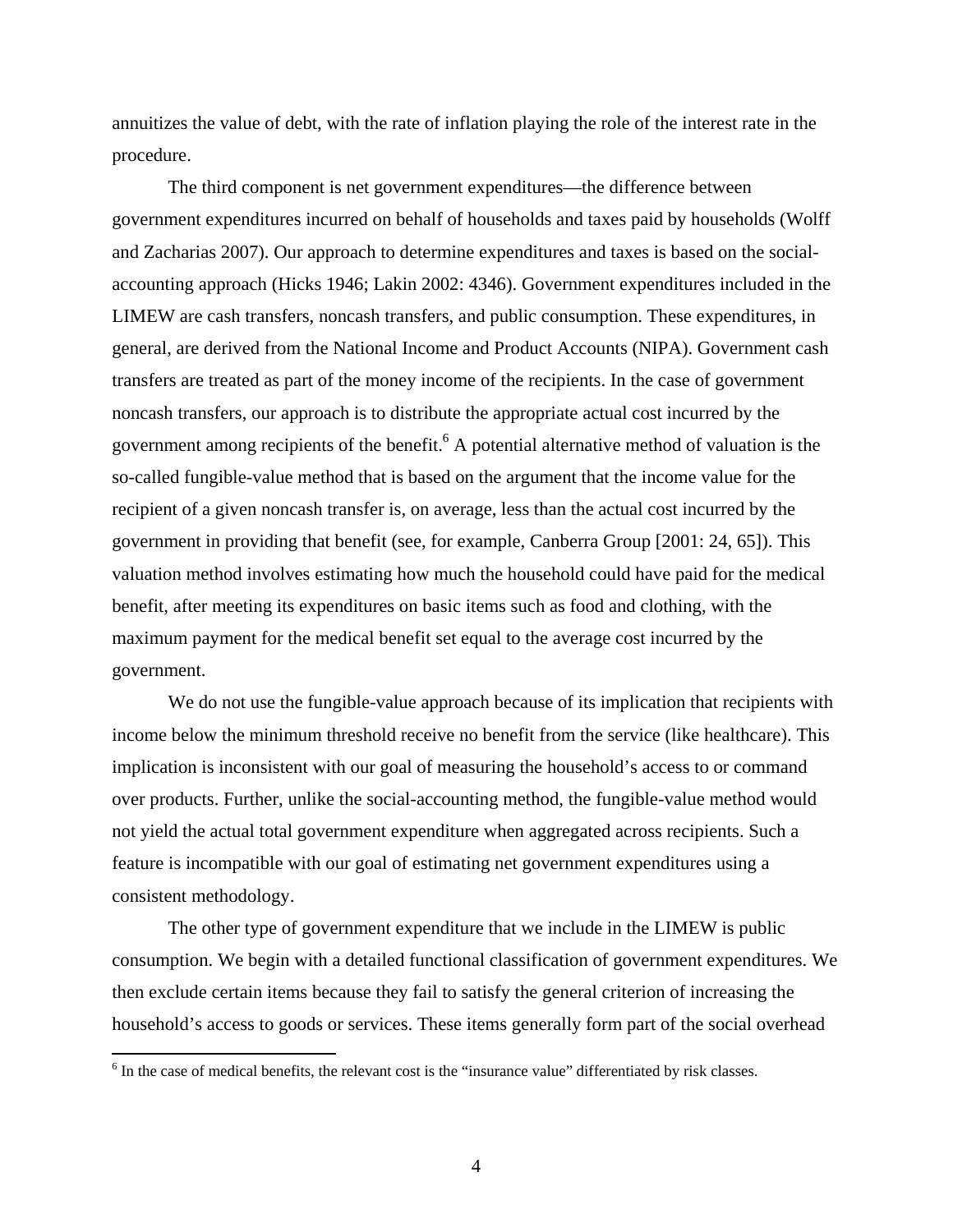(e.g., national defense) and do not lend themselves to a market substitute. Other expenditures, such as transportation, are allocated only in part to households because part of the expenditure is also incurred on behalf of the business sector. The household sector's share in such expenditures can be estimated on the basis of information regarding its utilization (for example, miles driven by households and businesses). The remaining expenditures (such as health) are allocated fully to households.

In the second stage, the expenditures for each functional category are distributed among households. The distribution procedures followed by us build on earlier studies employing the government-cost approach (e.g., Ruggles and Higgins [1981]; Wolff and Zacharias [2007]). Some expenditures, such as education, highways, and water and sewerage, are distributed on the basis of estimated patterns of utilization or consumption, while others such as public health, fire, and police are distributed equally among the relevant population.

The third part of net government expenditures is taxes. Our objective is to determine the actual tax payments made by households, consistent with the government-cost approach. In general, therefore, we do not consider tax incidence in our analysis.<sup>7</sup> We align the aggregate taxes in the microdata with their NIPA counterparts, as we did for government expenditures. Taxes consist of personal income taxes, property taxes on owner-occupied housing, payroll taxes, and consumption taxes. Taxes on corporate profits, on business-owned property, and on other businesses, as well as nontax payments, are not allocated to the household sector because they are paid directly by the business sector.

The fourth component of LIMEW is the imputed value of household production. Three broad categories of unpaid activities are included in the definition of household production: (1) core production activities, such as cooking and cleaning; (2) procurement activities, such as shopping for groceries and for clothing; and (3) care activities, such as caring for babies and reading to children. These activities are considered as "production," since they can be assigned, generally, to third parties apart from the person who performs them, although third parties are *not* always a perfect substitute for the person, especially for the third activity.

 $<sup>7</sup>$  It may appear that our inclusion of the employer-paid payroll taxes for the National Health Service (NHS) in the</sup> household tax burden is based on the assumption that the incidence of the employer-paid tax falls on labor income. In fact, this treatment was necessitated by the fact that we include the government expenditures on NHS, partly financed by NHS payroll tax, in LIMEW; therefore, if we did not deduct it from LIMEW, we will be doublecounting part of the benefits from NHS.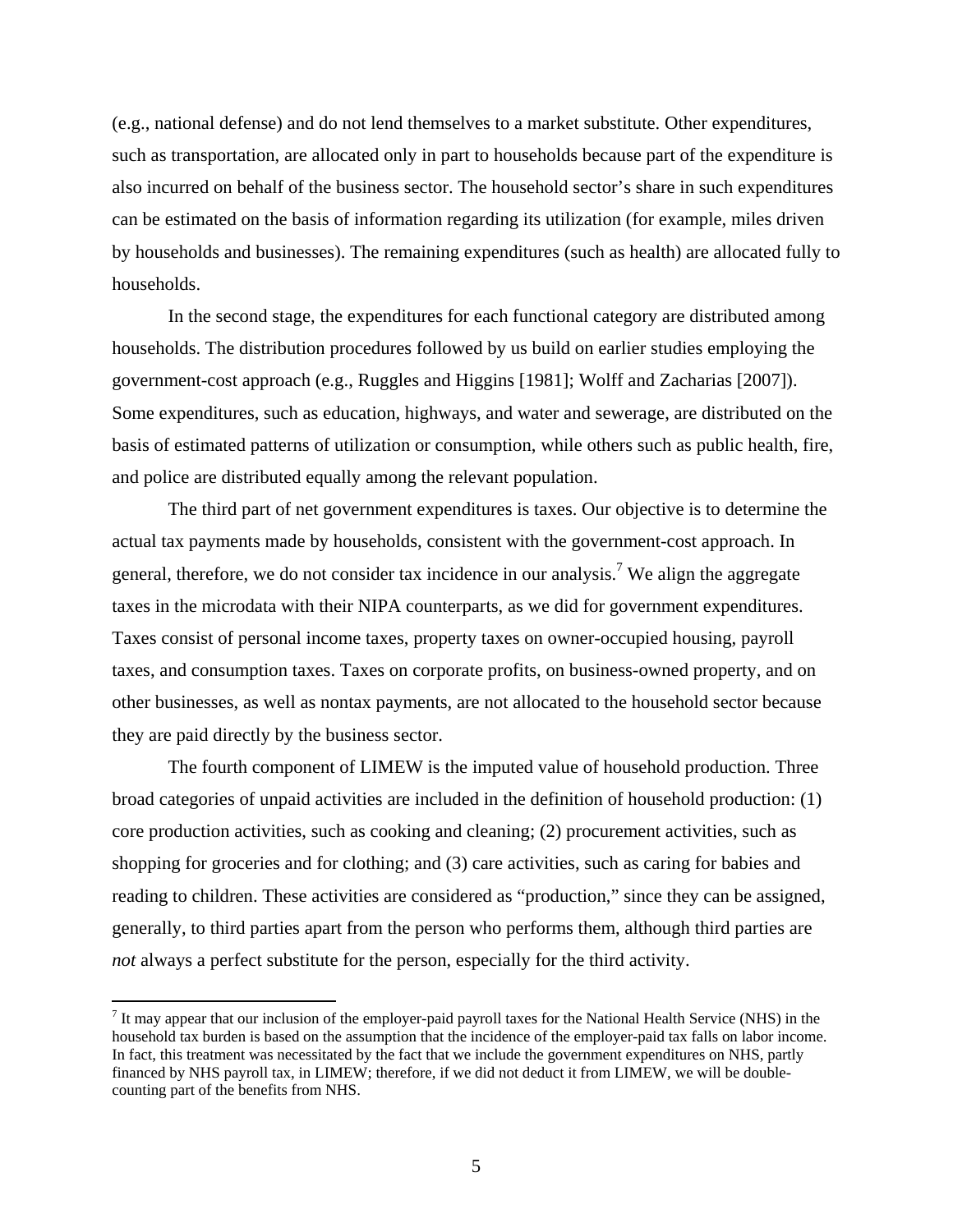Our strategy for imputing the value of household production is to value the amount of time spent by individuals on the basis of its replacement cost as indicated by the average earnings of domestic servants or household employees (Kuznets, Epstein, and Jenks 1941: 432433; Landefeld and McCulla 2000). Research suggests that there are significant differences among households in the quality and composition of the "outputs" of household production, as well as the efficiency of housework (National Research Council 2005: ch. 3). The differentials are correlated with household-level characteristics (such as wealth) and characteristics of household members (such as the influence of parental education on childrearing practices). Therefore, we modify the replacement-cost procedure and apply to the average replacement cost a discount or premium that depends on how the individual (whose time is being valued) ranks in terms of a performance index. Ideally, the performance index should account for all the factors relevant in determining differentials in household production and the weights of the factors should be derived from a full-fledged multivariate analysis. Given the absence of such research findings, we incorporated three key factors that affect efficiency and quality differentials household income, educational attainment, and time availability—with equal weights attached to each.

### **3 ESTIMATING LIMEW**

The estimation procedure consists of two main steps. In the first step, a core synthetic microdata file is created that contains the various sources of money income, various components of household wealth, and time spent on household production activities. This step involves the statistical matching of an income and demographic survey with a wealth survey and a time use survey. In the next step, information from a variety of sources (administrative data, national accounts, etc.) are utilized, in conjunction with the variables contained in the income survey to create estimates of government transfers, taxes, public consumption, and household production.

# **3.1 Statistical Matching**

The surveys are combined to create the core synthetic file using constrained statistical matching. The basic idea behind the technique is to transfer information from one survey (the "donor file") to another (the "recipient file"). Such information is not contained in the recipient file but is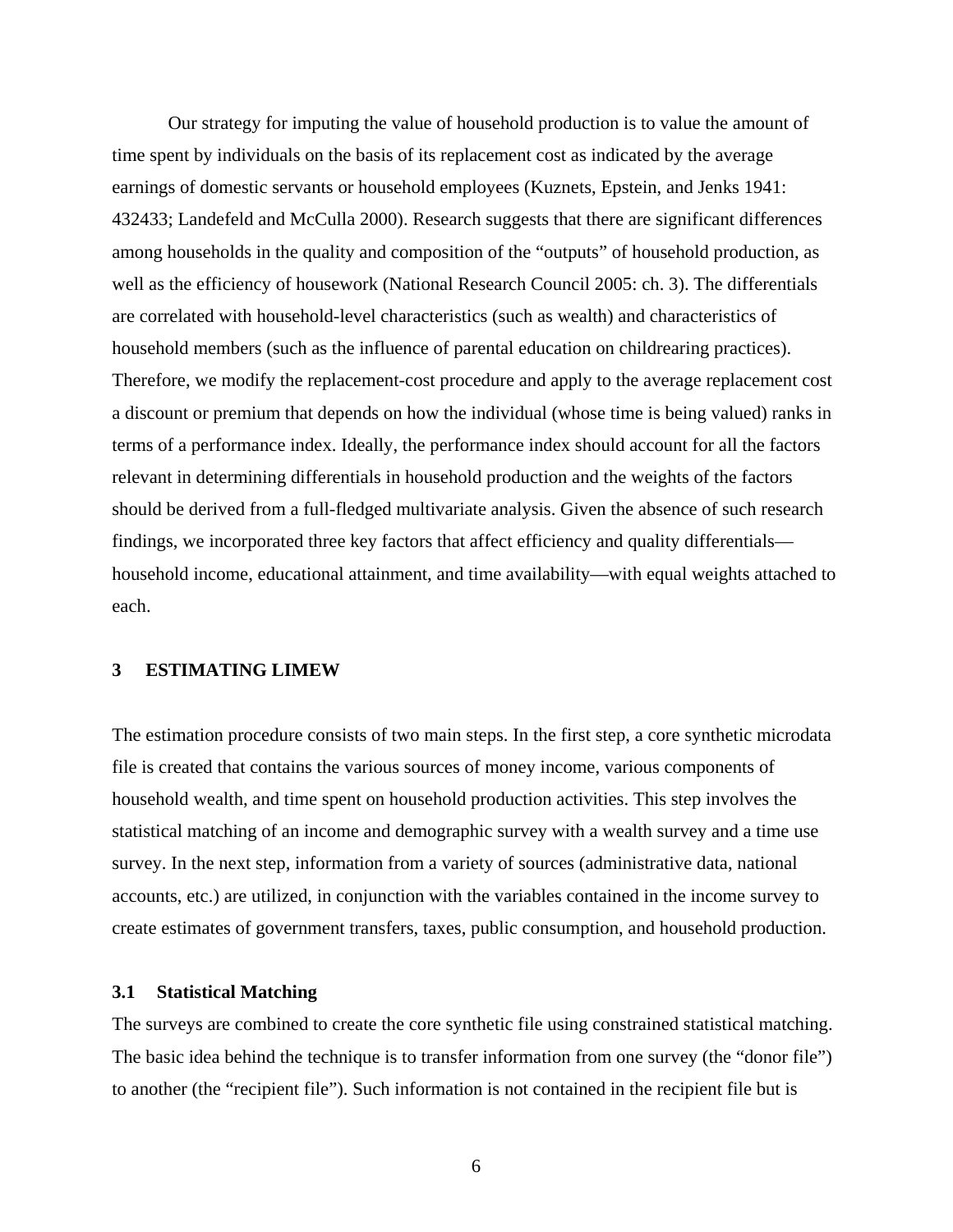necessary for research purposes. Each individual record in the recipient file is matched with a record in the donor file, where a match represents a similar record, based on several common variables in both files. The variables are hierarchically organized to create matching cells for the matching procedure. Some of these variables are used as strata variables, i.e., categorical variables that we consider to be of the greatest importance in designing the match and which we therefore use to restrict the records that can be matched between the two files. For example, if we use sex and employment status as strata variables, this would mean that we would match only individuals of the same sex and employment status. Within the strata, we use a number of common variables of secondary importance as match variables.

The matching is performed on the basis of the estimated propensity scores derived from the strata and match variables. For every recipient in the recipient file, an observation in the donor file is matched with the same or nearest neighbor values of propensity scores. In this match, a penalty weight is assigned to the distance function according to the size and ranking of the coefficients of strata variables. The quality of match is evaluated by comparing the marginal and joint distributions of the variable of interest in the donor file and the statistically matched file (Kum and Masterson 2010).

### *3.1.1 Matching wealth surveys*

The matching unit for the wealth match (and the unit of analysis for the LIMEW) is the household. The basic sample for the 1995 and 2005 LIMEW estimates are the public-use files for 1995–96 and 2005–06 rounds of the Family Resources Survey (FRS), published by the Department for Work and Pensions of the National Center for Social Research and the Office for National Statistics (2005 and 2007). The FRS files have records for 26,435 and 28,029 households, respectively, in 1995 and 2005. The source data for household wealth are the 1995 and 2005 waves of the British Household Panel Survey (BHPS) published by University of Essex (2010). The public-use version of the files contained, respectively, 4,990 and 4,592 households (after removing records representing institutionalized residents) in 1995 and 2005. The weights in the BHPS are proportional weights that provide accurate demographic proportions, but do not give a total population estimate. The data in the BHPS was processed before matching to convert categorical wealth variables into continuous values and to replace missing values.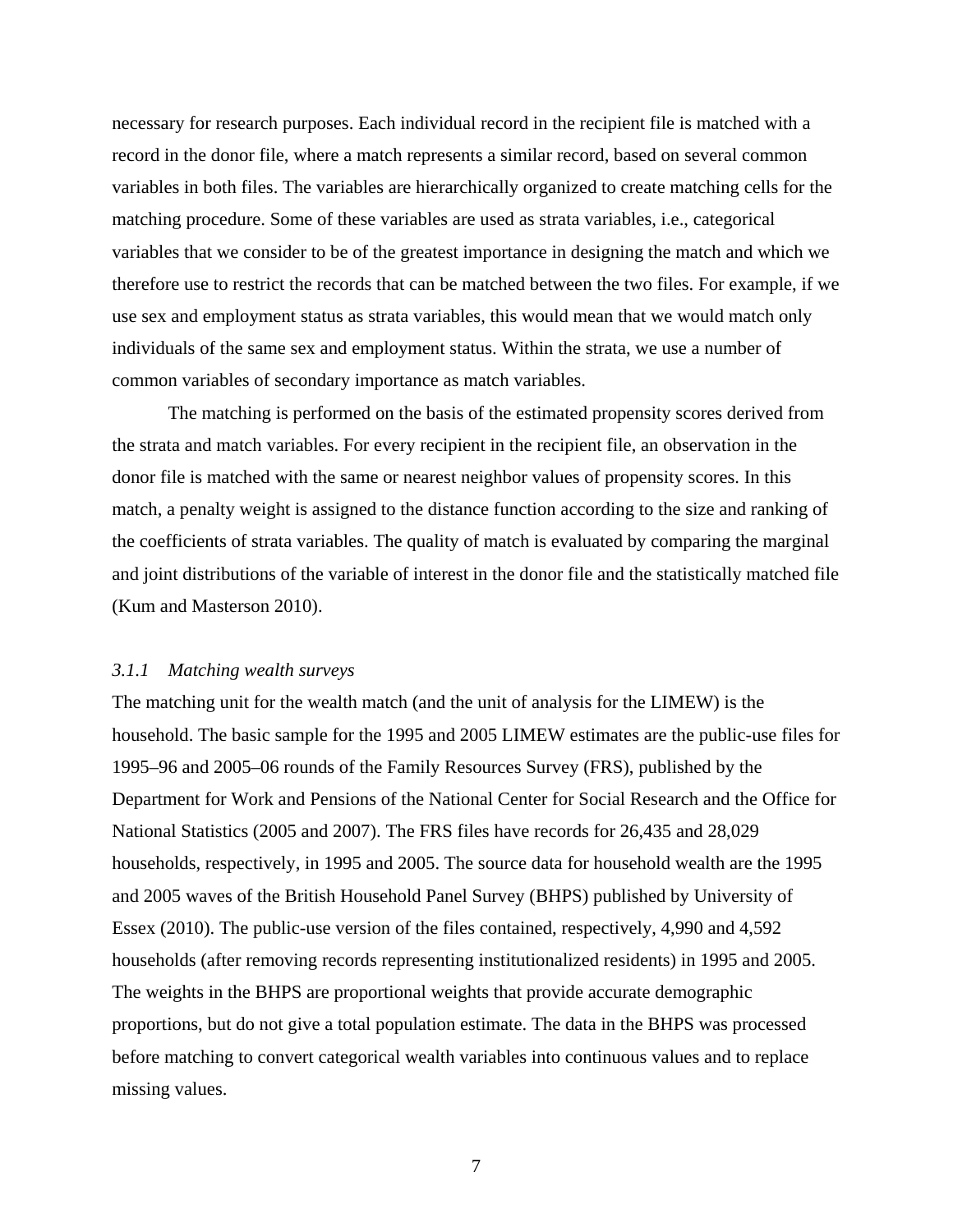The BHPS wealth surveys contain information on individually held and household assets and liabilities. Ideally, the survey would be comprised of detailed questions about each asset and liability type. For the most part, however, the BHPS includes a limited set of questions for each asset/liability type. For example, for debts, a series of questions asks whether or not individual types of debt are held, then another series of questions asks the total amount of debt, and, if no amount is given, whether the total amount of debt exceeds a series of amounts.<sup>8</sup> Further questions ask whether any of the debt is held jointly with another individual and what amount this applies to.

We estimated amounts for each individual or household using the following method. In those cases for which the total amount was not given, we first converted the series of questions regarding the amount into a categorical variable. We then assigned values to records within a categorical range (£0 to £100, for example) by randomly selecting an amount from a uniform distribution and for the top category by selecting from a Pareto distribution:

$$
y = \frac{y_{\min}}{u^{\frac{1}{k}}}
$$

Where  $\frac{\text{y}_{\text{min}}}{\text{s}}$  is the minimum of the top category (in the debt example, £5,000),  $\boldsymbol{U}$  is the uniform distribution on the unit interval  $[0,1]$ , and  $k$  is the so-called shape parameter (equal to 2 in all cases in this estimation). Completion of this step yields an amount for all records without missing values (for details of handling missing values, see the appropriate sections below). This amount was adjusted in the cases where some of the total was held jointly. The new amount was then divided up equally between all types of asset or liability that the respondent indicated that they held.

Missing values in the 1995 BHPS data<sup>9</sup> were replaced in two stages: in the first, missing values in individual records were replaced by hot-decking; in the second, missing values in the household records were replaced using the method of multiple imputation with chained equations. The 2005 BHPS has been multiply imputed to replace missing values using the same

 $8$  In the case of 1995, the amounts are "500 or more," "1,500 or more," "5,000 or more," and "10,000 or more."

<sup>&</sup>lt;sup>9</sup> Variables with missing values were: educational attainment, employment status, and marital status, as well as wealth and income variables. 877 of 9,203 individual records were missing education, employment, savings, investment, or debt data. 541 of 4990 household records were missing mortgage, home-value, or income data.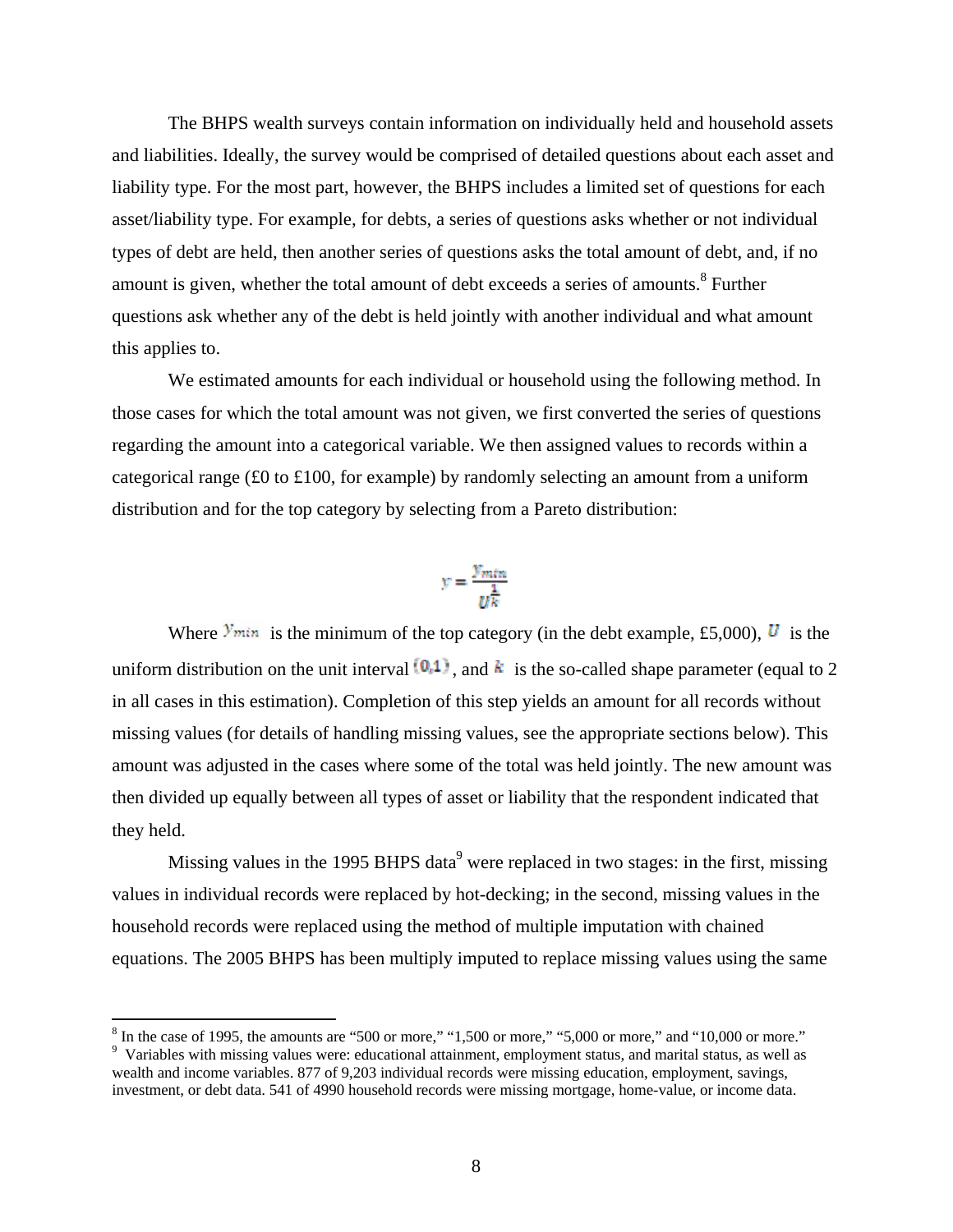two-step procedure.<sup>10</sup> In each case the resulting data set contained five replicates for each original household record.

In order to perform a successful match, the candidate data sets must be well-aligned in the strata variables used in the match procedure. For the wealth match, strata variables are homeownership, age, educational attainment, family type, and household income. Since in both years both surveys are regionally representative samples for the same year, we can expect them to be well-aligned. However, the BHPS is drawn from a more complicated sampling frame, since the BHPS is a panel survey. We encountered some misalignment, especially for education and income, as a result of this important difference in sampling frame between the two surveys (see appendix A for details).

Overall, the quality of the matches was good. It has its limitations, especially in terms of the education categories (due, once again, to the mismatch of variable definitions in the two surveys). But the overall distribution is transferred with remarkable accuracy, and the distributions within even small subgroups, such as young married homeowners, is transferred with good precision (see appendix A for details).

## *3.1.2 Matching time use surveys*

The source data for time spent on household production activities was the 1995 Office of Population Censuses and Surveys Omnibus Survey (OPCS) published by Office of Population Censuses and Surveys (1998) and the 2000 United Kingdom Time Use Survey (UKTUS) published by Ipsos-RSL and Office for National Statistics  $(2003)$ .<sup>11</sup> While for the wealth match the matching unit is the household, for the time use match we use individuals. We use individual records from the public-use files for both surveys, excluding those living in group quarters or in the armed forces. The 1995 OPCS has a number of missing values, which we replaced by the method of multiple imputation with hot-decking.<sup>12</sup> This results in five replicates for each original

<sup>&</sup>lt;sup>10</sup> Variables in the 2005 BHPS with missing values included: at the individual level, employment status, selfemployment status, earner, education, savings, investments, and debts; and at the household level, homeownership, region, home value, other real estate, mortgage, and income variables. 1,544 of 8,407 individual records and 790 of 4,592 household records had one or more missing values.

<sup>&</sup>lt;sup>11</sup> There was no available survey for a year closer to 2005 during the time in which this research was conducted.

 $12$  The variables with missing values were: marital status, family type, relationship to household head,

homeownership, educational achievement, personal income category, and age. 123 of 2,005 records had missing values for one or more of these variables.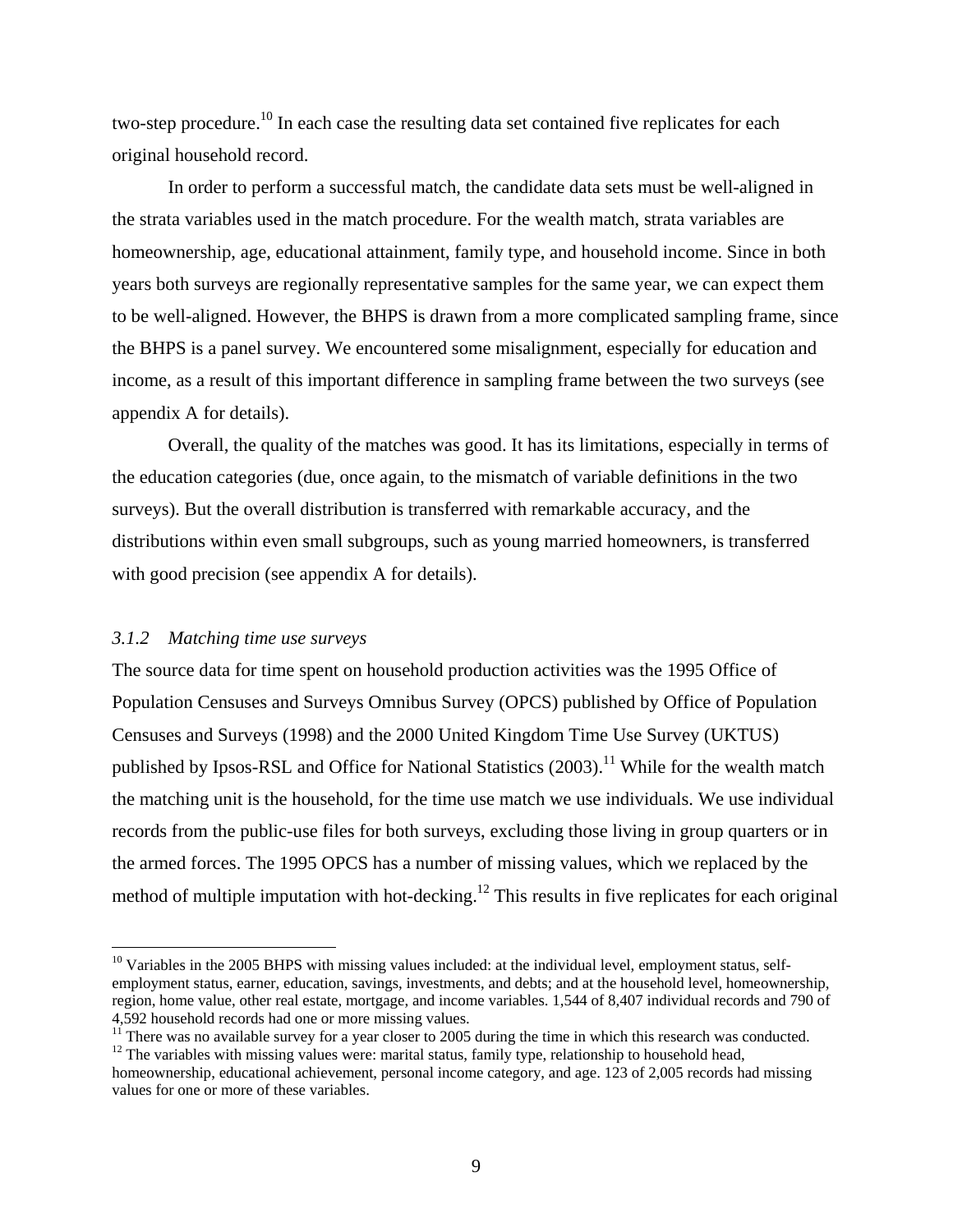record, for a total of 10,025. Missing values in the 2000 UKTUS were multiply imputed using chained equations, producing five replicates for each original record.<sup>13</sup> The records from the time use surveys were matched to 48,263 FRS individual records in 1995 and 50,885 in 2005.

For the time use match, the strata variables are sex, parental status, employment status, marital status, and spouse's employment status. The alignment between the two sources of data (i.e., FRS and time use survey) were generally very good in both years, except for parental status: the proportion of individuals who are parents appears to be somewhat lower (by about 6 percentage points) in the FRS. Just as we found in the case of matches with wealth data, the quality of the matches with time use data was good. And, in a similar vein, some limitations also should be noted, especially in terms of the marital and employment status categories. But the overall distribution is carried over from the donor to the recipient file with a great deal of accuracy, and the distributions within even small subgroups, such as female parent employees, are transferred fairly precisely (see appendix B for details).

## **3.2 Income from Wealth**

The second component of the LIMEW is income from wealth. Income from wealth is divided into two components, which are estimated using different methods. The income from home wealth component is calculated by taking the share of imputed rent (from the national  $3\text{a}$  accounts)<sup>14</sup> proportional to the household's share of national holdings of primary residential housing and subtracting the annuitized value of mortgages on the primary residence. The income from nonhome wealth component is calculated by annuitizing the household's nonhome wealth holdings with separate rates of return for each asset type and other debt. An important difference in the British data as compared to the US wealth data is the lack of information about business equity or any other forms of nonfinancial wealth other than real estate.

<sup>&</sup>lt;sup>13</sup> 778 of 8,490 records had missing values for personal income class.

<sup>&</sup>lt;sup>14</sup> The amount of imputed rent for 1995 (£36.629 billion) is taken from the United Kingdom National Accounts 2001, table 6.4, "Individual consumption expenditure at current market prices by households, nonprofit institutions serving households and general government," line 04.2, p.228. The amount of imputed rent for 2005 (£77.339) billion) is taken from the United Kingdom National Accounts 2010, table 6.4, "Individual consumption expenditure at current market prices by households, nonprofit institutions serving households and general government," line 04.2, p.220.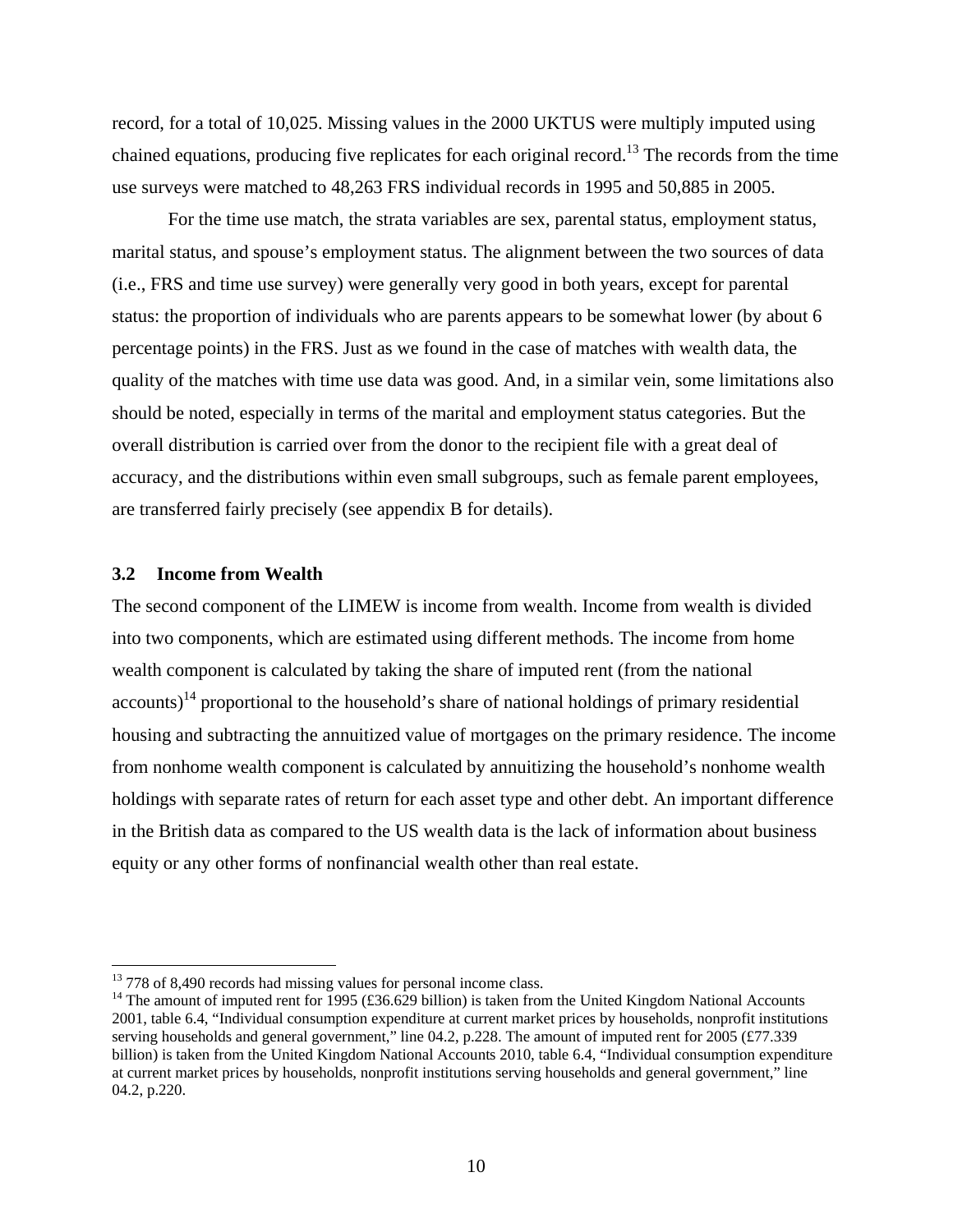Table 2 shows the mean values for each asset and debt type, as well as the estimated income from each for the UK for 1995 and 2005 (values are in 2010 pounds).<sup>15</sup> We can see that the value of primary residences grew by 133 percent in the decade between 1995 and 2005, while debt on primary residences grew by only 72 percent. We can guess that things have changed quite a lot since then on the asset side of this equation, but this certainly shows the growth of the housing bubble in the UK. In stark contrast to the trend in home values, the imputed rent from primary residences had only increased by 54 percent in the same decade. The annuitized debt on primary residences has grown almost as much as the amount of debt. As a result, income from home wealth has grown by less than a third. The other categories of household wealth show much less divergence between the stock and flow variables. This is in part due to the difference in the method of estimation for income from primary residences. Note that while household net worth has increased by 109 percent between 1995 and 2005, a growth entirely due to the bubble in housing, our estimation of income from wealth has increased by less than a fifth of that increase.

#### **3.3 Government Transfers**

Government transfers are categorized into cash benefits and in-kind benefits. The Family Resources Survey contains individual level data on more than forty different cash transfers. We group these cash transfer categories into fifteen transfer items according to the eligibility rules of the programs.<sup>16</sup> We align weighted sums for transfer items with national accounts from Public Expenditure Statistical Analyses (PESA), the official source of information on government spending published by HM Treasury (2005 and 2008).<sup>17</sup> Table 3 presents total government transfer expenditures in 1995 and 2005 calculated from the FRS data and the amounts reported in the national accounts.<sup>18</sup> Expenditures on cash transfers calculated from the FRS data suggest underreporting of total cash transfers in the microdata compared to national accounts, especially for smaller programs. The largest cash benefit program is retirement pension. Retirement pension

<sup>&</sup>lt;sup>15</sup> We use All Items Retail Prices Index published by Office for National Statistics.

<sup>&</sup>lt;sup>16</sup> We adopted the fifteen transfer categories from EUROMOD studies, a tax-benefit microsimulation model for the European Union. See http://www.iser.essex.ac.uk/research/euromod for further information and papers using the model.

<sup>&</sup>lt;sup>17</sup> The corresponding tables in PESA publications are table 5.2 for 2005 and table 4.5 for 1995. See http://www.hmtreasury.gov.uk/pespub\_index.htm for additional tables on government spending in the United Kingdom.<br><sup>18</sup> Expenditures reported from national accounts are adjusted for the exclusion of Northern Ireland (see note 1).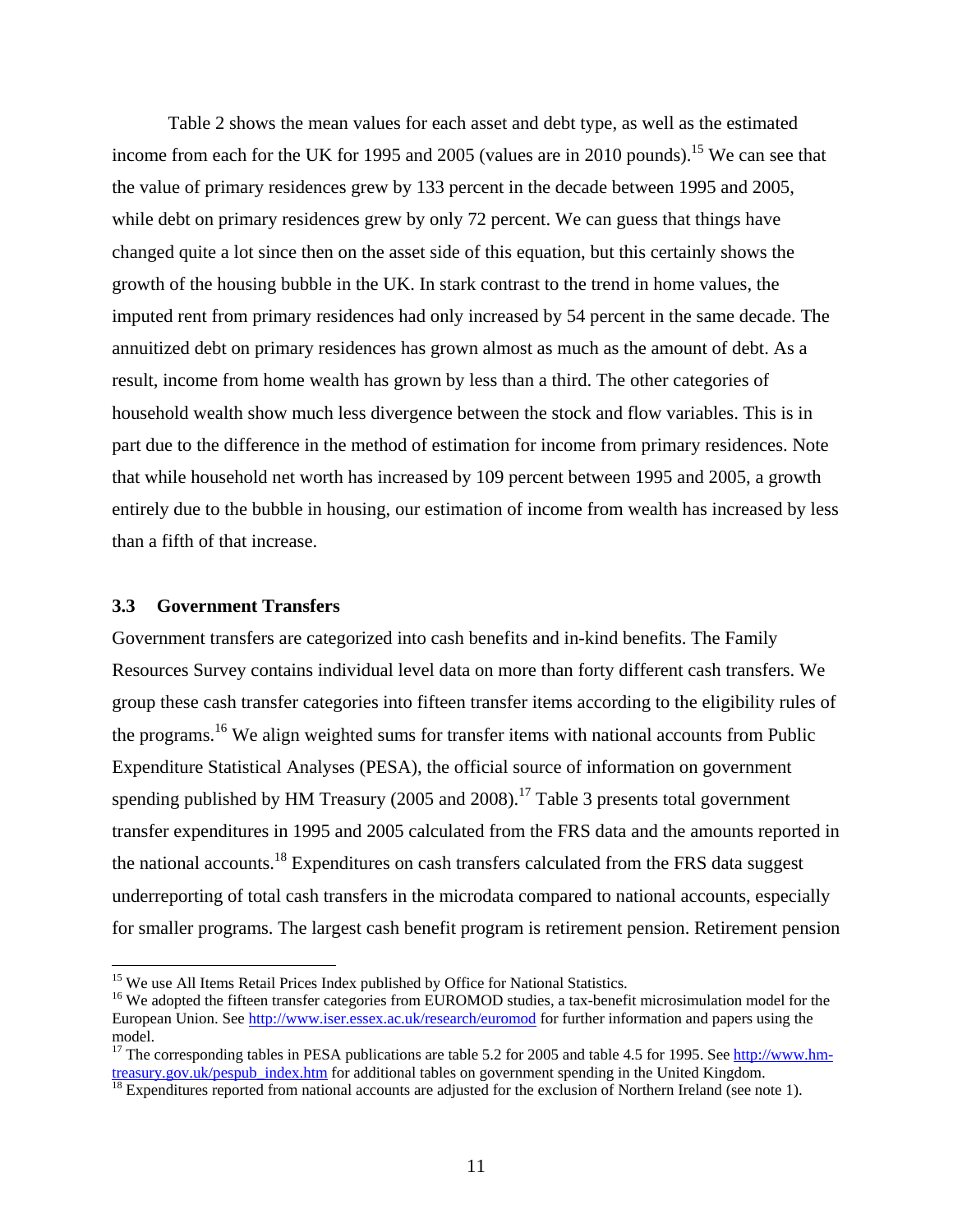expenditures calculated from the microdata are 8 and 16 percent less than the amount from national accounts in 1995 and 2005, respectively. Other major programs, such as income support, which included the minimum income guarantee program in 1995 and pension, family, and tax credits in 2005, are also underreported in the microdata by between 12 and 22 percent. Minor programs such as maternity allowance are underreported to an even greater extent, due to the smaller number of beneficiaries of these programs in the microdata. We aligned the microdata with national accounts by distributing the PESA amount of each cash transfer among recipient households in the FRS according to their respective shares in the FRS aggregate of each transfer.<sup>19</sup>

In-kind benefits are split up into two categories: health expenditures (which include National Health Service) and personal social services. Health expenditures are, by far, the largest transfer program, costing nearly £37 billion in 1995 and more than doubling to £84 billion in 2005. Its share in government transfers increased from 28 percent of total in 1995 to 35 percent in 2005. We assign health expenditures to individuals in the microdata using risk classes defined by sex and age. The average cost to the government in each risk class is assigned to each individual in the risk class.<sup>20</sup> The total health expenditures for the household are scaled in such a manner so that when aggregated across all households, the resulting sum will be identical to the total health expenditures in the PESA.

National accounts do not provide much detail on the expenditures on personal social services beyond four broad categories: sickness and disability, old age, family and children, and unemployment. We distribute each of these on an equal per capita basis to the beneficiaries of relevant cash benefits. The beneficiaries of sickness and disability expenditures are assumed to be recipients of any one or more of the following benefits: incapacity benefit, attendance allowance, disability living allowance, severe disablement allowance, invalid care allowance, industrial injuries disablement allowance, and war pension. Expenditures on old age are distributed among recipients of retirement pension and/or widow's benefits. Personal social

<sup>&</sup>lt;sup>19</sup> One exception is the Maternity Allowance (MA). We distributed MA expenditures from PESA to all women who had a child within the last year, as recipients of MA are significantly underrepresented in the microdata.

 $20$  Average weekly costs of health service were provided by Office of National Statistics. The estimates are identical to those used in the annual publication of Office for National Statistics "The Effects of Taxes and Benefits on Household Income." Average weekly costs of risk classes are defined by age groups for each sex respectively and an additional cost for females for maternity. Age ranges for risk classes are as follows: 0, 1, 2–4, 5–15, 16–34, 35–39, 40–44, 45–49, 50–54, 55–59, 60–64, 65–69, 70–74, 75–79, 80–84, and 84+.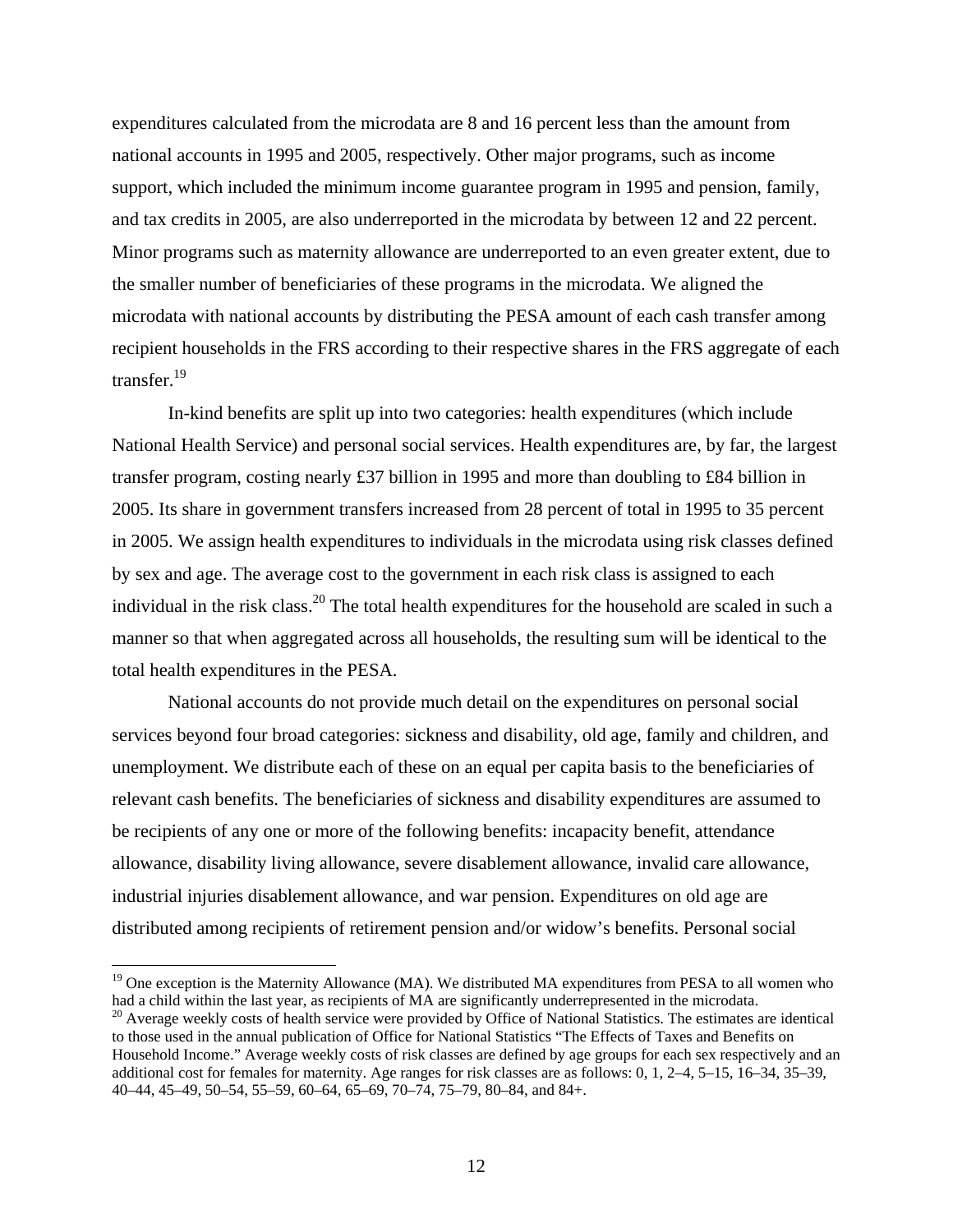services expenditures grouped under family and children are assumed to benefit the recipients of any one or more of the following benefits: child benefit, income support, and housing benefit. Unemployment expenditures are distributed among recipients of job seeker's allowance. We then aligned these amounts to the PESA totals using the method described above.

## **3.4 Taxes**

The source data for taxes paid by the households in Great Britain in 1995 is the Annual Abstract of Statistics, 2004 edition, table 18.5, and in 2005 is Annual Abstract of Statistics, 2010 edition, table 18.6, both published by the Office for National Statistics  $(ONS)^{21}$  Tax burden on households is categorized as direct taxes and indirect taxes. Direct taxes include individual income taxes, council tax, and employees' compulsory contributions to National Insurance (NI). Indirect taxes include employers' compulsory contributions to NI, value-added taxes (VAT), duty on hydrocarbon oils, vehicle excise duty, and other indirect taxes.

Both income taxes as well as employees' contributions to NI are usually deducted at the source from paychecks or cash benefits. We first calculate the taxable income and then simulate the tax burden of each individual in the FRS using the tax rules for each year. Table 4 summarizes the income and NI tax rates and allowances used for the simulation. There were both married couple and personal allowances in 1995, but married couple allowances were abolished in 2005 with the exception of older-aged households. The lowest income tax rate in the UK was 20 percent in 1995 and was levied on the first £3,200 of an individual's income above the taxable threshold. The middle rate was 25 percent and was levied on income above £3,200 and below £24,300. The highest tax rate was 40 percent and levied on incomes above £24,300. Income from dividends was taxed at a flat rate of 20 percent. In 2005, the lower rate was reduced to 10 percent and was levied on the first £2,090. The middle rate was also reduced to 22 percent and the band was enlarged to between £2,090 and £32,400. The higher rate remained intact. Moreover, a separate rate of 20 percent on all savings income was introduced. Lastly, taxes on income from dividends became subject to two rates with the higher rate of 32.5 percent and the lower rate of 10 percent.

 $21$  Annual Abstract of Statistics contains taxes collected by type for the United Kingdom. While total taxes collected in Northern Ireland are available, we do not have information by type. We deduct the same percentage, 3.2 percent, from each type of tax to reach total taxes for Great Britian.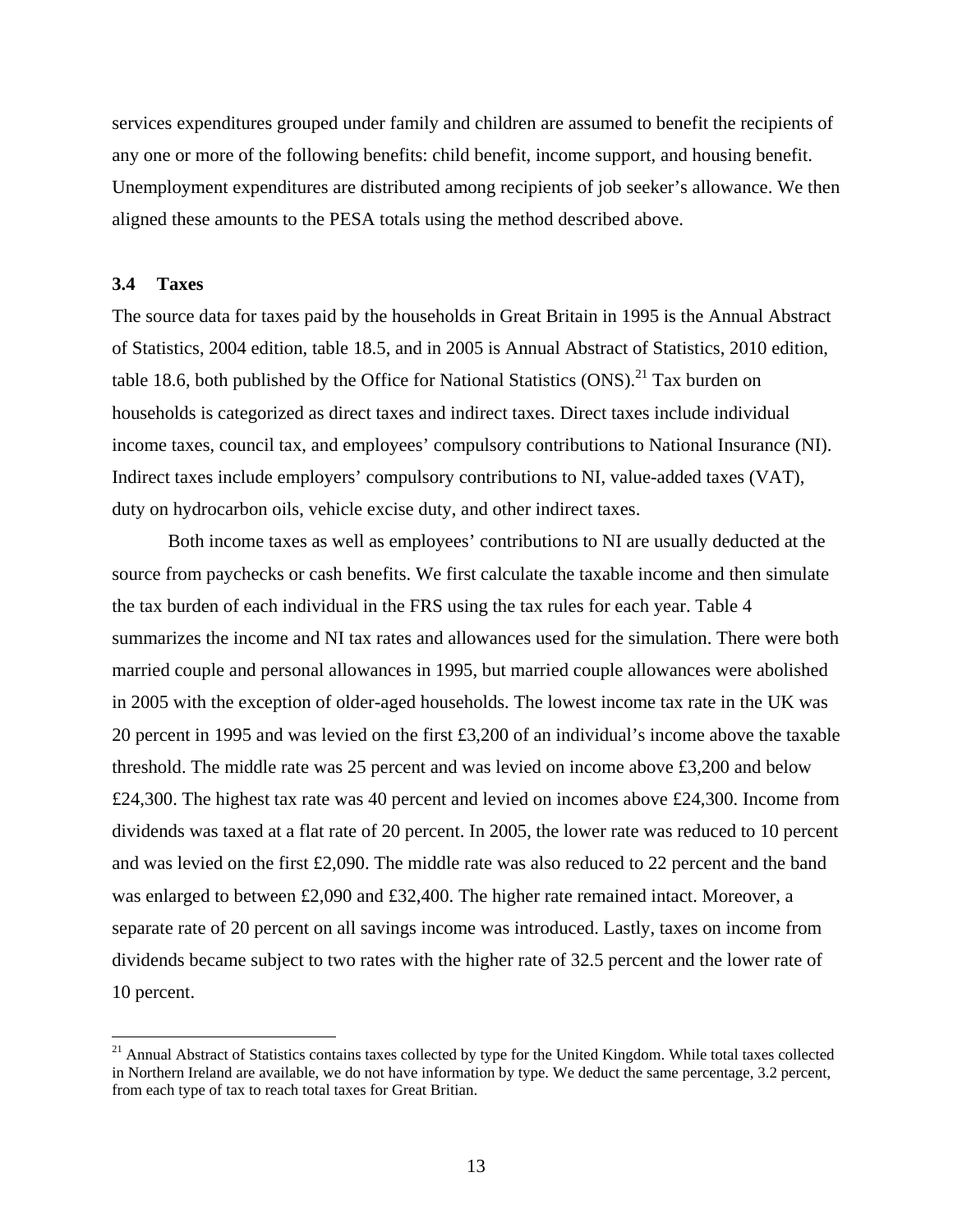Employees' contribution to NI is also collected at the source in the Great Britain. Most employees are classified as class 1 and pay the corresponding NI rates. The first £58 of weekly earnings was taxed at a 2 percent and the amount between £58 and £440 was taxed at a 10 percent in 1995. Any earnings above £440 were not taxed for NI contributions, indicating the regressive nature of NI taxes. Both rates and allowances were changed to make the system less regressive in 2005. The first £82 of weekly earnings became exempt from NI taxes, the main rate was increased to 11 percent, and a 1 percent tax was levied on earnings exceeding £630. Employees who opt out of employer-provided or private pensions were eligible to receive a rebate of 1.8 percent in 1995 and 1.6 percent in 2005. Approximately 20 percent of NI contributions are allocated to the NHS while the rest goes to Job Seeker's Allowance and retirement pension funds. Self-employed individuals pay a different rate, as noted in table 4.

We first simulate the total income and payroll tax burden for each household using these tax rates and then align the total tax amounts to the corresponding values reported in the ONS. The other direct tax, i.e., council tax, is a form of property tax and collected throughout the United Kingdom with the exception of Northern Ireland. FRS data contain council tax amounts paid by households and we aligned the FRS total with the total council tax amount reported in the ONS. Indirect taxes include consumption taxes as well as employers' contribution to NI. Employers' contributions to NI are simulated using the rates shown at table 4. We impute consumption taxes paid by households by multiplying household disposable income by the share of indirect taxes in disposable income by household income decile using estimated shares in Harris (1997) for 1995 and Jones (2007) for 2005. In order to avoid negative consumption taxes, we use the median amount of consumption taxes in the lowest decile of taxable income for households with negative taxable income.

Table 5 presents total taxes simulated using FRS data and the values from ONS data.<sup>22</sup> They match exceptionally well with the exception of self-employed NI contributions in 2005. This is due to the relatively low (and sometimes negative) values of reported self-employed income in 2005. Total direct taxes increased by nearly 85 percent in the ten-year period from just above £102 billion to £187 billion. Similarly indirect taxes went up by more than 50 percent

<sup>&</sup>lt;sup>22</sup> ONS data is only available for the United Kingdom and does not contain country breakdown. We make adjustments to exclude Northern Ireland by reducing the values according to the overall population.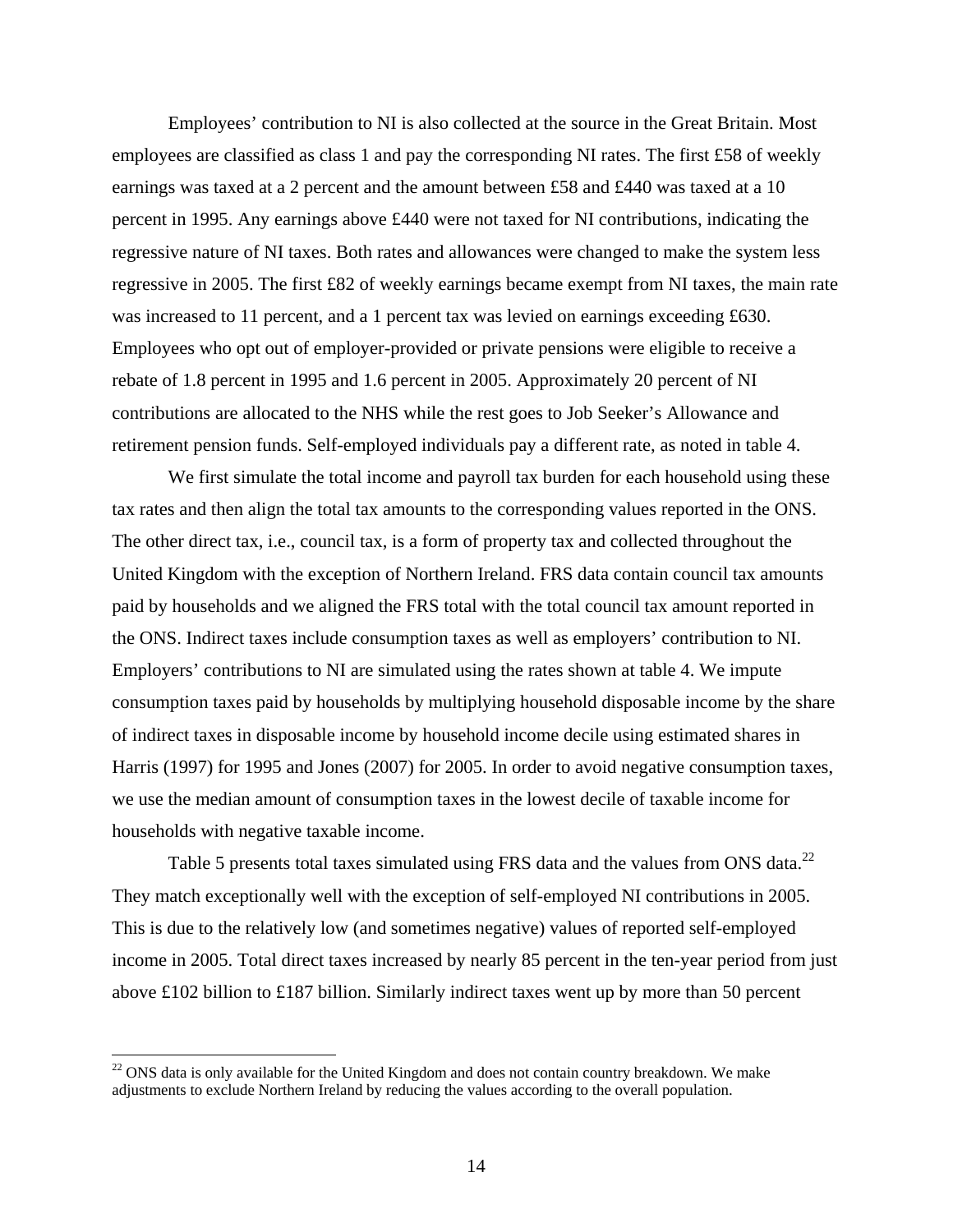from £58 billion to £88 billion. Total tax burden increased almost 74 percent in the ten-year period, compared to an increase of 86 percent in government transfers.

#### **3.5 Public Consumption**

Our valuation of public consumption is based on the government cost method which equates the amount of income associated with a given public consumption expenditure to the average expenditure that the government incurs for the beneficiary. We construct the estimates of public consumption by households in three steps: (1) we obtain total expenditures by function and region using data from PESA,  $^{23}$  (2) we allocate total expenditures between the household sector and other sectors of the economy using allocators from several sources of data that are explained in appendix 3; and (3) we distribute expenditures allocated to the household sector among households. We describe the functional schema that we have utilized for our estimates and the assumptions for the allocation and distribution of expenditures in appendix 3.

The expenditure concept we use for public consumption is the same as that used for government expenditures on the product side of the GDP. We use the United Nations Classification of Government Functions (COFOG) reported by PESA. We distribute the national aggregate of local expenditures for each function among three countries (England, Wales, Scotland) and nine regions of England (North East, North West, Yorkshire and the Humber, East Midlands, West Midlands, Eastern, Greater London, South East, and South West).

We first allocate government expenditures between the household and nonhousehold sectors. We allocate some types of expenditures, such as education and recreation, entirely to households whereas some, such as police services, are split between the household and nonhousehold sector. Some expenditure items (e.g., defense and prisons) are not allocated at all

<sup>&</sup>lt;sup>23</sup> The relevant tables are table 3.6 in 1995 (HM Treasury 2005) and 5.2 in 2005 (HM Treasury 2008). PESA table 3.6 presents total government expenditures in a COFOG consistent subfunction level for the United Kingdom for 1995. We exclude the amounts for Northern Ireland using country-level information available in table 8.4a which is presented at functional level. In order to allocate the remaining amounts to subfunction level, we assume the distribution is the same with year 2002 and use distributions from PESA table 8.16 which has regional distribution (nine regions plus the countries) of identifiable expenditures (expenditures that can be traced to the destination it is spent) at subfunction level. Most unidentifiable expenditures (e.g., national defense) are not allocated by us to households. Remaining unidentifiable expenditures are geographically distributed according to proportions calculated using identifiable expenditures. Similarly, PESA table 5.2 presents total government expenditures in a COFOG consistent subfunction level for the United Kingdom for 2005. We subtract amounts for Northern Ireland using country-level information available in table 10.1-10.4 on subfunction level for identifiable expenditures. Once again, remaining unidentifiable expenditures are distributed among countries according to proportions calculated using identifiable expenditures and the calculated amounts for Northern Ireland are excluded.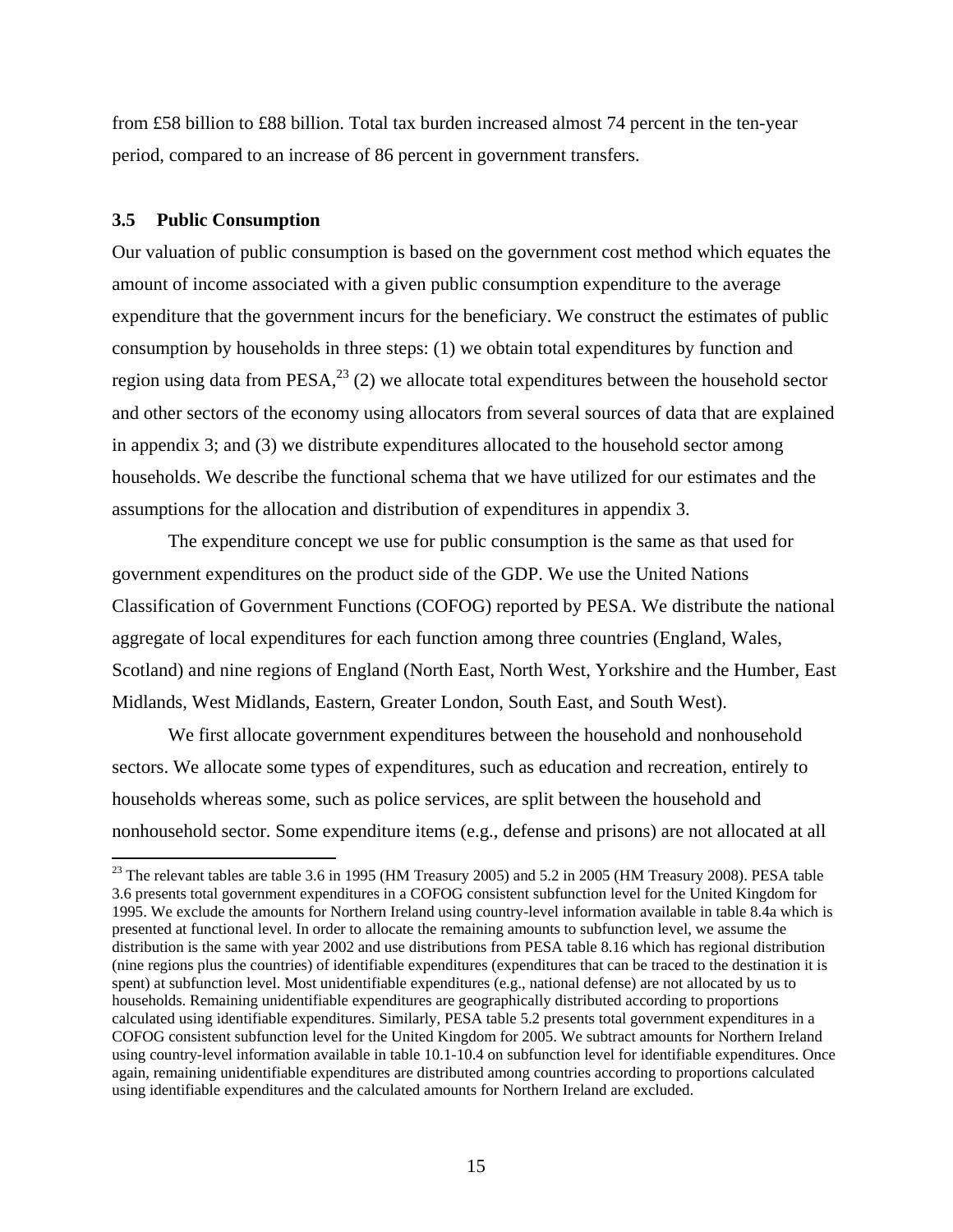to households because we assume that they do not deliver products that can be used directly by them. Next, we distribute the total government expenditures allocated to the household sector among individual households. In this step, we follow, as much as possible, the same principles of direct usage and cost responsibility that were used to divide total government expenditures between the household and nonhousehold sectors. Expenditures are distributed among households equally in some cases (e.g., cultural services), while others are distributed according to household- or person-level characteristics (such as elementary education). Information on a significant number of characteristics relevant to distribution is available in the FRS and other surveys and is discussed in detail in appendix 3.

Overall, £57.3 billion out of a total of £126.7 billion of government consumption and gross investment expenditures are distributed among households in 1995. Total government consumption and gross investment expenditures nearly doubled to £241 billion in 2005 and the household sector's share increased to £88 billion corresponding to 37 percent of total public consumption expenditures, compared to 45 percent in 1995.

#### **3.6 Valuation of Household Production**

The fourth component of LIMEW is the imputed value of household production. As discussed in section 2, we use three broad categories of unpaid activities in the definition of household production: (1) core production activities; (2) procurement activities; and (3) care activities (care of household members). After matching the time use surveys to the FRS in the two benchmark years, we calculate the performance index, an average of normalized years of education, household income, and time available for each person. We multiply this index by the mean wage for domestic workers in each benchmark year and use the greater of that result and the tenth percentile wage as the effective wage for household production.<sup>24</sup> We then multiply the effective

<sup>&</sup>lt;sup>24</sup> We derived the wage rates from the UK Labour Force Survey for 1995 and 2005. The mean wages (in nominal terms) were £3.80 and £5.66 in 1995 and 2005, respectively, while the wages of the tenth percentile were £2.44 and £4.00, respectively. They were calculated from the Quarterly Labor Force Surveys of 1995 and 2005 (Office of National Statistics n.d.). Microdata from all the quarters in a year were combined to calculate an annual average. The variable used was "HOURLY PAY" and the estimates were weighted using the income weight variable "PIWT07." Note that the hourly pay was calculated by dividing gross weekly pay by usual weekly hours (including overtime). In 1995, workers in the following occupations were considered as "domestic workers": cleaners and domestics, and other childcare and related occupations nes (SOCMAIN values 958 and 659); in 2005, the occupations were cleaners and domestics, and childminders and related occupations (SOC2KM values 9223 and 6122). There was no category that is equivalent to private household workers in the survey. In 1995, there is the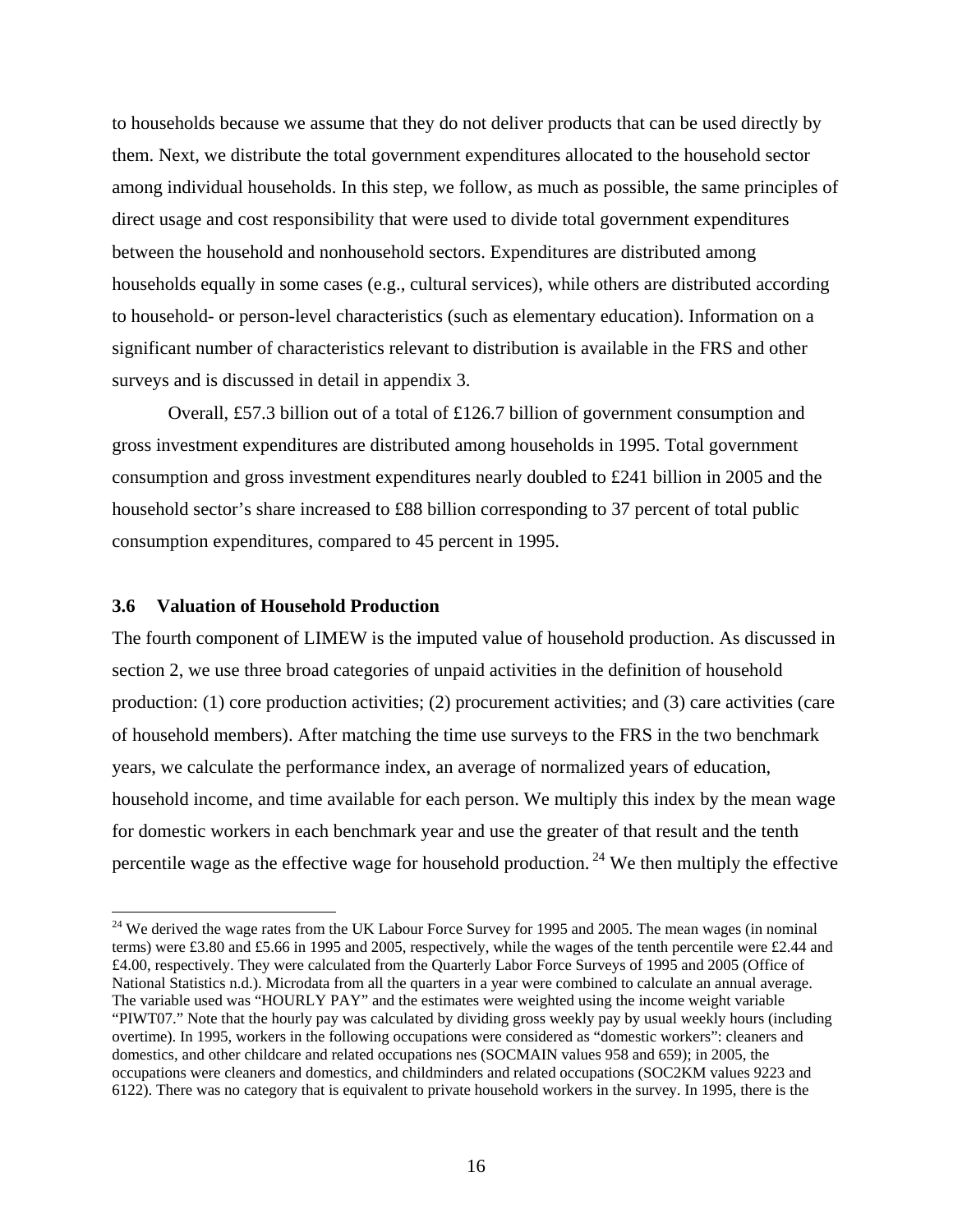wage by the hours of household production to produce the value of household production for each person in the household, and then add up the total for each household.

Table 6 shows the average household hours of work in the market (for pay) and household, total work hours, and value of household production for 1995 and 2005. Both household and market hours increased for British households by a bit under 200 hours per year, adding up to an increase in household work hours of 9 percent between 1995 and 2005. The value of household production, though, increased by 60 percent. The difference is explained by the 49 percent increase in wages for workers in the household sector over the period.

# **4 RESULTS**

We now compare LIMEW with two official measures of economic well-being used in Great Britain. The Office for National Statistics annually publishes a report titled "The Effects of Taxes and Benefits on Household Income," which is also known as the Redistribution of Income (ROI) analysis. We refer to the income measure used in the ROI analysis as "ROI." The Department for Work and Pensions produces an annual report titled "Households Below Average Income" (HBAI). This measure is referred to as "HBAI" in the discussion below. The LIMEW differs from the official measures in terms of its scope (i.e., items that are included or excluded) and method (i.e., the manner in which an item is included in the measure).

Table 7 lists the components of the three measures. All three measures include base money income, which is equal to gross (money) income less government cash transfers and property income. It consists mostly of income from employment. We included employers' contribution to National Health Insurance (NHI) as a part of pretax LIMEW, while simultaneously including the same amount in taxes (see note 7 and the related discussion). As discussed before, LIMEW includes imputed income from the household's wealth holdings whereas HBAI and ROI include current property income. Cash transfers are included in all three

<u> 1989 - Johann Stein, marwolaethau a gweledydd a ganlad y ganlad y ganlad y ganlad y ganlad y ganlad y ganlad</u>

category of "domestic housekeepers and related occupations," but there were only 18 observations with valid values of hourly pay (i.e., positive hourly pay and income weight). In 2005, there were 116 valid observations for the category of "housekeepers," but this consists mainly of housekeepers in hotels and hospitals. The absence of a uniformly defined occupational category of private household workers for the two years was the motivation behind approximating the notional wage for such a category by the average of the two occupations that may be considered as closest to it (i.e., cleaners, domestics, and unskilled childcare workers).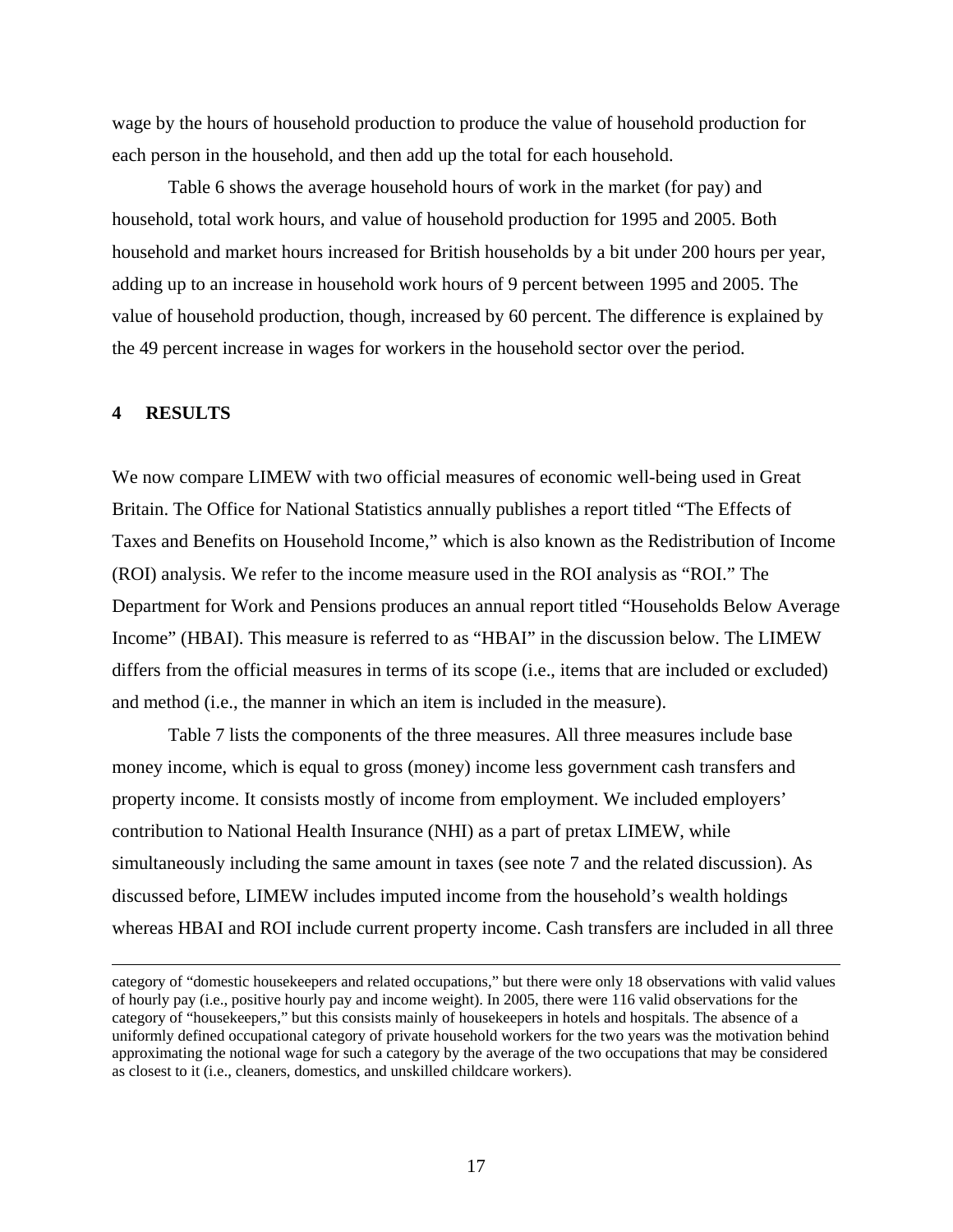measures, but we aligned them to PESA totals in the LIMEW. The treatment of direct taxes is the same in all three measures, with the exception that in LIMEW, they are aligned to independent estimates of aggregate taxes. We estimate direct taxes for the three measures using tax rates presented in table 4 and reduce incomes to reflect income taxes, council (property) taxes, and employees' contributions to NI. HBAI deducts several items from household income, including payments of education loans, own contributions to private pension plans, payments to children living outside the household, and maintenance and alimony payments. Finally, HBAI adds the cash value of certain in-kind benefits (free school meals, free welfare milk and free school milk, and free TV license for those aged 75 and over) to household income. These adjustments yield the HBAI definition of "disposable income."

Unlike the HBAI measure, ROI and LIMEW do not deduct payments of education loans, own contributions to private pension plans, payments to children living outside the household, and maintenance and alimony payments. The in-kind benefits included in HBAI are also in ROI and LIMEW. However, these items cannot be separately identified in LIMEW due to PESA alignment, which does not specify these items separately. However, LIMEW includes in-kind benefits derived from the PESA aggregates and categorized under personal services that consist of personal social services for old age, disabled, family and children, and unemployed. It is quite likely that the in-kind benefits included in HBAI falls in this group. Additionally, ROI and LIMEW measures include the cash value of government-provided healthcare under in-kind benefits (noncash transfers).

Both the LIMEW and ROI measures deduct consumption taxes paid by households. Consumption taxes include VAT, duties on tobacco, beer and cider, wines and spirits, and hydrocarbon oils as well as vehicle excise duty, television licenses, stamp duty on house purchase, customs duties, betting taxes, insurance premium tax, air passenger duty, Camelot National Lottery Fund, and others. In fact, the estimates of consumption taxes included in the LIMEW are derived from the ROI estimates reported in Harris (1997) and Jones (2007). The treatment of the employer portion of payroll taxes is different between the two measures. The LIMEW includes the portion of employers' contribution to NI that goes to the NHS, whereas ROI includes all of employers' contribution to NI. Our rationale for not including the employerportion of NI taxes is based on our assumption that they are paid directly out of the gross income of the business sector rather than directly out of household income. The assumption behind the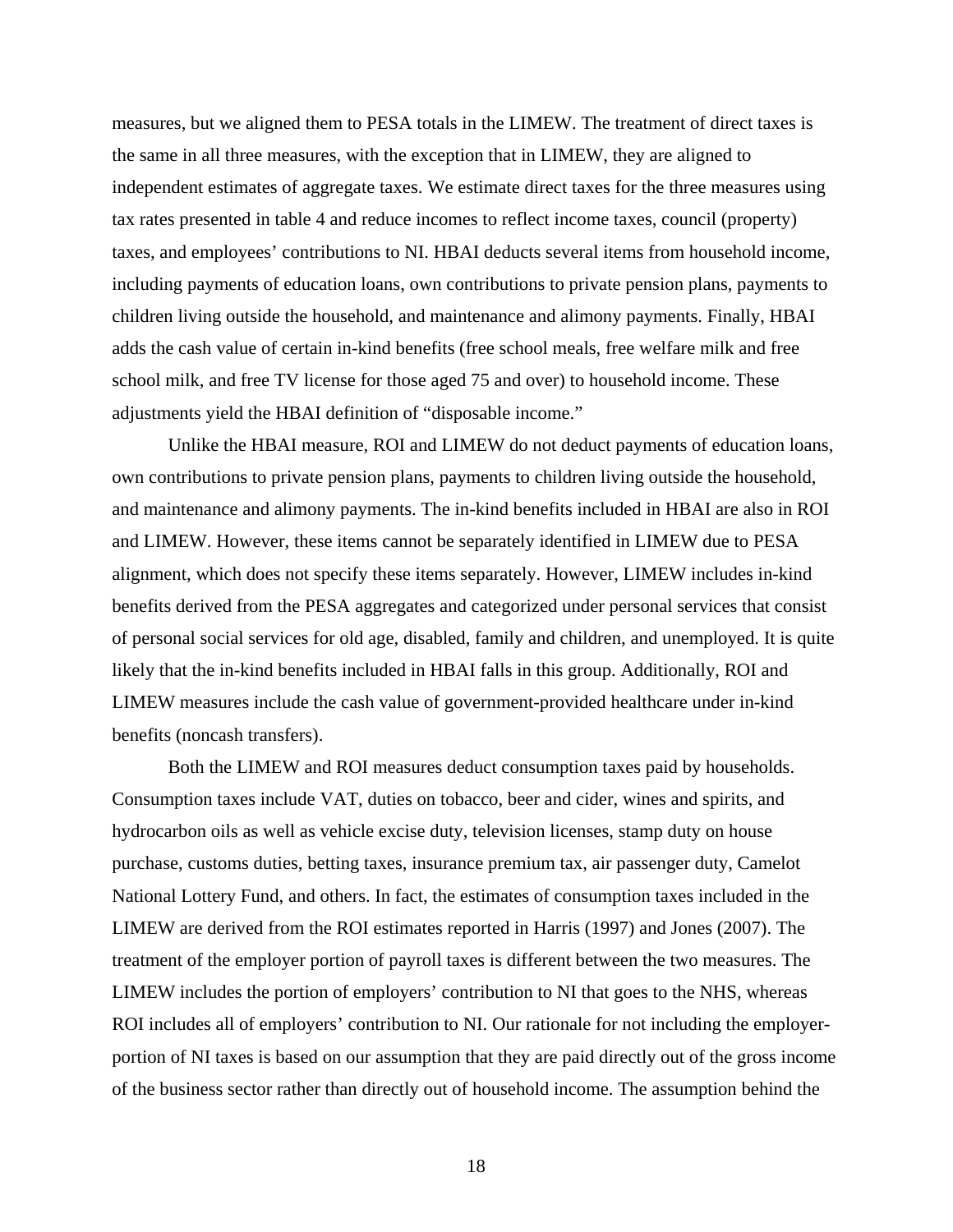ROI approach is that the tax is paid indirectly by households because the prices of commodities bought by them include the tax. Based on the same logic, the ROI measure also deducts commercial industrial rates as a part of indirect taxes which is not included in LIMEW definition.

The ROI measure includes the value of government-provided education and housing. In our schema, they are elements of public consumption. The addition of these types of public consumption results in the ROI measure named "final income." The scope of LIMEW, however, is broader. We include additional types of public consumption (i.e., in addition to education and housing) such as public transportation. Furthermore, the value of household production is also included in the LIMEW. As we shall see in the subsequent sections, the differences in scope and method between LIMEW and the other measures lead to considerably different assessments of the level and distribution of economic well-being in Britain.

## **4.1 Overall Population**

We start by comparing LIMEW to ROI and HBAI for the overall population (table 8). All monetary values were converted to 2010 pounds by using the retail prices index. The median household LIMEW was £36,470 in 1995 and increased to £48,145 in 2005. HBAI increased from £18,518 to £22,822 over the same period, while ROI increased from £19,077 to £25,794. The estimates show that the median value of LIMEW was higher than HBAI and ROI—the latter values were about 50–60 percent of LIMEW. This is mostly a reflection of the inclusion of household production in the LIMEW. In terms of the rate of growth in measured well-being between 1995 and 2005, ROI was the leader with an annual growth rate of 3.1 percent, followed by LIMEW (2.8 percent), and HBAI (2.1 percent). The values adjusted for the differences among households in size and composition are also reported in table 8 (appendix B).<sup>25</sup> The annual rates of change in the median values of the adjusted measures are higher than the unadjusted values, but the ranking of the measures with respect to rates of change were unaffected by the

scale =  $0.67 + 0.33(A - 1) + 0.20C$ , where

 $A =$  number of individuals of age 14 and over  $_{\text{and}} C =$  number of individuals under 14

 $25$  We used the OECD equivalence scale. The scale takes an adult couple without children as the reference unit, with an equivalence value of one. Incomes of single-person households are scaled upward by dividing their incomes with an equivalence value of less than one and incomes of households with three or more persons are scaled downward by dividing their incomes with an equivalence value of greater than one. The formula is as follows: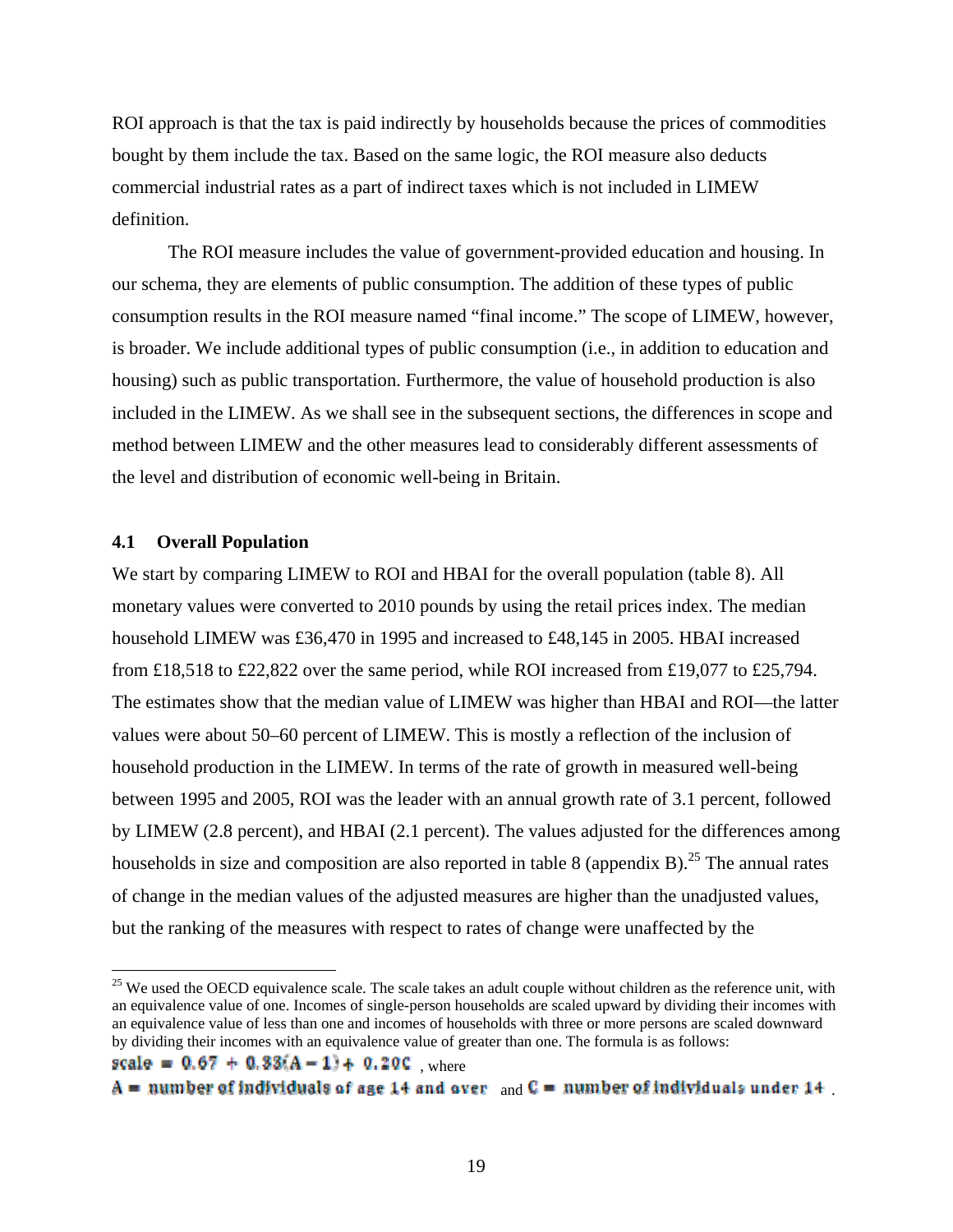equivalence scale adjustment. Comparisons of the mean values of per capita LIMEW, HBAI, and ROI (appendix C) also show that their annual rates of change were quite similar to the changes in the median household values, except for the HBAI measure which showed a higher rate of change on a per capita basis (2.5 percent). It is also notable that the per capita values of all three measures of personal well-being showed a higher rate of growth than per capita GDP.

The growth in well-being was accompanied by an increase in the median values of time spent on work. The median value of weekly hours spent on market work (i.e., employment) per household increased from 37 to 40 hours between 1995 and 2005 (appendix A). This is a reflection of the much better employment picture in 2005 as compared to 1995. The unemployment rate was substantially lower in 2005 relative to 1995 (4.8 versus 8.7 percent).<sup>26</sup> The median hours of market work reported by working individuals (over 18 years of age) in the FRS increased from 38 to 40 hours over the same period; at the same time, the percentage of individuals who engaged in market work also increased from 55.3 to 59.6 percent. Similar to market work, the time spent on housework by the average household also grew during the period, as indicated by the increase in the median weekly hours of household production per household from 37 to 42 hours. The median hours of housework by individuals who engaged in household production actually declined from 23 to 22 hours between 1995 and 2005. However, the percentage of individuals (over 18 years of age) who engaged in housework increased from 84 to 96 percent over the same period and the increased participation accounts for the rise in the median hours of household production per household. The rise in the median total (i.e., market work plus housework) weekly hours of work per household from 75 to 80 hours over the period (i.e., a rate of 0.6 percent per annum) is thus the combined result of the increases in market and household work.

Table 9 presents the composition of LIMEW, HBAI, and ROI. Panel A presents mean values of each component. Mean household base money income was £29,827 in 1995 and it increased to £38,442 in 2005, an increase of 26 percent. The income from wealth in LIMEW was £2,864 in 1995. It increased by 16 percent to £3,309 in 2005. The income from wealth in LIMEW was almost three times more than the reported property income included in the HBAI and ROI measures and the rate of increase in the latter was also much smaller at only 1 percent

<sup>26</sup> The unemployment rate data is taken from the *International Financial Statistics* data CD of the International Monetary Fund (2010).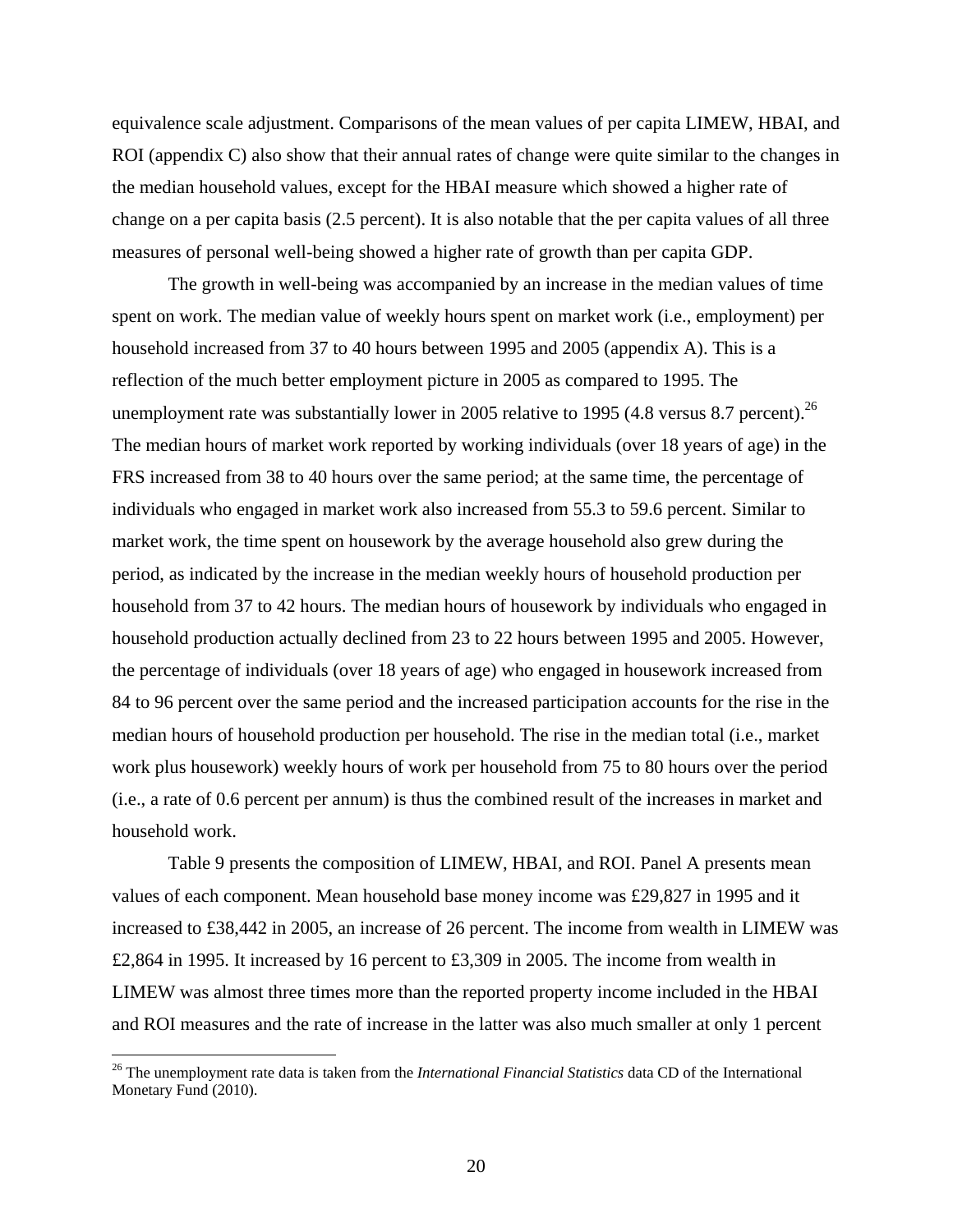against the 16 percent increase in the LIMEW counterpart. Taxes and transfers were aligned to the national accounts benchmarks in LIMEW whereas no alignment was done for the other two measures. Cash transfers in HBAI and ROI increased by 13 percent from £4,733 in 1995 to £5,343 in 2005, while those included in LIMEW increased at a higher rate of 17 percent, from £5,572 to £6,537. These increases were offset by even a larger increase in direct taxes—26 percent in the official measures (from £6,565 to £8,296) and 31 percent (from £6,590 to £8,626) in LIMEW. Indirect taxes also went up, but at a relatively lower rate of 10 percent in ROI (from £4,811 to £5,281) and 8 percent in LIMEW (from £4,058 to £4,370). One reason for such a large increase in direct taxes may be to offset the increase in government expenditures, driven by health (an increase of 66 percent, from £2,373 to £3,939) and education (an increase of 50 percent, from £1,987 to £2,991). Government subsidies for housing and subsidies for public transportation (included in ROI as other public services) also increased notably over the decade, but these increases had little effect on overall public expenditure because their share in public expenditure was quite small. Other public services that are included in LIMEW, including expenditures on local and national roads, communication, recreation, energy, etc. stayed rather flat going up by only 11 percent (from £1,378 to £1,522) over the decade.

The composition of the three measures is also shown in table 9 (panel B). Both the official measures displayed a very high share of base money income—its share was never below 100 percent—although it declined slightly over the period. In contrast, the share of base money income in LIMEW was much lower and stayed stable at around 57 percent. Value of household production was the second largest component of LIMEW and its share stayed steady around 31 percent. Government expenditures for households (the sum of cash transfers, noncash transfers, and public consumption) increased its share in LIMEW from 28 to 30 percent over the period, mainly due to the faster increase (relative to LIMEW) in healthcare spending and housing subsidy. On the other side of the ledger, tax payments by households (the sum of direct and indirect taxes) lost some of its share in LIMEW with a decline from 26 to 24 percent, mainly due to the slower increase in indirect taxes (relative to LIMEW). As a result, net government expenditures doubled as a share of LIMEW over the period from 3 to 6 percent. While the same trend was also evident for net government expenditures in ROI, driven mainly by the same underlying factors (trends in health expenditures and indirect taxes), it is noteworthy that net government expenditures were negative in both years, according to the ROI measure, i.e., on the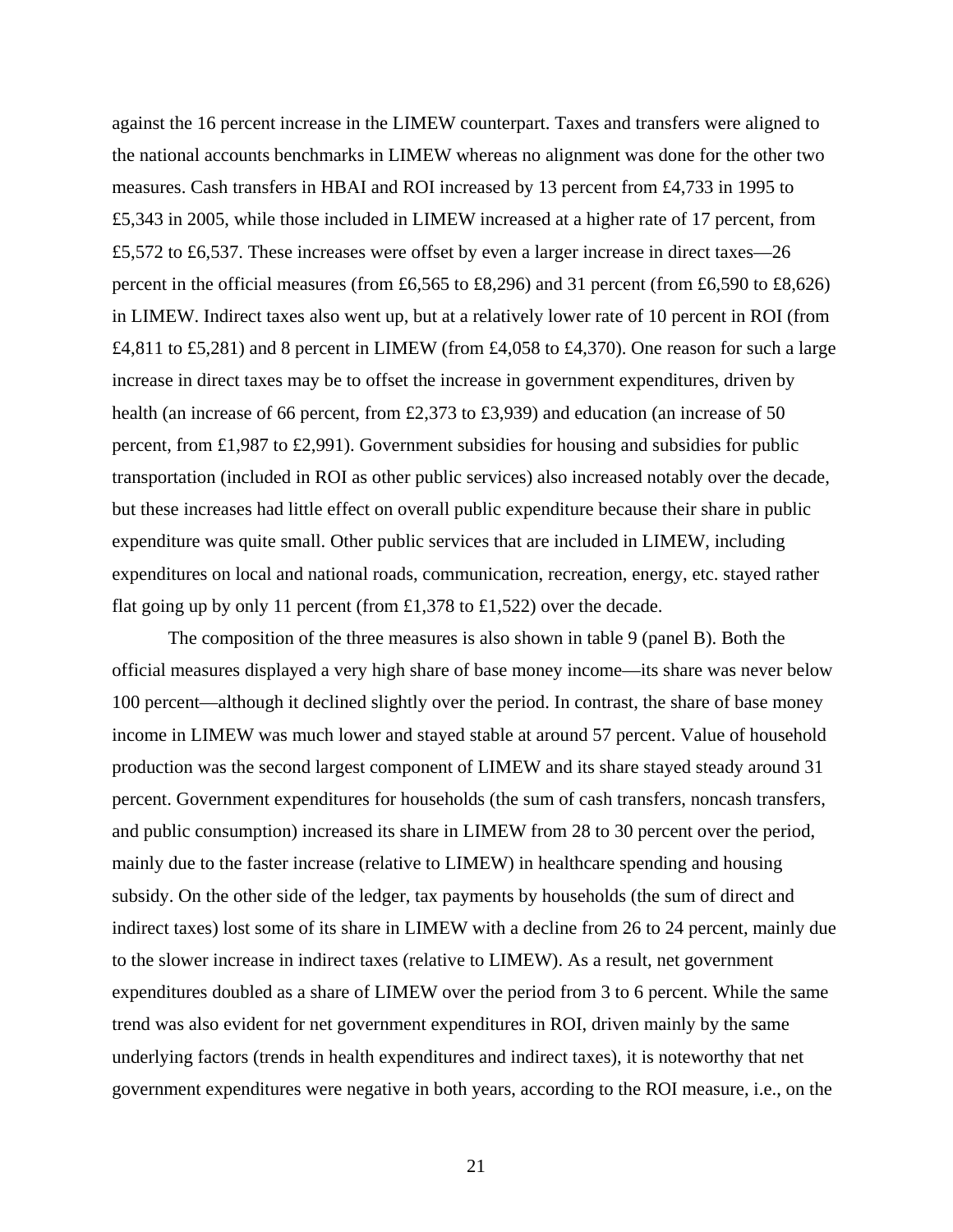average, households appear to pay more to the government than what they receive as benefits. The balance appeared to be even worse in the HBAI measure because net government expenditures were negative 10 percent of HBAI in 2005, up from negative 8 percent in 1995, reflecting the fact that the growth in cash transfers were only half as much as that in overall HBAI (13 versus 26 percent) over the decade. Another notable difference in the composition of the measures was evident in the much higher share of income from wealth in LIMEW than in the official measures (6 versus 3 percent in 2005).

The ranking of the three measures in terms of the percent change in mean values is similar to what we observed for the change in median values. The ROI measure registered the fastest growth (33 percent), followed by LIMEW (29 percent), and then HBAI (26 percent). (table 9, panel C). Base money income contributed nearly half of the growth of LIMEW while more than one-quarter of the growth of LIMEW is explained by the increase in value of household production, which is a result of increased wages and hours spent on housework. Net government expenditures and, to a much smaller extent, income from wealth accounted for the remainder of the growth in LIMEW. Base money income accounted for almost all the growth in the official measures. Its contribution to the growth of HBAI exceeded the overall growth in HBAI. The lower rate of growth of HBAI reflects the fact that the contribution of in-kind benefits was not large enough to offset the subtraction to growth due to direct taxes. In the ROI measure, base money income accounted for 27 percentage points of the 32 percent growth and the remainder was accounted for by net government expenditures. Unlike the HBAI, which includes only a very limited set of publicly provided benefits, the ROI includes benefits from publicly provided health and education, the functions on which government expenditures happened to grow quite rapidly over the period under consideration. While the ROI also includes indirect taxes, unlike the HBAI, their contribution to the growth in ROI actually declined over the period.

# **4.2 "Middle-Class" Economic Well-Being**

We now turn to a closer look at the third quintile of the LIMEW distribution and compare it to its counterparts in the ROI and HBAI distributions. The change in the mean value of the third quintile's well-being is a reasonable approximation of the change in the overall median well-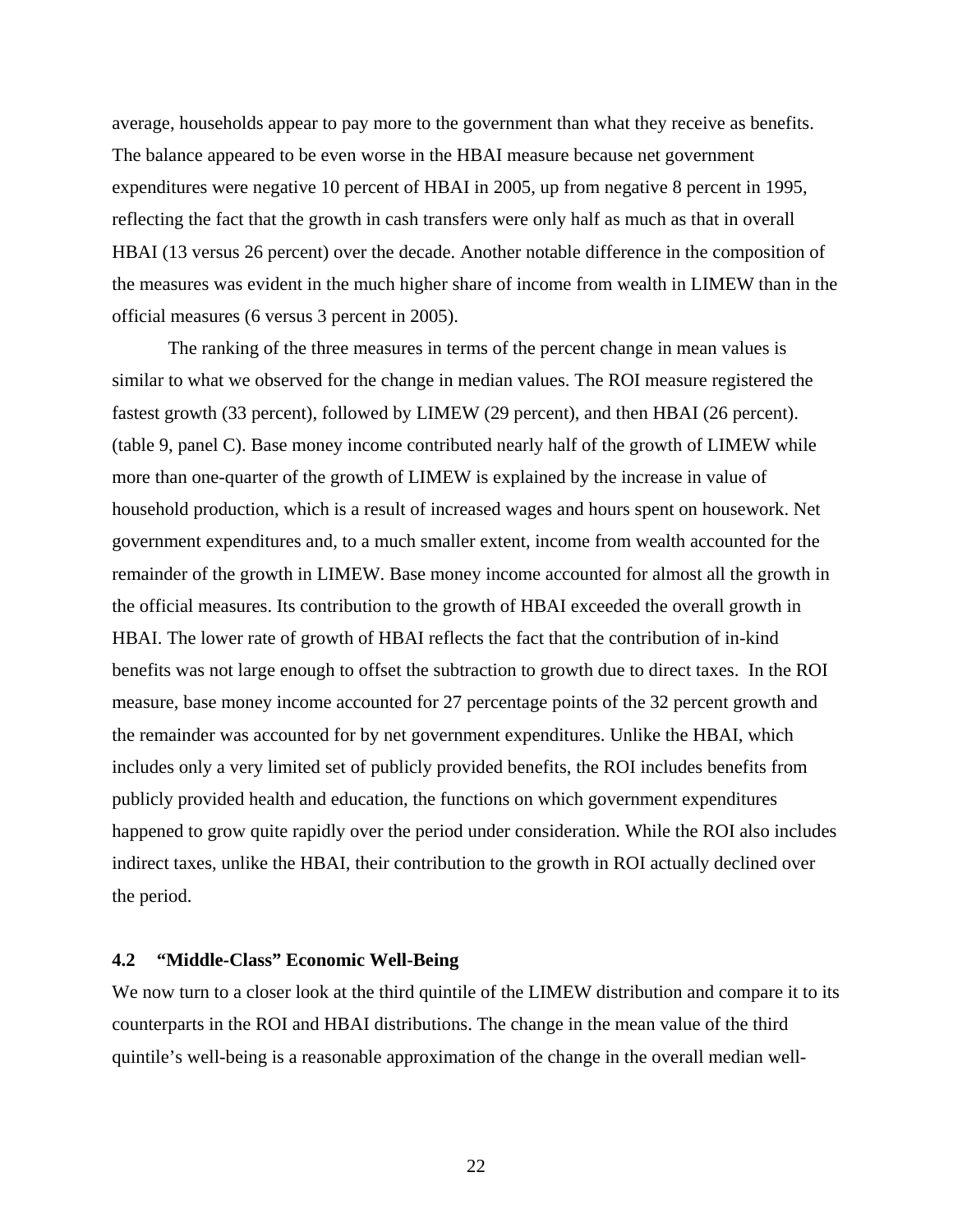being that we discussed earlier. The middle quintile is often defined as the "middle class," and we follow that convention here. $27$ 

The estimates in table 10 (panel C) for the change in the mean values of the three measures for their respective third quintiles show growth rates that are identical to what was observed earlier for the change in the median values for the overall population: Between 1995 and 2005, the change in middle-class well-being was highest according to the ROI measure (35 percent), followed by the LIMEW (32 percent), and then HBAI (23 percent). Base money income and net government expenditures each accounted for about one-third of the total growth in middle-class LIMEW, while the contribution of household production was somewhat smaller (29 percent). Income from wealth accounted for almost the entire remaining portion of the growth in LIMEW. A comparison of panel C in tables 9 and 10 shows that net government expenditures accounted for a much larger portion of the growth in middle-class LIMEW than the growth in LIMEW for the overall population. The main reason for the difference was the higher share of net government expenditures in middle-class LIMEW than overall LIMEW (8 versus 3 percent in 1995 and 14 versus 6 percent in 2005). In turn, the higher share was due to the greater share of transfers (both cash and noncash) and the lower share of taxes in middle-class LIMEW compared to overall LIMEW (panel B in tables 9 and 10); public consumption, on the other hand, had a similar share of middle-class and overall LIMEW.

Turning to the broad official measure, ROI, we see that base income accounted for 78 percent of the growth in middle-class ROI and net government expenditures accounted for the remainder (panel C, table 10). Compared to its contribution to the growth in overall ROI, the contribution of net government expenditures to middle-class ROI was much higher—similar to what we found with regard to LIMEW. As in the case of LIMEW, the responsible factor was the higher share of net government expenditures in ROI for the middle class than the overall population (7 versus 3 percent in 1995 and 11 versus 6 percent in 2005). Once again, similar to what we found for LIMEW, the higher share of transfers and the lower share of taxes in middleclass ROI relative to the ROI of the overall population explained the higher share of net government expenditures (panel B in tables 9 and 10).

 $27$  In general, the household's rank in the distribution will not be the same across the three measures and hence the households classified as middle class will not be the same across the measures.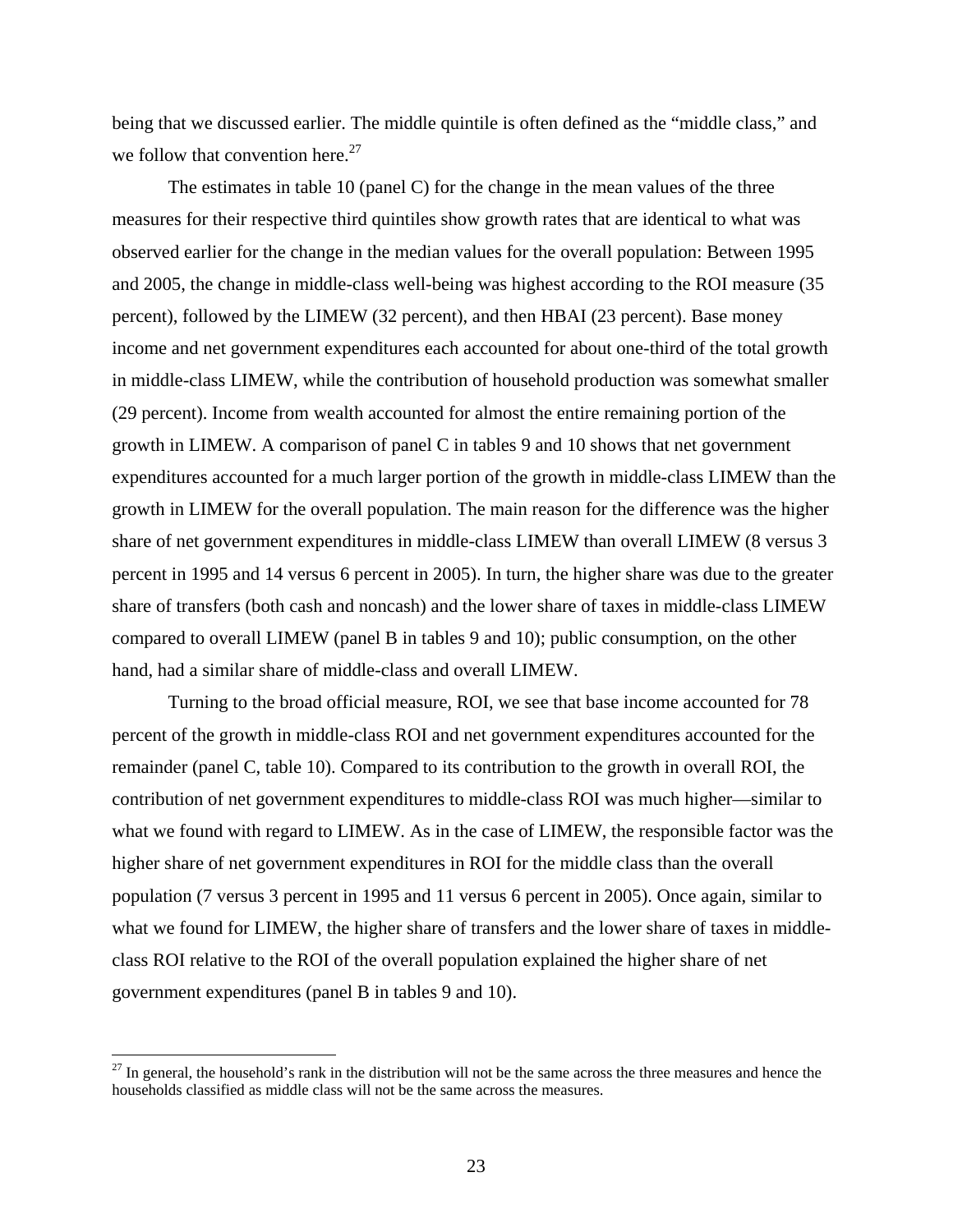In contrast to LIMEW and ROI, net government expenditures did not contribute at all to the growth in middle-class HBAI (panel C, table 10) and base income accounted for the entire growth. The contribution to growth from cash transfers and taxes offset each other. This pattern is quite different from what we found regarding the sources of growth in HBAI for the overall population. In that case, the contribution to growth from cash transfers was smaller than taxes, and therefore net government expenditures exerted a retarding influence on the growth of average HBAI (panel C, table 9). The difference is accounted for by the higher share of cash transfers and the lower share of direct taxes in middle-class HBAI than overall HBAI (panel B in tables 9 and 10).

## **4.3 Subgroup Disparities**

We divide households into distinct subgroups using the economic status and family type categories employed by Department of Work and Pensions in their annual HBAI reports (2010). Households are grouped according to their economic status as follows (note that full-time [FT] work is defined as 31 or more hours a week and part-time [PT] is defined as less than 31 hours): (1) One or more FT self-employed adults; (2) single or couple, all in FT work; (3) couple, one in FT work, one in PT work; (4) couple, one in FT work, one not working; (5) no one in FT work, one or more in PT work; (6) workless, one or more aged 60 or over; (7) workless, one or more unemployed; and, (8) workless, other inactive households not classified above (this group includes the long-term sick, disabled people, and nonworking single parents).

In table 11, panels A and B present mean and median values of the three measures and their equivalence-scale adjusted versions according to the economic status of households. Rankings of highest to the lowest mean LIMEW in 2005 of these groups are as follows: (1) couple, one in FT work, one not working; (2) couple, one in FT work, one in PT work; (3) one or more FT self-employed adults; (4) single or couple, all in FT work; (5) single or couple, no one in FT work, one or more in PT work; (6) workless, one or more aged 60 or over; (7) workless, other inactive; and (8) workless, one or more unemployed.<sup>28</sup> LIMEW rankings changed only slightly from 1995 and 2005. Couples with one spouse in FT work and one spouse not working moved from second ranking to top spot between the two periods. Workless, one or more

 $28$  The rankings were exactly the same for median values in 2005.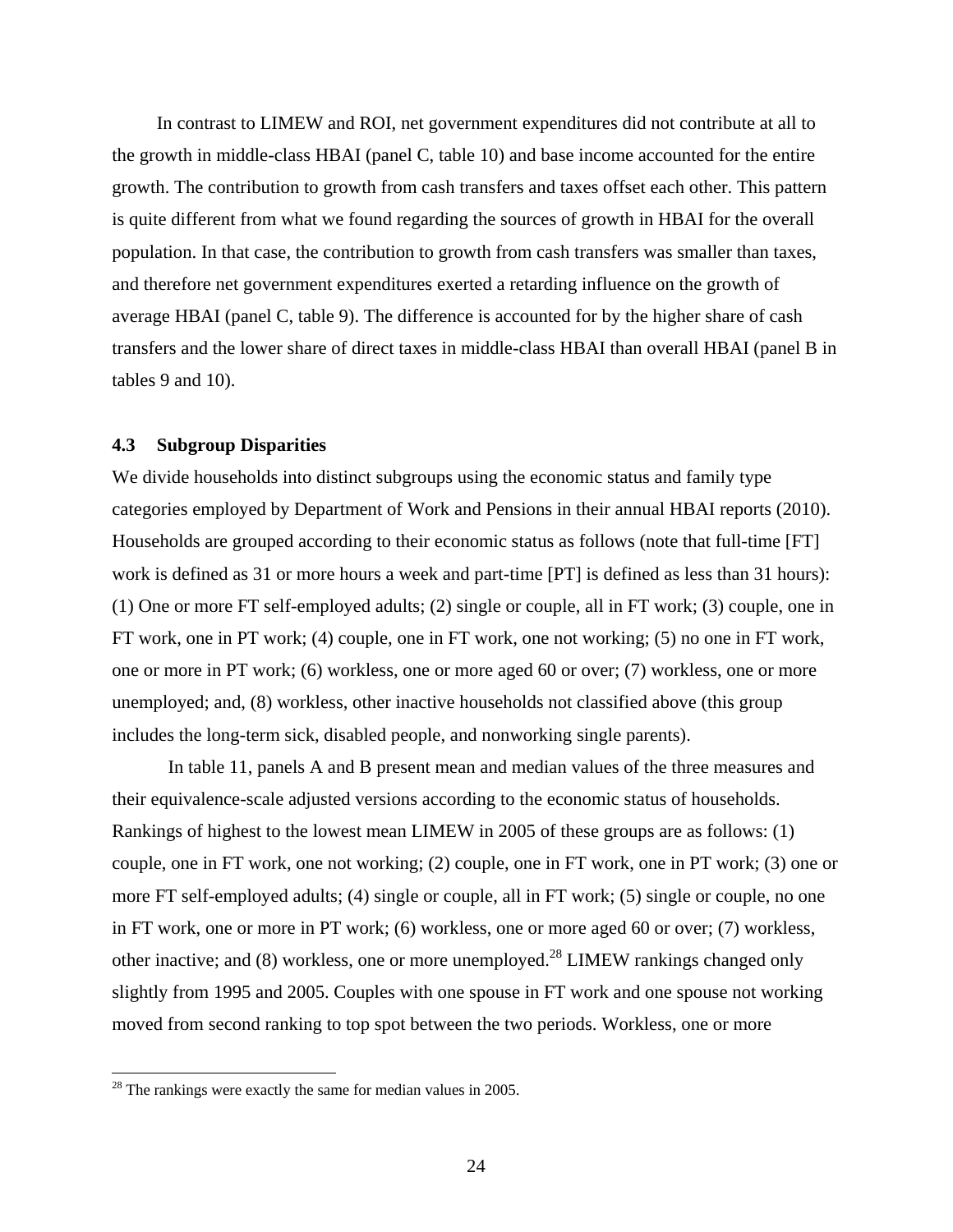unemployed dropped from seventh to bottom ranking between periods.<sup>29</sup> As we have discussed before, HBAI and ROI are less comprehensive measures of economic well-being. ROI does not include expenditures on personal social services, public consumption expenditures (except for education and housing), and value of household production. Rankings of the households according their economic status change dramatically when we look at mean ROI. Rankings of highest mean ROI to the lowest mean ROI in 2005 of these groups are as follows: (1) couple, one in FT work, one in PT work; (2) one or more FT self-employed adults; (3) couple, one in FT work, one not working; (4) single or couple, all in FT work; (5) single or couple, no one in FT work, one or more in PT work; (6) workless, other inactive; (7) workless, one or more aged 60 or over, and  $(8)$  workless, one or more unemployed.<sup>30</sup> HBAI, on the other hand, is even a less comprehensive measure as it further omits health and education expenditures, housing subsidies, and expenditures on other public services, as well as all indirect taxes. Rankings of the households according their economic status change slightly when we look at mean HBAI pushing households with one or more FT self-employed adults to second as the main component of HBAI is earnings hence favoring households where all households work in 2005.<sup>31</sup> A comparison of the subgroups by the three measures in 2005 is shown in figure 1.

Economic status categories combine single and married households under same groups. Therefore, household sizes in the same economic status categories are not homogenous. To address this potential issue we also present results adjusted by the equivalence scale (table 11, part B). The rankings of households according to the economic status change once the measures are adjusted with the equivalence scale. Mean adjusted LIMEW for workless, head or spouse aged 60 or over ranked second in 2005 compared to its unadjusted ranking at sixth pushing the order of other groups down.<sup>32</sup> On the other hand, adjusting mean LIMEW for equivalence scale shifted the order of workless, other inactive and workless, head or spouse unemployed dropping

 $^{29}$  Median LIMEW for workless, one or more unemployed was higher than median LIMEW for workless, other inactive in 1995.

 $30$  There is some change in rankings when we look at median ROI. Median ROI for couple, one FT work, and one not working was ranked second in 2005 and median ROI for workless, one or more aged 60 or over was ranked sixth. Mean ROI in 1995 followed a similar ranking with 2005 with the exception of couple, one in FT work, one not working and single or couple, all in FT work switching order.

 $31$  Median HBAI follows the same order as mean HBAI in 2005. Rankings for mean HBAI in 1995 is slightly different than ranking in 2005 and are identical to rankings for mean ROI in 1995.

 $32$  Rankings for median adjusted LIMEW for one or more FT self-employed adults and single or couple, all in FT work switch places compared to mean adjusted LIMEW in 2005.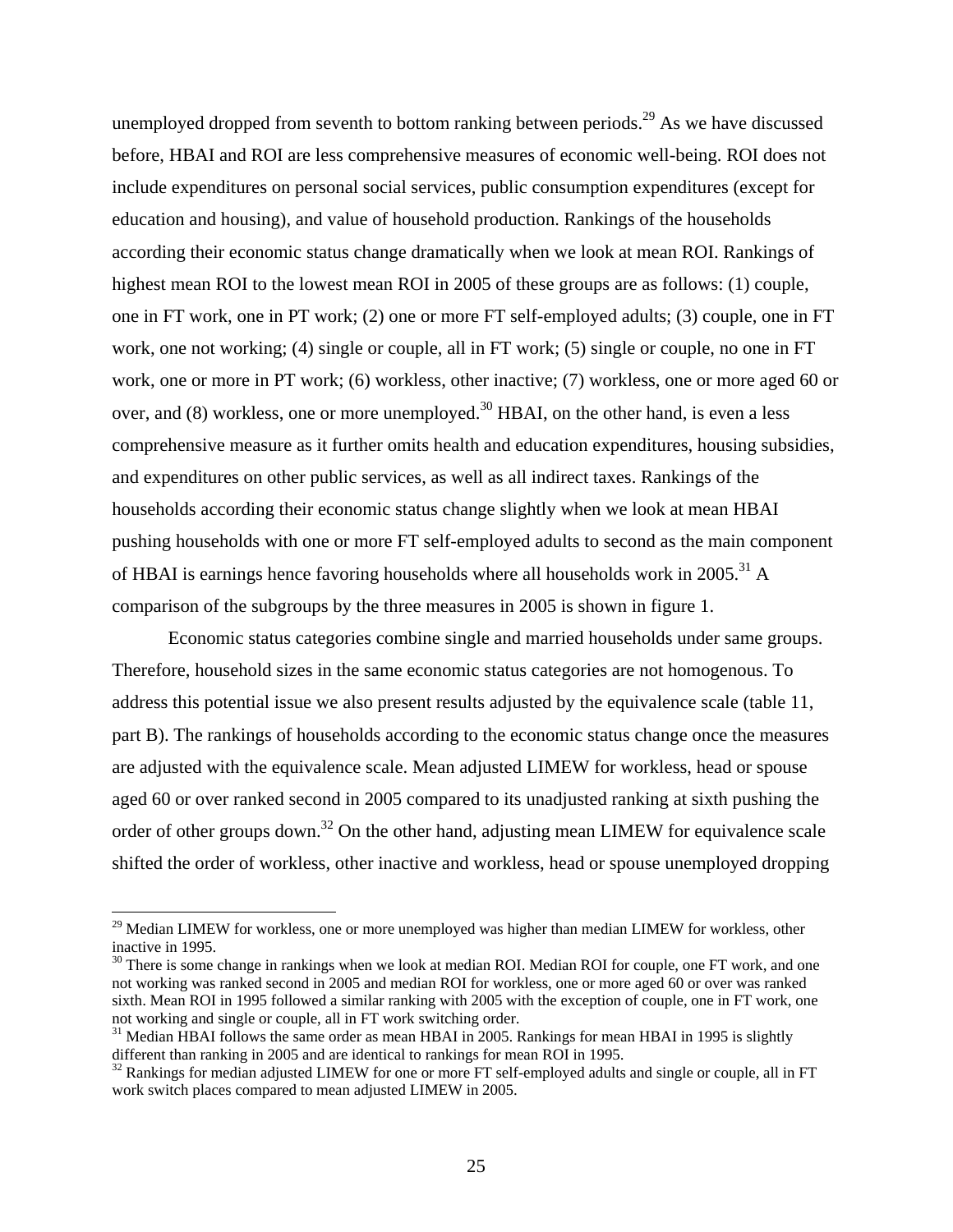the former to the bottom in 1995.<sup>33</sup> Rankings for mean adjusted ROI and mean adjusted HBAI are identical in 1995 and 2005 and as follows:  $34$  (1) single or couple, all in FT work; (2) couple, one in FT work, one in PT work; (3) one or more FT self-employed adults; (4) Couple, one in FT work, one not working; (5) single or couple, no one in FT work, one or more in PT work; (6) workless, other inactive; (7) workless, one or more aged 60 or over; and (8) workless, one or more unemployed.

Given the heterogeneous household sizes within economic status categories, equivalence adjusted measures describe a clearer picture of differences in rankings between measures. As previously noted, rankings are identical for adjusted HBAI and adjusted ROI measures suggesting that accounting for health and education expenditures, housing subsidies and expenditures on other public services and indirect taxes paid by households do not change the rankings of households according to their economic status.

We next look at family type categories as defined by Department of Work and Pensions in their annual HBAI reports (2010). Households are grouped according to family type as follows: (1) pensioner couple—a couple where one or more of the adults are age 60 or over; (2) single male pensioner—single male adult of state pension age or over; (3) single female pensioner—single female adult of state pension age or over; (4) couple with children—a nonpensioner couple with dependent children; (5) single with children—a nonpensioner single adult with dependent children; (6) couple without children—a nonpensioner couple with no dependent children; (7) single male without children—a nonpensioner single adult male with no dependent children; and (8) single female without children—a nonpensioner single adult female with no dependent children.

In table 12, panels A and B present mean and median values of the three measures and their equivalence-scale adjusted versions by family type. Rankings for mean LIMEW from the highest to the lowest in 2005 of these groups are as follows:<sup>35</sup> (1) couple with children; (2) pensioner couple; (3) working-age couple without children; (4) single male pensioner; (5) single female pensioner; (6) single with children; (7) single female without children; and (8) single

<sup>&</sup>lt;sup>33</sup> Median adjusted LIMEW follows the same order as mean adjusted LIMEW in 1995.

 $34$  Median adjusted ROI and median adjusted HBAI follow the same rankings in both years.<br> $35$  Rankings for mean LIMEW in 1995 follows the same order as in 2005 with the exception of switching order of single female pensioner and single with children. Rankings for median LIMEW in 2005 follows the same order in 2005 whereas rankings for median LIMEW in 1995 is slightly different than rankings for mean LIMEW. Median value for pensioner couple drops to third and median value for single male pensioner drops to sixth in rankings.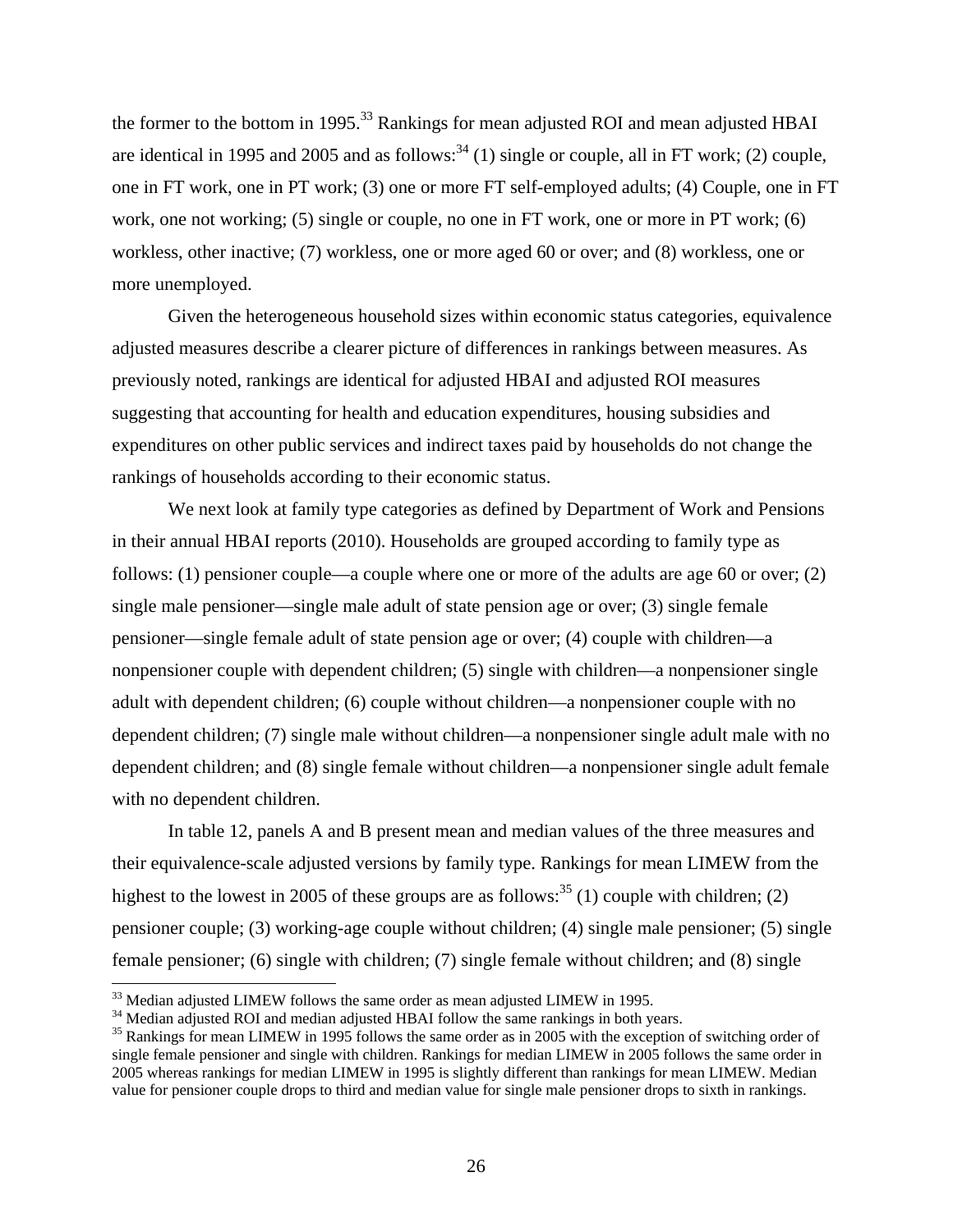male without children. Given households within family type categories are very homogenous, adjusting for equivalence scale changes rankings minimally and only drops mean LIMEW for couple with children to the second in rankings in  $2005$ .<sup>36</sup>

Rankings for mean ROI from the highest to the lowest in 2005 of these groups are significantly different than rankings for mean LIMEW and are as follows:  $37(1)$  couple with children; (2) working-age couple without children; (3) single with children; (4) pensioner couple; (5) single male pensioner; (6) single female pensioner; (7) single male without children; and (8) single female without children. Equivalence-scale adjustment does not change rankings for ROI. Rankings for mean HBAI from the highest to the lowest in 2005 of these groups are also significantly different than rankings for mean LIMEW and rankings for mean ROI and are as follows:<sup>38</sup> (1) couple with children; (2) couple without children; (3) pensioner couple; (4) single male pensioner; (5) single female pensioner; (6) single with children; (7) single male without children; and (8) single female without children. Equivalence-scale adjustment does not change rankings for HBAI. A comparison of the subgroups by the three measures in 2005 is shown in figure 2.

## **4.4 Inequality**

We present the shares of the quintiles in the three measures for 1995 and 2005 in table 13. The bottom 20 percent of households in the LIMEW distribution received 7 percent of total LIMEW in 2005 whereas households in the next quintile received 12.6 percent. The middle, fourth, and the top quintiles received respectively, 17.6, 23.6, and 39.1 percent. Between 1995 and 2005, the share of the bottom quintile in LIMEW stayed the same while the shares of the second, third, and fourth quintiles increased by, respectively, 0.3, 0.4, and 0.1 percentage points. The gains for the lower quintiles were accompanied by decline in the share of the top quintile by 0.9 percentage

<sup>&</sup>lt;sup>36</sup> Rankings for mean adjusted LIMEW in 1995 follows the same order as rankings for mean adjusted LIMEW in 2005.

<sup>&</sup>lt;sup>37</sup> Rankings for mean ROI in 1995 are very similar to 2005 with the exception of mean ROI for pensioner couple dropping from fourth to sixth in rankings. Rankings for median ROI in 2005 is similar to rankings for mean ROI in the same year with the exception single female pensioner moving to forth and mean ROI for single male without children dropping to last. Rankings for median ROI in 1995 and 2005 is similar to rankings for mean ROI in the same year with the exception single female pensioner switching spots with single male pensioner.

 $38$  Rankings for mean HBAI in 1995 are very similar to 2005 with the exception of mean HBAI for couple with children dropping from first to second and pensioner couple dropping from third to fifth in rankings. Rankings for median HBAI in 1995 and 2005 follow the same order as rankings for mean HBAI in 1995.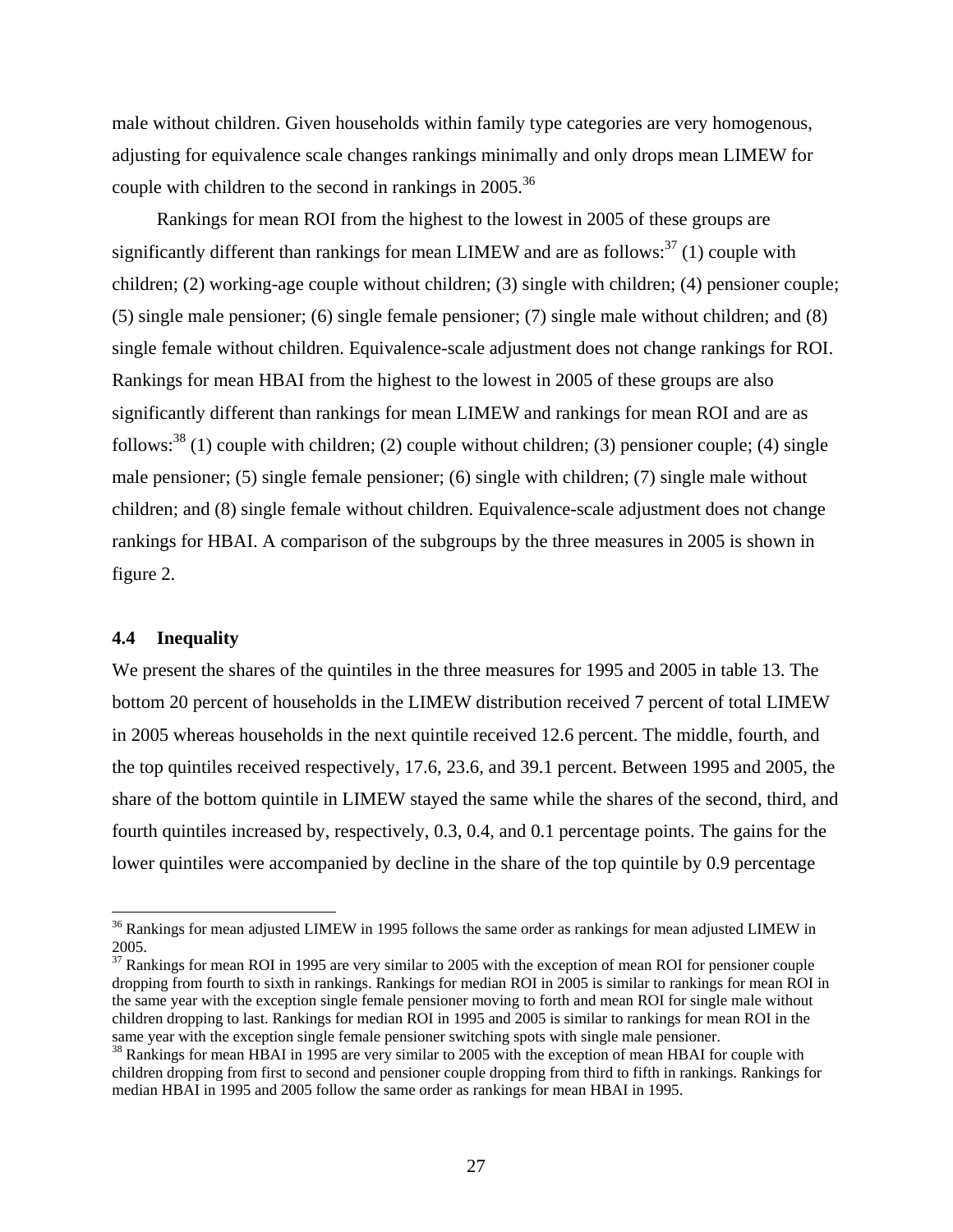points between 1995 and 2005 (figure 3). Trends in quintile shares of LIMEW between 1995 and 2005 tell a different story compared to the other two measures of well-being. Whereas the top quintile lost some of its share of total LIMEW in the period, the top quintile of the ROI distribution did not lose any of its share of total ROI (41.5 percent for both years) and the top quintile of the HBAI distribution actually gained in share of HBAI by 1.2 percentage points (42.7 to 43.9 percent). The share of the second quintile and the fourth quintile in the ROI measure increased by 0.1 percentage points while the share of middle quintile went up by 0.3 percentage points. In contrast, the share of the bottom quintile of ROI declined by 0.4 percentage points. Both the bottom, third, and fourth quintiles suffered losses in their shares of HBAI while the second quintile experienced no change in its share.

The composition of LIMEW by quintiles in 1995 and 2005 are shown, respectively, in figure 4 and 5. Base income was the largest item in both years for all income groups representing 60 percent for the bottom quintile, 47 for the second quintile, 50 for the middle quintile, 53 for the fourth quintile, and 66 for the top quintile in 2005 (figure 5). This represented a large increase from 1995 for the bottom quintile when the share of base income in LIMEW was 49 percent. This change was in contrast to the middle three quintiles where share of base income declined between two years. Very little changed in the top quintile where the share of base income in LIMEW went up by 1 percentage points.

Income from wealth represented a larger share of LIMEW for households in higher quintiles. In fact, the share of income from wealth was negative (-3 percent) for bottom quintile in 2005 suggesting that households on average had negative net worth within the bottom quintile.<sup>39</sup> Share of income from wealth in LIMEW declined for the middle three quintiles (from 5 percent to 4 percent for second quintile and from 6 percent to 5 percent for third and fourth quintiles) between 1995 and 2005. Only the top quintile had a stable share in LIMEW as 9 percent of LIMEW came from income from wealth in both years for this group.

From 1995 to 2005, share of cash benefits in LIMEW declined for the bottom quintile by a drastic 10 percentage points (35 to 25 percent). In fact, cash benefits fell in absolute terms for this group, perhaps reflecting the strong growth in their earnings, as reflected in base income. The decline was much more moderate for the next two quintiles: 3 percentage points for the

 $39$  Income from wealth represented a very small share of LIMEW for bottom quintile in 1995 as well, albeit a positive one at 2 percent.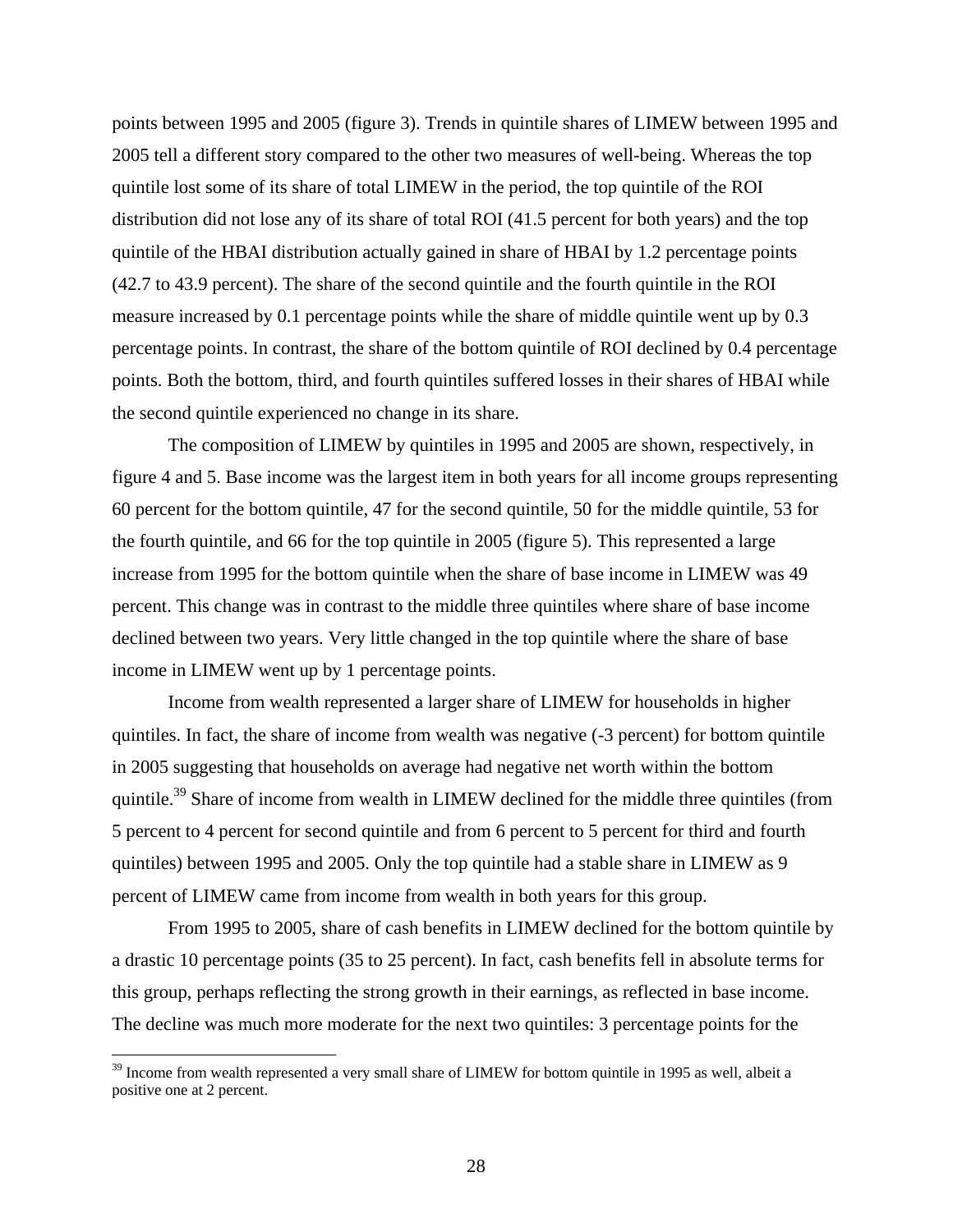second quintile (23 to 20 percent) and 1 percentage point for the third quintile (16 to 15 percent). Unlike the bottom quintile, this was not due to any absolute decline in cash benefits but due to their relatively slower growth. For the top quintiles the share remained constant at 11 and 6 percent, respectively, for the fourth and top quintile.

The share of taxes, unlike cash benefits, stayed stable for the bottom quintile at -29 percent of LIMEW. For the top quintile, the share remained constant at -26 percent, while for the three middle quintiles it declined between the two periods (-24 to -21 percent for all three middle quintiles). It is interesting to note that the decline in the share of taxes for the middle quintiles occurred in conjunction with the decline in the share of base income in LIMEW.

Share of in-kind benefits, like cash benefits, declined as a share of LIMEW for the bottom quintile (18 to 15 percent). However, unlike cash benefits, this was the result of relatively slower growth than absolute decline. None of the other quintiles experienced any such decline as the growth in noncash benefits was on par with the growth in LIMEW for the second quintile while it exceeded the growth in LIMEW for the top three quintiles. As a result, the share of noncash benefits stayed the same for second quintile (13 percent), and went up for middle quintile (8 to 11 percent), fourth quintile (5 to 9 percent), and top quintile (3 to 6 percent) between 1995 and 2005. Share of public consumption expenditures in LIMEW showed no noticeable variation across the quintiles, unlike cash and in-kind benefits. The shares ranged from 7 to 9 percent in 1995 and 7 to 10 percent in 2005.

The value of household production was also not found to shown much variation across the quintiles, except for the bottom quintile. However, the gap between the bottom and the other quintiles in terms of the relative weight of household production in their respective LIMEW declined between 1995 and 2005 because the share of household production in the LIMEW increased substantially for the bottom quintile (from 18 to 25 percent). The share of household production remained fairly stable for the other quintiles between the two years.

Estimates of economic inequality by the three measures are shown in table 13. Overall inequality in LIMEW declined as the Gini for all households went down by 0.7 points (from 33 to 32.3) between 1995 and 2005. In contrast, the inequality in ROI and HBAI increased by 0.5 and 1.5 points, respectively. These changes are consistent with the changes in quintile shares that we discussed above (see figure 3). Equivalence-scale adjustments did not change the picture of declining inequality in LIMEW and increasing inequality in HBAI. However, the inequality in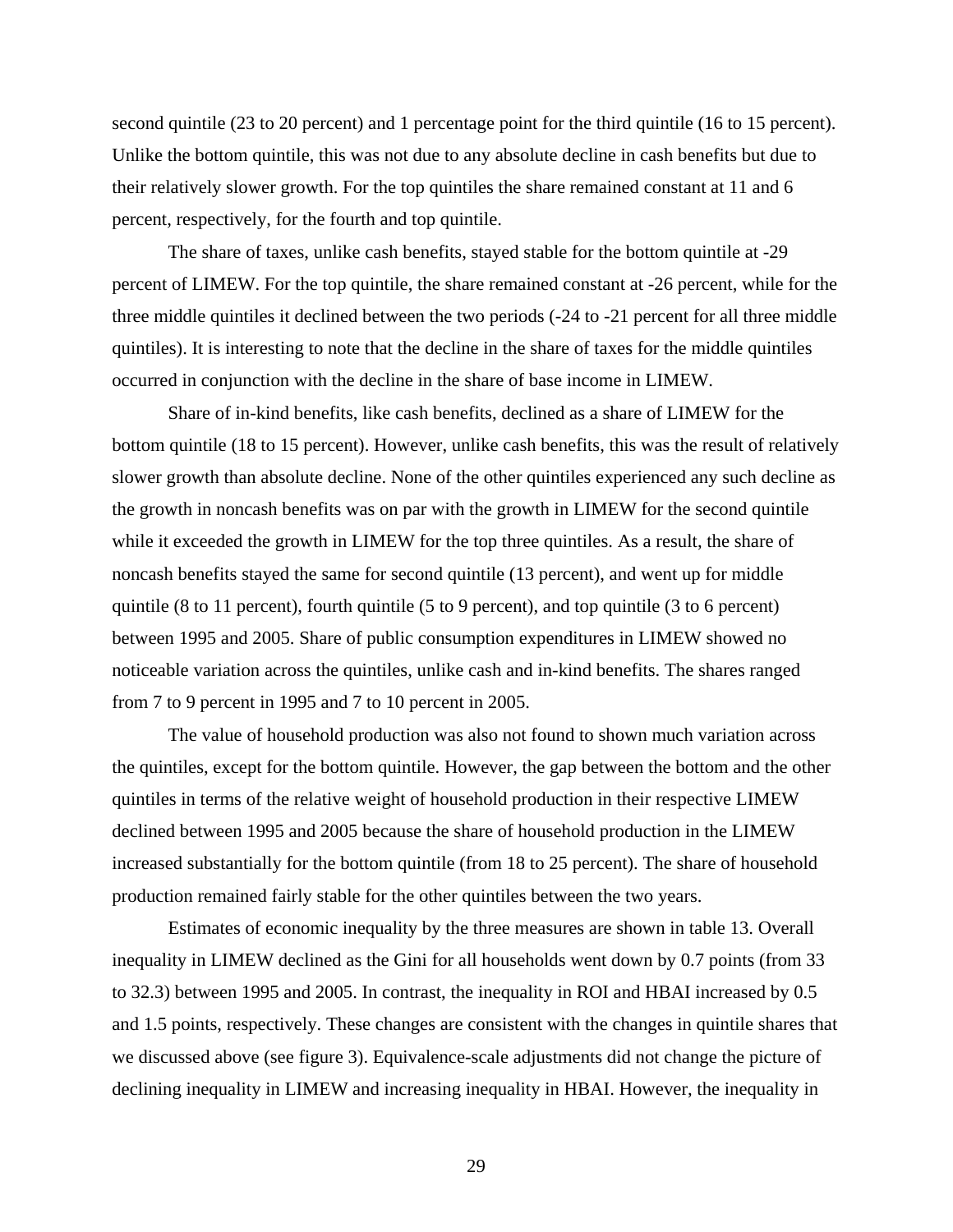equivalent ROI declined, though the decline was smaller than the decline in the inequality of equivalent LIMEW (-0.4 versus -1.0 points). The switch in the direction of the change in inequality of ROI caused by the equivalence-scale adjustment is perhaps indicative of the impact of education and health expenditures on inequality. They tend to be correlated with household size and once household income measures are adjusted for size, the larger households do not appear to be as well-off as before. As we noted before, both education and health expenditures increased considerably over the period under consideration.

We report the estimates of inequality among family households (defined as households with at least one family) in table 13, panel B. Inequality in LIMEW declined among family households by 0.9 points (26.6 to 25.7) and inequality in equivalent LIMEW fell by 1.3 points (23.7 to 22.4). These declines in LIMEW inequality among family households were larger than the declines for all households. The broad official measure, ROI, also indicated falling inequality among family households, unlike the case of the ROI for all households which showed a modest increase. However, inequality in equivalent ROI declined for all households and family households. Contrary to the trends in LIMEW and ROI, the inequality in HBAI increased for family households as it did for all households. Equivalence-scale adjustment to the HBAI did not result in any change in the pattern of increasing inequality.

To better understand the differences in the level of inequality in LIMEW and the official measures, we also conducted a decomposition analysis. In the decomposition, the Gini coefficient is expressed as the weighted sum of the concentration coefficients of each component

(e.g., base income) and the weights are the income shares:  $\frac{G - \sum_{i=1}^{n} k_i s_i}{n}$ , where G is the Gini coefficient of the measure (say LIMEW),  $k_i$  is the concentration coefficient of an individual component of LIMEW (say income from wealth), and  $s_i$  is the share of the individual component in aggregate LIMEW (see, Kakwani 1977). The results of the decomposition are shown in table 15.

The level of inequality in HBAI and ROI can be seen as resulting from two counteracting influences: the positive and large contribution to inequality stemming from base income (primarily consisting of earnings), which exceeded the total amount of inequality in both years, and the negative contribution to inequality due to net government expenditures. In contrast, base income accounts only for roughly two-thirds of the total inequality in LIMEW, primarily because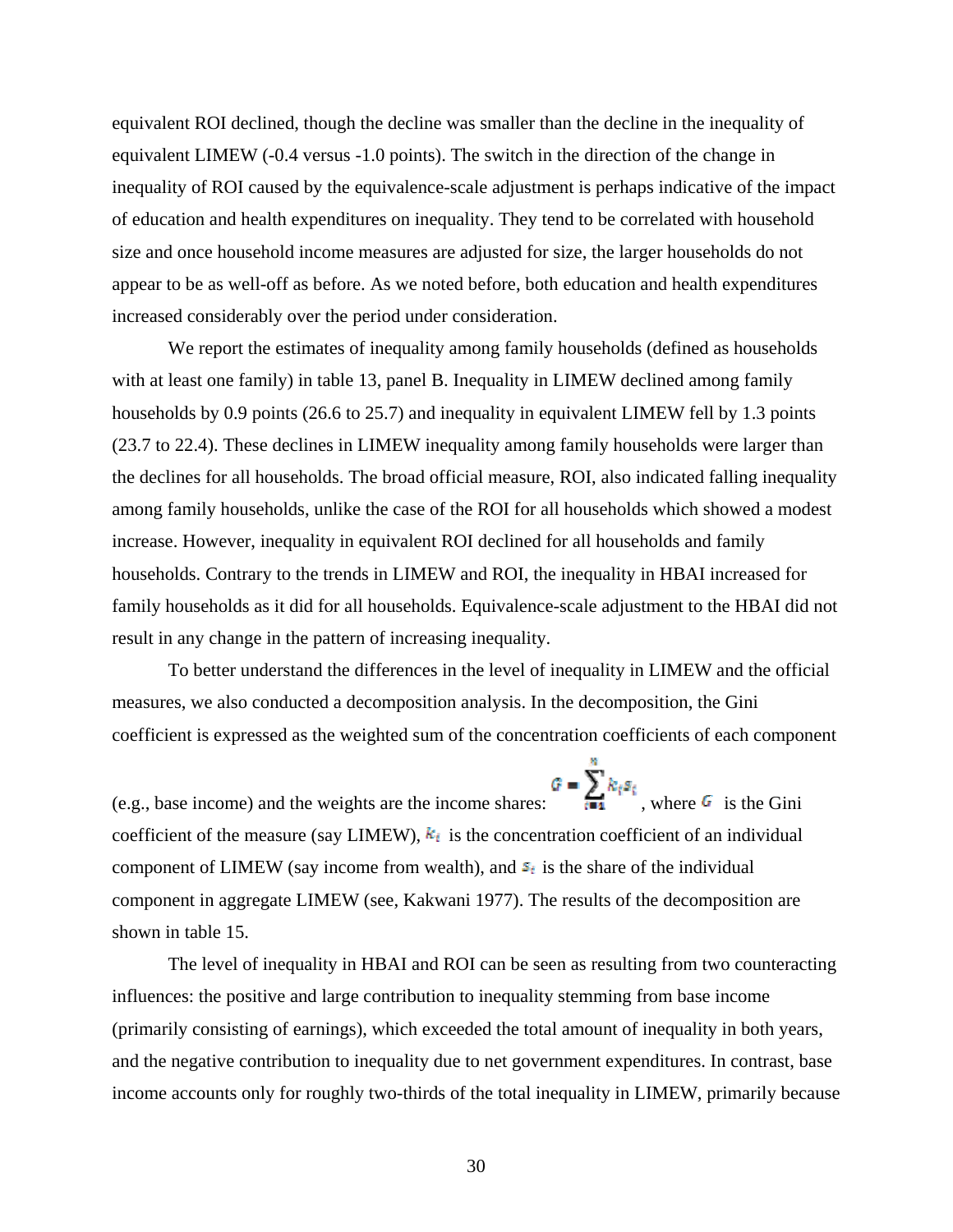of the inclusion of household production, which accounts for roughly 33–38 percent of total inequality in LIMEW. The share of base income in total inequality tends to be lower in LIMEW because income from wealth is reckoned as imputed rent plus annuitized value of nonhome wealth in LIMEW rather than as actual property income in the official measures. Our approach entailed a much larger share of income from wealth in total economic well-being as well as in total inequality. The overall level of inequality is thus the result of the counteracting influences of the positive contributions made by base income, income from wealth, and household production on the one hand, and the negative contribution made by net government expenditures on the other.

It is worthwhile to examine the role of net government expenditures in the inequality in the three measures a little closer because of the usual importance to attached to it as an index of the redistributive effect of government social expenditures and taxation. In all three measures, net government expenditures contribute toward reducing the level of inequality as its contribution is negative. However, the inequality-reducing effect was lower in 2005 than 1995, especially according to ROI and LIMEW (figure 6). Most of the reduction appeared to have been due to the change in the distributional impact of expenditures (sum of cash benefits, in-kind benefits, and public consumption). Government expenditures as a whole made a positive contribution to total inequality in ROI and LIMEW, and, the amount of such contribution was notably higher in 2005 than 1995. The change in the distributional effect of taxes was also regressive because taxes also took a lower bite out of inequality in 2005 than 1995.

Our estimates also show that the inequality-reducing effect of net government expenditures was much lower in LIMEW than in the official measures. Since the overwhelming portion of the inequality reduction associated with net government expenditures was due to taxes, particularly direct taxes, it stands to reason that a major part of the difference is attributable to the variation across measures in the distributional impact of taxes. The lower redistributive impact of taxes in LIMEW was due to the fact the latter includes household production and, to a lesser extent, imputed rent and the annuitized value of nonhome wealth. Both household production and imputed income from wealth are, obviously, not subject to taxation. Their inclusion in LIMEW therefore tends to lower the concentration coefficient of taxes in LIMEW relative to ROI and HBAI (e.g., the concentration coefficient of direct taxes in HBAI, ROI, and LIMEW were, respectively, 0.56, 0.51, and 0.41 in 2005). The inclusion also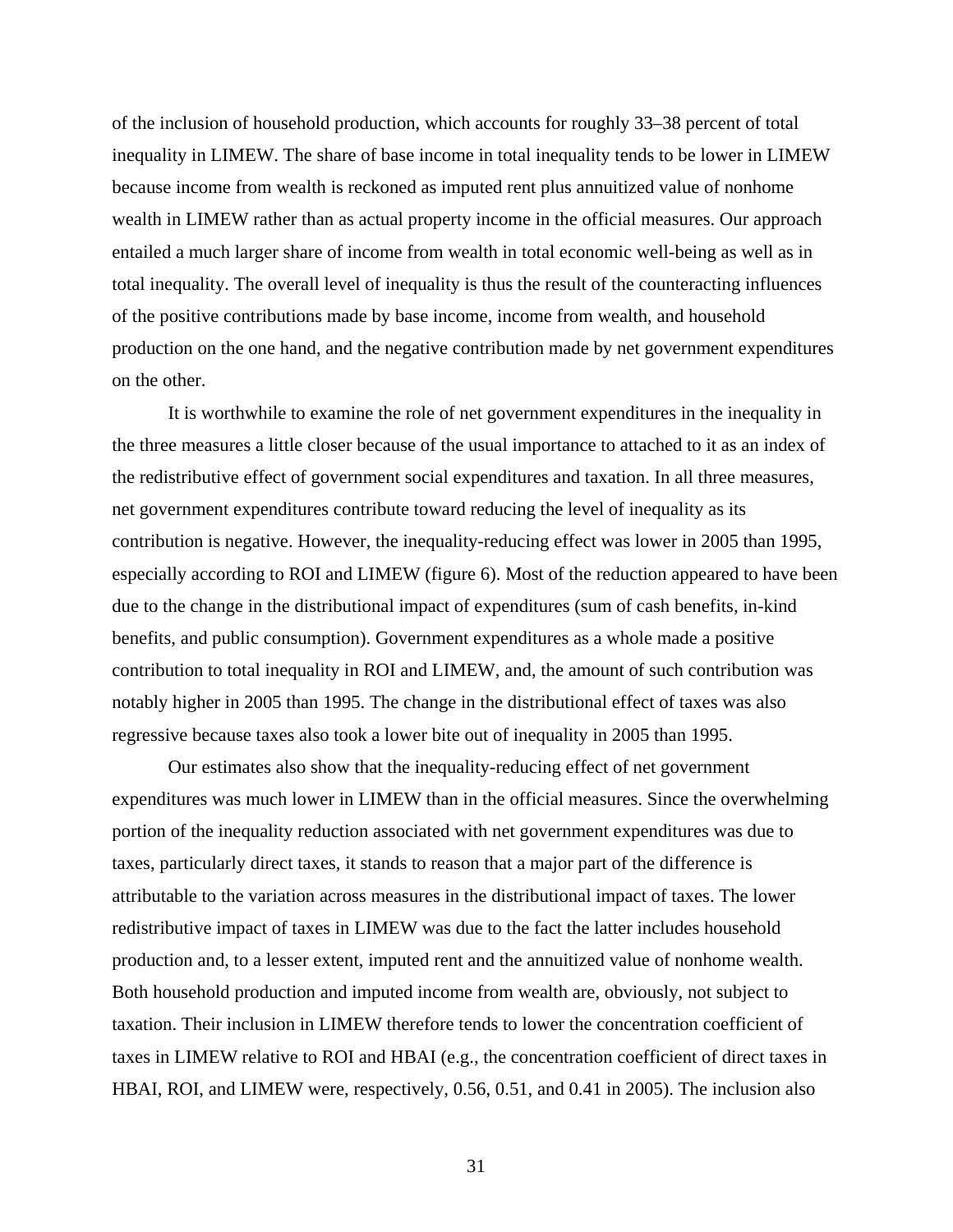has the effect of lowering the share of taxes in the overall measure (e.g., the share of direct taxes in HBAI, ROI, and LIMEW were, respectively, 0.29, 0.27, and 0.16 in 2005).

## **5 CONCLUSION**

In this paper, we constructed and analyzed the level and distribution of economic well-being using the LIMEW, as well as two official measures, HBAI and ROI, used in the United Kingdom. The LIMEW is a more comprehensive measure of households' command over resources than the official measures. Our measure includes a broader estimate of government benefits because we went beyond the ROI definition and incorporated, inter alia, public expenditures on infrastructure, public safety, and personal social services. We also estimate a value of hours spent on household production, a component that is excluded in both HBAI and ROI. Further, we include estimates of long-run benefits from the ownership of wealth (other than homes) in the form of an imputed lifetime annuity, a procedure that, in our view, is superior to considering only current income from assets. We constructed LIMEW, HBAI, and ROI, and compared and contrasted these three measures for the overall population as well as several subpopulations and income groups for 1995 and 2005. Our findings, in general, suggest that the three measures differ considerably regarding the picture they offer regarding the level and distribution of well-being in Britain.

Between 1995 and 2005, the gain in economic well-being enjoyed by the average British household was only 23 percent according to the HBAI measure, while it was 35 percent according to the ROI measure. The LIMEW indicated a change of 32 percent. Apart from the differing rates of change, the sources of change in the economic well-being of the middle quintile appeared to be quite different across the measures. Base money income (consisting mainly of earnings) and net government expenditures each accounted for about one-third of the total growth in middle-class LIMEW, while most of the growth in the middle quintile of the official measures was due to the growth in base money income. The LIMEW thus suggests that the government played a greater role in promoting middle-class well-being. Several important aspects of disparities among population subgroups were also sensitive to the yardstick. Most notable among these was the much improved relative well-being of the elderly according LIMEW compared to the official measures. The difference is due to the fact that the official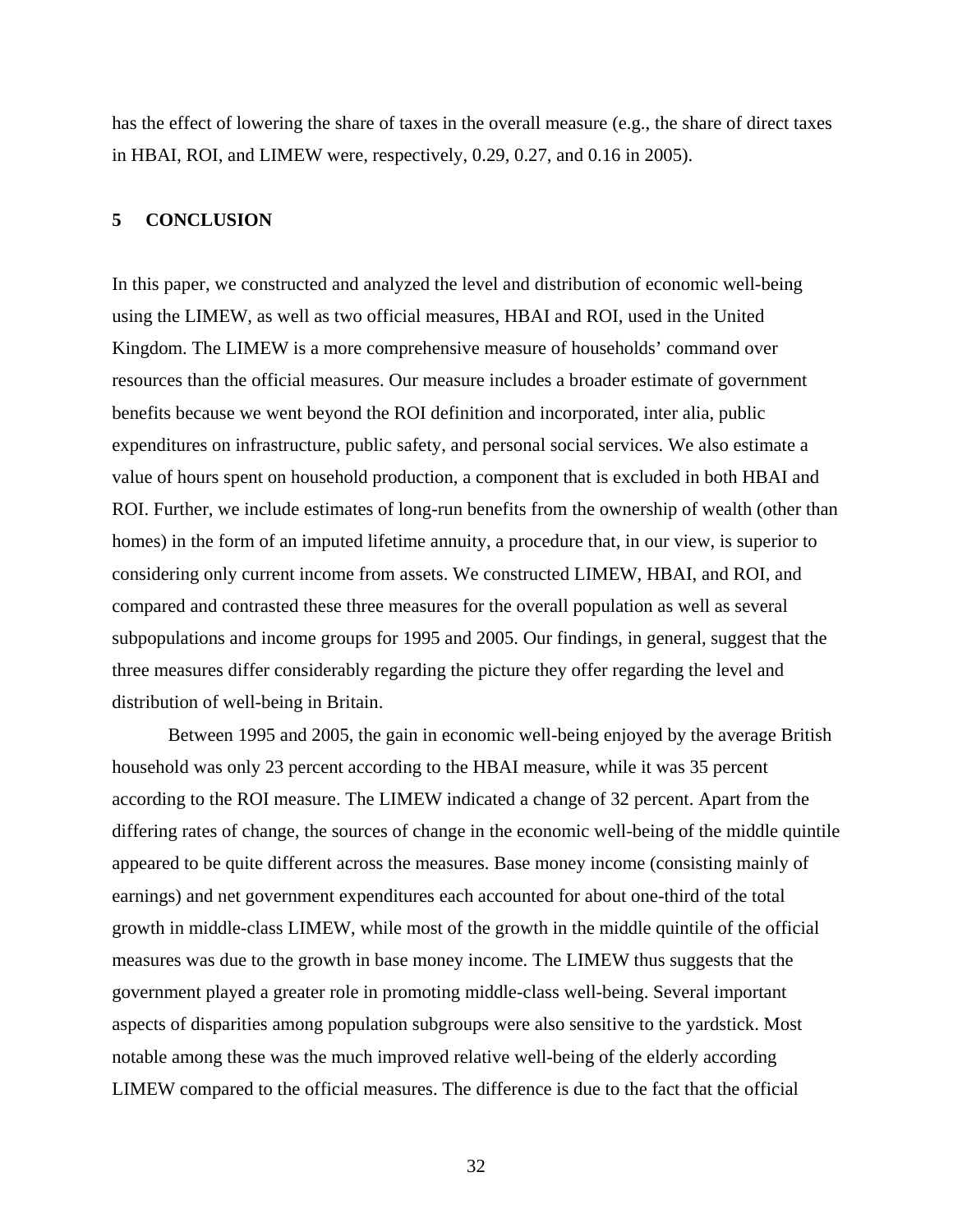measures do not adequately reflect the advantages from wealth ownership, while LIMEW attempts to account for it in the form of an imputed rent and the annuitized value of nonhome wealth. We also found that the Gini coefficient of the HBAI measure was considerably higher than that of ROI and LIMEW. This reflects the equalizing effects of public consumption, health expenditures, and household production. Our estimates also indicated that the redistributive effect of net government expenditures decreased notably between 1995 and 2005 according to the broader measures, primarily due to the change in the distributive impact of government expenditures.

Several of the findings reported here deserve further scrutiny, a task that we expect to undertake in future work. For example, it would be instructive to examine the relative importance of the different components of LIMEW in shaping subgroup disparities. An unavoidable part of constructing measures of economic well-being is that one needs to choose among assumptions that are arguably equally tenable. For example, it could be argued that the imputed return on home equity is a better measure of the advantage of homeownership than the imputed rent, our chosen assumption. Indeed, whether alternative assumptions would make any substantive difference in terms of the major findings regarding the level and distribution of economic well-being can only be ascertained via sensitivity analysis. Given the additively decomposable nature of LIMEW, such sensitivity analyses are relatively easier to conduct within our framework.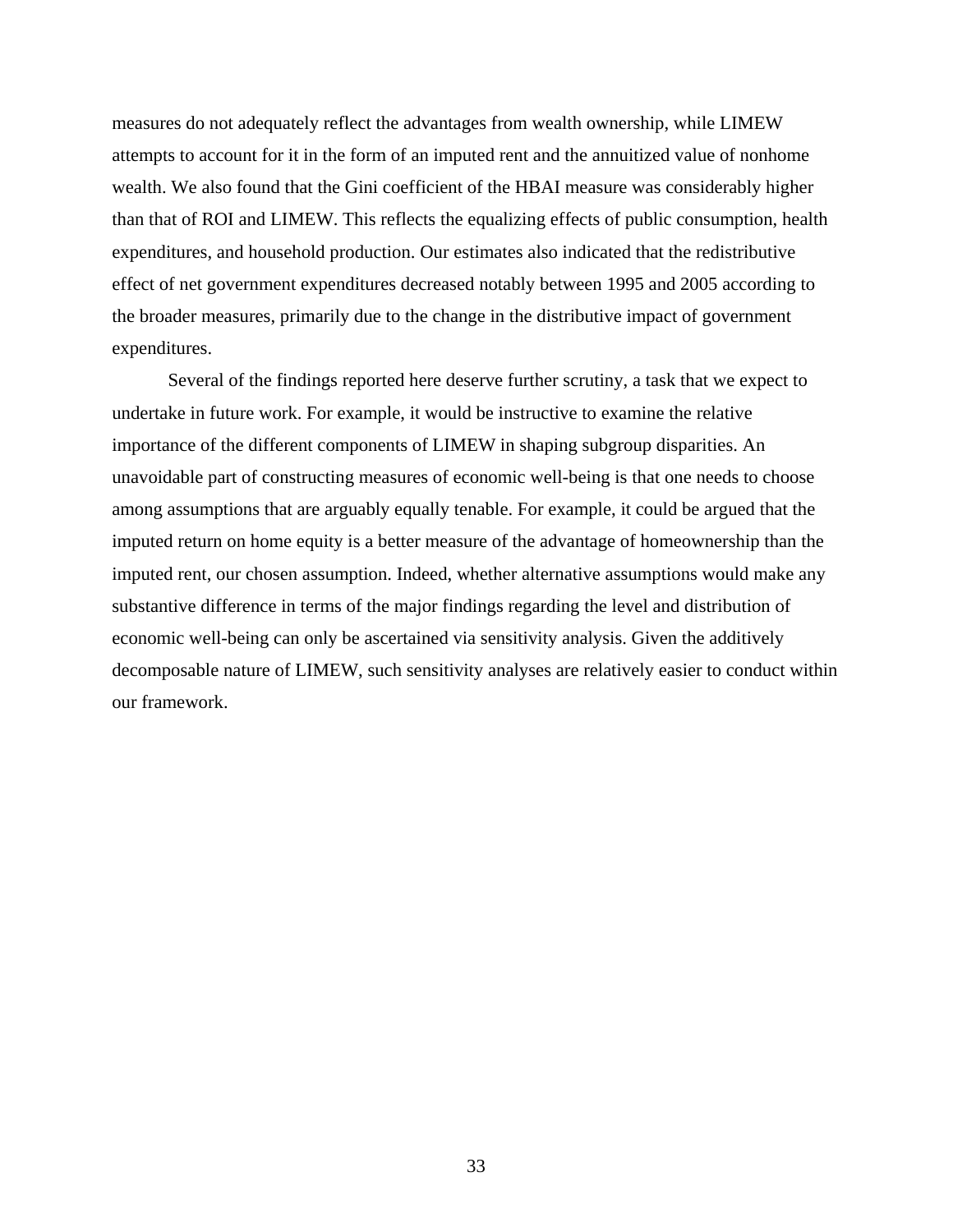## **REFERENCES**

- Canberra Group. 2001. *Expert Group on Household Income Statistics: Final Report and Recommendations*. Ottawa: Canberra Group.
- Department for Work and Pensions. 2010. *Households Below Average Income*, 1994/95–2008/09 [computer file], 4th edition. Colchester, UK: UK Data Archive.
- Department for Work and Pensions, National Centre for Social Research, and Office for National Statistics. 2007. *Social and Vital Statistics Division, Family Resources Survey*, 2005– 2006 [computer file]. Colchester, UK: UK Data Archive.
- Department for Work and Pensions, National Centre for Social Research, and Office for National Statistics. 2005. *Social and Vital Statistics Division, Family Resources Survey*, 1995— 2006 Colchester, Essex: UK Data Archive.
- Harris, T. 1997. "The effects of taxes and benefits upon household income, 1995–96." *Economic Trends* 520: 26–59.
- Hicks, Ursula K. 1946. "The Terminology of Tax Analysis." *The Economic Journal* 56(221): 38–50.
- HM Treasury. 2008. "Public expenditure statistical analyses 2008." London: The Slchonary Office.
- HM Treasury. 2005. "Public expenditure statistical analyses 2005." London: The Slchonary Office.
- International Monetary Fund. 2010. "International Financial Statistics." ESDS International, University of Manchester.
- Ipsos-RSL and Office for National Statistics. 2003. *United Kingdom Time Use Survey*, 2000 [computer file], 3rd edition. Colchester, Essex: UK Data Archive.
- Jones, Fred. 2007. *The Effects of Taxes and Benefits on Household Income*, 2005/06. Social Analysis and Reporting Division Office, Office of National Statistics (United Kingdom). Available at: www.ons.gov.uk.
- Kakwani, Nanak C. 1977. "Applications of Lorenz Curves in Economic Analysis." *Econometrica* 45(3): 719–727.
- Kum, Hyunsub, and Thomas Neal Masterson. 2010. "Statistical matching using propensity scores: Theory and application to the analysis of the distribution of income and wealth." *Journal of Economic and Social Measurement* 35(3): 177–196.
- Kuznets, Simon, Lillian Epstein, and Elizabeth Jenks. 1941. *National Income and Its Composition*, 1919–1938. New York: National Bureau of Economic Research.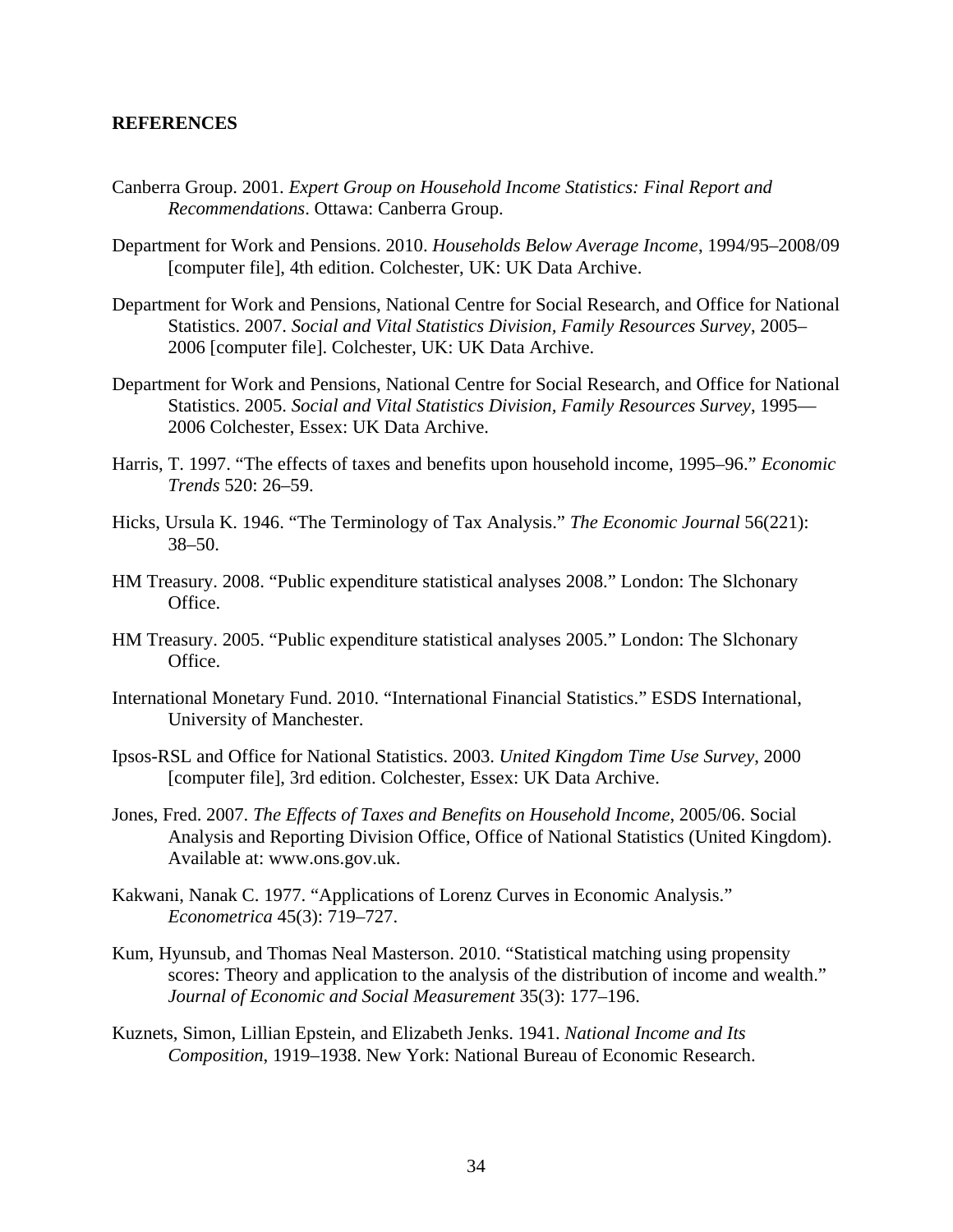- Lakin, Caroline. 2002. "The Effects of Taxes and Benefits on Household Income, 2000–01." Social Analysis and Reporting Division, Office for National Statistics, UK Available at: http://www.statistics.gov.uk/.
- Landefeld, J Steven, and Stephanie H McCulla. 2000. "Accounting for Nonmarket Household Production within a National Accounts Framework." *Review of Income and Wealth* 46(3): 289–307.
- National Research Council. 2005. *Beyond the Market: Designing Nonmarket Accounts for the United States. Panel to Study the Design of Nonmarket Accounts.* K.G. Abraham and C. Mackie (eds.), Committee on National Statistics, Division of Behavioral and Social Sciences and Education. Washington, DC: The National Academies Press.
- Office for National Statistics. 2010. *Annual Abstract of Statistics*, 2010 [computer file]. London: Office for National Statistics.
- Office for National Statistics. 2004. *Annual Abstract of Statistics*, 2004 [computer file]. London: Office for National Statistics.
- Office for National Statistics. n.d. *Social and Vital Statistics Division and Northern Ireland Statistics and Research Agency*. Central Survey Unit, Labour Force Survey 1995 and 2005 Colchester, Essex: UK Data Archive [distributor]
- Office of Population Censuses and Surveys. 1998. *Social Survey Division, OPCS Omnibus Survey, Time Use Module*, May 1995 [computer file]. Colchester, Essex: UK Data Archive.
- Ruggles, P., and M. O'Higgins. 1981. "The distribution of public expenditure among households in the United States." *Review of Income and Wealth* 27(2): 137.
- University of Essex. 2010. *Institute for Social and Economic Research, British Household Panel Survey:* Waves 1–18, 1991–2009 [computer file], 7th edition. Colchester, Essex: UK Data Archive.
- Wolff, Edward N., and Ajit Zacharias. 2009. "Household wealth and the measurement of economic well-being in the United States." *Journal of Economic Inequality* 7(2): 83–115.
- Wolff, Edward N., and Ajit Zacharias. 2007. "The Distributional Consequences of Government Spending and Taxation in the US, 1989 and 2000." *Review of Income and Wealth* 53(4): 692–715.
- Yeung, W. Jean, and Frank Stafford. 2003. "Intra-family Child Care Time Allocation: Stalled Revolution or Road to Equality." mimeo. New York: New York University.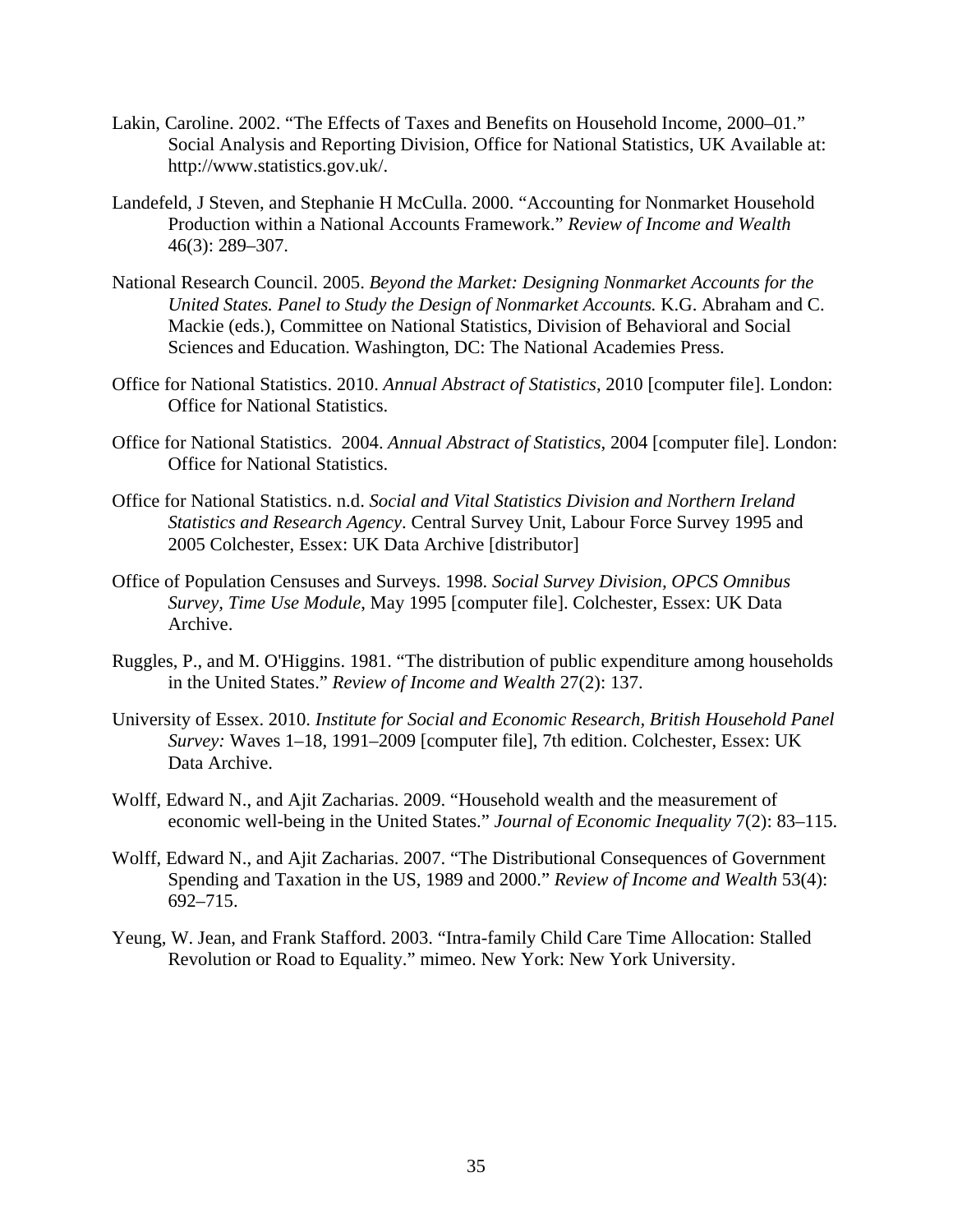## **TABLES AND FIGURES**

| Line no.        | <b>Item</b>                              | <b>Source</b>                                                                                                        |
|-----------------|------------------------------------------|----------------------------------------------------------------------------------------------------------------------|
| 1               | Gross money income (MI)                  | <b>FRS</b>                                                                                                           |
| 2               | Less:                                    |                                                                                                                      |
| 3               | Government cash transfers                | <b>FRS</b>                                                                                                           |
| 4               | Property income                          | <b>FRS</b>                                                                                                           |
| 5               | Equals:                                  |                                                                                                                      |
| 6               | Base money income                        | <b>FRS</b>                                                                                                           |
| 7               | Plus:                                    |                                                                                                                      |
|                 |                                          |                                                                                                                      |
| 8               | Employer contributions for NHS           | FRS and supplementary information                                                                                    |
| 9               | Equals:                                  |                                                                                                                      |
| 10              | Base income                              |                                                                                                                      |
| 11              | $\overline{Plus}$ :                      |                                                                                                                      |
| 12 <sup>2</sup> | Imputed rent on homes                    | Statistical matching of FRS and<br>BHPS; and, national accounts                                                      |
| 13              | Annuitized value of:                     |                                                                                                                      |
| 14              | Equity in real estate (other than homes) | Statistical matching of FRS and<br>BHPS; and, supplementary<br>information on life expectancy and<br>rates of return |
| 15              | Liquid assets                            |                                                                                                                      |
| 16              | <b>Financial assets</b>                  |                                                                                                                      |
| 17              | Less:                                    |                                                                                                                      |
| 18              | Annuitized value of debt                 |                                                                                                                      |
| 19              | Plus:                                    |                                                                                                                      |
| 20              | Government transfers                     | FRS and national accounts                                                                                            |
| 21              | Public consumption                       | FRS, national accounts and<br>supplementary information                                                              |
| 22              | Less:                                    |                                                                                                                      |
| 23              | Income taxes                             | FRS, national accounts and<br>supplementary information                                                              |
| 24              | Employee portion of payroll taxes        |                                                                                                                      |
| 25              | <b>Employer contributions for NHS</b>    |                                                                                                                      |
| 26              | Property taxes on homes                  |                                                                                                                      |
| 27              | <b>Consumption taxes</b>                 | FRS and FES                                                                                                          |
| 28              | Plus:                                    |                                                                                                                      |
| 29              | Value of household production            | Statistical matching of FRS and time-<br>use surveys                                                                 |
| 30              | Equals:                                  |                                                                                                                      |
| 31              | <b>LIMEW</b>                             |                                                                                                                      |
|                 |                                          |                                                                                                                      |

## **Table 1: Estimation Of LIMEW For Britain: An Overview**

**Key:** FRS = Family Resources Survey; BHPS = British Household Panel Survey; FES = Family Expenditure Survey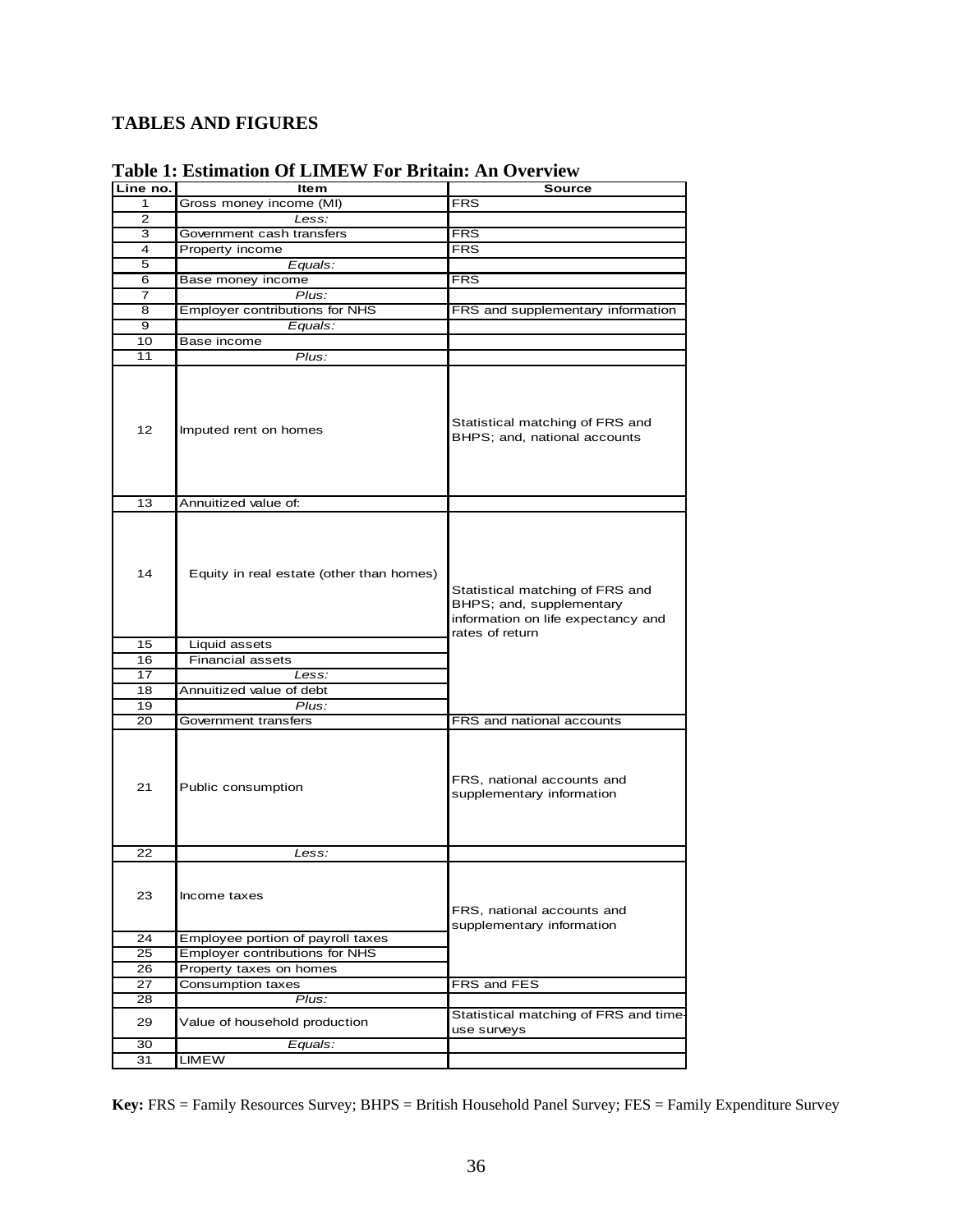|                            | 1995 |               |   |                  | 2005 |               |              |                  | Change 1995 - 2005 |           |  |
|----------------------------|------|---------------|---|------------------|------|---------------|--------------|------------------|--------------------|-----------|--|
|                            |      | <b>Stocks</b> |   | <b>Annuities</b> |      | <b>Stocks</b> |              | <b>Annuities</b> | <b>Stocks</b>      | Annuities |  |
| <b>Primary residence</b>   | £    | 74,773        | £ | 2,351            |      | £174,149      | £            | 3,629            | 132.9%             | 54.3%     |  |
| Debt on primary residence  | £    | 22,928        | £ | 1,579            | £    | 39,333        | £            | 2,640            | 71.5%              | 67.2%     |  |
| Income from home wealth    |      |               | £ | 772              |      |               | f            | 988              |                    | 27.9%     |  |
| Other real estate          | £    | 5,240         | £ | 378              | £    | 11,791        | $\mathbf{f}$ | 786              | 125.0%             | 108.0%    |  |
| <b>Liquid assets</b>       | £    | 12,162        | £ | 823              | £    | 14,553        | $\mathbf{f}$ | 872              | 19.7%              | 5.9%      |  |
| <b>Financial assets</b>    | £    | 14,035        | £ | 1,029            | £    | 13,068        | £            | 965              | $-6.9%$            | $-6.2%$   |  |
| Other debt                 | £    | 2,035         | £ | 138              | £    | 4,637         | £            | 302              | 127.9%             | 118.6%    |  |
| Income from nonhome wealth |      |               | £ | 2,092            |      |               |              | £ 2,321          |                    | 10.9%     |  |
| Income from wealth         |      |               | £ | 2,864            |      |               | £            | 3,310            |                    | 15.5%     |  |
| Net worth                  | £    | 81,247        |   |                  |      | £169,591      |              |                  | 108.7%             |           |  |

**Table 2: Mean Values of Components of Net Worth and Income from Wealth in 2010 Pounds, 1995 and 2005**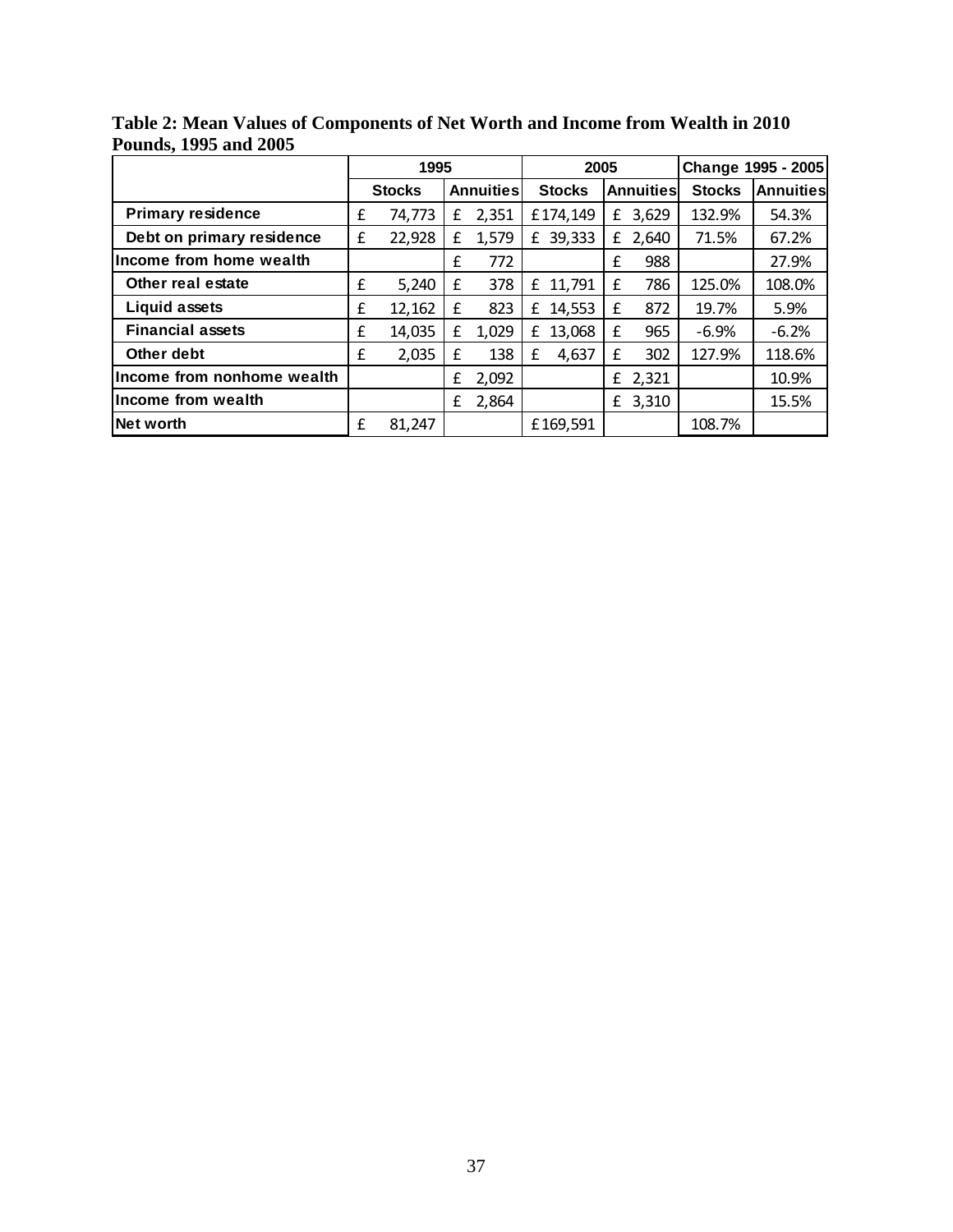|                                             | 1995-96          |                   | 2005-06          |                   | 1995-96         | 2005-06         |
|---------------------------------------------|------------------|-------------------|------------------|-------------------|-----------------|-----------------|
|                                             | <b>FRS Total</b> | <b>PESA Total</b> | <b>FRS Total</b> | <b>PESA Total</b> | <b>FRS/PESA</b> | <b>FRS/PESA</b> |
| <b>Cash Benefits</b>                        | 73,665           | 86,784            | 113,626          | 139,371           | 85%             | 82%             |
| Contributory benefits                       | 37,123           | 40,721            | 56,733           | 69,010            | 91%             | 82%             |
| Job Seeker's Allow ance *                   | 1,338            | 1,536             | 2,238            | 2,516             | 87%             | 89%             |
| <b>Incapacity Benefit</b>                   | 6,817            | 6,870             | 6,102            | 7,078             | 99%             | 86%             |
| Retirement Pension (basic)                  | 27,576           | 30,067            | 47,439           | 56,747            | 92%             | 84%             |
| Widow's Benefits                            | 856              | 1,016             | 737              | 1,092             | 84%             | 68%             |
| Maternity Allow ance #                      | 536              | 1,231             | 216              | 1,577             | 44%             | 14%             |
| Non-contributory, non-means-tested benefits | 13,344           | 16,636            | 31,872           | 40,668            | 80%             | 78%             |
| Child Benefit **                            | 6,501            | 7,190             | 17,889           | 22,304            | 90%             | 80%             |
| Attendance Allow ance                       | 1,686            | 2,948             | 2,395            | 3,919             | 57%             | 61%             |
| Disability Living Allow ance                | 2,937            | 3,124             | 6,488            | 8,604             | 94%             | 75%             |
| Severe Disablement Allow ance               | 595              | 672               | 433              | 894               | 88%             | 48%             |
| <b>Invalid Care Allow ance</b>              | 499              | 782               | 896              | 1,149             | 64%             | 78%             |
| Industrial Injuries Disablement Benefit     | 558              | 703               | 402              | 828               | 79%             | 49%             |
| <b>War Pension</b>                          | 568              | 1,216             | 640              | 983               | 47%             | 65%             |
| Winter Fuel Payment                         |                  |                   | 2,727            | 1,988             |                 | 137%            |
| Non-contributory, means-tested benefits     | 23,198           | 29,427            | 25,021           | 29,693            | 79%             | 84%             |
| Income Support ***                          | 14,104           | 18,064            | 13,722           | 15,644            | 78%             | 88%             |
| <b>Housing Benefit</b>                      | 9,094            | 11,363            | 11,299           | 14,049            | 80%             | 80%             |
| Non Cash Benefits (Benefits in Kind)        |                  | 44,310            |                  | 104,846           |                 |                 |
| Personal social services                    |                  | 7,351             |                  | 20,891            |                 |                 |
| Sickness and Disability                     |                  | 1,796             |                  | 5,227             |                 |                 |
| Old Age                                     |                  | 3,075             |                  | 8,630             |                 |                 |
| Family and Children                         |                  | 2,448             |                  | 6,199             |                 |                 |
| Unemployment                                |                  | 33                |                  | 835               |                 |                 |
| <b>Health Expenditures</b>                  |                  | 36,959            |                  | 83,956            |                 |                 |

**Table 3: Expenditures on Government Transfers in Great Britain in Current Million Pounds, 1995 and 2005** 

\* includes unemployment and training

\*\* includes child tax credit in 2005

\*\*\* includes Minimum Income Guarantee, Pension Credit, Family Credit, and Tax Credit

# Maternity Allow ance expenditures calculated from FRS are not used for alignment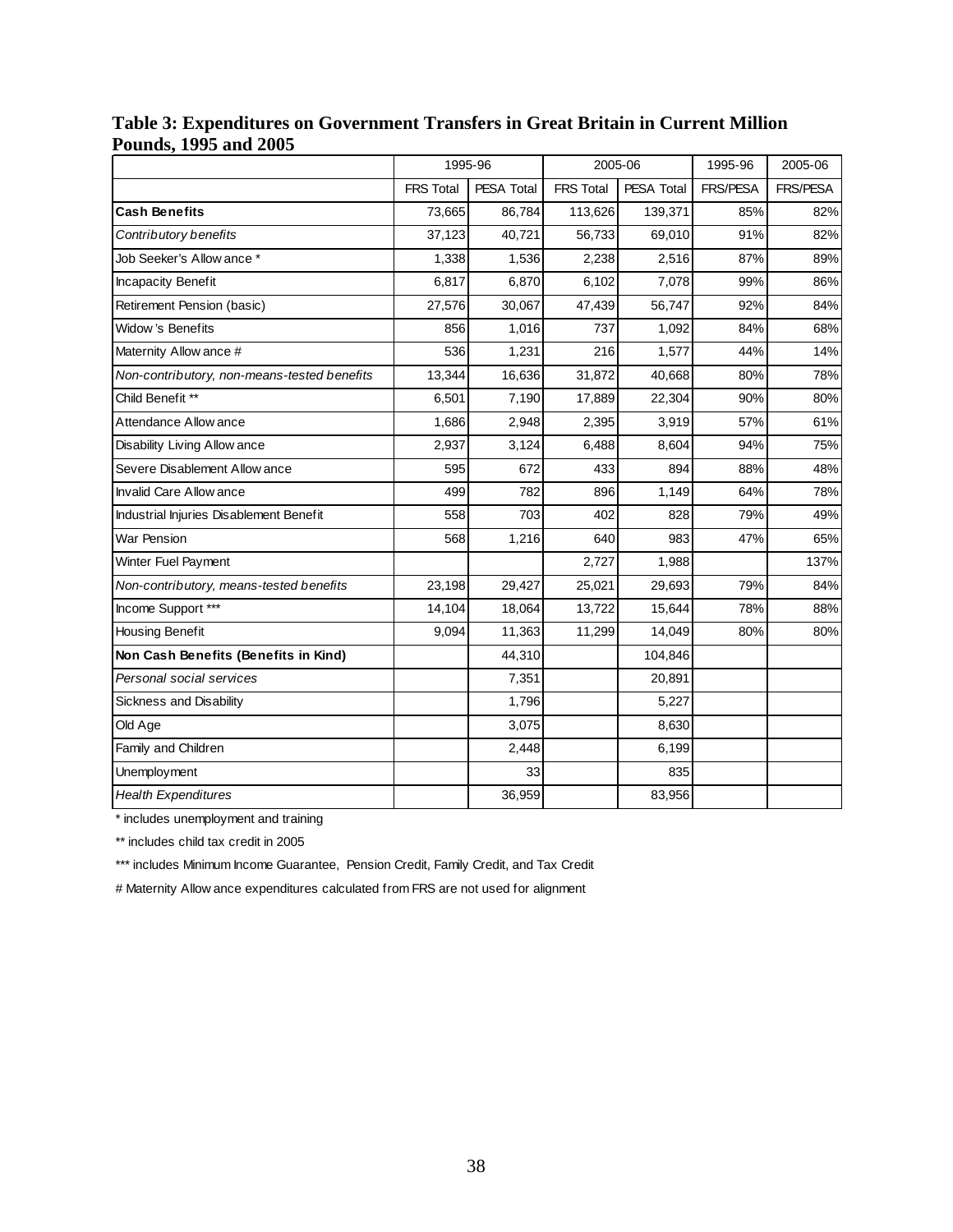|                                            | 1995             | 2005                      |
|--------------------------------------------|------------------|---------------------------|
| <b>Income Tax</b>                          |                  |                           |
| Bands (in Pounds)                          |                  |                           |
| Lower Band                                 | $1 - 3,200$      | 1-2,090                   |
| Middle Band                                |                  | 3,201-24,300 2,091-32,400 |
| <b>Higher Band</b>                         | Over 24,300      | Over 32,400               |
| Rates (except Dividend and Savings Income) |                  |                           |
| Lower Rate                                 | 20%              | 10%                       |
| <b>Middle Rate</b>                         | 25%              | 22%                       |
| <b>Higher Rate</b>                         | 40%              | 40%                       |
| Dividend Income                            |                  |                           |
| Lower Rate                                 | 20%              | 10%                       |
| <b>Higher Rate</b>                         | 20%              | 32.50%                    |
| Savings Income                             | No separate rate | 20%                       |
| <b>Allowances</b>                          |                  |                           |
| Personal                                   | 3,525            | 4,895                     |
| <b>Married Couple</b>                      | 1,720            | $\overline{a}$            |
| <b>Blind Persons</b>                       | 1,200            | 1,610                     |
| 65-74                                      | 4,630            | 7,090                     |
| $75+$                                      | 4,800            | 7,220                     |
| 65-74 (Married Couple)                     | 2,995            | 5,905                     |
| 75+ (Married Couple)                       | 3,035            | 5,975                     |
| <b>Income Limit</b>                        | 14,600           | 19500                     |

**Table 4: Tax Rates and Allowances in the United Kingdom** 

Note 1: Married couple allowance is 15% up to the amount noted in 95-96 and 10% up to the amount in 05-06.

Note 2: Allowance is reduced by 1 pound for each 2 pounds over the income limit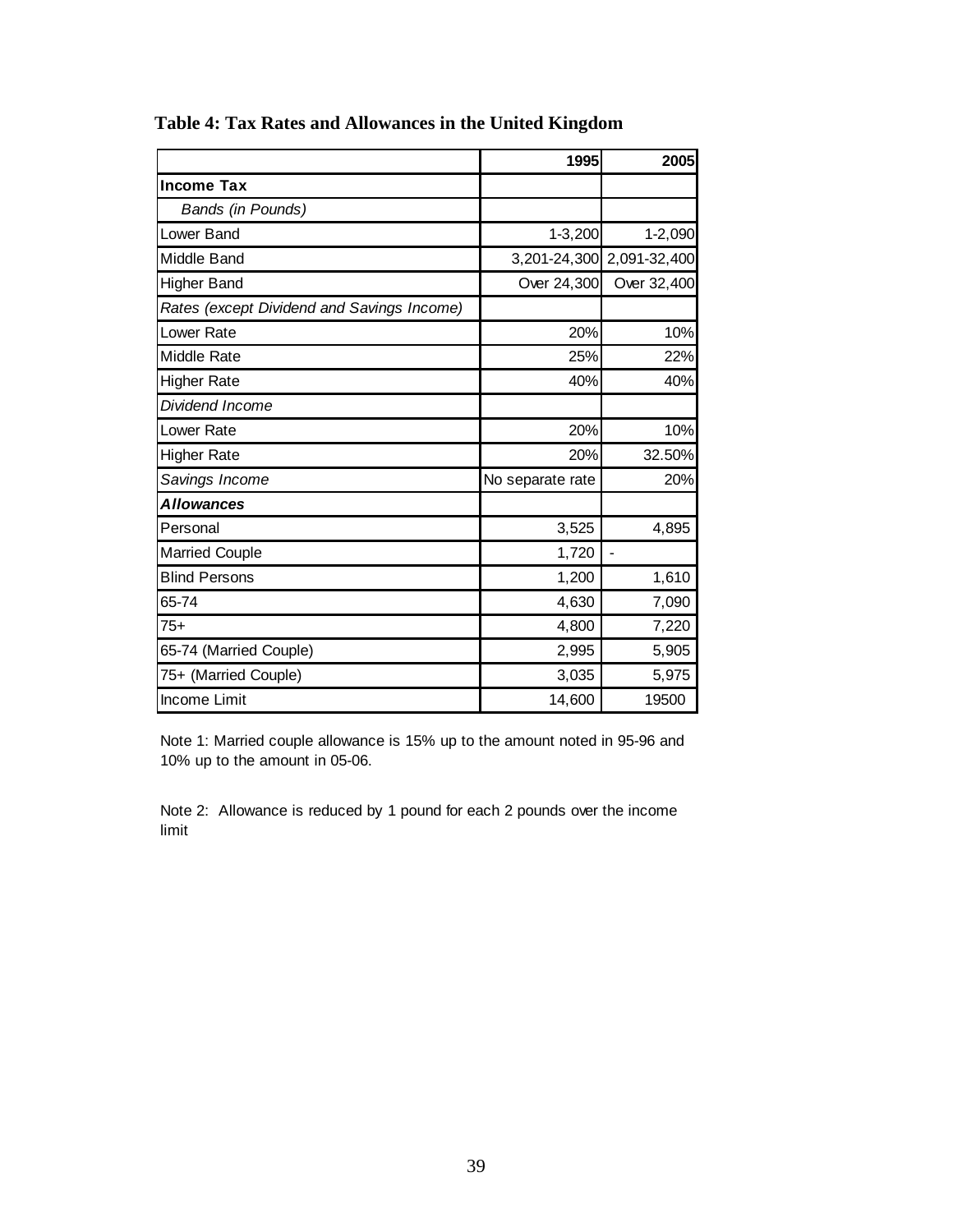| <b>National Insurance</b>                    | 1995   | 2005   |
|----------------------------------------------|--------|--------|
| Lower earnings limit                         | 58     | 82     |
| Upper earnings limit                         | 440    | 630    |
| Primary threshold (employees) (£ per week)   |        | 94     |
| Secondary threshold (employers) (£ per week) |        | 94     |
| Class 1 employee contracted in               |        |        |
| Rate at LEL (%)                              | 2%     | 0%     |
| Main rate(s)b (%)                            | 10%    | 11%    |
| Rate above UEL (%)                           | 0%     | 1%     |
| Class 1 employer contracted in               |        |        |
| Rate at LEL (%)                              | 3%     | 0%     |
| Main rate(s) (%)                             | 10.20% | 12.80% |
| Rate above UEL (%)                           | 10.20% | 12.80% |
| Class 1 contracted out rebate                |        |        |
| Employee (% pts.)                            | 1.80%  | 1.60%  |
| Employer(% pts.)                             | 3.00%  | 3.50%  |
| National Insurance (self employed)           |        |        |
| Lower profit limit (£ per annum)             | 6,640  | 4,895  |
| Upper profit limit (£ per annum)             | 22,880 | 32,760 |
| Class 2 rate (£ per week)                    | 5.75   | 2.1    |
| Class 4 rates                                |        |        |
| Between LPL and UPL                          | 7.30%  | 8%     |
| Above UPL                                    | 0%     | 1%     |

# **Table 4 (Continued): Tax Rates and Allowances in the United Kingdom**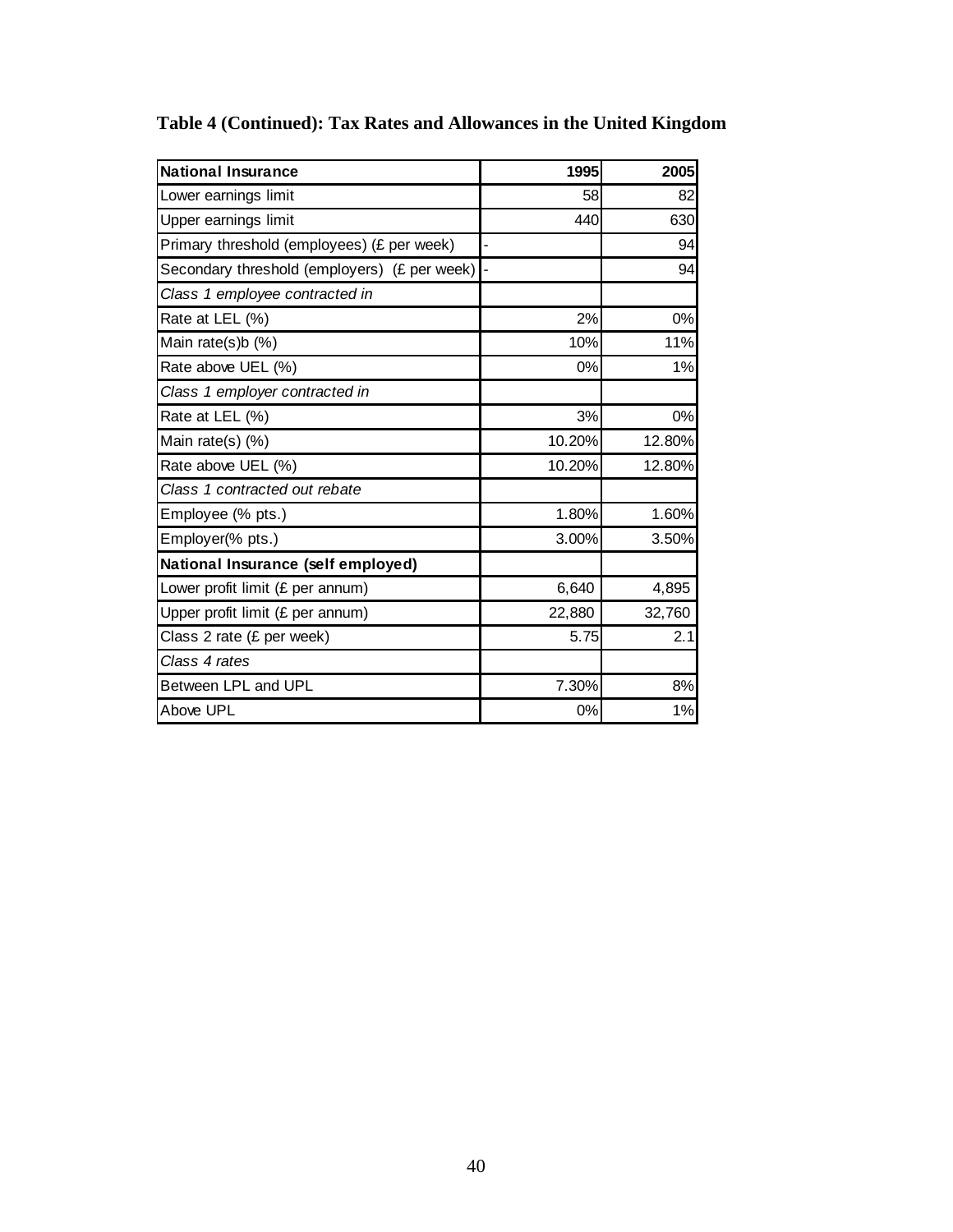| 1 Julius, 1779 and 2009                     |                  |                  |                  |                  |                |                |  |  |  |  |
|---------------------------------------------|------------------|------------------|------------------|------------------|----------------|----------------|--|--|--|--|
|                                             | 1995-96          |                  | 2005-06          |                  | 1995-96        | 2005-06        |  |  |  |  |
| Tax Type                                    | <b>FRS Total</b> | <b>ONS Total</b> | <b>FRS Total</b> | <b>ONS Total</b> | <b>FRS/ONS</b> | <b>FRS/ONS</b> |  |  |  |  |
| Income Tax                                  | 73,081           | 73,474           | 121,963          | 128,098          | 99%            | 95%            |  |  |  |  |
| <b>Council Tax</b>                          | 9,225            | 9,107            | 21.564           | 21.114           | 101%           | 102%           |  |  |  |  |
| NI (Employee's Contribution)                | 18,558           | 18,511           | 34.005           | 34,810           | 100%           | 98%            |  |  |  |  |
| NI (Self Employed)                          | 1,779            | 1,553            | 406              | 3,150            | 115%           | 13%            |  |  |  |  |
| NI (Employer's Contribution)                | 27,789           | 24,042           | 42,594           | 46.824           | 116%           | 91%            |  |  |  |  |
| <b>Total Direct Taxes</b>                   | 102,643          | 102,644          | 177,939          | 187,172          | 100%           | 95%            |  |  |  |  |
| <b>Total Indirect Taxes</b>                 |                  | 58,319           |                  | 88,465           |                |                |  |  |  |  |
| Total Taxes (direct+indirect+employers' ni) |                  | 185,006          |                  | 322,461          |                |                |  |  |  |  |

**Table 5: Total Taxes Collected by the United Kingdom Government in Current Million Pounds, 1995 and 2005** 

**Table 6**: **Value of Household Production in 2010 Pounds and Work Hours, 1995 and 2005 (Mean values per household)** 

|                                   | 1995  |        | 2005 Change |
|-----------------------------------|-------|--------|-------------|
| Value of Household Production     | 9,030 | 14.403 | 60%         |
| Annual Total Work Hours           | 4.158 | 4.525  | 9%          |
| Annual Market Work Hours          | 1.964 | 2,155  | 10%         |
| Annual Household Production Hours | 2,189 | 2,369  | 8%          |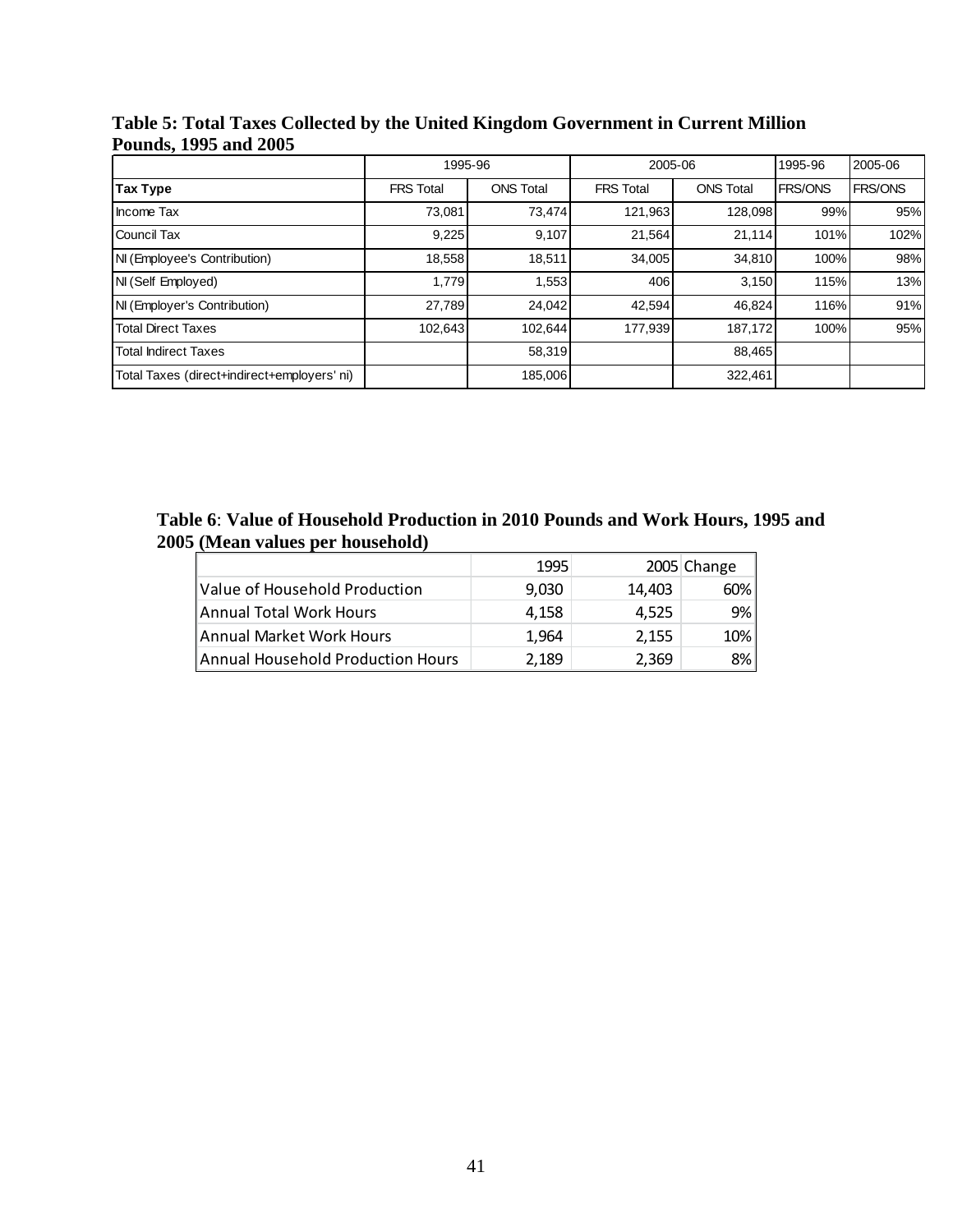|                                      | <b>HBAI</b>               | <b>ROI</b>      | <b>LIMEW</b>                     |
|--------------------------------------|---------------------------|-----------------|----------------------------------|
| Base money income                    | $\checkmark$              | ✓               | $\checkmark$                     |
| Employers' NH contributions          | $\pmb{\times}$            | $\pmb{\times}$  | $\checkmark$                     |
| Income from wealth                   | Property income           | Property income | Imputed rent and<br>annuities    |
| Cash benefits (transfers)            | Cash benefits             | Cash benefits   | Cash transfers<br>(PESA aligned) |
| Direct taxes $1$                     | ✓                         | ✓               | ✓                                |
| Other deductions <sup>2</sup>        | $\checkmark$              | $\pmb{\times}$  | $\pmb{\times}$                   |
| In-kind benefits (noncash transfers) |                           |                 |                                  |
| Food, nutrition etc. <sup>3</sup>    | $\checkmark$              | $\checkmark$    | ✓                                |
| Health                               | $\pmb{\times}$            | ✓               | ✓                                |
| Other $4$                            | ×                         | ×               | ✓                                |
| Indirect taxes                       |                           |                 |                                  |
| VAT, duties etc. <sup>5</sup>        | ×                         | ✓               | ✓                                |
| Other <sup>6</sup>                   | ×                         | ✓               | ✓                                |
| Public consumption                   |                           |                 |                                  |
| Education                            | $\boldsymbol{\mathsf{x}}$ | $\checkmark$    | $\checkmark$                     |
| Housing subsidy                      | ×                         | ✓               | ✓                                |
| Other public services                | ×                         | $\pmb{\times}$  | ✓                                |
| Household production                 | ×                         | $\pmb{\times}$  | $\checkmark$                     |
| Total                                | Disposable income         | Final income    | <b>LIMEW</b>                     |

### **Table 7: Alternative Measures of Economic Well-Being, Great Britain**

1. Direct taxes is the sum of income tax, council tax and employee's portion of NI tax.

2. Includes payments of education loans, own' contributions to private pension plan, payments to children living outside the household, and maintenance and alimony payments.

3. Cash value of free school meals, free welfare milk and free school milk and free TV license for those aged 75 and over.

4. Personal social services include non‐cash benefits to families and children, disabled, old‐aged, and unemployed.

5. Other items included in this line are TV licenses, betting taxes, insurance premium taxes, and Camelot National Lottery Fund.

6. This item consists of employer's NH contributions in LIMEW. In ROI, this item consists of employer's NI contributions and commercial and industrial rates as a form of intermediate taxes.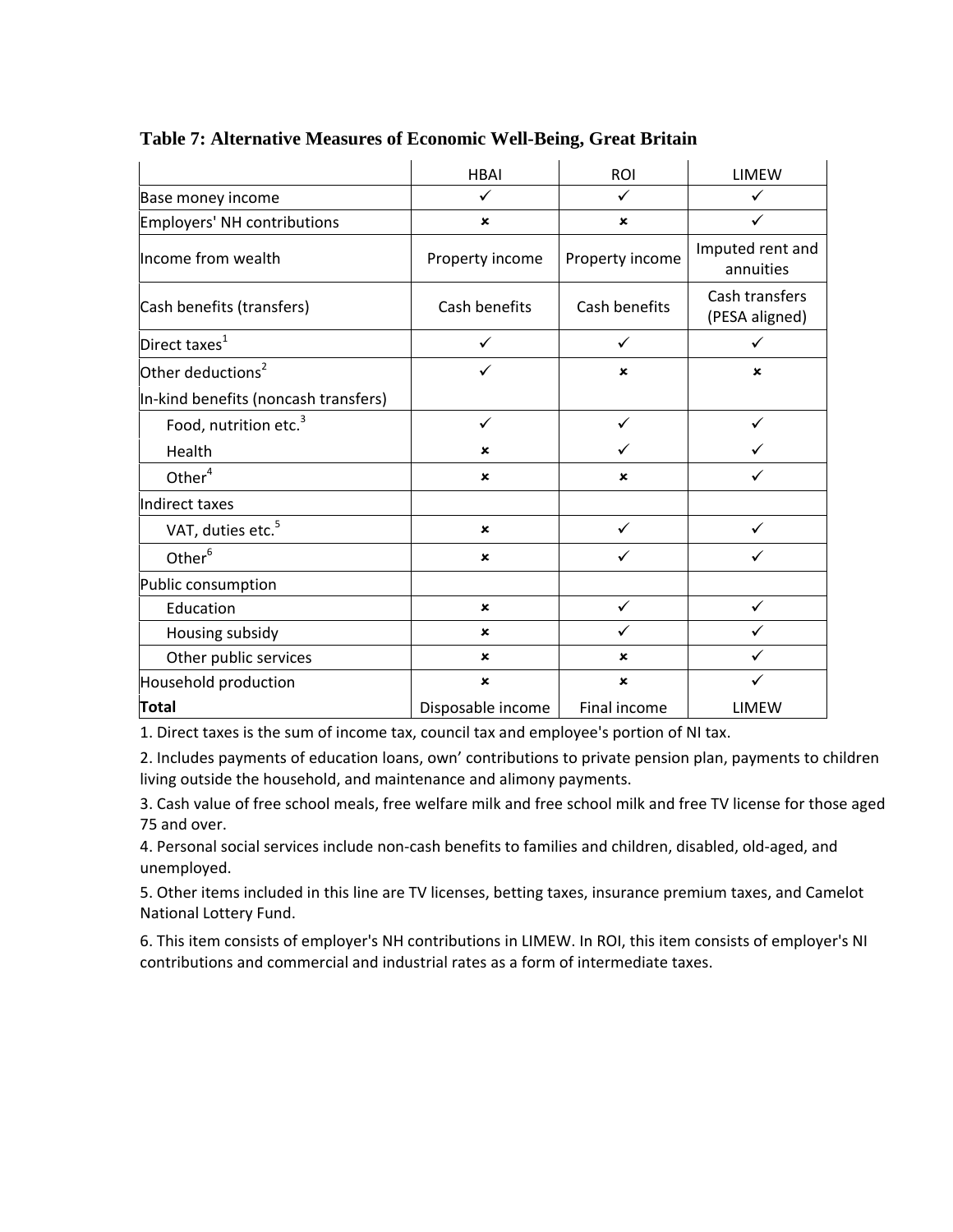# **Table 8: Economic Well-Being and Work, 1995–2005**

|                                                  | 1995 |        |   | 2005   | 1995-2005 |  |
|--------------------------------------------------|------|--------|---|--------|-----------|--|
| <b>Alternative Measures</b>                      |      |        |   |        |           |  |
| <b>LIMEW</b>                                     | £    | 36,470 | £ | 48,145 | 2.82%     |  |
| <b>HBAI</b>                                      | £    | 18,518 | £ | 22,822 | 2.11%     |  |
| <b>ROI</b>                                       | £    | 19,077 | £ | 25,794 | 3.06%     |  |
| Addendum A: Weekly hours of work (median values) |      |        |   |        |           |  |
| Market work                                      |      | 37     |   | 40     | 0.78%     |  |
| Housework                                        |      | 37     |   | 42     | 1.38%     |  |
| Total                                            |      | 75     |   | 80     | 0.59%     |  |
| Addendum B: Equivalence scale adjustment         |      |        |   |        |           |  |
| <b>Equivalent LIMEW</b>                          | £    | 35,164 | £ | 47,013 | 2.95%     |  |
| <b>Equivalent HBAI</b>                           | £    | 17,748 | £ | 22,537 | 2.42%     |  |
| Equivalent ROI                                   | £    | 19,000 | £ | 25,893 | 3.14%     |  |
| Addendum C: Real per capita amounts              |      |        |   |        |           |  |
| <b>GDP</b>                                       | £    | 18,951 | £ | 24,245 | 2.49%     |  |
| LIMEW (mean value)                               | £    | 17,103 | £ | 22,577 | 2.82%     |  |
| HBAI (mean value)                                | £    | 9,212  | £ | 11,753 | 2.47%     |  |
| ROI (mean value)                                 | £    | 9,467  | £ | 12,841 | 3.10%     |  |

### **Median values in 2010 constant pounds**

*Source* : Authors' calculations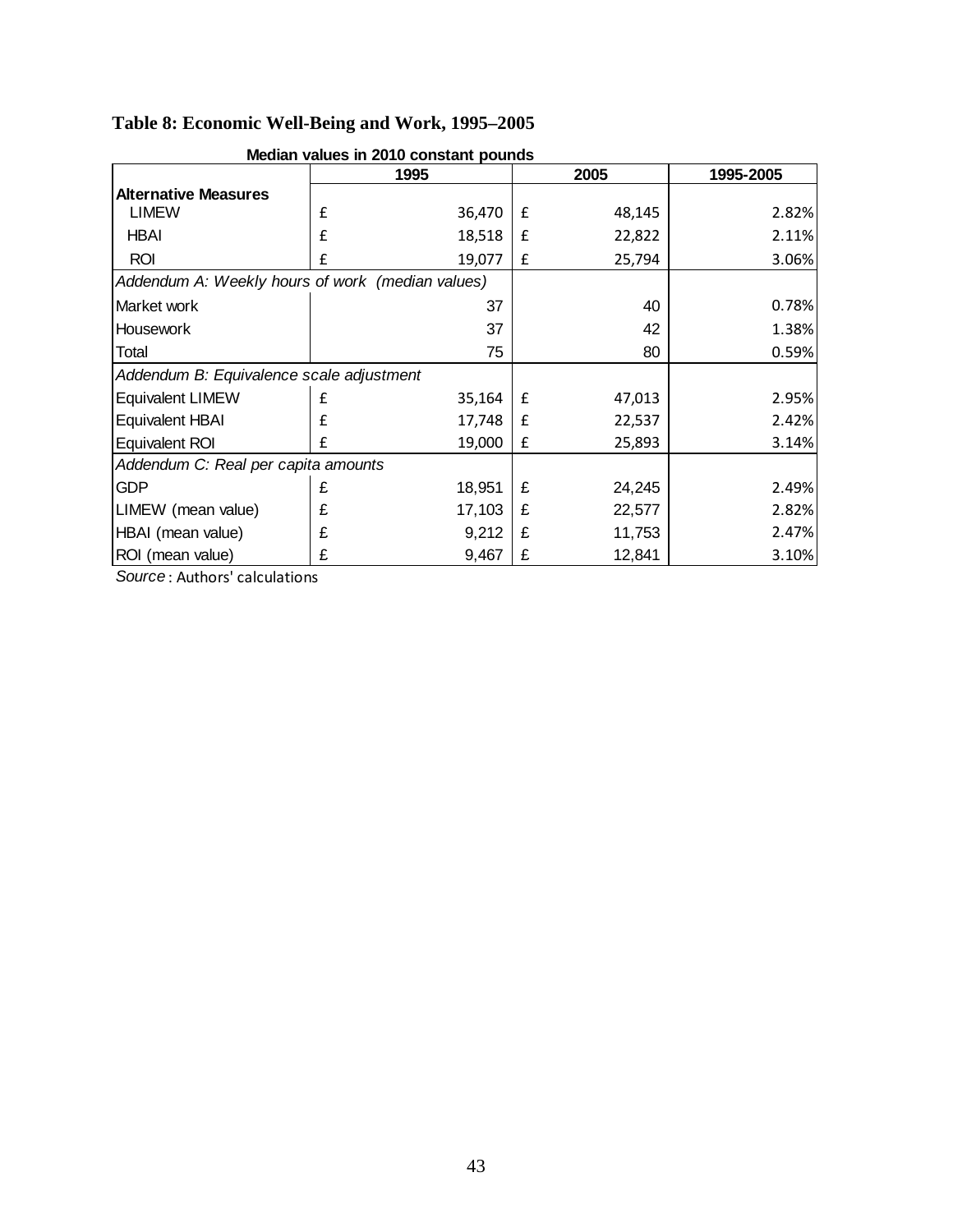| Mean values                          |    |             |    | 1995   |    |        |    |             |    | 2005       |    |        |
|--------------------------------------|----|-------------|----|--------|----|--------|----|-------------|----|------------|----|--------|
|                                      |    | <b>HBAI</b> |    | ROI    |    | LIMEW  |    | <b>HBAI</b> |    | <b>ROI</b> |    | LIMEW  |
| Base money income                    | £  | 24,724      | £  | 24,724 | £  | 24,724 | £  | 31,122      | £  | 31,122     | £  | 31,122 |
| <b>Employers' NH contributions</b>   |    |             |    |        | £  | 136    |    |             |    |            | £  | 319    |
| Income from wealth                   | £  | 879         | £  | 879    | £  | 2,864  | £  | 892         | £  | 892        | £  | 3,309  |
| Cash benefits (transfers)            | £  | 4,733       | £  | 4,733  | £  | 5,572  | £  | 5,343       | £  | 5,343      | £  | 6,537  |
| Direct taxes <sup>1</sup>            | -£ | 6,565       | -£ | 6,565  | -£ | 6,590  | -£ | 8,296       | -£ | 8,296      | -£ | 8,626  |
| Other deductions <sup>2</sup>        | -£ | 912         |    |        |    |        | -£ | 554         |    |            |    |        |
| In-kind benefits (noncash transfers) | £  | 23          | £  | 2,396  | £  | 2,844  | £  | 16          | £  | 3,955      | £  | 4,919  |
| Food, nutrition etc. <sup>3</sup>    | £  | 23          | £  | 23     |    |        | £  | 16          | £  | 16         |    |        |
| Health                               |    |             | £  | 2,373  | £  | 2,373  |    |             | £  | 3,939      | £  | 3,939  |
| Other $4$                            |    |             |    |        | £  | 471    |    |             |    |            | £  | 979    |
| Indirect taxes                       |    |             | -£ | 4,811  | -£ | 4,058  |    |             | -£ | 5,281      | -£ | 4,370  |
| VAT, duties etc. <sup>5</sup>        |    |             | -£ | 3,894  | -£ | 3,922  |    |             | -£ | 4,284      | -£ | 4,051  |
| Other <sup>6</sup>                   |    |             | -£ | 917    | -£ | 136    |    |             | -£ | 997        | -£ | 319    |
| Public consumption                   |    |             | £  | 2,158  | £  | 3,449  |    |             | £  | 3,426      | £  | 4,795  |
| Education                            |    |             | £  | 1,987  | £  | 1,987  |    |             | £  | 2,991      | £  | 2,991  |
| Housing subsidy                      |    |             | £  | 84     | £  | 84     |    |             | £  | 282        | £  | 282    |
| Other public services                |    |             | £  | 87     | £  | 1,378  |    |             | £  | 153        | £  | 1,522  |
| Household production                 |    |             |    |        | £  | 13,542 |    |             |    |            | £  | 16,774 |
| Total                                | £  | 22,883      | £  | 23,515 | £  | 42,483 | £  | 28,523      | £  | 31,161     | £  | 54,780 |

## **Table 9: Components of Economic Well-Being, 1995–2005**

1. Direct taxes is the sum of income tax, council tax and employee's portion of NI tax.

2. Includes payments of education loans, own' contributions to private pension plan, payments to children living outside the household, and maintenance and alimony payments.

3. Cash value of free school meals, free welfare milk and free school milk and free TV licence for those aged 75 and over.

4. Personal social services include non‐cash benefits to families and children, disabled, old‐aged, and unemployed.

5. Other items included in this line are TV licences, betting taxes, insurance premium taxes, and Cemelot National Lottery Fund.

6. This item consists of employer's NH contributions in LIMEW. In ROI, this item consists of employer's NI contributions and commercial and industrial rates as a form of intermediate taxes.

| B. Percent share                     |             |            |              |             |      |       |
|--------------------------------------|-------------|------------|--------------|-------------|------|-------|
|                                      | <b>HBAI</b> | <b>ROI</b> | <b>LIMEW</b> | <b>HBAI</b> | ROI  | LIMEW |
| Base money income                    | 108%        | 105%       | 58%          | 109%        | 100% | 57%   |
| <b>Employers' NH contributions</b>   | 0%          | 0%         | 0%           | 0%          | 0%   | 1%    |
| Income from wealth                   | 4%          | 4%         | 7%           | 3%          | 3%   | 6%    |
| Cash benefits (transfers)            | 21%         | 20%        | 13%          | 19%         | 17%  | 12%   |
| Direct taxes <sup>1</sup>            | 29%         | 28%        | 16%          | 29%         | 27%  | 16%   |
| Other deductions <sup>2</sup>        | 4%          |            |              | 2%          |      |       |
| In-kind benefits (noncash transfers) | 0%          | 10%        | 7%           | 0%          | 13%  | 9%    |
| Food, nutrition etc. <sup>3</sup>    | 0%          | 0%         |              | 0%          | 0%   |       |
| Health                               |             | 10%        | 6%           |             | 13%  | 7%    |
| Other $4$                            |             |            | 1%           |             |      | 2%    |
| Indirect taxes                       |             | 20%        | 10%          |             | 17%  | 8%    |
| VAT, duties etc. <sup>5</sup>        |             | 17%        | 9%           |             | 14%  | 7%    |
| Other <sup>6</sup>                   |             | 4%         | 0%           |             | 3%   | 1%    |
| Public consumption                   |             | 9%         | 8%           |             | 11%  | 9%    |
| Education                            |             | 8%         | 5%           |             | 10%  | 5%    |
| Housing subsidy                      |             | 0%         | 0%           |             | 1%   | 1%    |
| Other public services                |             | 0%         | 3%           |             | 0%   | 3%    |
| Household production                 |             |            | 32%          |             |      | 31%   |
| <b>Total</b>                         | 100%        | 100%       | 100%         | 100%        | 100% | 100%  |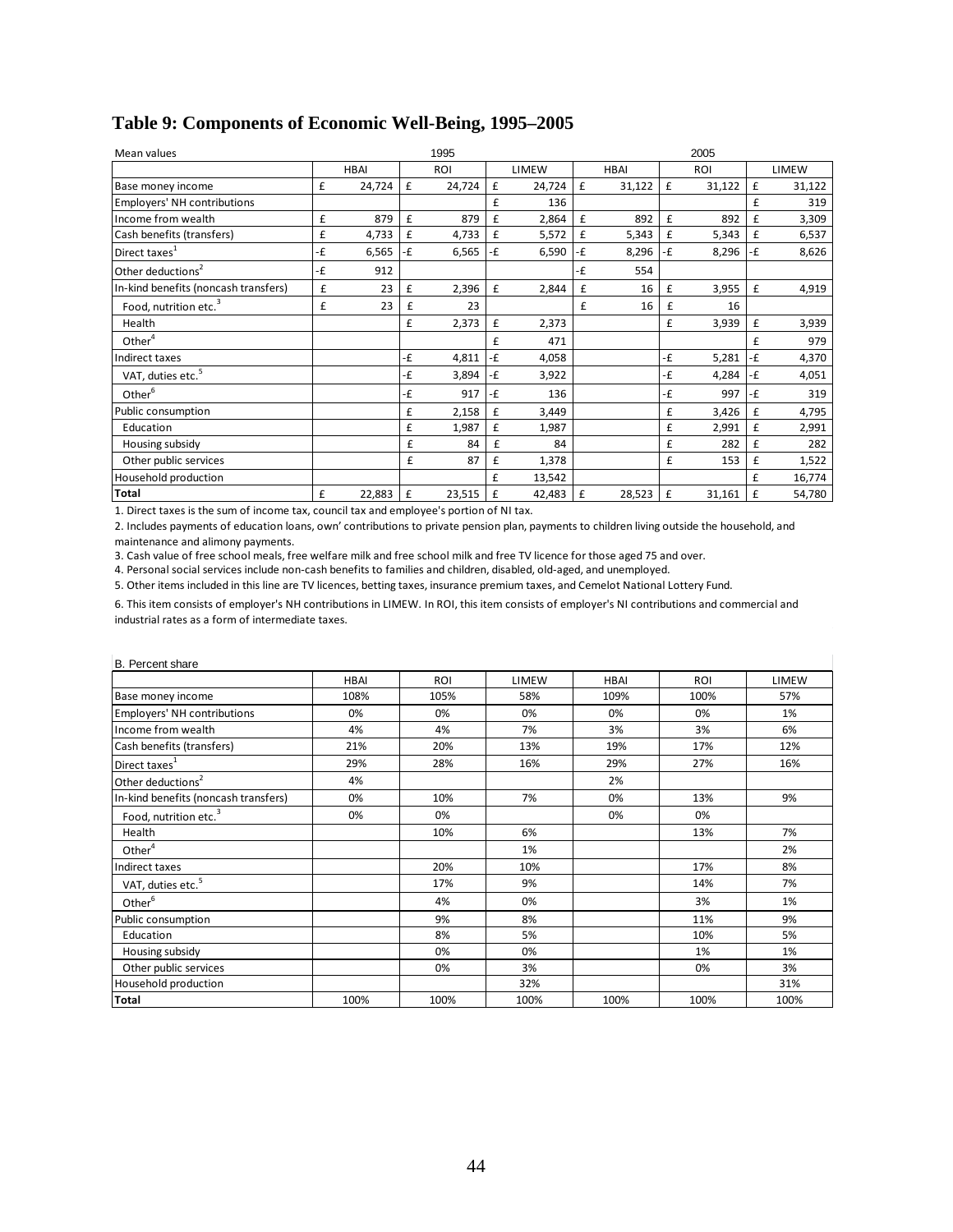| C. Contribution to Growth in LIMEW mean value by component (in percentage points) |             |            |              |  |  |  |  |
|-----------------------------------------------------------------------------------|-------------|------------|--------------|--|--|--|--|
|                                                                                   | 1995-2005   |            |              |  |  |  |  |
|                                                                                   | <b>HBAI</b> | <b>ROI</b> | <b>LIMEW</b> |  |  |  |  |
| Base money income                                                                 | 28%         | 27%        | 15%          |  |  |  |  |
| <b>Employers' NH contributions</b>                                                |             |            | 0%           |  |  |  |  |
| Income from wealth                                                                | 0%          | 0%         | 1%           |  |  |  |  |
| Cash benefits (transfers)                                                         | 3%          | 3%         | 2%           |  |  |  |  |
| Direct taxes <sup>1</sup>                                                         | 8%          | 7%         | 5%           |  |  |  |  |
| Other deductions <sup>2</sup>                                                     | $-2%$       |            |              |  |  |  |  |
| In-kind benefits (noncash transfers)                                              | 0%          | 7%         | 5%           |  |  |  |  |
| Food, nutrition etc. <sup>3</sup>                                                 | 0%          | 0%         |              |  |  |  |  |
| Health                                                                            |             | 7%         | 4%           |  |  |  |  |
| Other <sup>4</sup>                                                                |             |            | 1%           |  |  |  |  |
| Indirect taxes                                                                    |             | 2%         | 1%           |  |  |  |  |
| VAT, duties etc. <sup>5</sup>                                                     |             | 2%         | 0%           |  |  |  |  |
| Other <sup>6</sup>                                                                |             | 0%         | 0%           |  |  |  |  |
| Public consumption                                                                |             | 5%         | 3%           |  |  |  |  |
| Education                                                                         |             | 4%         | 2%           |  |  |  |  |
| Housing subsidy                                                                   |             | 1%         | 0%           |  |  |  |  |
| Other public services                                                             |             | 0%         | 0%           |  |  |  |  |
| Household production                                                              |             |            | 8%           |  |  |  |  |
| <b>Total</b>                                                                      | 25%         | 33%        | 29%          |  |  |  |  |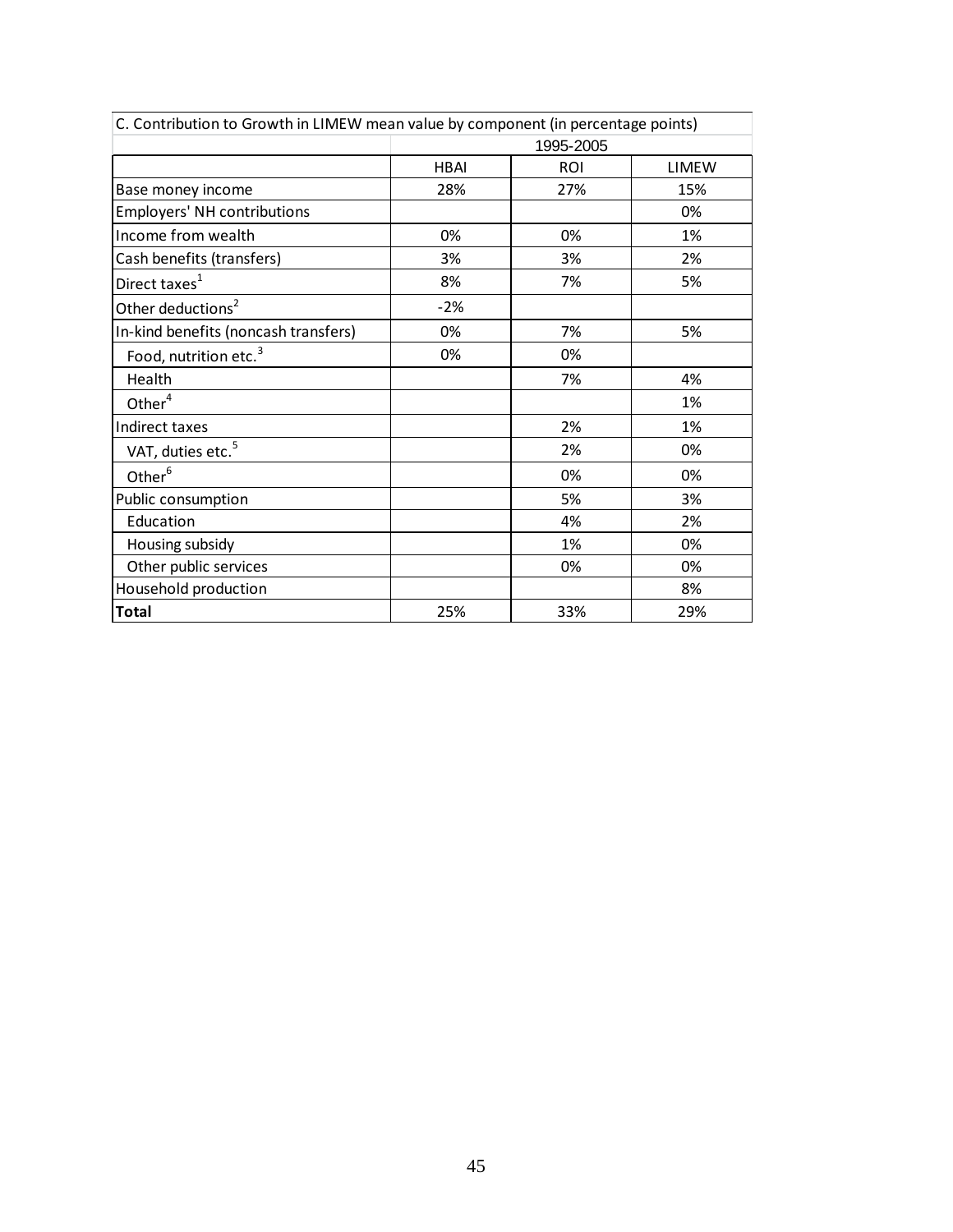| A. Mean values                       |    |             |    | 1995   |    |        |    |             |              | 2005       |      |        |
|--------------------------------------|----|-------------|----|--------|----|--------|----|-------------|--------------|------------|------|--------|
|                                      |    | <b>HBAI</b> |    | ROI    |    | LIMEW  |    | <b>HBAI</b> |              | <b>ROI</b> |      | LIMEW  |
| Base money income                    | £  | 16,950      | £  | 17,100 | £  | 19,767 | £  | 21,062      | $\mathbf{f}$ | 22,340     | £    | 23,683 |
| Employers' NH contributions          |    |             |    |        | £  | 105    |    |             |              |            | £    | 226    |
| Income from wealth                   | £  | 637         | £  | 694    | £  | 2,051  | £  | 607         | £            | 695        | £    | 2,443  |
| Cash benefits (transfers)            | £  | 5,525       | £  | 5,503  | £  | 5,959  | £  | 6,455       | £            | 6,237      | £    | 7,439  |
| Direct taxes <sup>1</sup>            | ٠£ | 3,992       | -£ | 4,071  | ٠£ | 4,842  | -£ | 4,966       | -£           | 5,326      | $-E$ | 5,989  |
| Other deductions <sup>2</sup>        | -£ | 556         |    |        |    |        | -£ | 291         |              |            |      |        |
| In-kind benefits (noncash transfers) | £  | 46          | £  | 2,830  | £  | 2,985  | £  | 29          | £            | 4,453      | £    | 5,221  |
| Food, nutrition etc. <sup>3</sup>    | £  | 46          | £  | 35     |    |        | £  | 29          | £            | 16         |      |        |
| Health                               |    |             | £  | 2,796  | £  | 2,471  |    |             | £            | 4,436      | £    | 4,122  |
| Other <sup>4</sup>                   |    |             |    |        | £  | 514    |    |             |              |            | £    | 1,099  |
| Indirect taxes                       |    |             | -£ | 4,468  | -£ | 3,910  |    |             | -£           | 4,906      | -£   | 4,031  |
| VAT, duties etc. <sup>5</sup>        |    |             | -£ | 3,911  | ٠£ | 3,806  |    |             | -£           | 4,285      | -£   | 3,805  |
| Other <sup>6</sup>                   |    |             | -£ | 557    | -£ | 105    |    |             | -£           | 621        | $-E$ | 226    |
| Public consumption                   |    |             | £  | 1,604  | £  | 2,818  |    |             | £            | 2,415      | £    | 4,203  |
| Education                            |    |             | £  | 1,420  | £  | 1,546  |    |             | £            | 1,993      | £    | 2,442  |
| Housing subsidy                      |    |             | £  | 104    | £  | 85     |    |             | £            | 283        | £    | 297    |
| Other public services                |    |             | £  | 79     | £  | 1,187  |    |             | £            | 139        | £    | 1,464  |
| Household production                 |    |             |    |        | £  | 11,645 |    |             |              |            | £    | 15,037 |
| Total                                | £  | 18,610      | £  | 19,192 | £  | 36,577 | £  | 22,895      | $\mathbf f$  | 25,909     | £    | 48,232 |

## **Table 10: Components of Measures of Economic Well-Being for Middle-Class Households, Great Britain, 1995–2005**

1. Direct taxes is the sum of income tax, council tax and employee's portion of NI tax.

2. Includes payments of education loans, own' contributions to private pension plan, payments to children living outside the household, and maintenance and alimony payments.

3. Cash value of free school meals, free welfare milk and free school milk and free TV licence for those aged 75 and over.

4. Personal social services include non‐cash benefits to families and children, disabled, old‐aged, and unemployed.

5. Other items included in this line are TV licences, betting taxes, insurance premium taxes, and Cemelot National Lottery Fund.

6. This item consists of employer's NH contributions in LIMEW. In ROI, this item consists of employer's NI contributions and commercial and industrial rates as a form of intermediate taxes.

#### B. Percent share

|                                      | <b>HBAI</b> | <b>ROI</b> | LIMEW | <b>HBAI</b> | <b>ROI</b> | LIMEW |
|--------------------------------------|-------------|------------|-------|-------------|------------|-------|
| Base money income                    | 91%         | 89%        | 54%   | 92%         | 86%        | 49%   |
| <b>Employers' NH contributions</b>   | 0%          | 0%         | 0%    | 0%          | 0%         | 0%    |
| Income from wealth                   | 3%          | 4%         | 6%    | 3%          | 3%         | 5%    |
| Cash benefits (transfers)            | 30%         | 29%        | 16%   | 28%         | 24%        | 15%   |
| Direct taxes <sup>1</sup>            | 21%         | 21%        | 13%   | 22%         | 21%        | 12%   |
| Other deductions <sup>2</sup>        | 3%          |            |       | 1%          |            |       |
| In-kind benefits (noncash transfers) | 0%          | 15%        | 8%    | 0%          | 17%        | 11%   |
| Food, nutrition etc. <sup>3</sup>    | 0%          | 0%         |       | 0%          | 0%         |       |
| Health                               |             | 15%        | 7%    |             | 17%        | 9%    |
| Other $4$                            |             |            | 1%    |             |            | 2%    |
| Indirect taxes                       |             | 23%        | 11%   |             | 19%        | 8%    |
| VAT, duties etc. <sup>5</sup>        |             | 20%        | 10%   |             | 17%        | 8%    |
| Other <sup>6</sup>                   |             | 3%         | 0%    |             | 2%         | 0%    |
| Public consumption                   |             | 8%         | 8%    |             | 9%         | 9%    |
| Education                            |             | 7%         | 4%    |             | 8%         | 5%    |
| Housing subsidy                      |             | 1%         | 0%    |             | 1%         | 1%    |
| Other public services                |             | 0%         | 3%    |             | 1%         | 3%    |
| Household production                 |             |            | 32%   |             |            | 31%   |
| Total                                | 100%        | 100%       | 100%  | 100%        | 100%       | 100%  |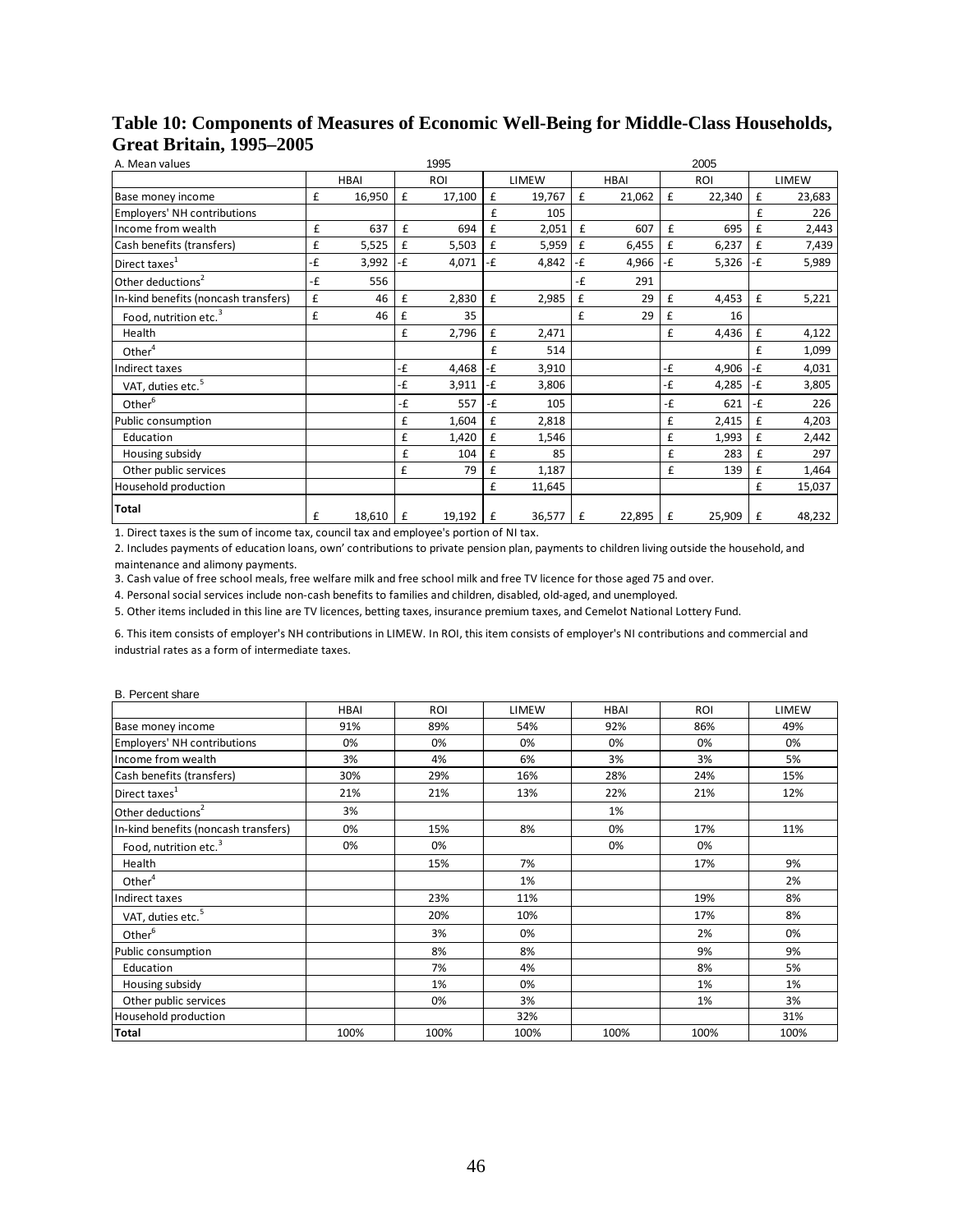|                                      |             | 1995-2005  |              |
|--------------------------------------|-------------|------------|--------------|
|                                      | <b>HBAI</b> | <b>ROI</b> | <b>LIMEW</b> |
| Base money income                    | 22%         | 27%        | 11%          |
| <b>Employers' NH contributions</b>   |             |            | 0%           |
| Income from wealth                   | 0%          | 0%         | 1%           |
| Cash benefits (transfers)            | 5%          | 4%         | 4%           |
| Direct taxes <sup>1</sup>            | 5%          | 7%         | 3%           |
| Other deductions <sup>2</sup>        | $-1%$       |            |              |
| In-kind benefits (noncash transfers) | 0%          | 8%         | 6%           |
| Food, nutrition etc. <sup>3</sup>    | 0%          | 0%         |              |
| Health                               |             | 9%         | 5%           |
| Other <sup>4</sup>                   |             |            | 2%           |
| Indirect taxes                       |             | 2%         | 0%           |
| VAT, duties etc. <sup>5</sup>        |             | 2%         | 0%           |
| Other <sup>6</sup>                   |             | 0%         | 0%           |
| Public consumption                   |             | 4%         | 4%           |
| Education                            |             | 3%         | 2%           |
| Housing subsidy                      |             | 1%         | 1%           |
| Other public services                |             | 0%         | 1%           |
| Household production                 |             |            | 9%           |
| <b>Total</b>                         | 23%         | 35%        | 32%          |

C. Contribution to Growth in LIMEW mean value by component (in percentage points)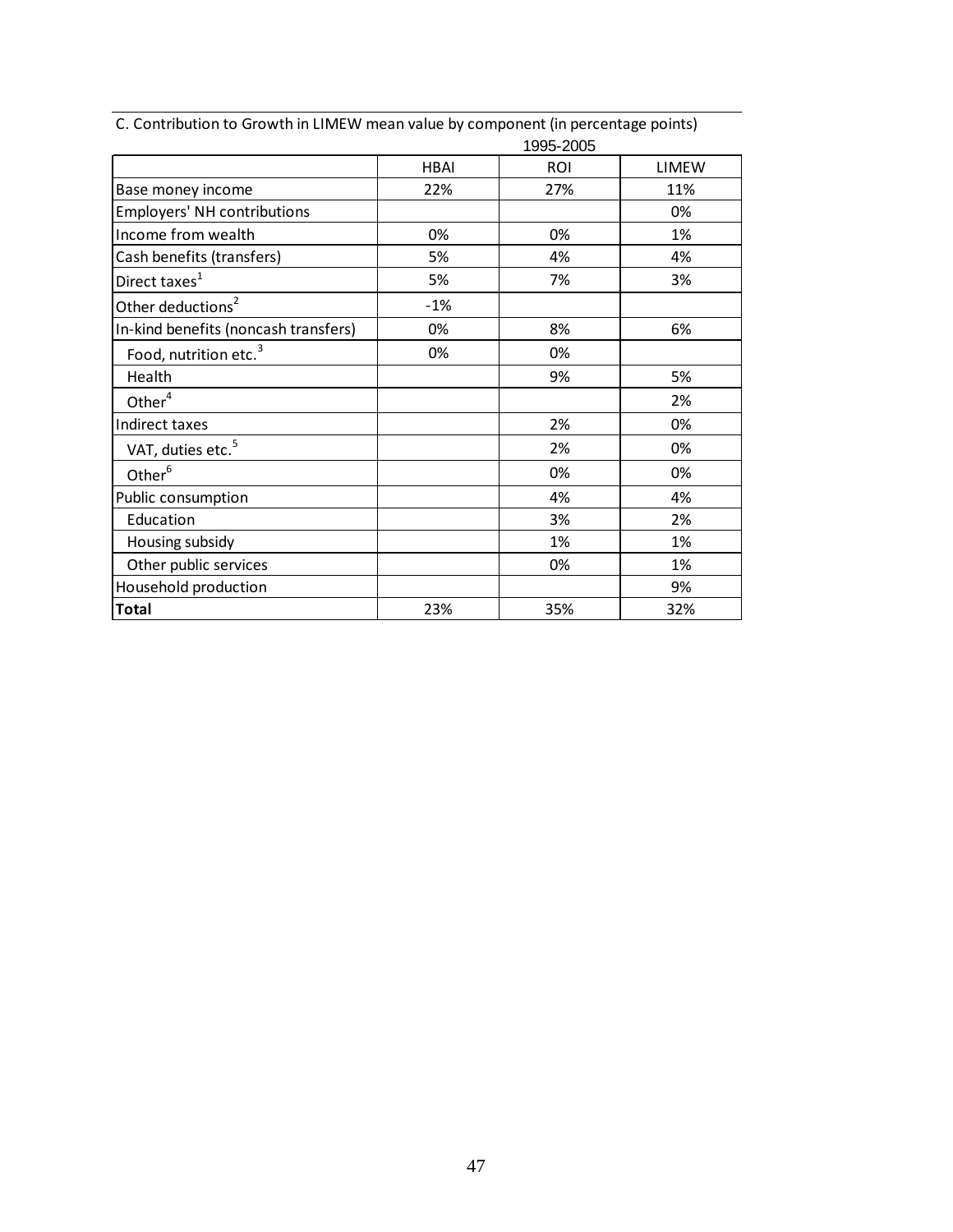### **Table 11: Measures of Economic Well-Being by Economic Status of Household in 2010 Pounds, Great Britain, 1995–2005**

|                                            |             |         | 1995 (mean)          |         |         |         |             |            |                      | 2005 (mean) |         |         |  |
|--------------------------------------------|-------------|---------|----------------------|---------|---------|---------|-------------|------------|----------------------|-------------|---------|---------|--|
| A. Mean Values                             | <b>HBAI</b> | ROI     | limew                | eghbai  | egroi   | eglimew | <b>HBAI</b> | <b>ROI</b> | limew                | eqhbai      | egroi   | eglimew |  |
| Single/couple one or more FT self-employed | £30,780     | £31,270 | £52,452              | £25,961 | £25,970 | £42,734 | £36,763     | £39,677    | £64,632              | £31,469     | £33,085 | £53,137 |  |
| Single/couple all in FT work               | £31,185     | £29,782 | £41,652              | £30,942 | £29,188 | £39,942 | £38,137     | £37,492    | £53,519              | £38,313     | £36,969 | £51,978 |  |
| Couple, one FT, one PT work                | £33,210     | £34,080 | £57,616              | £25,523 | £25,898 | £43,552 | £40,715     | £44,327    | £69,698              | £31,755     | £34,013 | £53,318 |  |
| Couple, one FT work, one not working       | £28,265     | £28,751 | £54,550              | £22,715 | £22,768 | £42,948 | £34,434     | £38,056    | £72,097              | £27,882     | £30,164 | £57,092 |  |
| Single/couple no FT, one or more PT work   | £19,900     | £20,485 | £40,912              | £18,778 | £19,038 | £37,463 | £24,316     | £28,193    | £50,744              | £23,288     | £26,156 | £46,525 |  |
| Workless, head or spouse aged 60 or over   | £13,259     | £14,912 | £33,951              | £15,328 | £17,731 | £39,173 | £16,523     | £19,775    | £45,895              | £19,493     | £23,406 | £53,323 |  |
| Workless, head or spouse unemployed        | £11,447     | £13,173 | £33,632              | £10,821 | £11,822 | £29,670 | £11,564     | £16,840    | £40,159              | £10,861     | £14,906 | £36,669 |  |
| Workless, other inactive                   | £14,081     | £15,948 | £33,473              | £13,879 | £15,115 | £31,099 | £15,356     | £20,818    | £43,529              | £15,275     | £19,564 | £41,236 |  |
| All                                        | £22,883     | £23,515 | £42,483              | £21,392 | £21,886 | £39,191 | £28,523     | £31,161    | £54,780              | £ 27,103    | £29,123 | £51,331 |  |
|                                            |             |         | 1995 (median)        |         |         |         |             |            | 2005 (median)        |             |         |         |  |
| <b>B. Median Values</b>                    | <b>HBAI</b> | ROI     | limew                | eqhbai  | egroi   | eglimew | <b>HBAI</b> | <b>ROI</b> | limew                | eqhbai      | egroi   | eglimew |  |
| Single/couple one or more FT self-employed | £25.044     | £25,657 | £44,301              | £21,035 | £21,152 | £36,394 | £28,966     | £32,954    | £56.790              | £25,075     | £27,306 | £45.938 |  |
| Single/couple all in FT work               | £28,643     | £26,831 | £36,434              | £28,219 | £26,466 | £35,987 | £33,766     | £32,475    | £46,817              | £34,120     | £33,065 | £47,543 |  |
| Couple, one FT, one PT work                | £29,308     | £31.109 | £51,951              | £22.555 | £23,183 | £39,230 | £35.542     | £40,917    | £64,051              | £27,805     | £30.539 | £48.742 |  |
| Couple, one FT work, one not working       | £23,948     | £25,036 | £48,664              | £19,879 | £20,122 | £38,529 | £28,352     | £33,174    | £64,632              | £23,191     | £26,438 | £51,356 |  |
| Single/couple no FT, one or more PT work   | £15,842     | £17,068 | £35,714              | £15,025 | £16,343 | £32,785 | £19,708     | £24,288    | £44,547              | £18,710     | £23,384 | £41,746 |  |
| Workless, head or spouse aged 60 or over   | £10,626     | £13,240 | £28,571              | £13,134 | £16,120 | £34,972 | £13,998     | £17,827    | £39,105              | £17,401     | £22,057 | £48,956 |  |
| Workless, head or spouse unemployed        | £10,402     | £10,739 | £27,928              | £10,350 | £11,195 | £28,708 | £ 9,992     | £13,202    | £34,780              | £10,879     | £14,009 | £36,871 |  |
| Workless, other inactive                   | £12,235     | £13,668 | £28,057              | £12,254 | £13,841 | £29,081 | £13,323     | £16,409    | £38,268              | £14,010     | £18,707 | £41,146 |  |
| All                                        | £18,518     | £19,077 | £36,470              | £17,748 | £19,000 | £35,164 | £22,822     | £25,794    | £48,145              | £22,537     | £25,893 | £47,013 |  |
|                                            |             |         | 1995 (mean ratios)   |         |         |         |             |            | 2005 (mean ratios)   |             |         |         |  |
| C. Mean Ratios                             | <b>HBAI</b> | ROI     | limew                | eghbai  | egroi   | eglimew | <b>HBAI</b> | ROI        | limew                | eghbai      | egroi   | eglimew |  |
| Single/couple one or more FT self-employed | 1.345       | 1.330   | 1.235                | 1.214   | 1.187   | 1.090   | 1.289       | 1.273      | 1.180                | 1.161       | 1.136   | 1.035   |  |
| Single/couple all in FT work               | 1.363       | 1.267   | 0.980                | 1.446   | 1.334   | 1.019   | 1.337       | 1.203      | 0.977                | 1.414       | 1.269   | 1.013   |  |
| Couple, one FT, one PT work                | 1.451       | 1.449   | 1.356                | 1.193   | 1.183   | 1.111   | 1.427       | 1.423      | 1.272                | 1.172       | 1.168   | 1.039   |  |
| Couple, one FT work, one not working       | 1.235       | 1.223   | 1.284                | 1.062   | 1.040   | 1.096   | 1.207       | 1.221      | 1.316                | 1.029       | 1.036   | 1.112   |  |
| Single/couple no FT, one or more PT work   | 0.870       | 0.871   | 0.963                | 0.878   | 0.870   | 0.956   | 0.853       | 0.905      | 0.926                | 0.859       | 0.898   | 0.906   |  |
| Workless, head or spouse aged 60 or over   | 0.579       | 0.634   | 0.799                | 0.717   | 0.810   | 1.000   | 0.579       | 0.635      | 0.838                | 0.719       | 0.804   | 1.039   |  |
| Workless, head or spouse unemployed        | 0.500       | 0.560   | 0.792                | 0.506   | 0.540   | 0.757   | 0.405       | 0.540      | 0.733                | 0.401       | 0.512   | 0.714   |  |
| Workless, other inactive                   | 0.615       | 0.678   | 0.788                | 0.649   | 0.691   | 0.794   | 0.538       | 0.668      | 0.795                | 0.564       | 0.672   | 0.803   |  |
|                                            |             |         | 1995 (median ratios) |         |         |         |             |            | 2005 (median ratios) |             |         |         |  |
| <b>D. Median Ratios</b>                    | <b>HBAI</b> | ROI     | limew                | eghbai  | egroi   | eglimew | <b>HBAI</b> | <b>ROI</b> | limew                | eghbai      | egroi   | eglimew |  |
| Single/couple one or more FT self-employed | 1.352       | 1.345   | 1.215                | 1.185   | 1.113   | 1.035   | 1.269       | 1.278      | 1.180                | 1.113       | 1.055   | 0.977   |  |
| Single/couple all in FT work               | 1.547       | 1.406   | 0.999                | 1.590   | 1.393   | 1.023   | 1.480       | 1.259      | 0.972                | 1.514       | 1.277   | 1.011   |  |
| Couple, one FT, one PT work                | 1.583       | 1.631   | 1.425                | 1.271   | 1.220   | 1.116   | 1.557       | 1.586      | 1.330                | 1.234       | 1.179   | 1.037   |  |
| Couple, one FT work, one not working       | 1.293       | 1.312   | 1.334                | 1.120   | 1.059   | 1.096   | 1.242       | 1.286      | 1.342                | 1.029       | 1.021   | 1.092   |  |
| Single/couple no FT, one or more PT work   | 0.856       | 0.895   | 0.979                | 0.847   | 0.860   | 0.932   | 0.864       | 0.942      | 0.925                | 0.830       | 0.903   | 0.888   |  |
| Workless, head or spouse aged 60 or over   | 0.574       | 0.694   | 0.783                | 0.740   | 0.848   | 0.995   | 0.613       | 0.691      | 0.812                | 0.772       | 0.852   | 1.041   |  |
| Workless, head or spouse unemployed        | 0.562       | 0.563   | 0.766                | 0.583   | 0.589   | 0.816   | 0.438       | 0.512      | 0.722                | 0.483       | 0.541   | 0.784   |  |
| Workless, other inactive                   | 0.661       | 0.716   | 0.769                | 0.690   | 0.728   | 0.827   | 0.584       | 0.636      | 0.795                | 0.622       | 0.723   | 0.875   |  |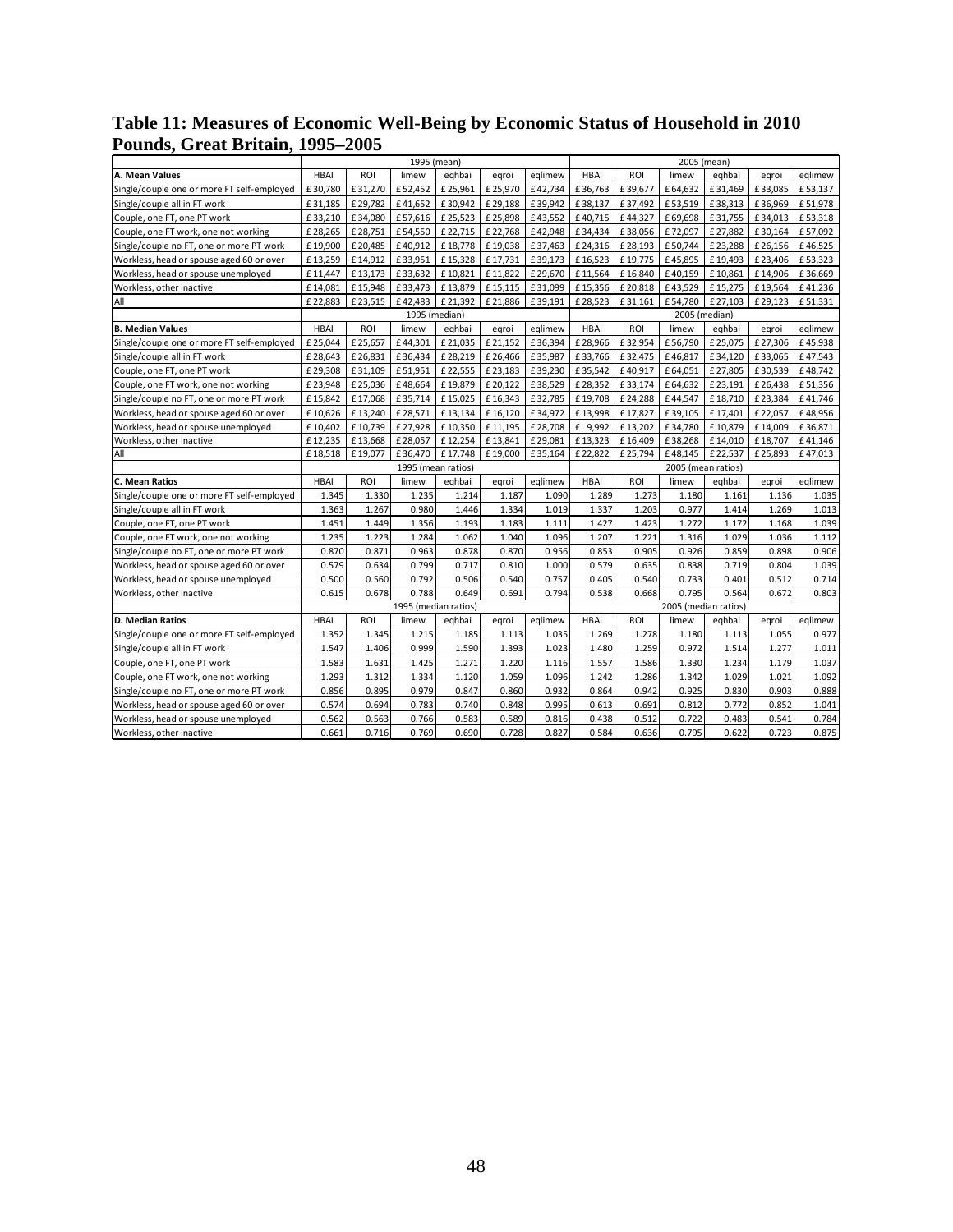### **Table 12: Measures of Economic Well-Being by Family Type of Household in 2010 Pounds, Great Britain, 1995–2005**

|                                       |             |            | 1995 (mean)          |         |         |         |             |            | 2005 (mean)          |         |         |         |
|---------------------------------------|-------------|------------|----------------------|---------|---------|---------|-------------|------------|----------------------|---------|---------|---------|
| A. Mean Values                        | <b>HBAI</b> | <b>ROI</b> | limew                | eqhbai  | egroi   | eqlimew | <b>HBAI</b> | ROI        | limew                | eqhbai  | egroi   | eqlimew |
| Pensioner couple                      | £20,306     | £20,108    | £47,822              | £18,849 | £18,676 | £44,376 | £25,934     | £28,422    | £63,943              | £24,310 | £26,671 | £60,267 |
| Single male pensioner                 | £20,500     | £21,531    | £43,539              | £19,337 | £20,351 | £41,416 | £24,783     | £27,908    | £58,101              | £22,450 | £25,134 | £52,703 |
| Single female pensioner               | £20,315     | £21,349    | £43,207              | £18,709 | £19,730 | £39,875 | £24,697     | £27,515    | £52,815              | £23,071 | £25,734 | £49,314 |
| Couple with children                  | £30,958     | £34,196    | £61,725              | £21,967 | £24,059 | £43,255 | £39,834     | £47,763    | £80,991              | £28,355 | £33,600 | £56,955 |
| Single with children                  | £20,178     | £23,873    | £43,495              | £16,532 | £19,402 | £34,854 | £20,230     | £29,410    | £49,223              | £18,823 | £26,804 | £45,181 |
| Working-age couple no children        | £31,392     | £28,899    | £47,410              | £28,323 | £26,025 | £42,330 | £39,343     | £37,384    | £60,247              | £35,630 | £33,710 | £53,957 |
| Single male working-age no children   | £15,235     | £15,260    | £23,275              | £20,787 | £20,653 | £31,095 | £18,742     | £18,490    | £29,254              | £26,249 | £25,720 | £40,467 |
| Single female working-age no children | £11,927     | £14,000    | £25,120              | £15,767 | £18,319 | £33,176 | £15,291     | £16,597    | £31,525              | £21,777 | £23,571 | £44,915 |
| All                                   | £22,883     | £23,515    | £42,483              | £21,392 | £21,886 | £39,191 | £28,523     | £31,161    | £54,780              | £27,103 | £29,123 | £51,331 |
|                                       |             |            | 1995 (median)        |         |         |         |             |            | 2005 (median)        |         |         |         |
| <b>B. Median Values</b>               | <b>HBAI</b> | ROI        | limew                | eqhbai  | egroi   | eglimew | <b>HBAI</b> | ROI        | limew                | eghbai  | egroi   | eqlimew |
| Pensioner couple                      | £16,492     | £16,548    | £40,862              | £15,698 | £15,878 | £38,621 | £20,988     | £24,599    | £56,072              | £20,370 | £23,774 | £54,166 |
| Single male pensioner                 | £17,609     | £19,593    | £35,138              | £17,394 | £17,748 | £34,251 | £21,457     | £24,595    | £51,485              | £21,024 | £23,276 | £48,310 |
| Single female pensioner               | £17,622     | £19,743    | £37,821              | £16,932 | £18,514 | £36,125 | £21,343     | £25,167    | £50,532              | £20,632 | £24,540 | £48,718 |
| Couple with children                  | £26,873     | £30,616    | £55,090              | £19,152 | £21,321 | £38,758 | £33,979     | £42,804    | £73,461              | £24,228 | £30,028 | £51,213 |
| Single with children                  | £17,825     | £21,874    | £40,321              | £14,768 | £18,231 | £33,183 | £18,263     | £27,987    | £46,335              | £16,724 | £26,614 | £44,224 |
| Working-age couple no children        | £28,376     | £25,428    | £41,164              | £25,656 | £22,981 | £37,630 | £34,336     | £32,206    | £53,283              | £31,321 | £29,435 | £48,589 |
| Single male working-age no children   | £11,609     | £12,211    | £18,529              | £16,488 | £17,664 | £26,787 | £14,254     | £14,708    | £23,995              | £20,770 | £21,742 | £35,138 |
| Single female working-age no children | £10,055     | £12,355    | £22,578              | £13,098 | £16,977 | £30,366 | £12,414     | £14,816    | £28,950              | £18,335 | £21,978 | £42,785 |
| All                                   | £18,518     | £19,077    | £36,470              | £17,748 | £19,000 | £35,164 | £22,822     | £25,794    | £48,145              | £22,537 | £25,893 | £47,013 |
|                                       |             |            | 1995 (mean ratios)   |         |         |         |             |            | 2005 (mean ratios)   |         |         |         |
| C. Mean Ratios                        | <b>HBAI</b> | ROI        | limew                | eghbai  | egroi   | eglimew | <b>HBAI</b> | <b>ROI</b> | limew                | eqhbai  | egroi   | eglimew |
| Pensioner couple                      | 0.887       | 0.855      | 1.126                | 0.881   | 0.853   | 1.132   | 0.909       | 0.912      | 1.167                | 0.897   | 0.916   | 1.174   |
| Single male pensioner                 | 0.896       | 0.916      | 1.025                | 0.904   | 0.930   | 1.057   | 0.869       | 0.896      | 1.061                | 0.828   | 0.863   | 1.027   |
| Single female pensioner               | 0.888       | 0.908      | 1.017                | 0.875   | 0.901   | 1.017   | 0.866       | 0.883      | 0.964                | 0.851   | 0.884   | 0.961   |
| Couple with children                  | 1.353       | 1.454      | 1.453                | 1.027   | 1.099   | 1.104   | 1.397       | 1.533      | 1.478                | 1.046   | 1.154   | 1.110   |
| Single with children                  | 0.882       | 1.015      | 1.024                | 0.773   | 0.886   | 0.889   | 0.709       | 0.944      | 0.899                | 0.694   | 0.920   | 0.880   |
| Working-age couple no children        | 1.372       | 1.229      | 1.116                | 1.324   | 1.189   | 1.080   | 1.379       | 1.200      | 1.100                | 1.315   | 1.158   | 1.051   |
| Single male working-age no children   | 0.666       | 0.649      | 0.548                | 0.972   | 0.944   | 0.793   | 0.657       | 0.593      | 0.534                | 0.968   | 0.883   | 0.788   |
| Single female working-age no children | 0.521       | 0.595      | 0.591                | 0.737   | 0.837   | 0.847   | 0.536       | 0.533      | 0.575                | 0.803   | 0.809   | 0.875   |
|                                       |             |            | 1995 (median ratios) |         |         |         |             |            | 2005 (median ratios) |         |         |         |
| D. Median Ratios                      | <b>HBAI</b> | ROI        | limew                | eqhbai  | egroi   | eglimew | <b>HBAI</b> | ROI        | limew                | eqhbai  | egroi   | eglimew |
| Pensioner couple                      | 0.891       | 0.867      | 1.120                | 0.884   | 0.836   | 1.098   | 0.920       | 0.954      | 1.165                | 0.904   | 0.918   | 1.152   |
| Single male pensioner                 | 0.951       | 1.027      | 0.963                | 0.980   | 0.934   | 0.974   | 0.940       | 0.953      | 1.069                | 0.933   | 0.899   | 1.028   |
| Single female pensioner               | 0.952       | 1.035      | 1.037                | 0.954   | 0.974   | 1.027   | 0.935       | 0.976      | 1.050                | 0.915   | 0.948   | 1.036   |
| Couple with children                  | 1.451       | 1.605      | 1.511                | 1.079   | 1.122   | 1.102   | 1.489       | 1.659      | 1.526                | 1.075   | 1.160   | 1.089   |
| Single with children                  | 0.963       | 1.147      | 1.106                | 0.832   | 0.960   | 0.944   | 0.800       | 1.085      | 0.962                | 0.742   | 1.028   | 0.941   |
| Working-age couple no children        | 1.532       | 1.333      | 1.129                | 1.446   | 1.210   | 1.070   | 1.505       | 1.249      | 1.107                | 1.390   | 1.137   | 1.034   |
| Single male working-age no children   | 0.627       | 0.640      | 0.508                | 0.929   | 0.930   | 0.762   | 0.625       | 0.570      | 0.498                | 0.922   | 0.840   | 0.747   |
| Single female working-age no children | 0.543       | 0.648      | 0.619                | 0.738   | 0.894   | 0.864   | 0.544       | 0.574      | 0.601                | 0.814   | 0.849   | 0.910   |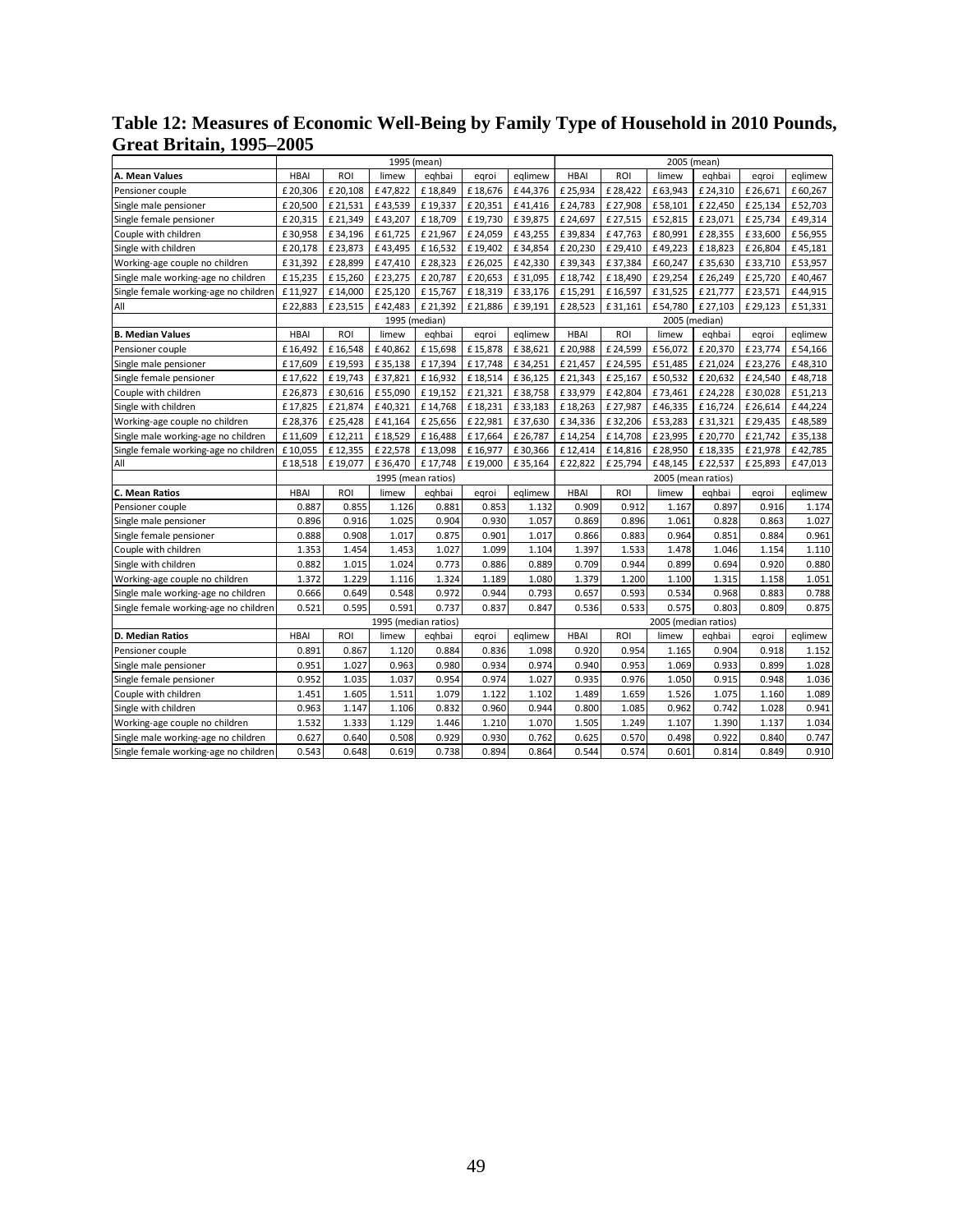|                                                                     |                      |     |      | Quintile |      |      |  |
|---------------------------------------------------------------------|----------------------|-----|------|----------|------|------|--|
|                                                                     |                      |     | 2    | 3        | 4    | 5    |  |
|                                                                     | 1995                 |     |      |          |      |      |  |
| <b>HBAI</b>                                                         |                      | 6.3 | 10.9 | 16.3     | 23.9 | 42.7 |  |
| <b>ROI</b>                                                          |                      | 7.1 | 11.6 | 16.3     | 23.4 | 41.5 |  |
| <b>LIMEW</b>                                                        |                      | 7.0 | 12.3 | 17.2     | 23.5 | 40.0 |  |
|                                                                     | 2005                 |     |      |          |      |      |  |
| <b>HBAI</b>                                                         |                      | 5.8 | 10.9 | 16.1     | 23.4 | 43.9 |  |
| <b>ROI</b>                                                          |                      | 6.7 | 11.7 | 16.6     | 23.5 | 41.5 |  |
| <b>LIMEW</b>                                                        |                      | 7.0 | 12.6 | 17.6     | 23.6 | 39.1 |  |
| Note: Quintiles for each income measure are defined with respect to |                      |     |      |          |      |      |  |
|                                                                     | that income measure. |     |      |          |      |      |  |

**Table 13: Share of Income Measures by Quintiles, Great Britain, 1995–2005**

**Table 14: Gini Coefficients, Great Britain, 1995–2005** 

| A. All Households           | 1995 | 2005 | 1995-2005 |
|-----------------------------|------|------|-----------|
| HBAI                        | 36.7 | 38.2 | 1.5       |
| ROI                         | 34.4 | 34.9 | 0.5       |
| <b>LIMEW</b>                | 33.0 | 32.3 | $-0.7$    |
| Equivalence scale           |      |      |           |
| adjusted measures           |      |      |           |
| <b>Equivalent HBAI</b>      | 31.7 | 33.5 | 1.8       |
| Equivalent ROI              | 28.0 | 27.6 | $-0.4$    |
| <b>Equivalent LIMEW</b>     | 25.4 | 24.4 | $-1.0$    |
|                             |      |      |           |
| <b>B. Family Households</b> |      |      |           |
| <b>HBAI</b>                 | 31.2 | 33.8 | 2.5       |
| ROI                         | 30.3 | 29.4 | $-0.9$    |
| <b>LIMEW</b>                | 26.6 | 25.7 | $-0.9$    |
| Equivalence scale           |      |      |           |
| adjusted measures           |      |      |           |
| <b>Equivalent HBAI</b>      | 30.4 | 32.5 | 2.1       |
| Equivalent ROI              | 28.1 | 26.1 | $-2.0$    |
| <b>Equivalent LIMEW</b>     | 23.7 | 22.4 | $-1.3$    |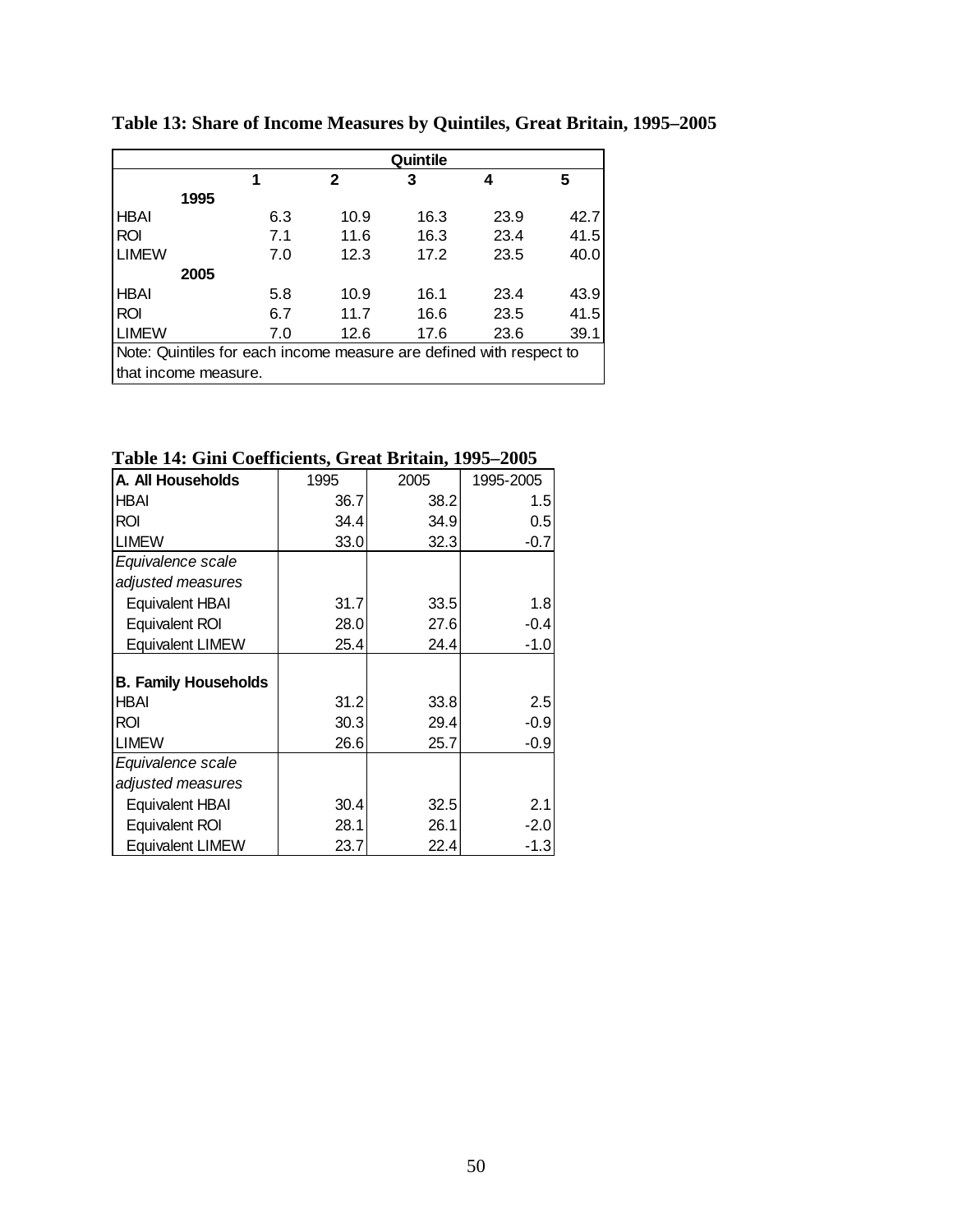|                             |               | 1995     |               |               | 2005     |               |
|-----------------------------|---------------|----------|---------------|---------------|----------|---------------|
|                             | Concentration | Income   | Contribution  | Concentration | Income   | Contribution  |
|                             | coefficient   | share    | to inequality | coefficient   | share    | to inequality |
| <b>HBAI</b>                 |               |          |               |               |          |               |
| Base income                 | 0.529         | 1.041    | 0.551         | 0.524         | 1.072    | 0.562         |
| Income from wealth          | 0.440         | 0.038    | 0.017         | 0.466         | 0.031    | 0.015         |
| Net government expenditures |               | $-0.079$ | $-0.201$      |               | $-0.103$ | $-0.195$      |
| Cash benefits               | $-0.193$      | 0.208    | $-0.040$      | $-0.176$      | 0.188    | $-0.033$      |
| Direct taxes                | 0.559         | $-0.287$ | $-0.160$      | 0.556         | $-0.291$ | $-0.162$      |
| Total                       |               | 1.000    | 0.367         |               | 1.000    | 0.382         |
| <b>ROI</b>                  |               |          |               |               |          |               |
| Base income                 | 0.500         | 1.051    | 0.526         | 0.477         | 0.999    | 0.476         |
| Income from wealth          | 0.413         | 0.037    | 0.015         | 0.419         | 0.029    | 0.012         |
| Net government expenditures |               | $-0.089$ | $-0.197$      |               | $-0.027$ | $-0.139$      |
| Cash benefits               | $-0.156$      | 0.201    | $-0.031$      | $-0.092$      | 0.171    | $-0.016$      |
| Direct taxes                | 0.533         | $-0.279$ | $-0.149$      | 0.514         | $-0.266$ | $-0.137$      |
| Indirect taxes              | 0.245         | $-0.205$ | $-0.050$      | 0.253         | $-0.169$ | $-0.043$      |
| In-kind benefits            | $-0.072$      | 0.102    | $-0.007$      | 0.080         | 0.127    | 0.010         |
| Public consumption          | 0.438         | 0.092    | 0.040         | 0.421         | 0.110    | 0.046         |
| Total                       |               | 1.000    | 0.344         |               | 1.000    | 0.349         |
| <b>LIMEW</b>                |               |          |               |               |          |               |
| Base income                 | 0.388         | 0.585    | 0.227         | 0.376         | 0.574    | 0.216         |
| Income from wealth          | 0.487         | 0.067    | 0.033         | 0.617         | 0.060    | 0.037         |
| Net government expenditures |               | 0.029    | $-0.057$      |               | 0.059    | $-0.037$      |
| Cash benefits               | $-0.010$      | 0.131    | $-0.001$      | 0.040         | 0.119    | 0.005         |
| Direct taxes                | 0.418         | $-0.155$ | $-0.065$      | 0.412         | $-0.157$ | $-0.065$      |
| Indirect taxes              | 0.195         | $-0.096$ | $-0.019$      | 0.218         | $-0.080$ | $-0.017$      |
| In-kind benefits            | $-0.020$      | 0.067    | $-0.001$      | 0.124         | 0.090    | 0.011         |
| Public consumption          | 0.364         | 0.081    | 0.030         | 0.336         | 0.088    | 0.029         |
| Household production        | 0.395         | 0.319    | 0.126         | 0.347         | 0.306    | 0.106         |
| Total                       |               | 1.000    | 0.330         |               | 1.000    | 0.323         |

## **Table 15: Decomposition of Inequality by Source and Measure**

**Symbols:** 

 $c =$  concentration coefficient;  $s =$  share in measure; and,  $k = cs =$  contribution to inequality.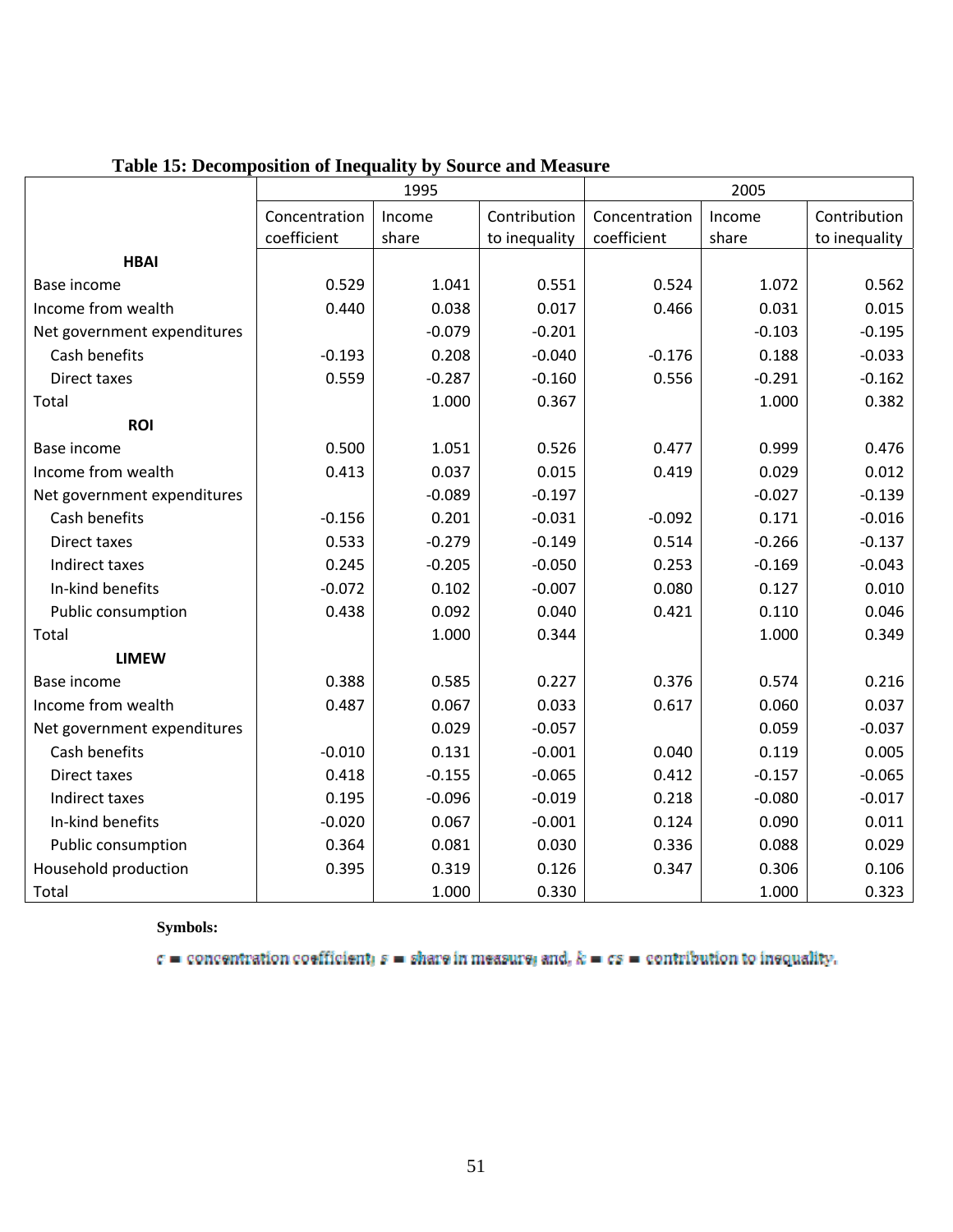

**Figure 1: Ratio of Subgroup Mean to Overall Mean by Status and Measure, 2005**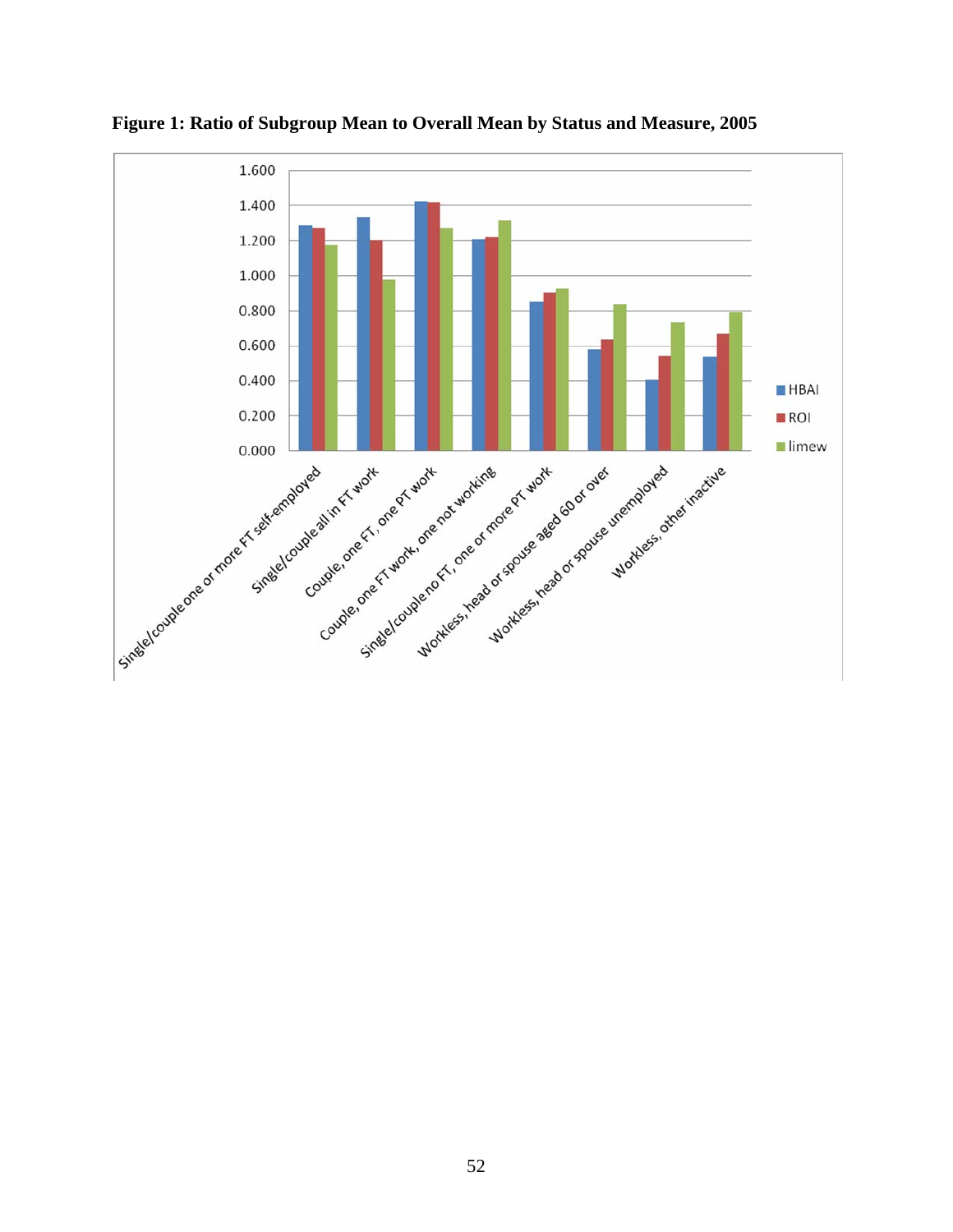

**Figure 2: Ratio of Subgroup Mean to Overall Mean by Economic Status and Measure,**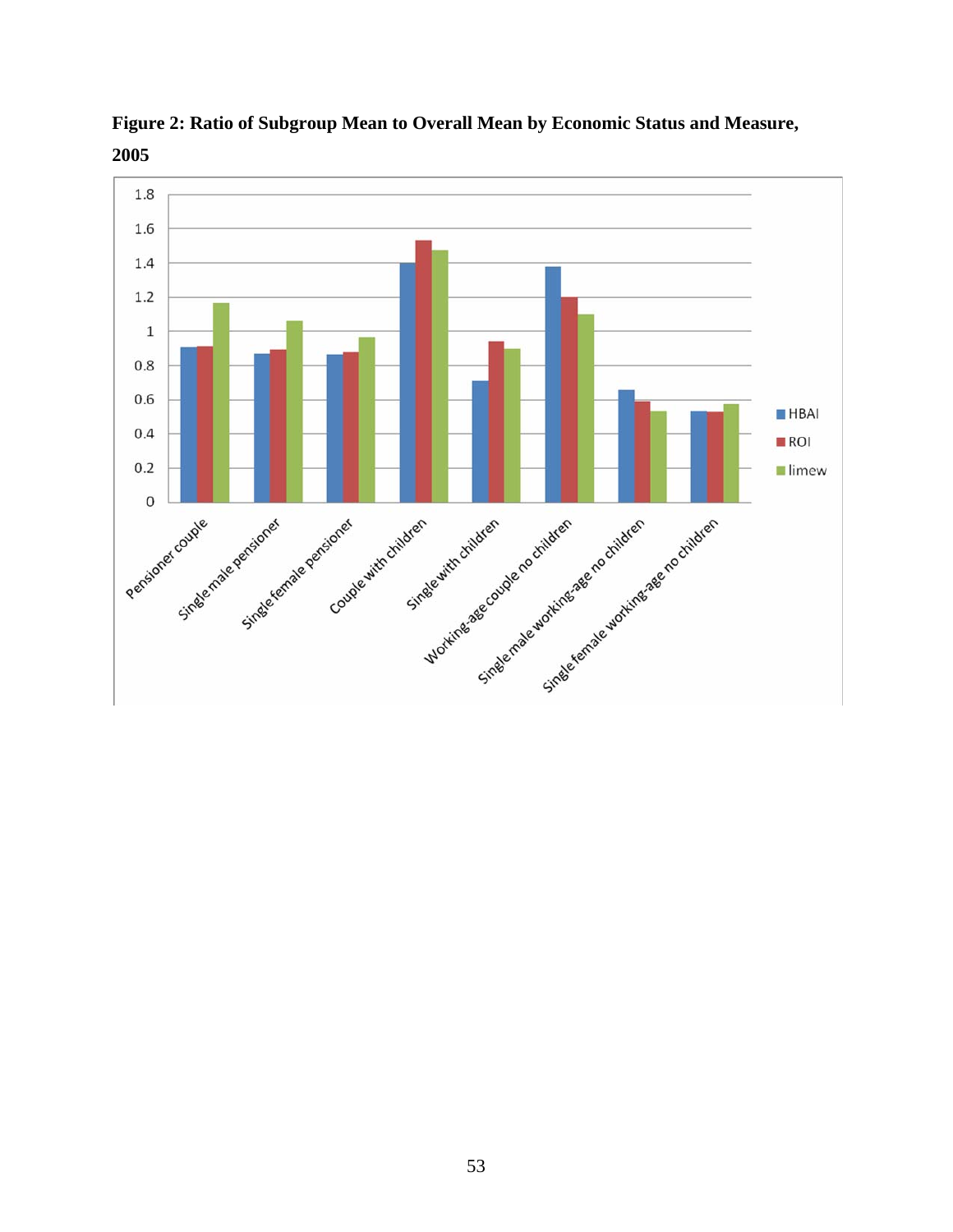

**Figure 3: Percentage Change in Measures by Quintiles, Great Britain, 1995–2005** 



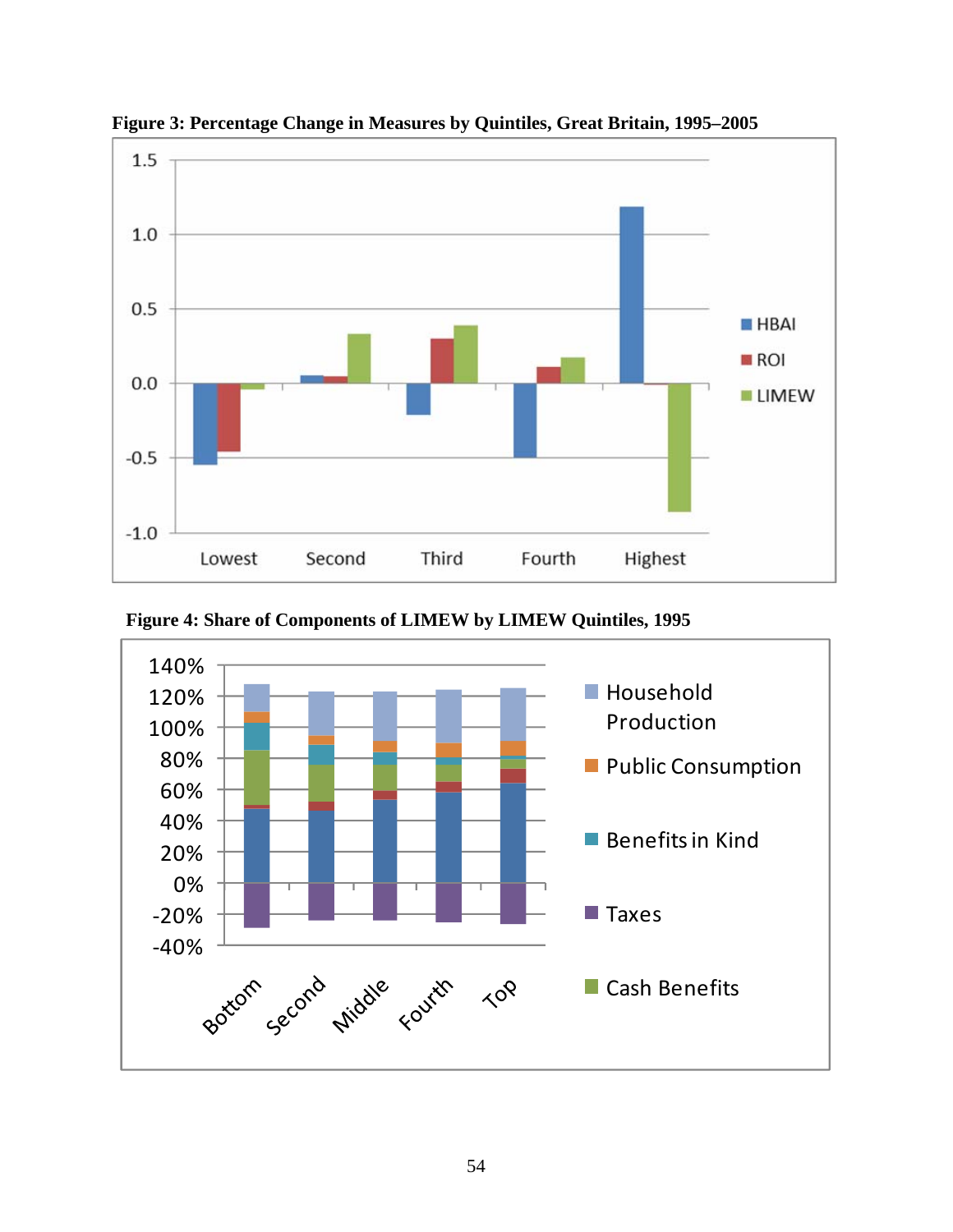

**Figure 5: Share of Components of LIMEW by LIMEW Quintiles, 2005** 

**Figure 6: Contributions to Inequality by Expenditures, Taxes, and Net Government Expenditures by Measure (Gini points)** 



**Key:** Exp = Expenditures, Tax = Taxes, Net gov = Net government expenditures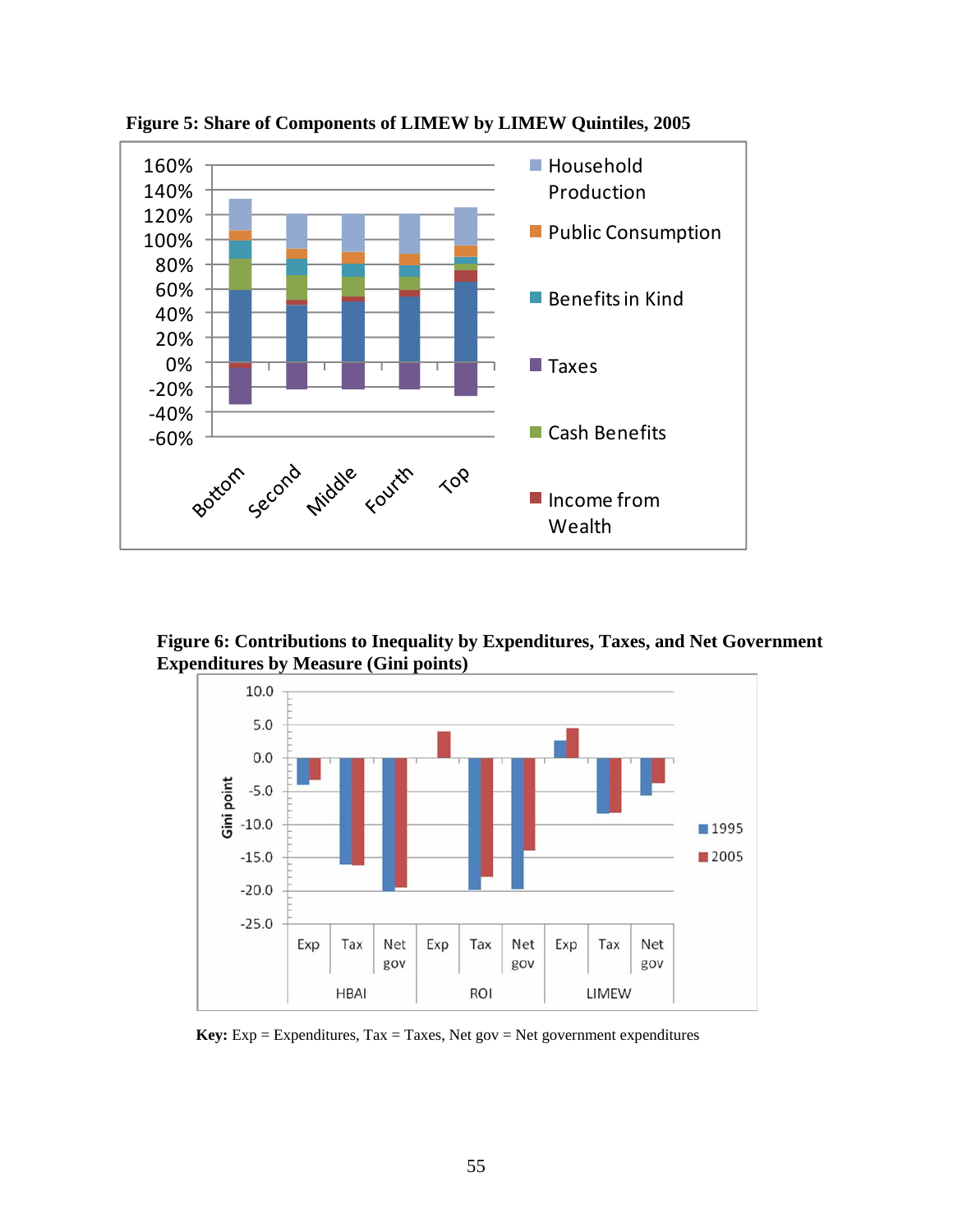# **APPENDIX A: STATISTICAL MATCHES WITH WEALTH DATA A.1 1995**

### *Data and alignment*

The matching unit for the wealth match (and the unit of analysis for the LIMEW) is the household. The source data sets for the wealth match for the 1995 UK LIMEW estimates are the 1995–96 FRS and the 1995 wave of the BHPS. The 1995–96 FRS is used since it has income data for 1995. The 1995–96 FRS file has records for 26,435 households. These records represent 23,359,418 UK households after weighting. The 1995 British Household Panel Survey contains information for 5,024 respondents. After removing records representing institutional residents, we are left with 4,990 households. The weights in the BHPS are proportional weights that provide accurate demographic proportions, but do not give a total population estimate. Missing values in the BHPS data<sup>40</sup> were replaced in two stages: in the first, missing values in individual records were replaced by hot-decking; in the second, missing values in the household records were replaced using the method of multiple imputation with chained equations. This resulted in a data set with five replicates (generated in the first stage) for each original record, or 24,950 household records. In order to perform a successful match, the candidate data sets must be wellaligned in the strata variables used in the match procedure.<sup>41</sup> For the wealth match, strata variables are homeownership, age, educational attainment, family type, and household income. Table A.1 compares the distribution of households by these five variables in the two data sets. Since both surveys are regionally representative samples carried out the same year, we can expect them to be well-aligned. However, the BHPS is drawn from a more complicated sampling frame, since the BHPS is a panel survey. We expect some misalignment as a result of this important difference in sampling frame between the two surveys.

The distribution of homeownership is closely aligned in the two surveys. The distribution of family types is slightly different in the two surveys, with married couples and male-headed households slightly more common in the FRS than in the BHPS. Age categories differ more

 $40$  Variables with missing values were: educational attainment, employment status, and marital status, as well as wealth and income variables. 877 of 9,203 individual records were missing education, employment, savings, investment, or debt data. 541 of 4990 household records were missing mortgage, home value, or income data.

<sup>&</sup>lt;sup>41</sup> Statistical matching is done first within subsets of the two data sets defined by key variables, which are referred

to as strata variables.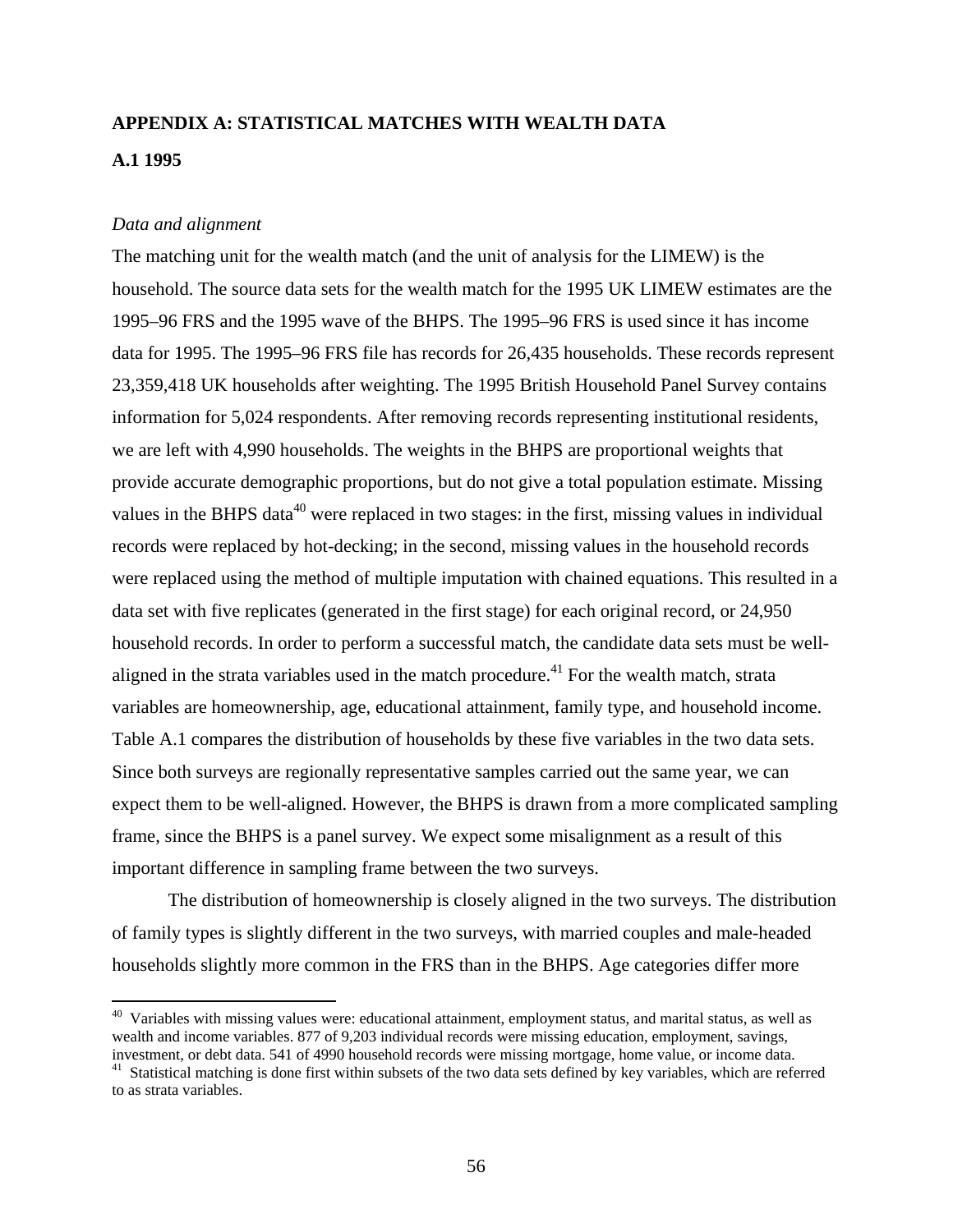greatly, with elderly being more prevalent in the BHPS (3.80 percent). The largest difference is by education category, with those completing their O levels making up a much greater percentage of FRS household heads (5.86 percent), while those with less than O level are more common in the BHPS (3.40 percent). This is due to differing questions about educational achievement in the two surveys.<sup>42</sup> The lower end of the household income distribution makes up a larger proportion of the BHPS sample than of the FRS (1.45 percent), while the top tier make up a larger portion of the FRS households (1.60 percent). These misalignments can make matching a challenge, because it ensures that, for example, some households with less than  $£10K$ annual income in the BHPS will be matched with households in the middle-income categories in the FRS, thereby slightly depressing the wealth profile of the lower middle of the income distribution (corresponding effects can be expected at the upper end of the income distribution). Based on these observations of the alignment, we can expect that the worst misallocation of wealth variables will be by education.

### *Match QC*

Turning to the results of the match, we first look to the distribution of matched records by matching round in table A.2. Earlier rounds occur in the most detailed cells (round 1 occurs within cells that incorporate all five strata variables). The bulk of the matches occur in the earliest rounds, in fact 94.5 percent in the first four rounds alone. This fact means that most of the wealth records will be assigned to records that are similar in age, education, family type, homeownership, and income to their donor records. This bodes well for the quality of the match. Indeed, we can see in figure 1 that the overall distribution of net worth is well carried over into the match file. In fact, it is impossible to see differences at all at this level of detail. Table A.3 provides a more detailed comparison of the distribution of net worth in the BHPS and the matched file. The percentile ratios are all quite close, with the exception of p75/p25 and p50/p25. The middle of the wealth distribution in the matched file is somewhat less wealthy than in the BHPS. The twenty-fifth percentile, for example is £1,109 in the BHPS and only £760 in the matched file. The Gini coefficient is quite close, 0.686 in the matched file, compared to 0.690 in the BHPS. Table A.4 breaks down the mean and median of the four assets and two debt classes

 $42$  Age left full-time education in the FRS, as opposed to highest level completed in the BHPS.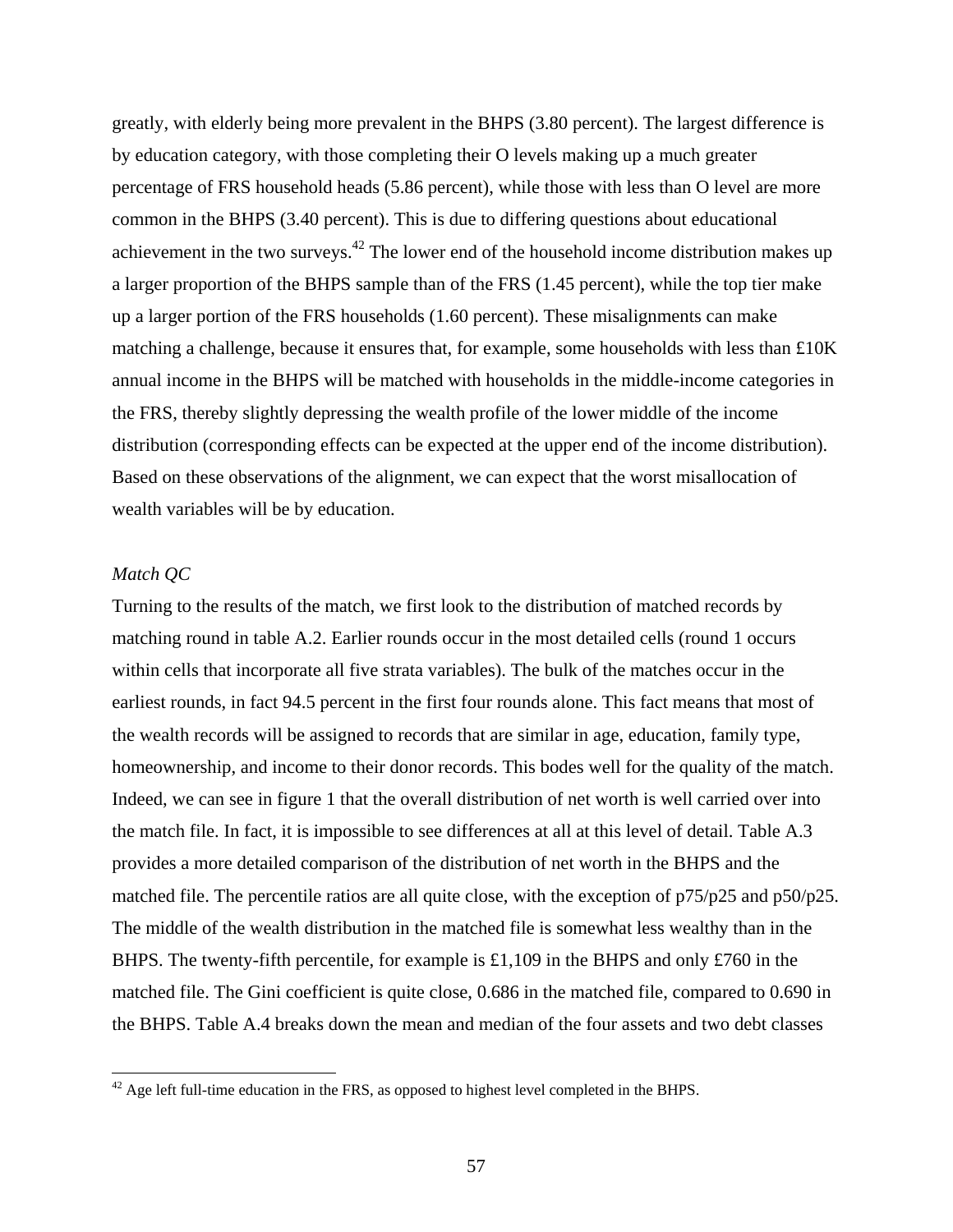that make up net worth in the wealth match. $43$  We can see that for all seven variables the difference in the matched and the source file's mean is small, 4.5 percent or less in all cases. For median values, most asset and debt classes are zero. There is a larger percentage difference for asset 3 than for average values, but this difference is small in absolute terms (£335). The most important asset, asset 1, is precisely matched, and the median net worth is off by 2 percent, but again, this represents a small absolute difference of just over £600.

Examination of the quality of the match within population subgroups shows generally good results. Figure A.1 displays ratios of mean net worth between the matched file and the BHPS for the five strata variables. With one exception, the ratios of mean net worth within subcategories of the five strata variables are all within 10 percent of unity. The second educational attainment group (which attempts to match those with their O level in the BHPS with those with twelve years of education in the FRS) has 89.8 percent the net worth in the matched file as in the BHPS. Table A.4 has the actual numbers, and we can see that this represents a substantial difference of about £6,400. The median net worth for this group in the matched file is 42.3 percent that of the BHPS. The degree to which this is a problem depends on the degree to which these categories actually overlap in real life. The second group in the household income panel of figure A.1 is those households with greater than £5,000 but less than £15,000 per year. We can see that they have just under 10 percent smaller net worth in the matched file than in the BHPS. We see in table A.4 that this translates to £5,300 smaller average net worth. The difference in medians is much larger, at 89 percent, which translates to a £34,300 difference in median net worth. The overall pattern in household income is that the lowest income group (less than £5,000) has higher net worth in the matched file, while all the other groups have lower net worth than in the BHPS. For judging the accuracy of the match in preserving the distribution of wealth by subgroups, table A.4 displays the ratios of mean and median values for the strata variables' categories. The ratios' values in the BHPS are very well-reproduced in the match file, given the variation in the means and medians described above. The extent to which the match file reproduces the distribution of net worth within matching cells is demonstrated in figure

 $43$  The four asset classes are primary residence, other real estate net of debt and business equity, liquid assets, and financial and other assets (a fifth asset class used in the LIMEW estimates for the United States and other countries, retirement assets, is not available for the UK). The two debt classes are mortgages and equity loans, and lines of credit on the primary residence and other debt (exclusive of mortgages on other property, which are subtracted from the value of that property in asset 2).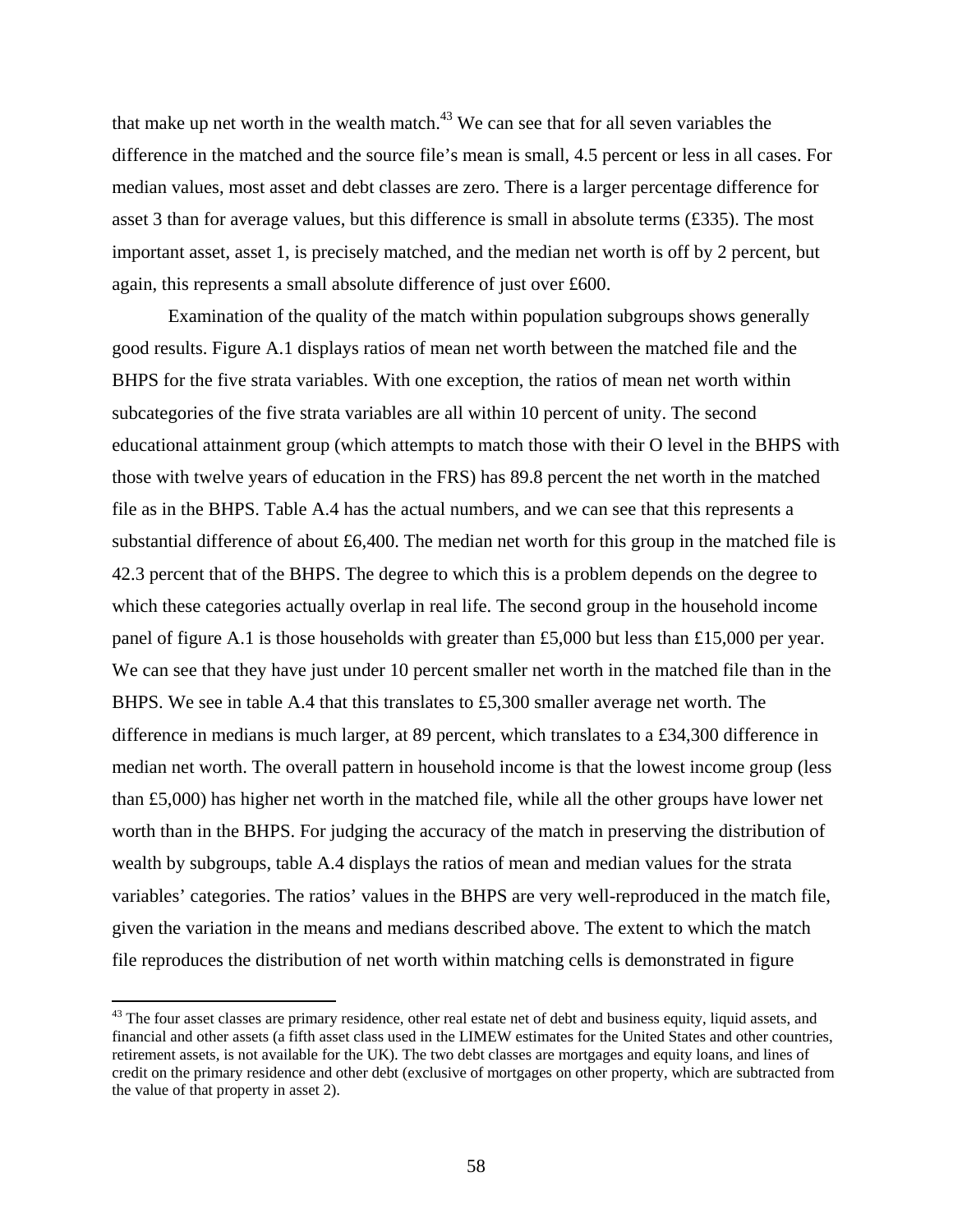A.2.<sup>44</sup> We can see that the distribution is well-preserved in the matching process, even at this level of detail.

Overall, the quality of the match is good. It has its limitations, especially in terms of the education categories (due, once again, to the mismatch of variable definitions in the two surveys). But the overall distribution is transferred with remarkable accuracy, and the distributions within even small subgroups, such as young nonwhite homeowners, is transferred with good precision.

### **A.2 2005**

#### *Data and Alignment*

The source data sets for the wealth match for the 2005 UK LIMEW estimates are the 2005–06 FRS and the 2005 BHPS. The 2005–06 FRS is used since it has income data for 2005. The 2005–06 FRS file contains records for 64,733 individuals in 28,029 households. After dropping those living in Northern Ireland we have records for individuals in 26,134 households. When weighted this gives us data representing 24,821,549 UK households. The 2005 BHPS has been multiply imputed to replace missing values.<sup>45</sup> There are five replicates for each of the 4,592 original records, making 22,960 household records in the full file. We use all the records. When the weights are appropriately adjusted, the records in the BHPS represent 25,482,600 households. As mentioned above, for the wealth match, the strata variables are homeownership, age, educational achievement, family type, and household income. Table A.5 shows the distribution of households by these five variables plus region in the two data sets. Since both surveys are regionally representative samples carried out in roughly the same year, we can expect them to be well-aligned. However, the 2005 BHPS is drawn using the same complicated sampling frame as the 1995 BHPS. Thus we again expect some misalignment as a result of this important difference in sampling framed between the two surveys.

<sup>&</sup>lt;sup>44</sup> Household income and educational attainment are excluded for the sake of clarity of the plot.

<sup>&</sup>lt;sup>45</sup> Variables in the BHPS with missing values included: at the individual level, employment status, self-employment status, earner, education, savings, investments, and debts; and at the household level, homeownership, region, home value, other real estate, mortgage, and income variables. 1,544 of 8,407 individual records and 790 of 4,592 household records had one or more missing values.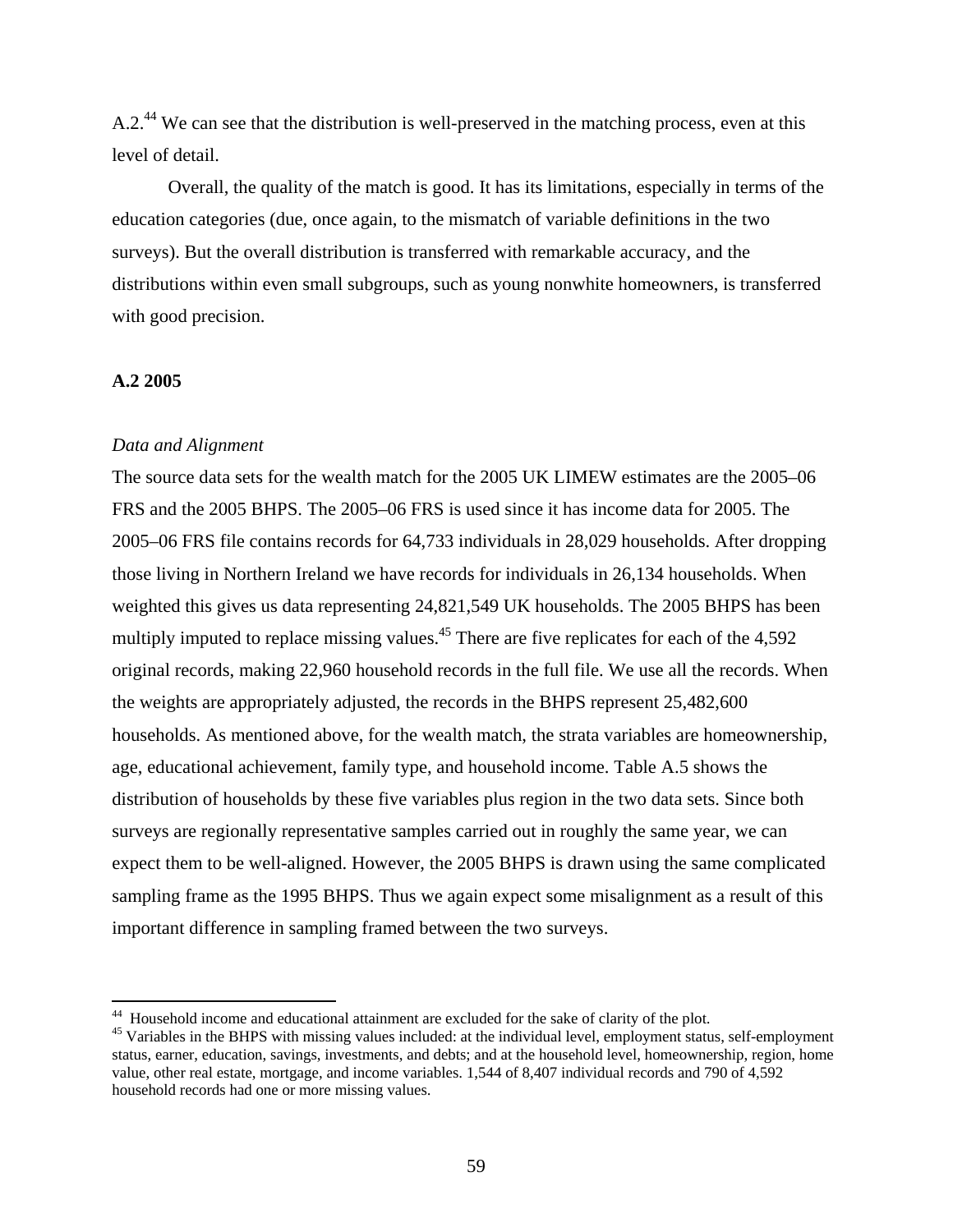Homeownership is more widely prevalent in the BHPS than in the FRS (by 3.3 percent). The distribution of family types is slightly different in the two surveys, with married couples once again being almost exactly the same but, male headed and female headed off (by 2.3 to 2.6 percent). Educational categories are off again (by 2.9 to 6.0 percent) due to the difference in survey questions. The differences by income category are small as in 1995, with those at the lower end of the household income distribution making up a slightly larger proportion of the BHPS sample than of the FRS, while those at the higher end of the household income scale are a smaller share of the BHPS. Ager categories are further off at the low and the high end (by 3.3 and 4.7 percent, respectively). Based on these observations of the alignment, we can expect that the worst misallocation of wealth variables will be by education and age.

### *Match QC*

The match itself, although requiring twenty-three rounds of matching to complete, was 83 percent done after the first round (see table A.6). This is a good sign, as so many records were matched within one of 208 very detailed matching cells (formed by combining all of the strata variables). This indicates that the quality of the match should be quite good. Table A.7 shows that this is in fact the case. The distribution of net worth has been well-preserved. Percentile ratios are quite closely carried over. The one exception is the p75/p25 ratio, which is considerably larger in the matched file. This is another example of the denominator problem, although the difference here is substantial: p25 is £3,400 in the matched file, compared to £7,500 in the BHPS. The components of net worth are well carried over into the matched file (see table A.8). The largest difference is for asset 1, primary residence, although the actual difference is only £7,200.

Figure A.3 shows the ratio of mean net worth by strata variable categories. As we can see, net worth has been well-reproduced in the match file, with generally small variations between the matched file and the BHPS. The largest difference is among renters (43.4 percent), but this amounts to only £2,400 in absolute terms (see table A.8). The comparison by family type looks good for married couples but less so for female-headed, and especially male-headed households (again the numerically smallest category is the worst). The distribution of wealth by age seems to have been well-preserved by the matching, with only small variations between the BHPS and the match file. The differences by education are fairly large, exceeding 14 percent for

60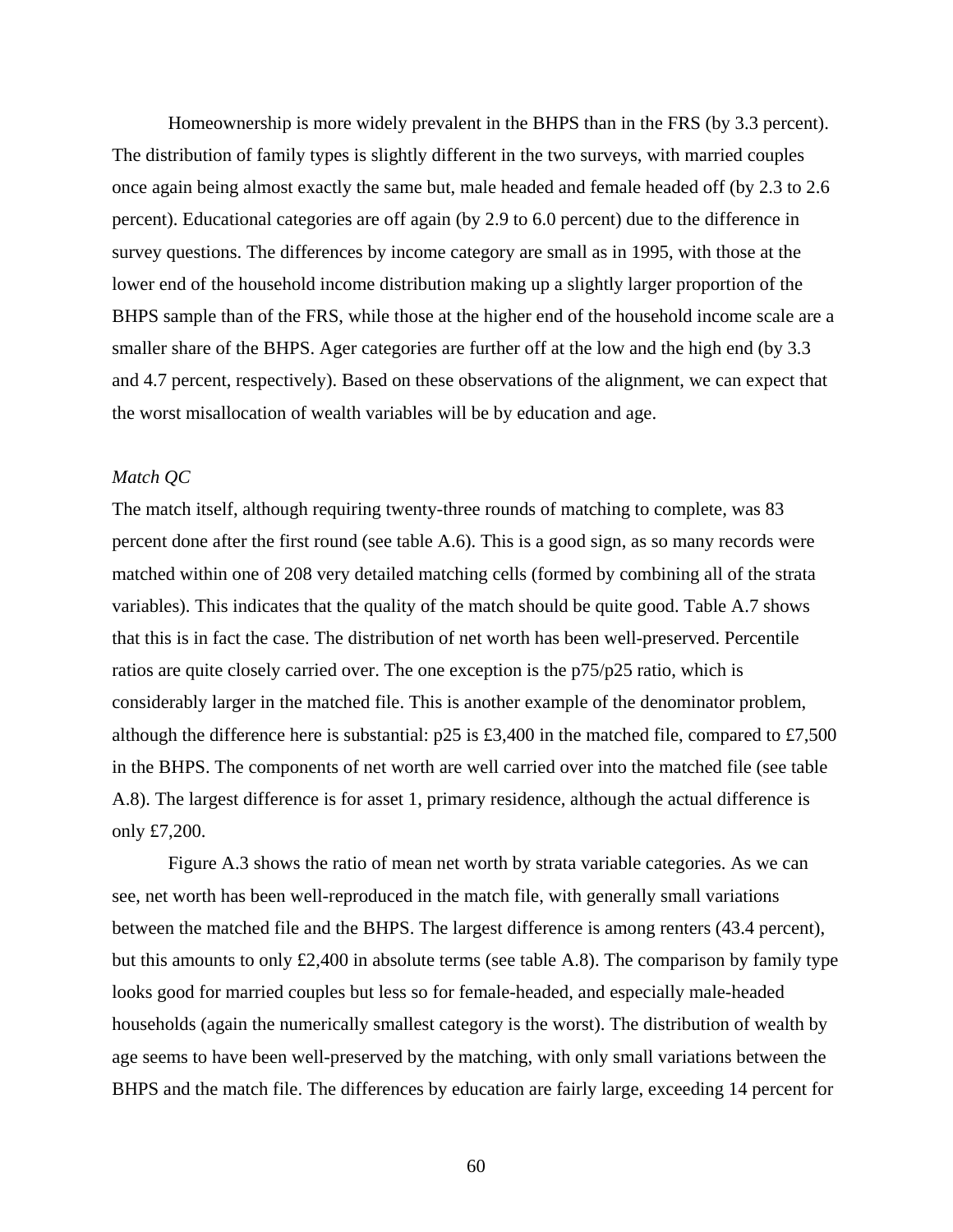the most highly educated, which will tend to reduce stated inequality. The transfer within household income categories looks good except that the higher income categories look less wealthy in the match file than in the BHPS. This is due to the misalignment between the two files. Figure A.4 shows the distribution of log net worth within collapsed matching cells (again by family type, homeownership, and age). The distributions have been carried over very well.

Finally, the comparison of mean and median net worth by strata variable categories is found in table A.8. The ratios of mean net worth by category are very similar between the BHPS and the matched file. The most notable differences are the ratios by household income categories. The first two categories seem to have been leveled a bit in the course of the matching. The ratios of median values are somewhat more concerning, with the same pattern appearing in the household income category.

Overall, however, the match has provided us with a fair representation of the original distribution of wealth in the BHPS. The differences we observe are small enough not to affect the outcome of the final analysis of the LIMEW greatly.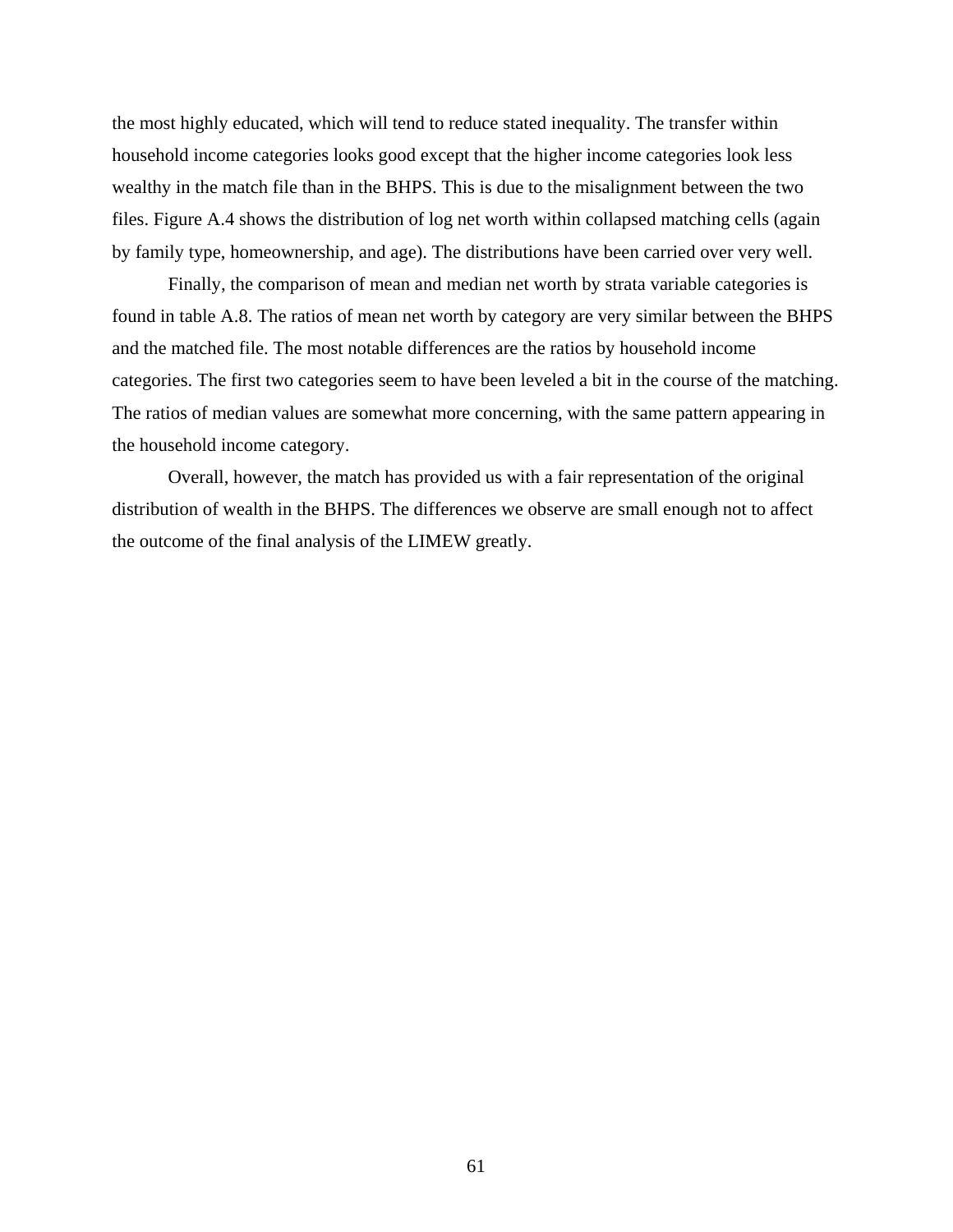## **A.3 Tables**

|                           | <b>FRS95</b> | <b>BHP95</b> | <b>Difference</b>   |
|---------------------------|--------------|--------------|---------------------|
| # Households              | 23,359,418   | 26,130       | N/A                 |
| Homeownership             |              |              |                     |
| Renter                    | 33.37%       | 32.50%       | $-0.87%$            |
| Owner                     | 66.63%       | 67.50%       | 0.87%               |
| <b>Family Type</b>        |              |              |                     |
| <b>Married Couple</b>     | 59.64%       | 58.91%       | $-0.73%$            |
| Female Headed             | 25.75%       | 27.75%       | 2.00%               |
| Male Headed               | 14.61%       | 13.33%       | $-1.28%$            |
| <b>Age Category</b>       |              |              |                     |
| < 35                      | 23.80%       | 20.94%       | $-2.86%$            |
| 35-44                     | 18.01%       | 18.19%       | 0.18%               |
| 45-54                     | 17.49%       | 17.40%       | $-0.09%$            |
| 55-64                     | 14.54%       | 13.52%       | $-1.02%$            |
| $>= 65$                   | 26.16%       | 29.96%       | 3.80%               |
| <b>Education Category</b> |              |              |                     |
| LT O Level                | 44.60%       | 48.00%       | $-3.40%$            |
| O Level                   | 27.08%       | 21.22%       | 5.86%               |
| A Level/Cert.             | 17.39%       | 20.20%       | $-2.81%$            |
| Degree                    | 10.93%       | 10.58%       | 0.35%               |
| <b>HH Income</b>          |              |              |                     |
| LT £10,000                | 33.31%       | 34.76%       | $\overline{1.45\%}$ |
| £10,000 - £19,999         | 28.14%       | 27.56%       | $-0.58%$            |
| £20,000 - £29,999         | 18.51%       | 19.25%       | 0.74%               |
| £30,000 - £39999          | 9.91%        | 9.91%        | 0.00%               |
| GE £40,000                | 10.13%       | 8.53%        | $-1.60%$            |

# **Table A.1: Alignment of Strata Variables for 1995 Wealth Match**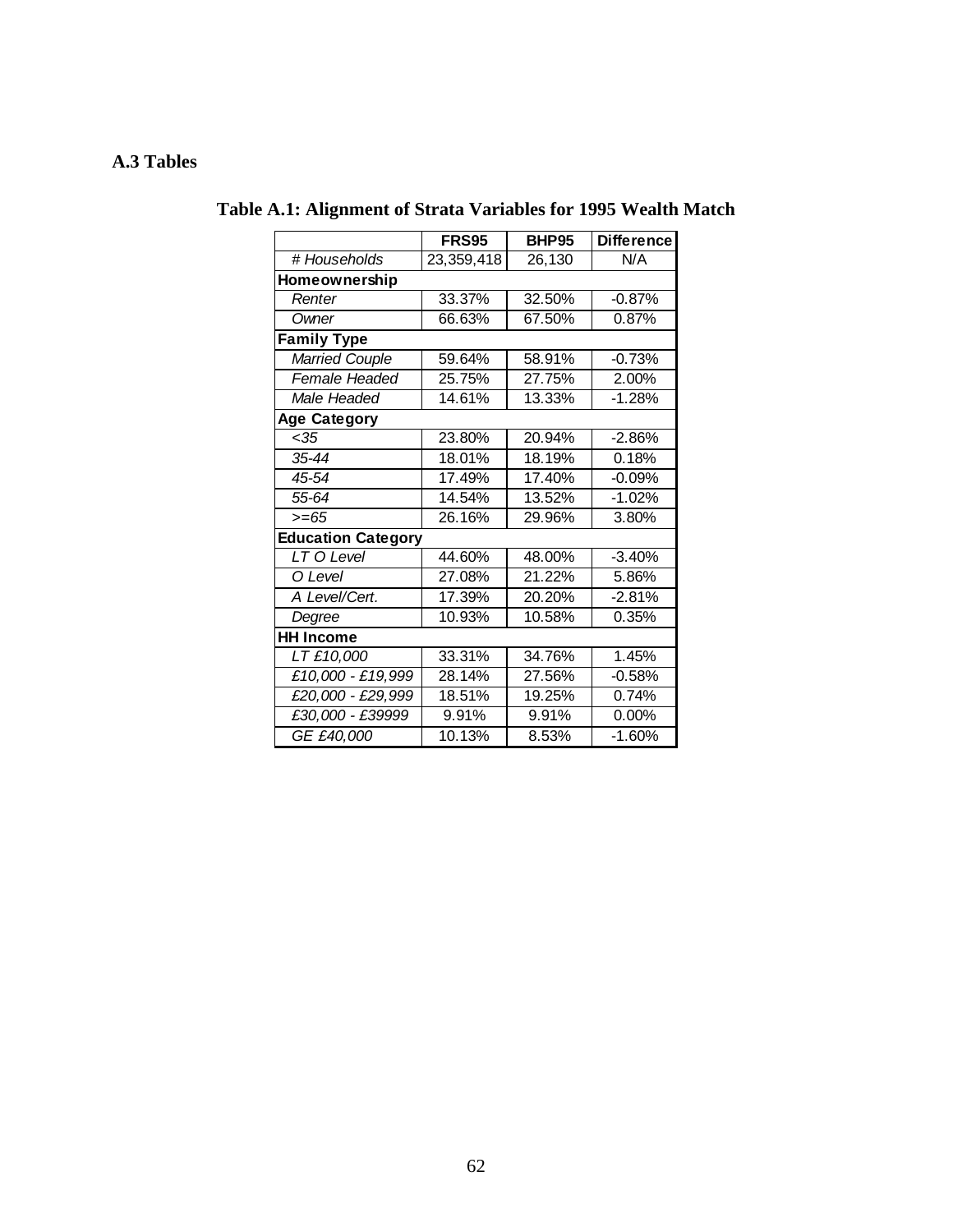| <b>Matching</b> | <b>Records</b> |                | <b>Cumulative</b> |
|-----------------|----------------|----------------|-------------------|
| Round           | <b>Matched</b> | <b>Percent</b> | <b>Percent</b>    |
| 1               | 20,010,011     | 85.7           | 85.7              |
| $\overline{2}$  | 766,140        | 3.3            | 88.9              |
| 3               | 539,771        | 2.3            | 91.3              |
| 4               | 755,261        | 3.2            | 94.5              |
| 5               | 90,147         | 0.4            | 94.9              |
| 6               | 103,112        | 0.4            | 95.3              |
| 7               | 116,494        | 0.5            | 95.8              |
| 8               | 8,394          | 0.0            | 95.9              |
| 9               | 50,216         | 0.2            | 96.1              |
| 10              | 5,857          | 0.0            | 96.1              |
| 11              | 23,299         | 0.1            | 96.2              |
| 12              | 138,295        | 0.6            | 96.78             |
| 13              | 166,953        | 0.7            | 97.49             |
| 14              | 8,241          | 0.0            | 97.53             |
| 15              | 200,806        | 0.9            | 98.39             |
| 16              | 26,271         | 0.1            | 98.5              |
| 17              | 350,150        | 1.5            | 100               |
| Total           | 23,359,418     | 100            |                   |

**Table A.2: Distribution of Matched Records by Matching Round, 1995 Wealth Match** 

 **Table A.3: Distribution of Net Worth in 1995 BHPS and Matched File** 

|                              | p90/p10    | p90/p50 | p50/p10  | p75/p25 | p75/p50 | p50/p25 | Gini  |
|------------------------------|------------|---------|----------|---------|---------|---------|-------|
| <b>BHP 1995   -1263.455 </b> |            | 4.542   | -278.200 | 64.919  | 2.353   | .594    | 0.686 |
| <b>Matched</b>               | -1354.1501 | 4.514   | -300.000 | 92.895  | 2.353   | 39.474  | 0.690 |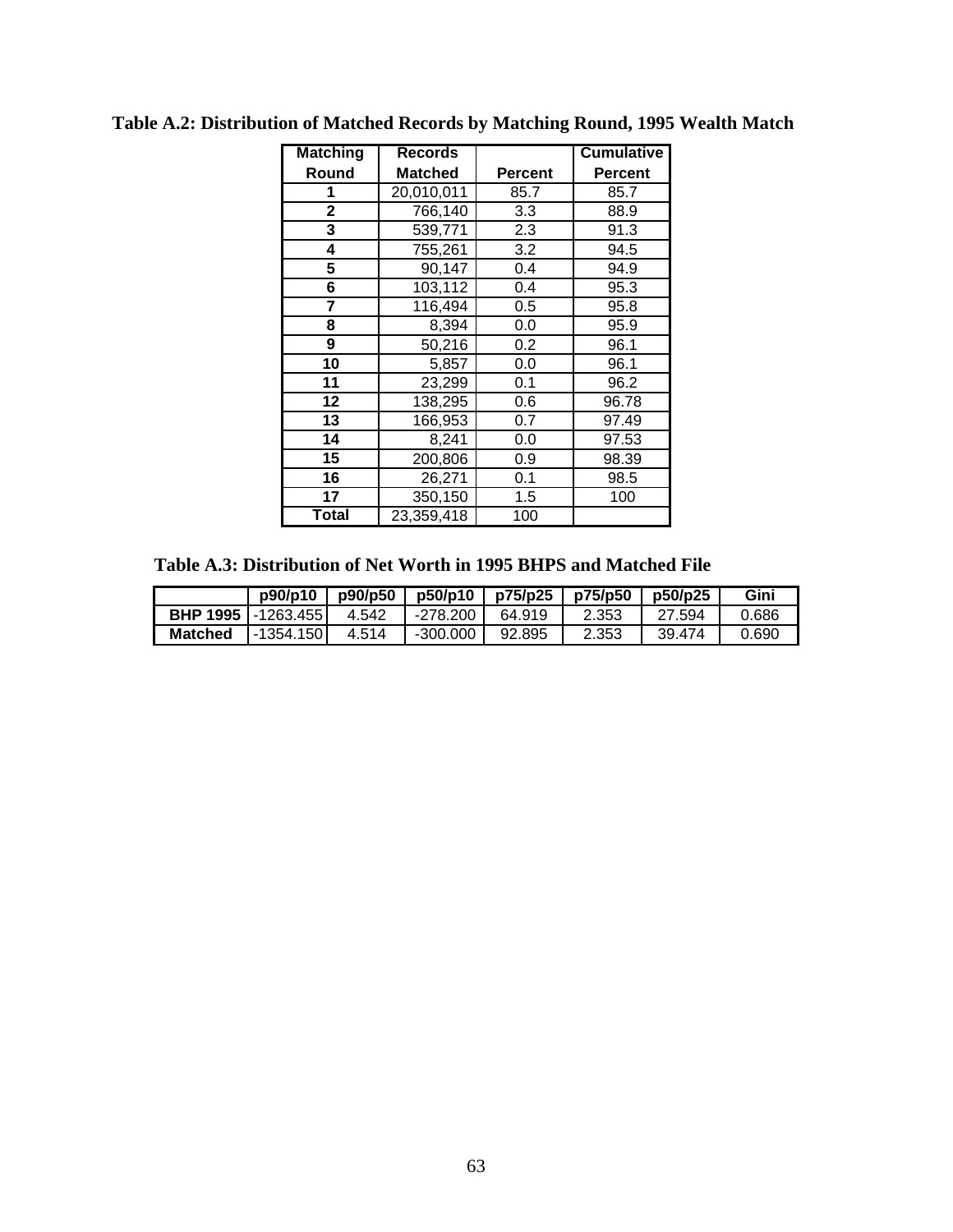|                       | <b>BHP1995</b> | <b>Match</b>        | Ratio        |                          |                |              |
|-----------------------|----------------|---------------------|--------------|--------------------------|----------------|--------------|
| Asset1                | 50,678         | 49,844              | 98.35%       |                          |                |              |
| Asset2                | 4,237          | 4,169               | 98.40%       |                          |                |              |
| Asset3                | 7,966          | 7,686               | 96.48%       |                          |                |              |
| Asset4                | 10,868         | 10,543              | 97.01%       |                          |                |              |
| Debt1                 | 15,265         | 15,083              | 98.81%       |                          |                |              |
| Debt <sub>2</sub>     | 1,391          | 1,366               | 98.21%       |                          |                |              |
| <b>Networth</b>       | 57,094         | $\overline{55,793}$ | 97.72%       |                          |                |              |
|                       |                |                     |              |                          | <b>BHP1995</b> | <b>Match</b> |
| Renter                | 6,529          | 6,030               |              | 92.36% ren/own           | 0.080          | 0.075        |
| Owner                 | 81,443         | 80,717              | 99.11%       |                          |                |              |
|                       |                |                     |              |                          |                |              |
| Non-elder             | 53,226         | 52,296              |              | 98.25% non/eld           | 0.805          | 0.796        |
| <b>Elder</b>          | 66,138         | 65,663              | 99.28%       |                          |                |              |
|                       |                |                     |              |                          |                |              |
| <b>Married Couple</b> | 71,165         | 69,321              | 97.41%       |                          |                |              |
| <b>Female Headed</b>  | 35,418         | 35,399              | 99.95% fh/mc |                          | 0.498          | 0.511        |
| <b>Male Headed</b>    | 40,039         | 36,514              |              | 91.19% mh/mc             | 0.563          | 0.527        |
|                       |                |                     |              |                          |                |              |
| <b>LT O Level</b>     | 42,299         | 44,955              |              | 106.28% ItOlvI/deg       | 0.446          | 0.509        |
| O Level               | 62,751         | 56,384              |              | 89.85% Olvl/deg          | 0.661          | 0.638        |
| A Level/Cert.         | 66,497         | 62,171              |              | 93.49% Alvl/deg          | 0.700          | 0.703        |
| <b>Degree</b>         | 94,934         | 88,406              | 93.12%       |                          |                |              |
|                       |                |                     |              |                          |                |              |
| LT £10,000            | 29,477         | 30,993              |              | 105.14% LT £10,000       | 0.227          | 0.246        |
| £10,000 - £19,999     | 52,982         | 47,733              |              | 90.09% £10,000 - £19,999 | 0.408          | 0.380        |
| $E20,000 - E29,999$   | 68,711         | 63,580              |              | 92.53% £20,000 - £29,999 | 0.529          | 0.506        |
| £30,000 - £39999      | 80,176         | 76,012              |              | 94.81% £30,000 - £39999  | 0.617          | 0.604        |
| GE £40,000            | 129,879        | 125,745             | 96.82%       |                          |                |              |

**Table A.4: Mean and Median Net Worth by Strata Variable, 1995 BHPS and Matched File Average Net Worth**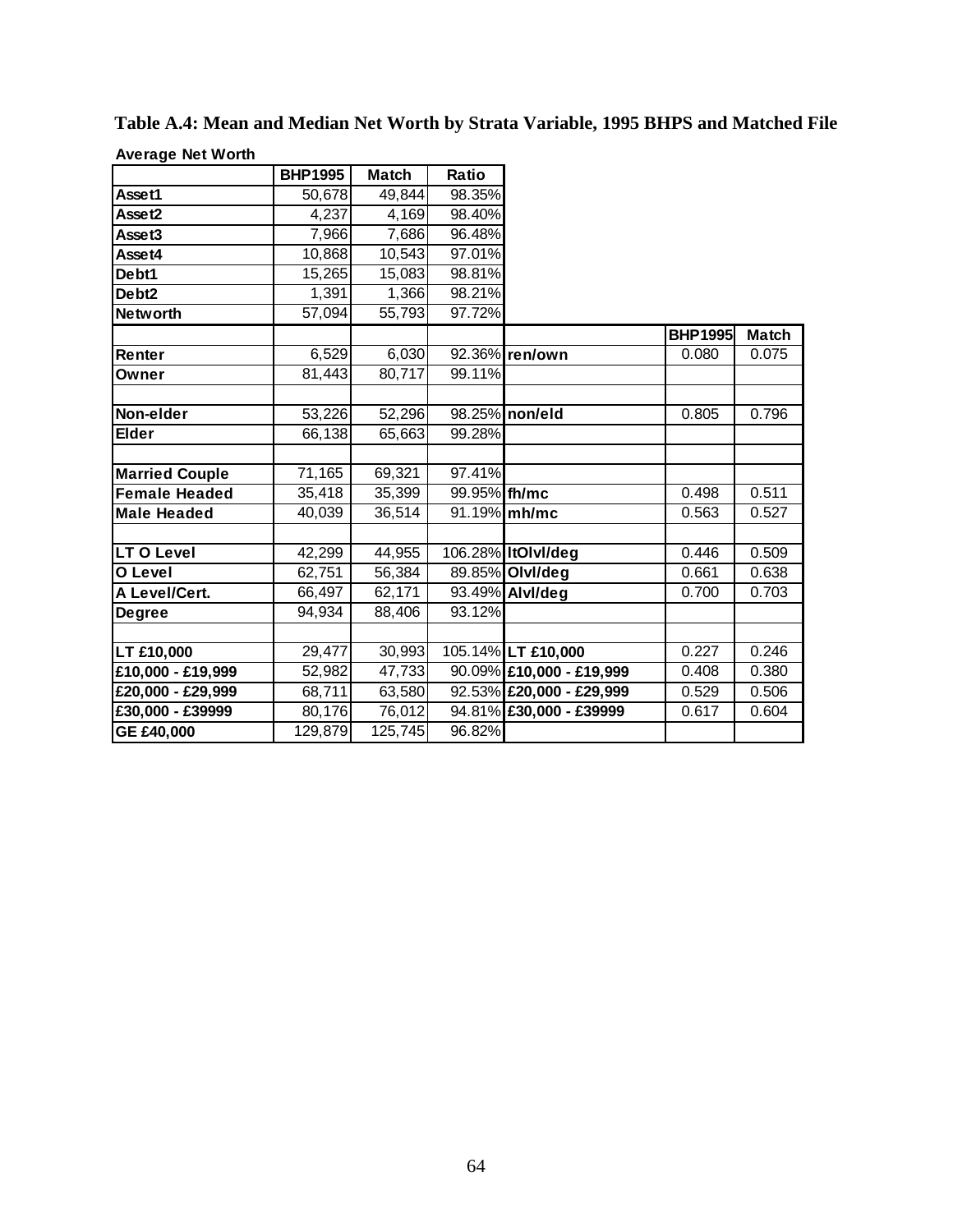### **Median Net Worth**

|                       | <b>BHP1995</b> | <b>Match</b> | Ratio           |                          |                |              |
|-----------------------|----------------|--------------|-----------------|--------------------------|----------------|--------------|
| Asset1                | 35,202         | 45,000       | 127.83%         |                          |                |              |
| Asset2                | 0              | 0            |                 |                          |                |              |
| Asset3                | 945            | 1,280        | 135.50%         |                          |                |              |
| Asset4                | 0              | 0            |                 |                          |                |              |
| Debt1                 | 0              | 0            |                 |                          |                |              |
| Debt <sub>2</sub>     | 0              | 0            |                 |                          |                |              |
| <b>Networth</b>       | 22,869         | 30,602       | 133.81%         |                          |                |              |
|                       |                |              |                 |                          | <b>BHP1995</b> | <b>Match</b> |
| Renter                | 21             | 108          |                 | 502.84% ren/own          | 0.000          | 0.002        |
| Owner                 | 45,000         | 54,030       | 120.07%         |                          |                |              |
|                       |                |              |                 |                          |                |              |
| Non-elder             | 18,952         | 27,250       | 143.78% non/eld |                          | 0.518          | 0.634        |
| <b>Elder</b>          | 36,569         | 43,000       | 117.59%         |                          |                |              |
|                       |                |              |                 |                          |                |              |
| <b>Married Couple</b> | 24,741         | 22,500       | 90.94%          |                          |                |              |
| <b>Female Headed</b>  | 30,703         | 32,670       | 106.41% fh/mc   |                          | 1.241          | 1.452        |
| <b>Male Headed</b>    | 41,842         | 39,020       |                 | 93.26% mh/mc             | 1.691          | 1.734        |
|                       |                |              |                 |                          |                |              |
| LT O Level            | 19,810         | 30,008       |                 | 151.48% ItOlvI/deg       | 0.610          | 1.000        |
| O Level               | 38,000         | 16,080       |                 | 42.32% OlvI/deg          | 1.169          | 0.536        |
| A Level/Cert.         | 34,220         | 25,000       |                 | 73.06% Alvl/deg          | 1.053          | 0.833        |
| <b>Degree</b>         | 32,500         | 30,000       | 92.31%          |                          |                |              |
|                       |                |              |                 |                          |                |              |
| LT £10,000            | 33,500         | 73,700       |                 | 220.00% LT £10,000       | 0.698          | 2.388        |
| £10,000 - £19,999     | 38,630         | 4,297        |                 | 11.12% £10,000 - £19,999 | 0.805          | 0.139        |
| £20,000 - £29,999     | 33,787         | 19,932       |                 | 58.99% £20,000 - £29,999 | 0.704          | 0.646        |
| £30,000 - £39999      | 41,604         | 28,884       |                 | 69.43% £30,000 - £39999  | 0.867          | 0.936        |
| GE £40,000            | 48,000         | 30,866       | 64.30%          |                          |                |              |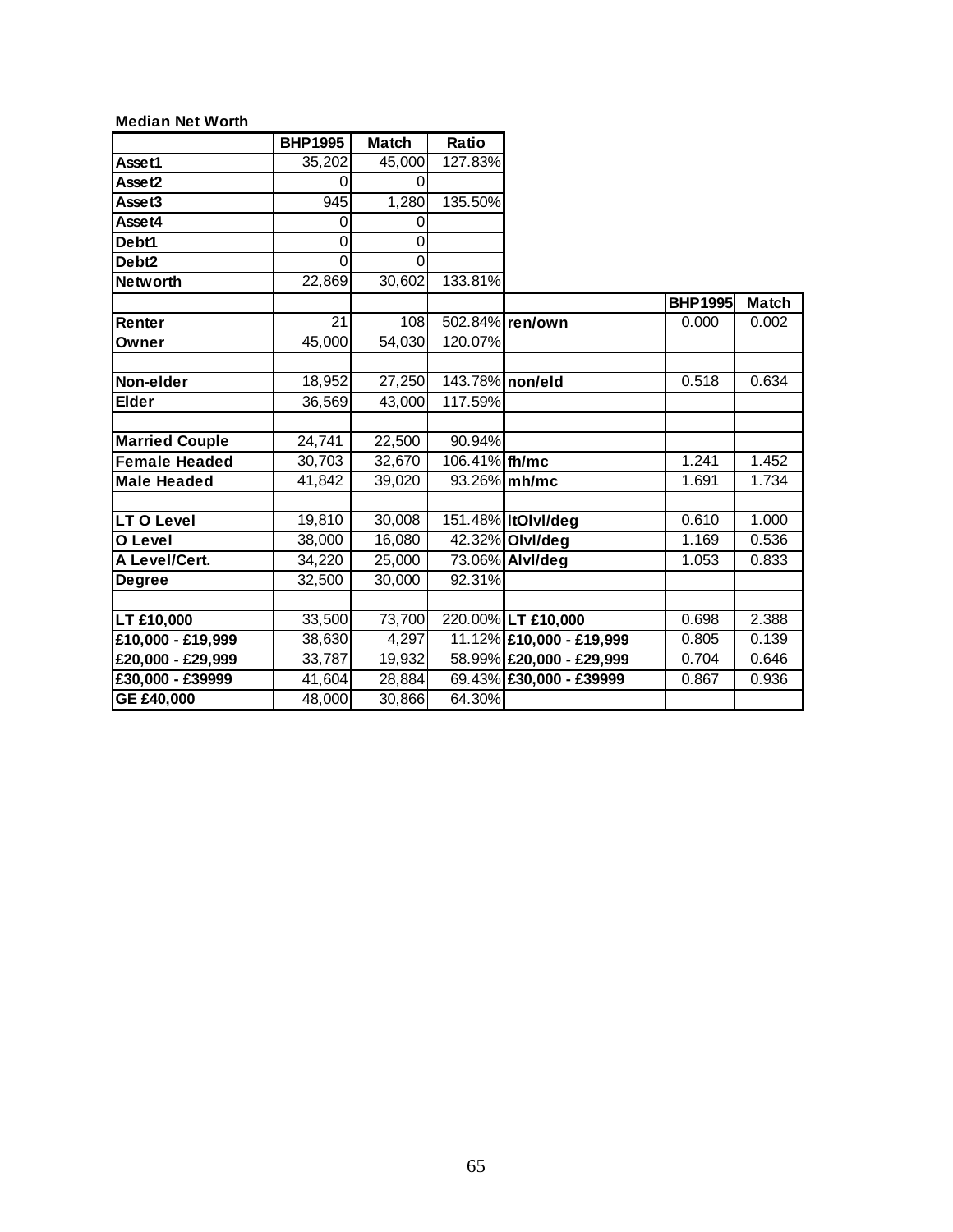|                           | <b>FRS 2005-6</b> | <b>BHPS 2005</b> | <b>Diff</b> |
|---------------------------|-------------------|------------------|-------------|
| Number                    | 24,821,549        | 9,261,750        | $-62.7%$    |
| Homeownership             |                   |                  |             |
| Renter                    | 29.79%            | 26.52%           | 3.27%       |
| Owner                     | 70.21%            | 73.48%           | $-3.27%$    |
| <b>Family Type</b>        |                   |                  |             |
| <b>Married Couple</b>     | 57.18%            | 57.49%           | $-0.31%$    |
| Female Headed             | 26.04%            | 28.30%           | $-2.26%$    |
| Male Headed               | 16.78%            | 14.21%           | 2.57%       |
| <b>Education Category</b> |                   |                  |             |
| LT O Level                | 32.04%            | 36.88%           | $-4.84%$    |
| O Level                   | 29.23%            | 23.20%           | 6.03%       |
| A Level                   | 21.42%            | 25.49%           | $-4.07%$    |
| More than A Level         | 17.31%            | 14.42%           | 2.89%       |
| <b>Age Category</b>       |                   |                  |             |
| LT 35                     | 19.21%            | 15.95%           | 3.26%       |
| 35 to 44                  | 20.59%            | 18.78%           | 1.81%       |
| 45 to 54                  | 17.78%            | 18.60%           | $-0.82%$    |
| 55 to 64                  | 16.67%            | 16.23%           | 0.44%       |
| GE 65                     | 25.75%            | 30.44%           | $-4.69%$    |
| <b>Household Income</b>   |                   |                  |             |
| LT £5,000                 | 2.43%             | 3.18%            | $-0.75%$    |
| £5,000 to £15,000         | 27.23%            | 28.09%           | $-0.86%$    |
| £15,000 to £25,000        | 22.06%            | 20.92%           | 1.14%       |
| £25,000 to £40,000        | 22.26%            | 22.96%           | $-0.70%$    |
| GE £40,000                | 26.02%            | 24.86%           | 1.16%       |

**Table A.5: Alignment of Strata Variables for 2005 Wealth Match**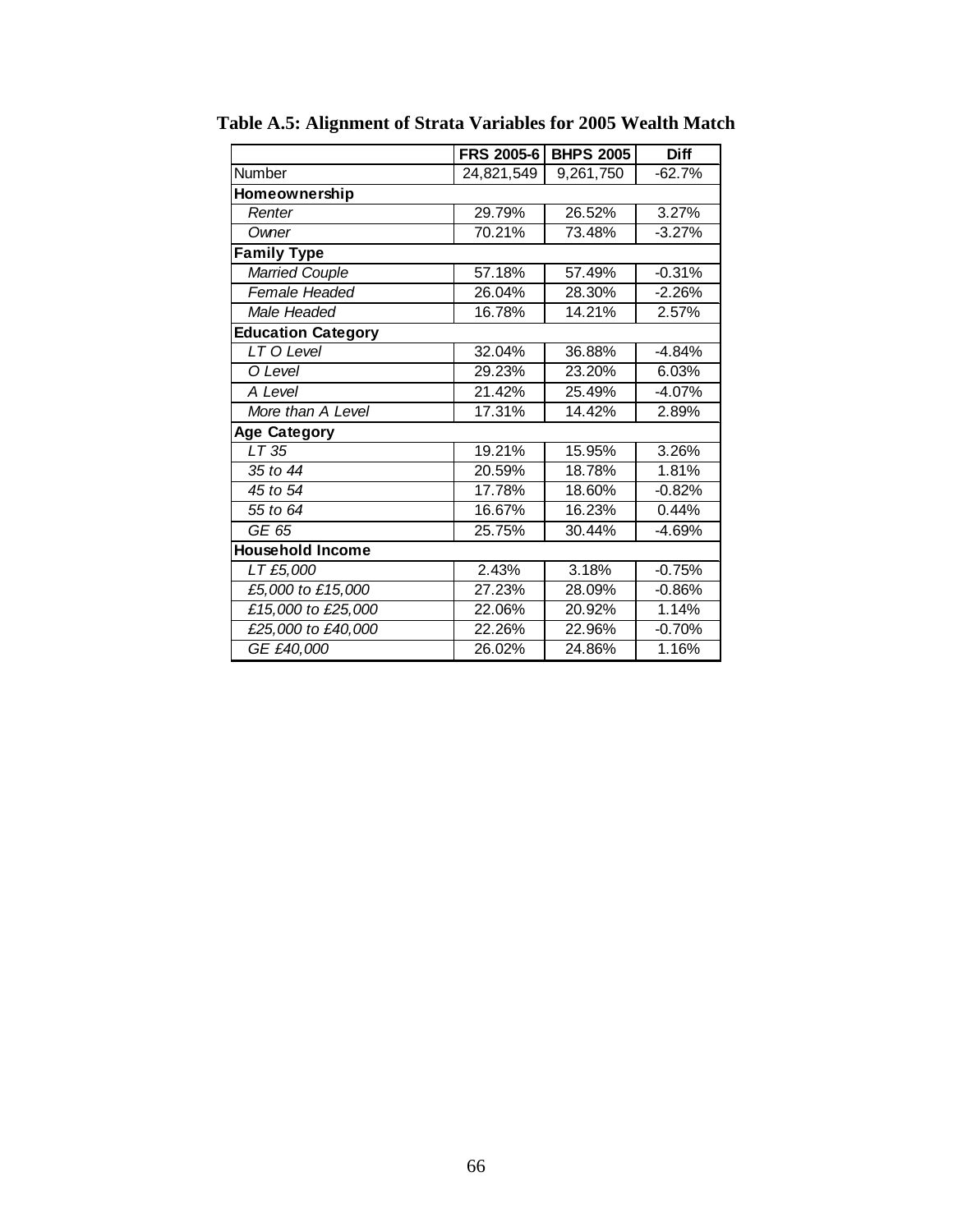| <b>Matching</b>         | <b>Records</b>         |                | <b>Cumulative</b> |  |  |
|-------------------------|------------------------|----------------|-------------------|--|--|
| Round                   | <b>Matched</b>         | <b>Percent</b> | Percent           |  |  |
| 1                       | 20,634,119             | 83.1           | 83.1              |  |  |
| $\overline{2}$          | 767,690                | 3.1            | 86.2              |  |  |
| $\overline{\mathbf{3}}$ | 209,100                | 0.8            | 87.1              |  |  |
| 4                       | 1,298,089              | 5.2            | 92.3              |  |  |
| 5                       | 87,380                 | 0.4            | 92.7              |  |  |
| $\overline{\mathbf{6}}$ | 78,516                 | 0.3            | 93.0              |  |  |
|                         | 232,964                | 0.9            | 93.9              |  |  |
| 8                       | 66,838                 | 0.3            | 94.2              |  |  |
| 9                       | 27,635                 | 0.1            | 94.3              |  |  |
| 10                      | 7,453                  | 0.0            | 94.3              |  |  |
| 11                      | 312,065                | 1.3            | 95.6              |  |  |
| 12                      | 16,524                 | 0.1            | 95.6              |  |  |
| 13                      | 41,190                 | 0.2            | 95.8              |  |  |
| 14                      | 32,736                 | 0.1            | 95.9              |  |  |
| 15                      | 18,602                 | 0.1            | 96.0              |  |  |
| 16                      | 75,137                 | 0.3            | 96.3              |  |  |
| 17                      | 89,246                 | 0.4            | 96.7              |  |  |
| 18                      | 116,292                | 0.5            | 97.1              |  |  |
| 19                      | 58,007                 | 0.2            | 97.4              |  |  |
| 20                      | 104,925                | 0.4            | 97.8              |  |  |
| 21                      | 28,514                 | 0.1            | 97.9              |  |  |
| 22                      | 14,144                 | 0.1            | 98.0              |  |  |
| 23                      | $\overline{504}$ , 383 | 2.0            | 100.0             |  |  |
| <b>Total</b>            | 24,821,549             | 100.0          |                   |  |  |

**Table A.6: Distribution of Matched Records by Matching Round, 2005 Wealth Match** 

| Table A.7: Distribution of Net Worth in 2005 BHPS and Matched File |
|--------------------------------------------------------------------|
|--------------------------------------------------------------------|

|                   | p90/p10     | p90/p50 | p50/p10  | p75/p25 | p75/p50 | p50/p25 | aini  |
|-------------------|-------------|---------|----------|---------|---------|---------|-------|
| <b>IBHPS 2005</b> | -1827.2401  | 3.322   | -550.000 | 27.933  | .905    | 14.667  | 0.630 |
| <b>IMatch</b>     | $-2109.412$ | 3.516   | -599.888 | 59.268  | .985    | 29.863  | 0.648 |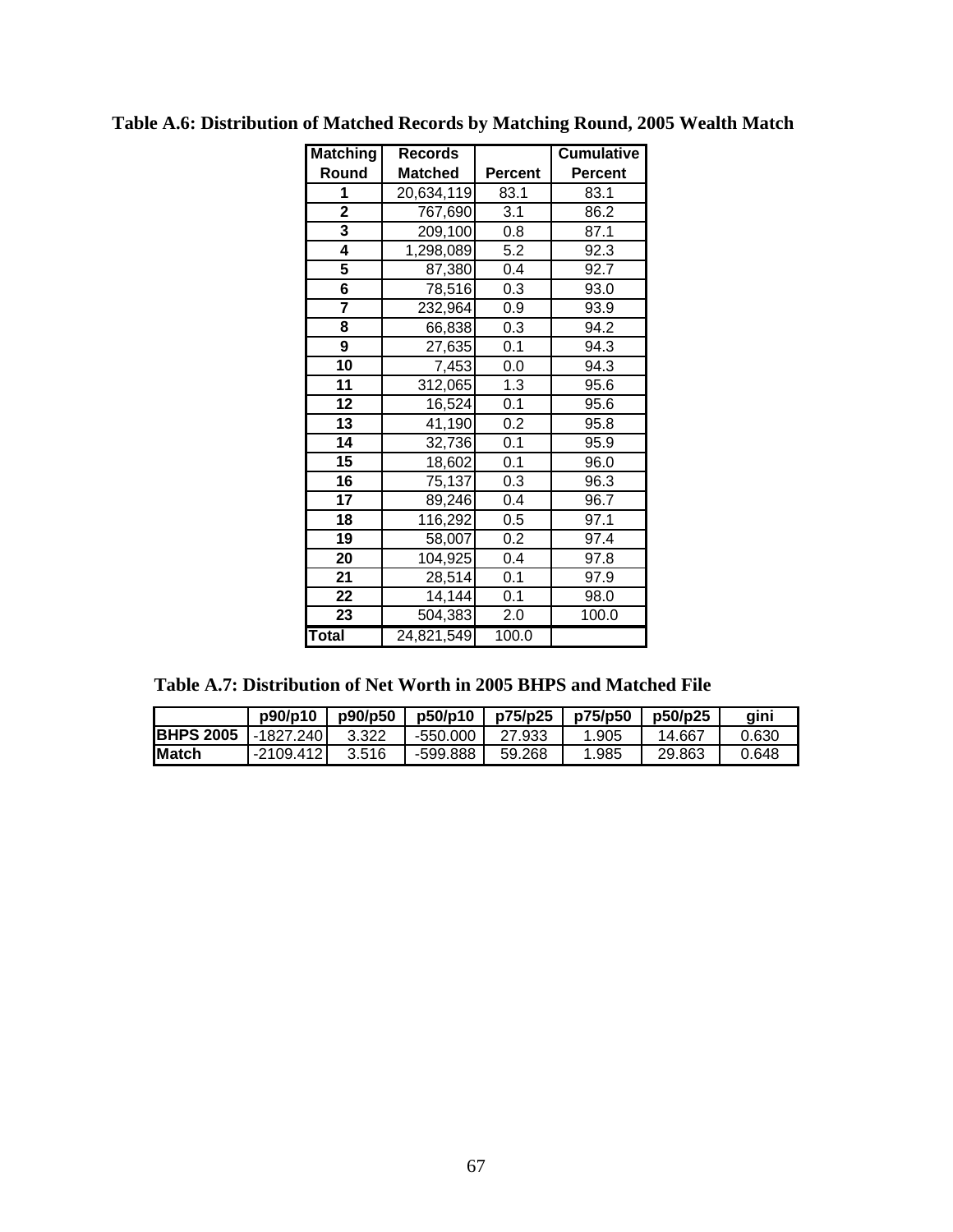| <b>Average Net Worth</b> |                     |              |                       |                 |                  |              |
|--------------------------|---------------------|--------------|-----------------------|-----------------|------------------|--------------|
|                          | <b>BHPS 2005</b>    | <b>Match</b> | Ratio                 |                 |                  |              |
| Asset1                   | 156,853             | 149,575      | 95.36%                |                 |                  |              |
| Asset2                   | 10,207              | 9,956        | 97.54%                |                 |                  |              |
| Asset3                   | 12,909              | 12,697       | 98.36%                |                 |                  |              |
| Asset4                   | 12,650              | 12,336       | 97.52%                |                 |                  |              |
| Debt1                    | 35,233              | 34,460       | 97.81%                |                 |                  |              |
| Debt <sub>2</sub>        | 3,999               | 3,974        | 99.38%                |                 |                  |              |
| <b>Networth</b>          | 153,388             | 146,130      | 95.27%                |                 |                  |              |
|                          |                     |              |                       |                 | <b>BHPS 2005</b> | <b>Match</b> |
| Renter                   | 5,484               | 7,862        |                       | 143.36% ren/own | 0.027            | 0.038        |
| Owner                    | 206,780             | 204,792      | 99.04%                |                 |                  |              |
|                          |                     |              |                       |                 |                  |              |
| Non-elder                | 142,764             | 132,582      |                       | 92.87% non/eld  | 0.804            | 0.716        |
| Elder                    | 177,669             | 185,198      | 104.24%               |                 |                  |              |
|                          |                     |              |                       |                 |                  |              |
| <b>Married Couple</b>    | 193,551             | 187,986      | 97.12%                |                 |                  |              |
| <b>Female Headed</b>     | 94,248              | 88,466       | 93.86% fh/mc          |                 | 0.487            | 0.471        |
| <b>Male Headed</b>       | 108,689             | 92,998       |                       | 85.56% mh/mc    | 0.562            | 0.495        |
|                          |                     |              |                       |                 |                  |              |
| Less than O Ivi          | 114,072             | 123,447      | 108.22% ItO/mtA       |                 | 0.524            | 0.665        |
| O Ivl                    | 149,217             | 135,358      |                       | 90.71% Olvl/mtA | 0.685            | 0.729        |
| <b>A</b> Ivl             | 177,586             | 162,727      |                       | 91.63% Alvl/mtA | 0.815            | 0.876        |
| More than A Ivl          | 217,879             | 185,761      | 85.26%                |                 |                  |              |
|                          |                     |              |                       |                 |                  |              |
| <£5000                   | $\overline{80,825}$ |              | 91,078 112.68% It £5k |                 | 0.350            | 0.410        |
| £5000>=hhinc<£14999      | 101,635             | 91,324       | 89.85% £5-15k         |                 | 0.441            | 0.411        |
| £15000>=hhinc<£24999     | 129,285             | 122,414      |                       | 94.69% £15-25k  | 0.561            | 0.551        |
| £25000>=hhinc<£39999     | 165,057             | 153,832      |                       | 93.20% £25-40k  | 0.716            | 0.692        |
| $>= £40000$              | 230,651             | 222,156      | 96.32%                |                 |                  |              |

**Table A.8: Mean and Median Net Worth by Strata Variable, 2005 BHPS and Matched File**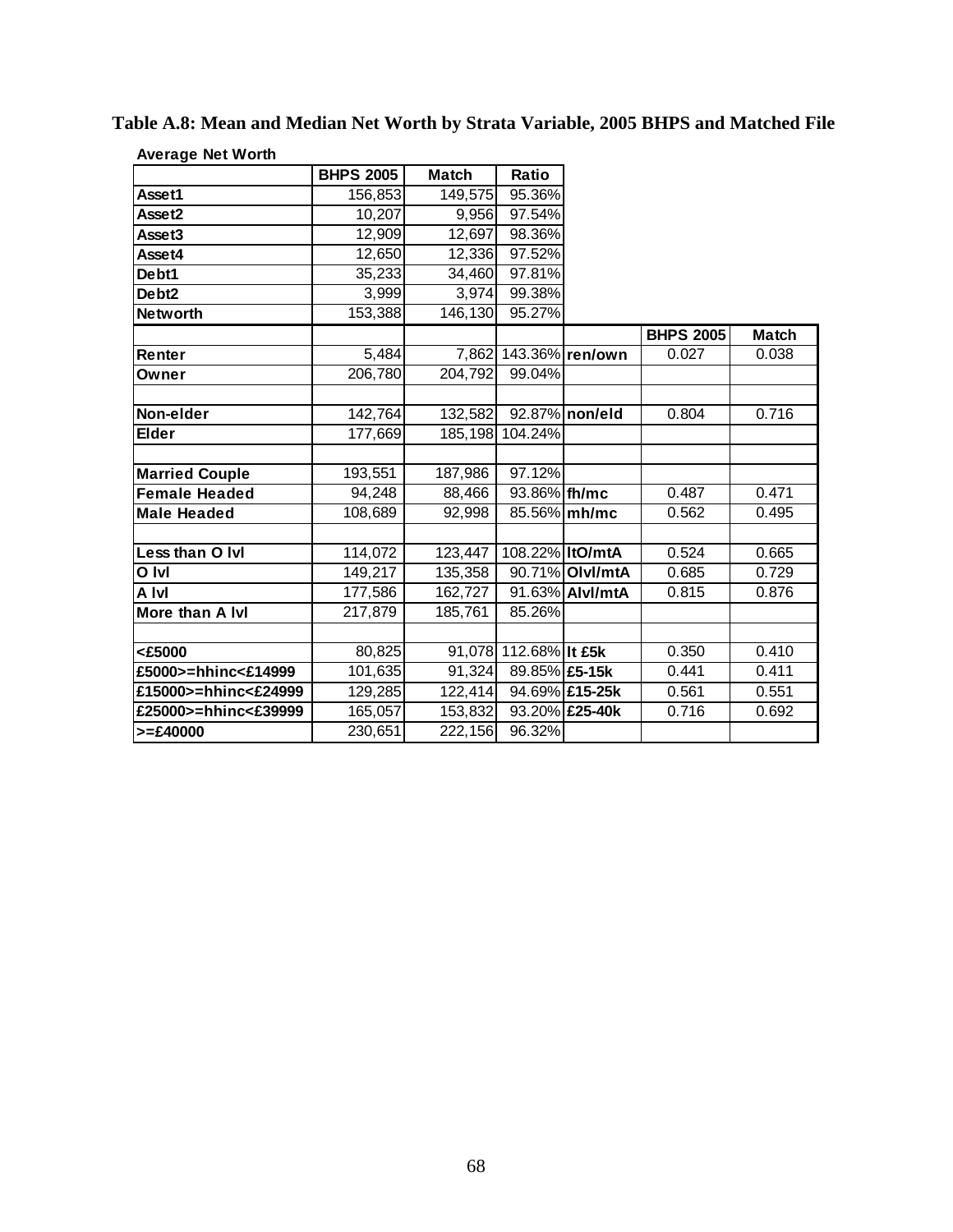|                       | <b>BHPS 2005</b> | <b>Match</b>        | Ratio                   |                 |                  |              |
|-----------------------|------------------|---------------------|-------------------------|-----------------|------------------|--------------|
| Asset1                | 102, 517         |                     | 140,000 136.56%         |                 |                  |              |
| Asset2                |                  |                     |                         |                 |                  |              |
| Asset3                | 1,366            |                     | 2,000 146.44%           |                 |                  |              |
| Asset4                | 0                | 0                   |                         |                 |                  |              |
| Debt1                 | 0                | 0                   |                         |                 |                  |              |
| Debt <sub>2</sub>     | 0                | 0                   |                         |                 |                  |              |
| <b>Networth</b>       | 78,595           |                     | 110,000 139.96%         |                 |                  |              |
|                       |                  |                     |                         |                 | <b>BHPS 2005</b> | <b>Match</b> |
| Renter                | $\Omega$         | $\Omega$            |                         | ren/own         | 0.000            | 0.000        |
| Owner                 | 126,815          |                     | 157,500 124.20%         |                 |                  |              |
|                       |                  |                     |                         |                 |                  |              |
| Non-elder             | 65,408           |                     | 100,000 152.89% non/eld |                 | 0.541            | 0.752        |
| <b>Elder</b>          | 120,926          |                     | 133,000 109.98%         |                 |                  |              |
|                       |                  |                     |                         |                 |                  |              |
| <b>Married Couple</b> | 83,451           | 84,900              | 101.74%                 |                 |                  |              |
| <b>Female Headed</b>  | 91,613           | 107,543             | 117.39% fh/mc           |                 | 1.098            | 1.267        |
| <b>Male Headed</b>    | 139,811          | 129,630             |                         | 92.72% mh/mc    | 1.675            | 1.527        |
|                       |                  |                     |                         |                 |                  |              |
| Less than O Ivi       | 69,790           | 92,200              | 132.11% ItO/mtA         |                 | 0.590            | 0.981        |
| O Ivl                 | 110,000          | 56,000              |                         | 50.91% Olvl/mtA | 0.930            | 0.596        |
| A Ivl                 | 121,295          | 78,129              |                         | 64.41% Alvl/mtA | 1.025            | 0.831        |
| More than A Ivl       | 118,300          | 94,000              | 79.46%                  |                 |                  |              |
|                       |                  |                     |                         |                 |                  |              |
| <£5000                | 103,400          |                     | 157,677 152.49% It £5k  |                 | 0.689            | 2.039        |
| £5000>=hhinc<£14999   | 125,474          | 6,147               |                         | 4.90% £5-15k    | 0.836            | 0.079        |
| £15000>=hhinc<£24999  | 162,003          | $\overline{3}2,171$ |                         | 19.86% £15-25k  | 1.080            | 0.416        |
| £25000>=hhinc<£39999  | 158,000          | 71,558              |                         | 45.29% £25-40k  | 1.053            | 0.925        |
| $>= £40000$           | 150,050          | 77,335              | 51.54%                  |                 |                  |              |

**Median Net Worth**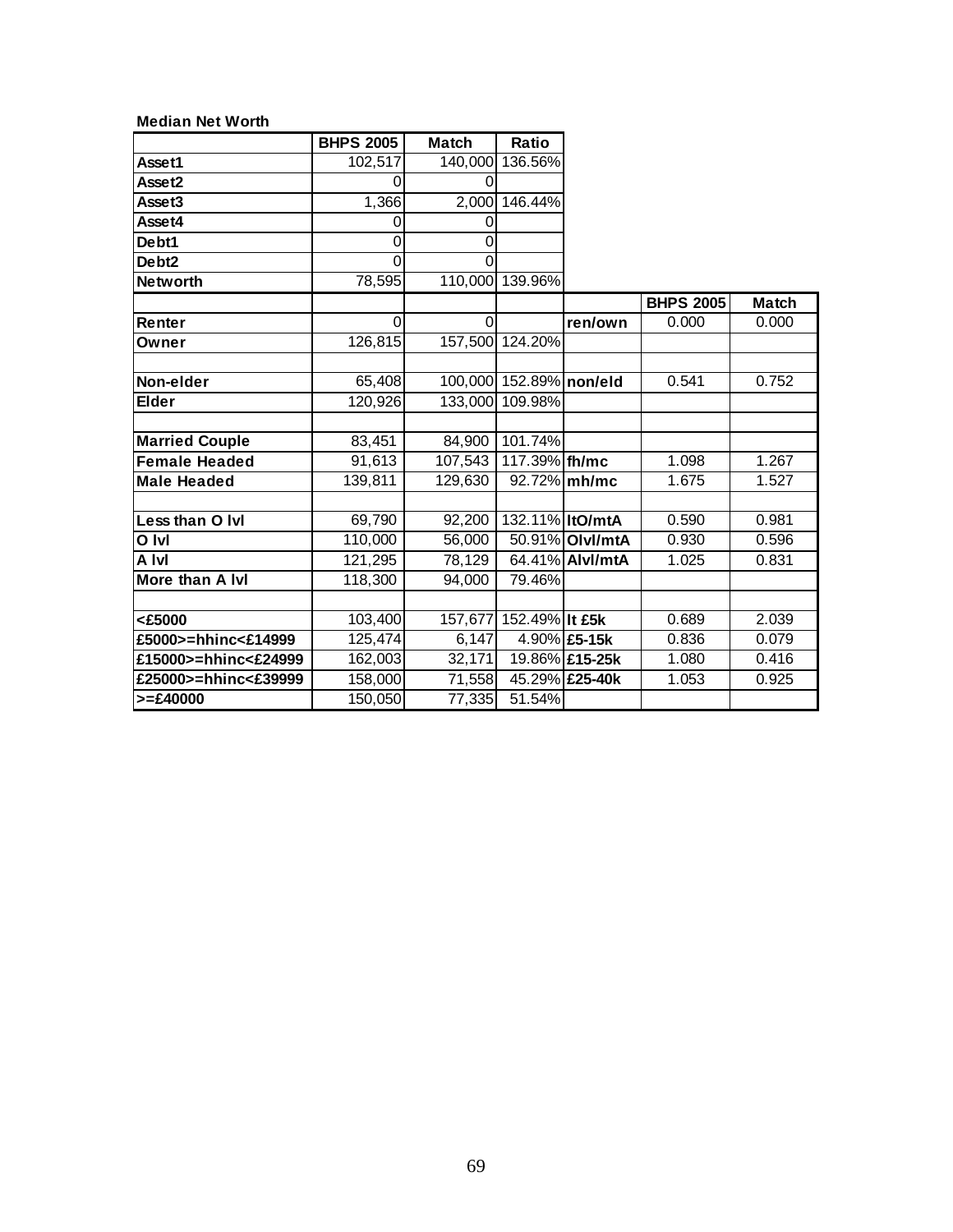### **A.4 Figures**



 **Figure A.1: Ratio of Mean Net Worth by Category (Match/BHPS 1995)** 





Logged Net Worth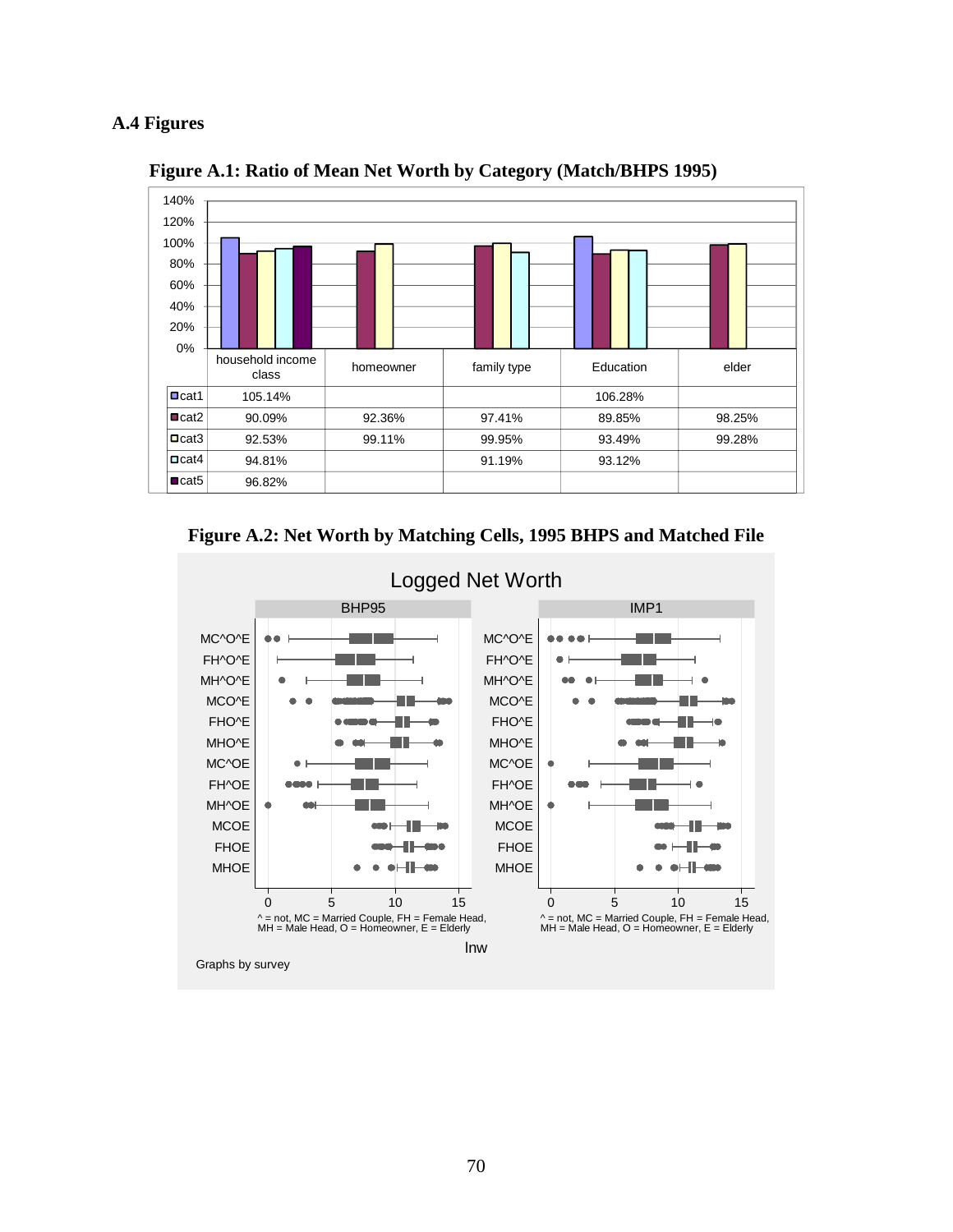

**Figure A.3: Ratio of Mean Net Worth by Category (Match/BHPS 2005)** 

**Figure A.4: Net Worth by Matching Cells, 2005 BHPS and Matched File** 

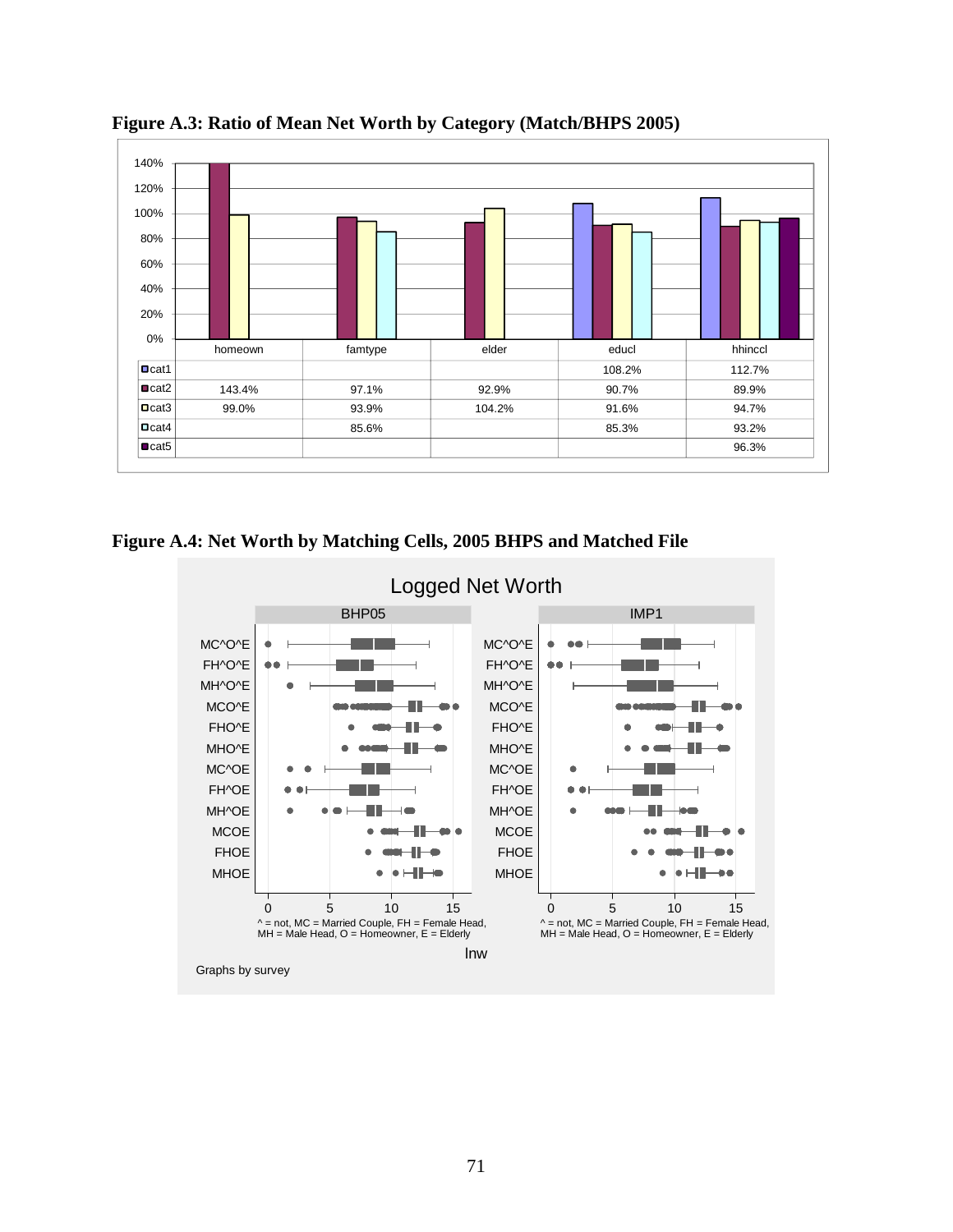# **APPENDIX B: STATISTICAL MATCHES WITH TIME USE DATA B.1 1995**

### *Data and Alignment*

The source data sets for the time use match for the 1995 LIMEW estimates are the 1995–06 FRS and the 1995 OPCS. We use individual records from the 1995–06 FRS file, excluding those living in group quarters or in the armed forces. The OPCS has a number of missing values, which we replaced by the method of multiple imputation with hot-decking.<sup>46</sup> This results in five replicates for each original record, for a total of 10,025. The weights in the OPCS are meant to give population proportions not estimates of population size, so no weighted count is available. Since the OPCS covers individuals 16 years old and above, we discard younger individuals from the FRS file. This leaves 48,263 records, which represents 43,882,909 individuals when weighted.

For the time use match, the strata variables are sex, parental status, employment status, and marital status. While for the wealth match the matching unit is the household, for the time use match we use individuals. Table B.1 compares the distribution of individuals by these variables and personal income in the two data sets. Since the two surveys were carried out at roughly the same time, we can expect them to be well-aligned. We see that the distribution of individuals by sex is quite close in the two surveys, with females slightly less common in the OPCS than in the FRS. Parents are present in greater portions in the OPCS (4 percent). The not employed are underrepresented in the OPCS relative to the FRS (5 percent). The portion of married individuals is also higher in the OPCS (2.3 percent). The differences by income category are largest, with those in the lowest income class making up a significantly larger proportion of the OPCS sample than of the FRS (5.7 percent), while the middle-income classes are relatively overrepresented in the FRS (1.3–2.4 percent). The differences must be due to the differing sampling frame and this will certainly impact the quality of the match.

 $46$  The variables with missing values were: marital status, family type, relationship to household head, homeownership, educational achievement, personal income category, and age. 123 of 2,005 records had missing values for one or more of these variables.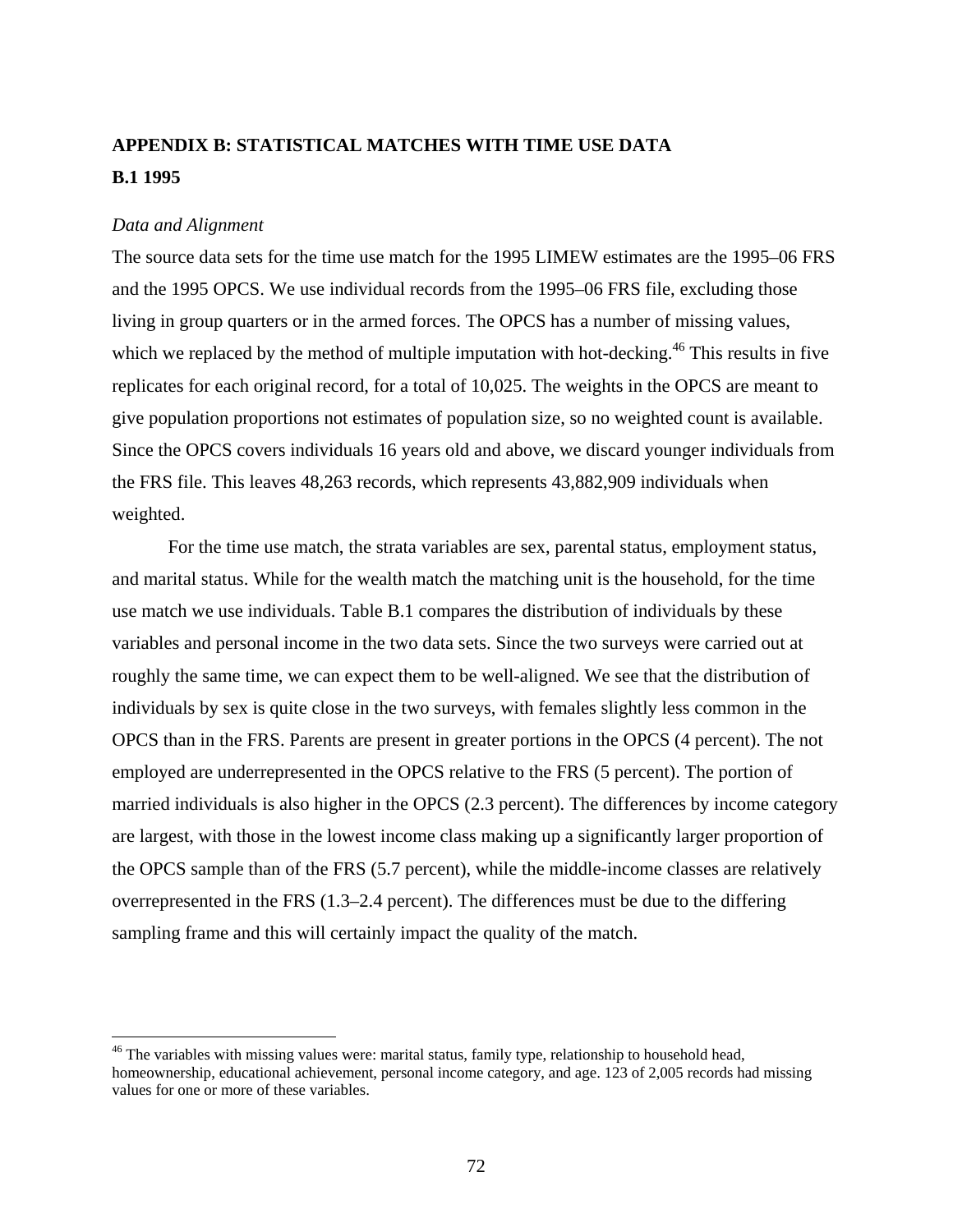### *Match QC*

Turning to the results of the match, we first look to the distribution of matched records by matching round in table B.2. The bulk of the matches, 92 percent, occur in the first round, ensuring as high quality a match as possible. The rest of the records are matched over an additional eleven rounds, with one-tenth of 1 percent receiving no match at all.<sup>47</sup> Table B.3 provides a comparison of the distribution of weekly hours of household production in the OPCS and the matched file. The percentile ratios are all equivalent. The Gini coefficient is extremely close, 0.5145 in the matched file, compared to 0.5148 in the OPCS. Table B.4 breaks down the mean and median of the three classes that make up total household production in the time use match.<sup>48</sup> We can see that for all four variables the difference in the matched and the source file's mean and median is zero, with the one exception of average weekly hours of care, which is 6.45 percent (or twelve minutes) higher in the matched file than the OPCS.

Examination of the quality of the match within population subgroups shows generally good results. Figure B.1 displays ratios of mean weekly hours of household production between the matched file and the OPCS for the four strata variables, as well as for personal income categories. As we can see, the best-aligned variable, sex, is the best-matched as well. Nonparents have 5 percent higher, while parents have 6 percent lower, average weekly hours of household production compared to the OPCS. The full-time employed have 7 percent higher average weekly hours in the matched file than in the OPCS, while the part-time employed have 10 percent higher, and the not employed have 3.4 percent lower. Unmarried individuals have 5.3 percent lower weekly hours in the matched file than in the OPCS. There are also large differences by income group, ranging from 11 percent higher in the matched file (for the middle personal-income group) to 7.4 percent lower average weekly hours in the matched file.

Table B.4 has the actual numbers, and we can see that these large percentage differences represent relatively small differences in hours per week. For example, the large differences for the lowest and middle-income classes represent differences of three and two hours per week, respectively. Notice that the ratios by category are well-reproduced in the matched file. The

 $47$  The unmatched records are assigned the average values for their original matching cells.

<sup>&</sup>lt;sup>48</sup> The three classes are care (child care, education, etc.), procurement (shopping, etc.), and core (cooking, cleaning, laundry, etc.).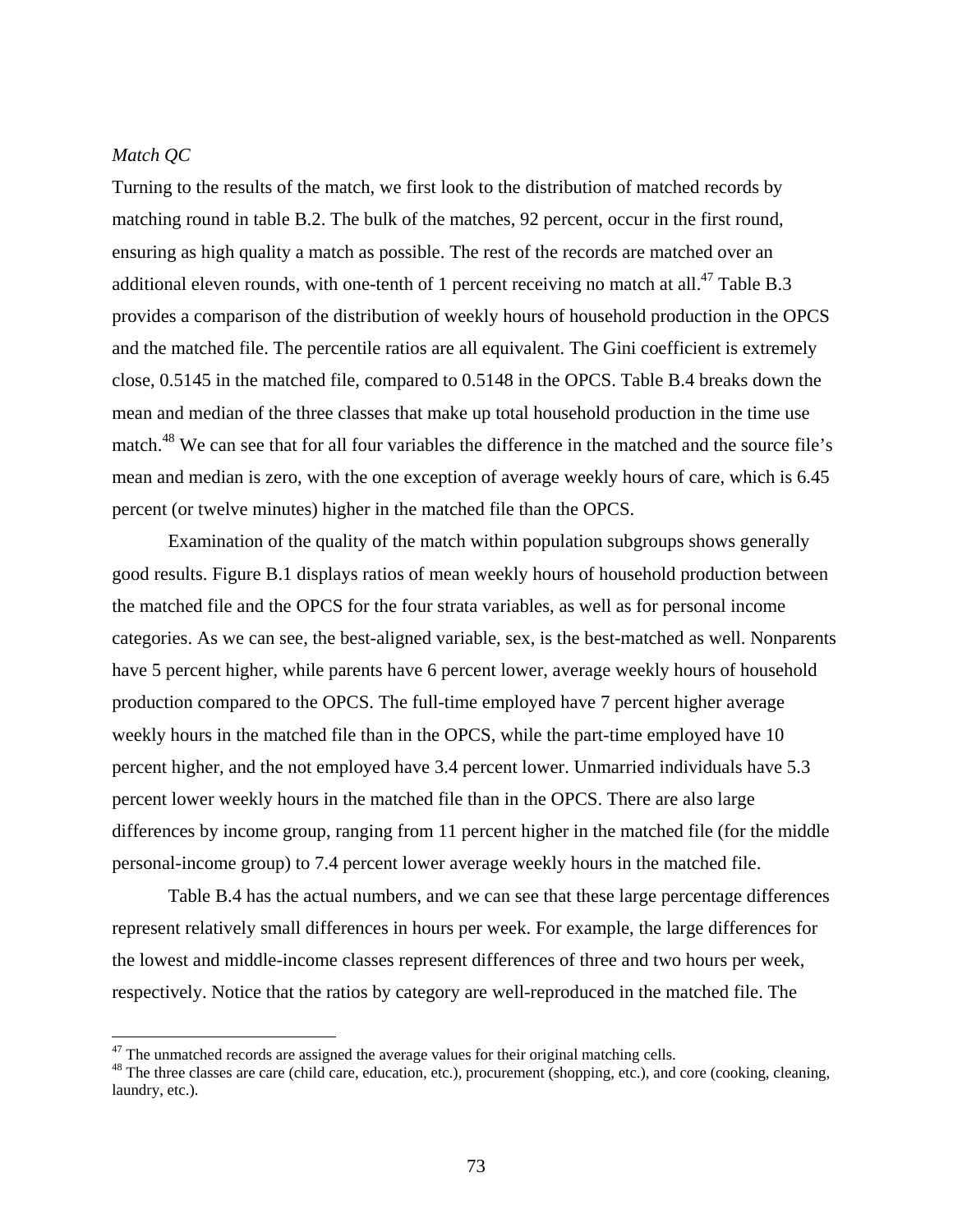extent to which the match file reproduces the distribution of weekly hours of household production within matching cells is demonstrated in figure  $B.2<sup>49</sup>$  We can see very little difference between the matched file and the OPCS. Thus the distribution of household production is well-preserved in the matching process, even at this level of detail.

Overall, the quality of the match is very good. It has its limitations, especially in terms of the marital and employment status categories. But the overall distribution is transferred with remarkable accuracy, and the distributions within even small subgroups, such as female parent employees, is transferred with good precision.

#### **B.2 2005**

#### *Data and Alignment*

The source data sets for the time use match for the 2005 UK LIMEW estimates are the 2005–06 FRS and the 2000 UKTUS. We use individual records from the 2005–06 FRS file, excluding those living in group quarters or in the armed forces. Since the UKTUS covers individuals 16 years old and above, we discard younger individuals from the FRS file. This leaves 50,885 records, which represents 47,643,205 individuals when weighted. The UKTUS file includes time use data for 8,490 individuals. Missing values in the UKTUS were multiply imputed using chained equations, producing five replicates for each original record.50 The records in the UKTUS correspond to 38,555,900 individuals when weighted. For the time use match, the strata variables are sex, parental status, employment status, marital status, and spouse's employment status. While for the wealth match the matching unit is the household, for the time use match we use individuals. Table B.5 compares the distribution of individuals by these variables and household income in the two data sets. Since the two surveys were carried out five years apart, we can expect them to be somewhat misaligned. We see that the distribution of individuals by sex and marital status is only slightly different in the two surveys, though. Parents are much less prevalent in the FRS than in the UKTUS (5.5 percent). The not employed are slightly underrepresented in the UKTUS relative to the FRS (2.4 percent), with the difference mostly made up by those working part time (2.2 percent). The portion of married individuals is lower in the UKTUS, by 2.23 percent. The difference in spouse's labor force status is very small (less

<sup>&</sup>lt;sup>49</sup> Marital status is excluded for the sake of clarity of the plot.

<sup>&</sup>lt;sup>50</sup> 778 of 8,490 records had missing values for personal income class.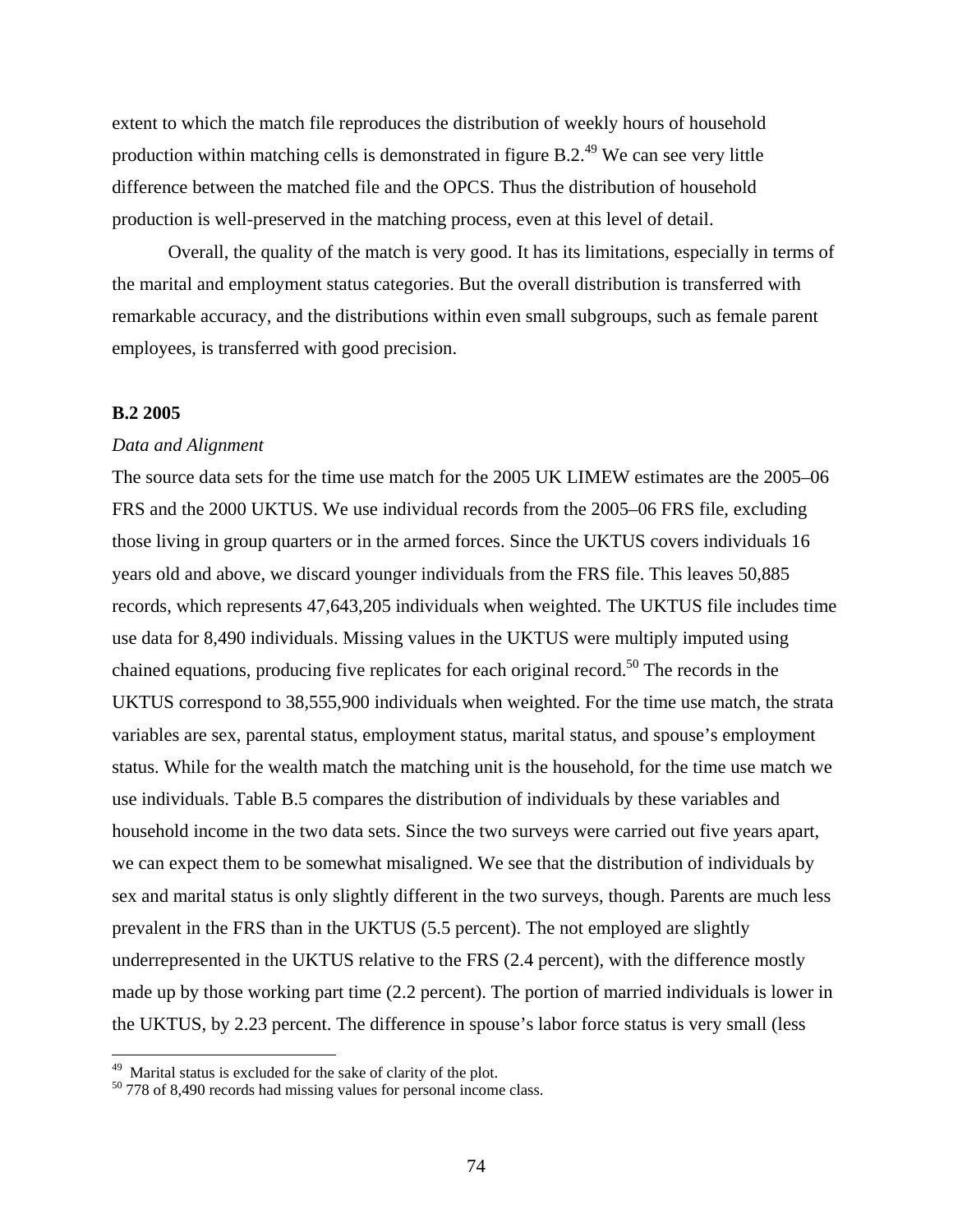than 1 percent in all cases). The difference in parental status, reflecting different sampling frames, is the greatest cause for concern in terms of the potential match quality, but the alignment overall is quite good.

#### *Match QC*

Table B.6 shows the distribution of matched records by matching round. The fact that 93 percent of records were matched in the first round of matching is a promising sign for the quality of the match. The overall distribution of weekly hours of household production looks nearly perfect, based on the percentile ratios and Gini coefficient displayed in table B.7. All but the p90/p10 ratio are within two decimal points, while this ratio is off by only 0.02. The Gini coefficient is off by less than 0.1 Gini points. The mean and median weekly hours of household production and its three components are exactly carried over to the matched file from the UKTUS (see table B.8), with the exception of mean care hours, which is off by six minutes (3.4 percent). Figure B.3 displays ratios of mean weekly hours of household production by the strata variables, as well as personal income. In terms of the strata variables, the match looks good for each one. Nonparents have 5 percent greater average weekly hours of household production in the match file, parents have 3 percent greater, and the not employed have 3 percent fewer household production hours. Personal income categories show a worse situation, but as it is not one of the strata variables, nothing could be done.

Table B.8 gives us a closer look at the numbers behind figure B.3, showing the mean and median weekly hours of household production by the strata variables, plus personal income. While the average weekly hours of household production for most categories in the matched file are exactly the same as in the UKTUS, the differences in the other strata variables are all one hour, which works out to between 3 and 5 percent. The ratios by strata variables are correspondingly well-reproduced in the matched file. The differences for personal income are unsurprisingly larger, both in terms of percentage and hours. For example, those in the lowest income category, but working, have four hours more in the matched file than in the UKTUS, amounting to 16 percent. As we can see, the ratios of matched to UKTUS medians are unity or close to it for all the strata variables. The difference between the matched file and the UKTUS for parents, married people, unmarried people, and those not working is one hour per week. The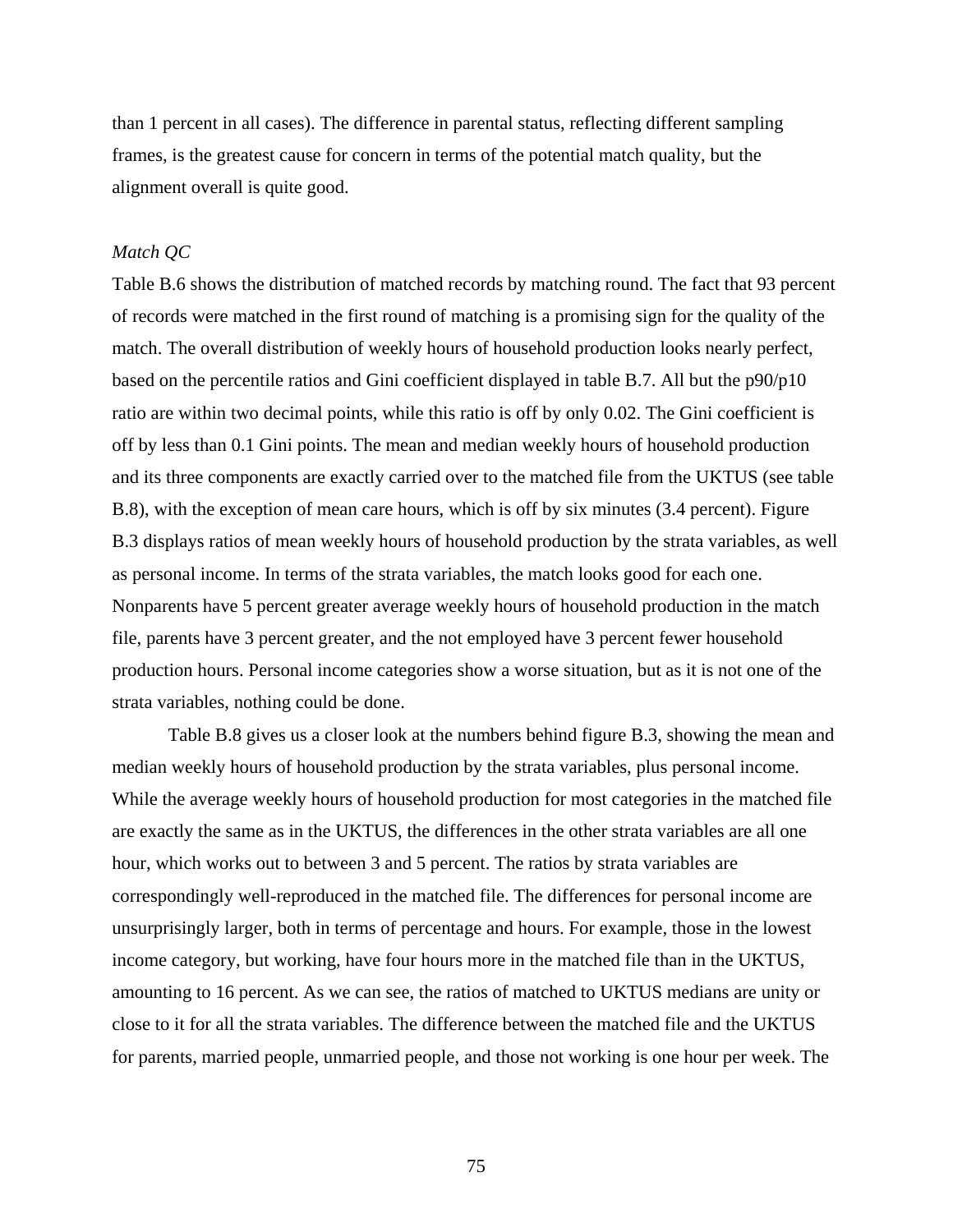differences for personal income are again larger, with those with the lowest income registering seven hours less per week at the median in the matched file.

Overall match quality is good. The LIMEW should do as good a job portraying the distribution of household production and wealth as is possible under the circumstances.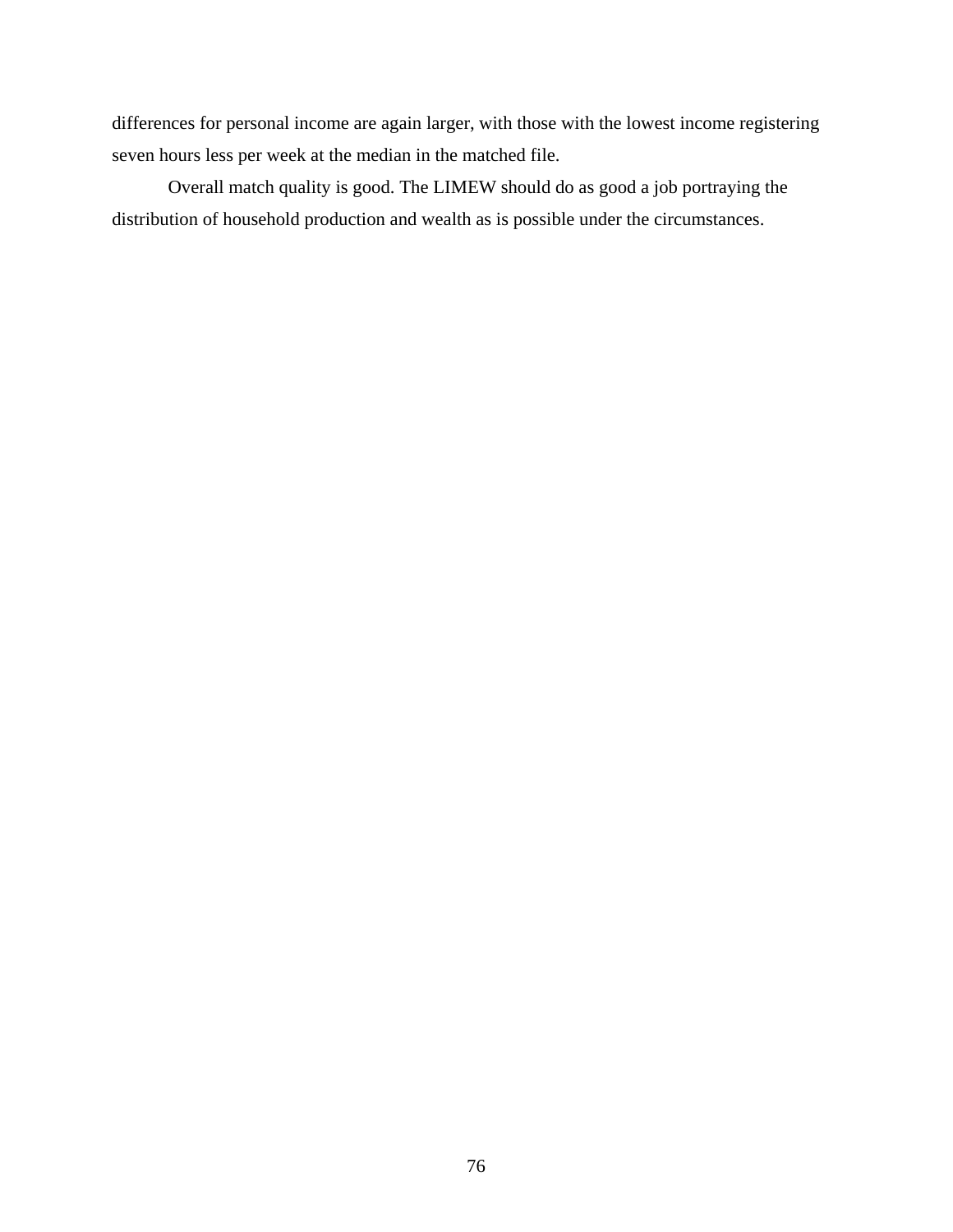# **B.3 Tables**

|                              | <b>FRS 1995</b> | <b>OPCS 1995</b> | <b>Difference</b> |
|------------------------------|-----------------|------------------|-------------------|
| <i><b>Individuals</b></i>    | 42,527,589      | 11,690           | N/A               |
| <b>Personal Income Class</b> |                 |                  |                   |
| Less than £4K                | 25.11%          | 30.78%           | $-5.67%$          |
| £4K to £8K                   | 26.14%          | 24.81%           | 1.33%             |
| £8K to £15K                  | 25.92%          | 23.48%           | 2.44%             |
| £15K to £30K                 | 18.47%          | 16.91%           | 1.56%             |
| £30K or more                 | 4.36%           | 4.02%            | 0.34%             |
| Sex                          |                 |                  |                   |
| Male                         | 48.10%          | 48.85%           | $-0.75%$          |
| Female                       | 51.90%          | 51.15%           | 0.75%             |
| <b>Parent</b>                |                 |                  |                   |
| No                           | 76.91%          | 72.91%           | 4.00%             |
| Yes                          | 23.09%          | 27.09%           | $-4.00%$          |
| <b>Employed</b>              |                 |                  |                   |
| <b>Full-time</b>             | 42.06%          | 42.85%           | $-0.79%$          |
| Part-time                    | 10.80%          | 14.98%           | $-4.18%$          |
| Not working                  | 47.14%          | 42.17%           | 4.97%             |
| <b>Married</b>               |                 |                  |                   |
| No                           | 36.15%          | 33.82%           | 2.33%             |
| Yes                          | 63.85%          | 66.18%           | $-2.33%$          |

**Table B.1: Alignment of Strata Variables for 1995 Time Use Match**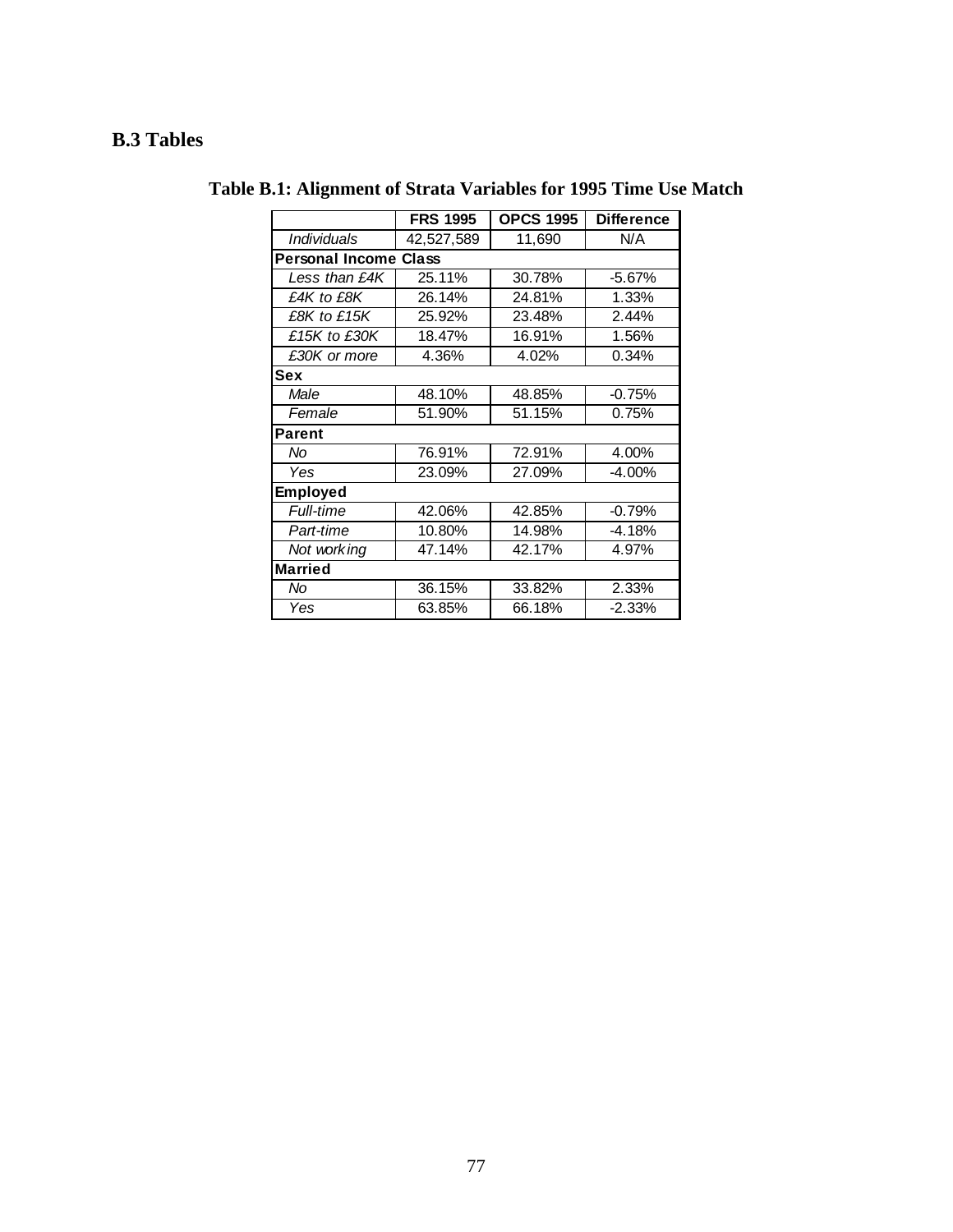| <b>Matching</b> | <b>Records</b> |                | <b>Cumulative</b> |
|-----------------|----------------|----------------|-------------------|
| Round           | <b>Matched</b> | <b>Percent</b> | <b>Percent</b>    |
|                 | 40,362,628     | 92.0           | 92.0              |
| 2               | 455,492        | 1.0            | 93.0              |
| 3               | 144,754        | 0.3            | 93.4              |
| 4               | 41,200         | 0.1            | 93.4              |
| 5               | 504,149        | 1.2            | 94.6              |
| 6               | 113,848        | 0.3            | 94.9              |
| 7               | 69,917         | 0.2            | 95.0              |
| 8               | 929,343        | 2.1            | 97.1              |
| 9               | 107,836        | 0.3            | 97.4              |
| 10              | 64,144         | 0.2            | 97.5              |
| 11              | 706,088        | 1.6            | 99.1              |
| 12              | 327,259        | 0.8            | 99.9              |
| 13              | 56,251         | 0.1            | 100               |
| Total           | 43,882,909     | 100            |                   |

**Table B.2: Distribution of Matched Records by Matching Round, 1995 Time Use Match** 

**Table B.3: Distribution of Weekly Hours of Household Production in 1995 OPCS and Matched File** 

|                  | p90/p10 | p90/p50 | p10/p50 | p75/p25 | p75/p50 | p25/p50 | <b>Gini</b> |
|------------------|---------|---------|---------|---------|---------|---------|-------------|
| <b>OPCS 1995</b> | 16.50   | 2.54    | 6.50    | 3.83    |         |         | 0.5148      |
| <b>Match</b>     | 16.50   | 2.54    | 6.50    | 3.83    | 77      | 0.17    | 0.5145      |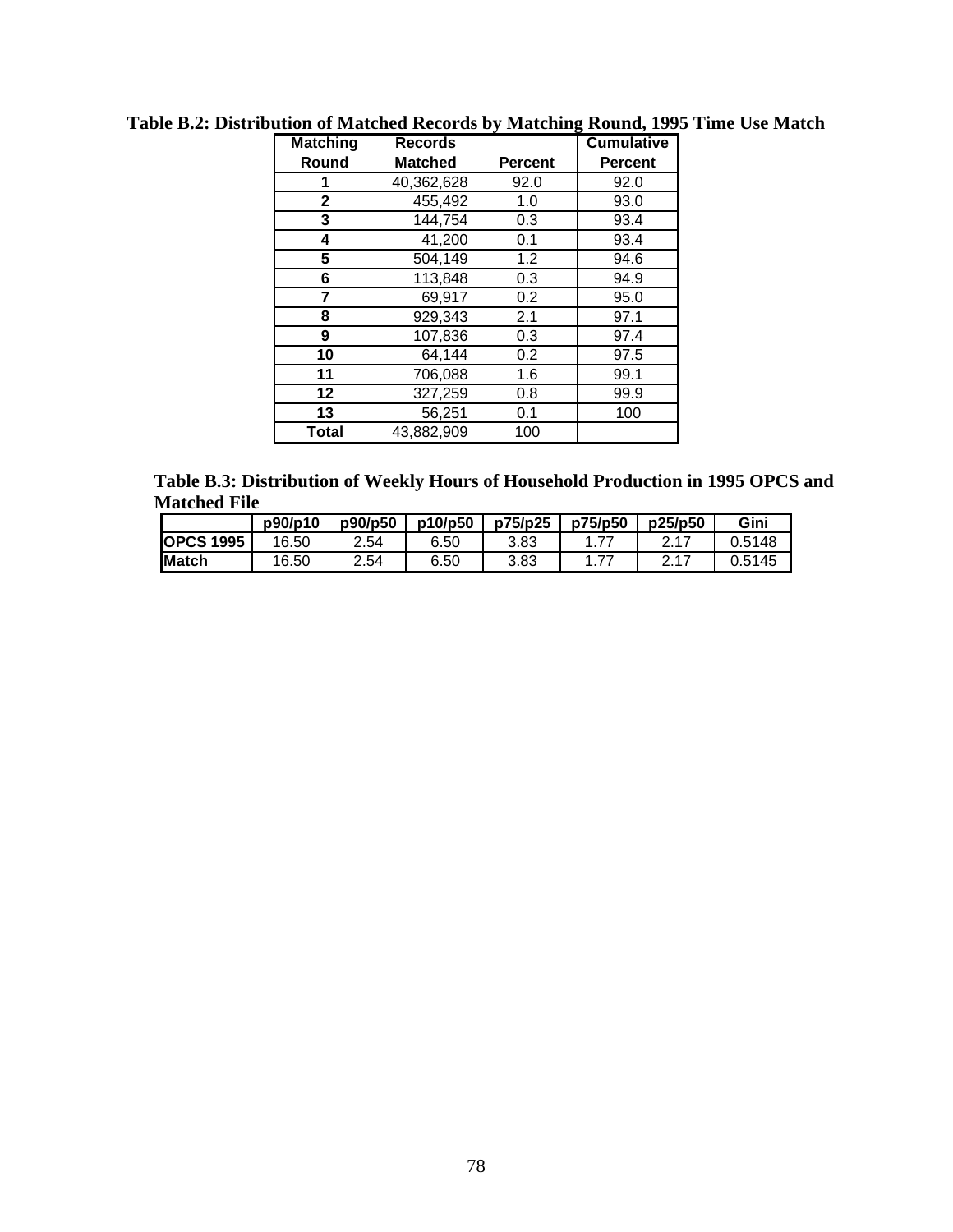| <b>Mean values of HH Production (Weekly Hours)</b> |             |              |        |                             |                 |              |
|----------------------------------------------------|-------------|--------------|--------|-----------------------------|-----------------|--------------|
|                                                    | <b>OPCS</b> | <b>Match</b> | Ratio  |                             |                 |              |
| <b>HH Production</b>                               | 23.00       | 23.00        | 100.0% |                             |                 |              |
| Care                                               | 3.10        | 3.30         | 106.5% |                             |                 |              |
| Procurement                                        | 4.20        | 4.20         | 100.0% |                             |                 |              |
| Core                                               | 16.00       | 16.00        | 100.0% |                             |                 |              |
| Distribution among population subgroups            |             |              |        | <b>Ratio of Mean Values</b> |                 |              |
|                                                    |             |              |        |                             | <b>OPCS</b>     | <b>Match</b> |
| <b>Personal Income</b>                             |             |              |        | <b>Personal Income</b>      | <b>Over All</b> |              |
| Less than £4K                                      | 28.00       | 31.00        | 110.7% | Less than £4K               | 1.22            | 1.35         |
| £4K to £8K                                         | 27.00       | 25.00        | 92.6%  | £4K to £8K                  | 1.17            | 1.09         |
| £8K to £15K                                        | 18.00       | 20.00        | 111.1% | £8K to £15K                 | 0.78            | 0.87         |
| $\overline{E1}$ 5K to £30K                         | 16.00       | 16.00        | 100.0% | £15K to £30K                | 0.70            | 0.70         |
| £30K or more                                       | 17.00       | 16.00        | 94.1%  | £30K or more                | 0.74            | 0.70         |
| <b>Sex</b>                                         |             |              |        | <b>Sex</b>                  |                 |              |
| Male                                               | 16.00       | 16.00        | 100.0% | Female/Male                 | 1.81            | 1.81         |
| Female                                             | 29.00       | 29.00        | 100.0% |                             |                 |              |
| Parent                                             |             |              |        | Parent                      |                 |              |
| No.                                                | 20.00       | 21.00        | 105.0% | No/Yes                      | 0.61            | 0.68         |
| Yes                                                | 33.00       | 31.00        | 93.9%  |                             |                 |              |
| Employed                                           |             |              |        | Employed                    |                 |              |
| <b>Working FT</b>                                  | 14.00       | 15.00        | 107.1% | No/FT                       | 2.07            | 1.87         |
| <b>Working PT</b>                                  | 30.00       | 33.00        | 110.0% | No/PT                       | 0.97            | 0.85         |
| Not Working                                        | 29.00       | 28.00        | 96.6%  |                             |                 |              |
| Married                                            |             |              |        | <b>Married</b>              |                 |              |
| No.                                                | 19.00       | 18.00        | 94.7%  | No/Yes                      | 0.73            | 0.69         |
| Yes                                                | 26.00       | 26.00        | 100.0% |                             |                 |              |

**Table B.4: Mean and Median Household Production Weekly Hours, 1995 OPCS and Matched File**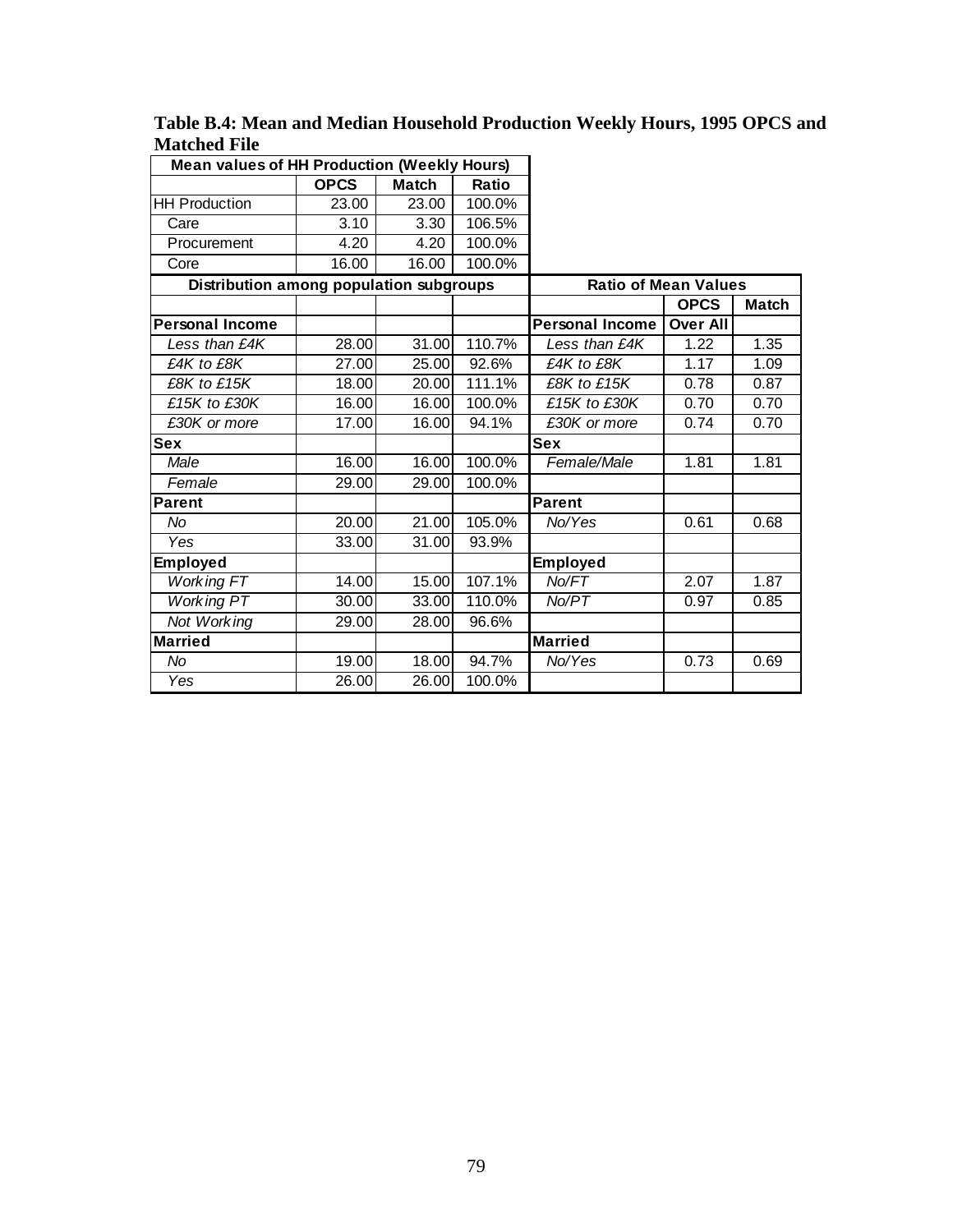| <b>Median values of HH Production (Weekly Hours)</b> |             |                    |        |                               |                 |              |
|------------------------------------------------------|-------------|--------------------|--------|-------------------------------|-----------------|--------------|
|                                                      | <b>OPCS</b> | <b>Match</b>       | Ratio  |                               |                 |              |
| <b>HH Production</b>                                 | 18.00       | 18.00              | 100.0% |                               |                 |              |
| Care                                                 |             |                    |        |                               |                 |              |
| Procurement                                          |             |                    |        |                               |                 |              |
| Core                                                 | 11.00       | 11.00              | 100.0% |                               |                 |              |
| Distribution among population subgroups              |             |                    |        | <b>Ratio of Median Values</b> |                 |              |
|                                                      |             |                    |        |                               | <b>OPCS</b>     | <b>Match</b> |
| <b>Personal Income</b>                               |             |                    |        | <b>Personal Income</b>        | <b>Over All</b> |              |
| Less than £4K                                        | 26.00       | 30.00              | 115.4% | Less than £4K                 | 2.36            | 2.73         |
| £4K to £8K                                           | 23.00       | 21.00              | 91.3%  | £4K to £8K                    | 2.09            | 1.91         |
| £8K to £15K                                          | 12.00       | 14.00              | 116.7% | £8K to £15K                   | 1.09            | 1.27         |
| £15K to £30K                                         | 11.00       | 8.80               | 80.0%  | £15K to £30K                  | 1.00            | 0.80         |
| £30K or more                                         | 11.00       | 8.80               | 80.0%  | £30K or more                  | 1.00            | 0.80         |
| Sex                                                  |             |                    |        | <b>Sex</b>                    |                 |              |
| Male                                                 | 11.00       | 8.80               | 80.0%  | Female/Male                   | 2.36            | 2.95         |
| Female                                               | 26.00       | $\overline{26.00}$ | 100.0% |                               |                 |              |
| <b>Parent</b>                                        |             |                    |        | Parent                        |                 |              |
| No.                                                  | 14.00       | 14.00              | 100.0% | No/Yes                        | 0.47            | 0.54         |
| Yes                                                  | 30.00       | 26.00              | 86.7%  |                               |                 |              |
| <b>Employed</b>                                      |             |                    |        | <b>Employed</b>               |                 |              |
| <b>Working FT</b>                                    | 8.80        | 8.80               | 100.0% | No/FT                         | 2.95            | 2.95         |
| <b>Working PT</b>                                    | 28.00       | 32.00              | 114.3% | No/PT                         | 0.93            | 0.81         |
| Not Working                                          | 26.00       | 26.00              | 100.0% |                               |                 |              |
| <b>Married</b>                                       |             |                    |        | <b>Married</b>                |                 |              |
| No                                                   | 14.00       | 11.00              | 78.6%  | No/Yes                        | 0.67            | 0.52         |
| Yes                                                  | 21.00       | 21.00              | 100.0% |                               |                 |              |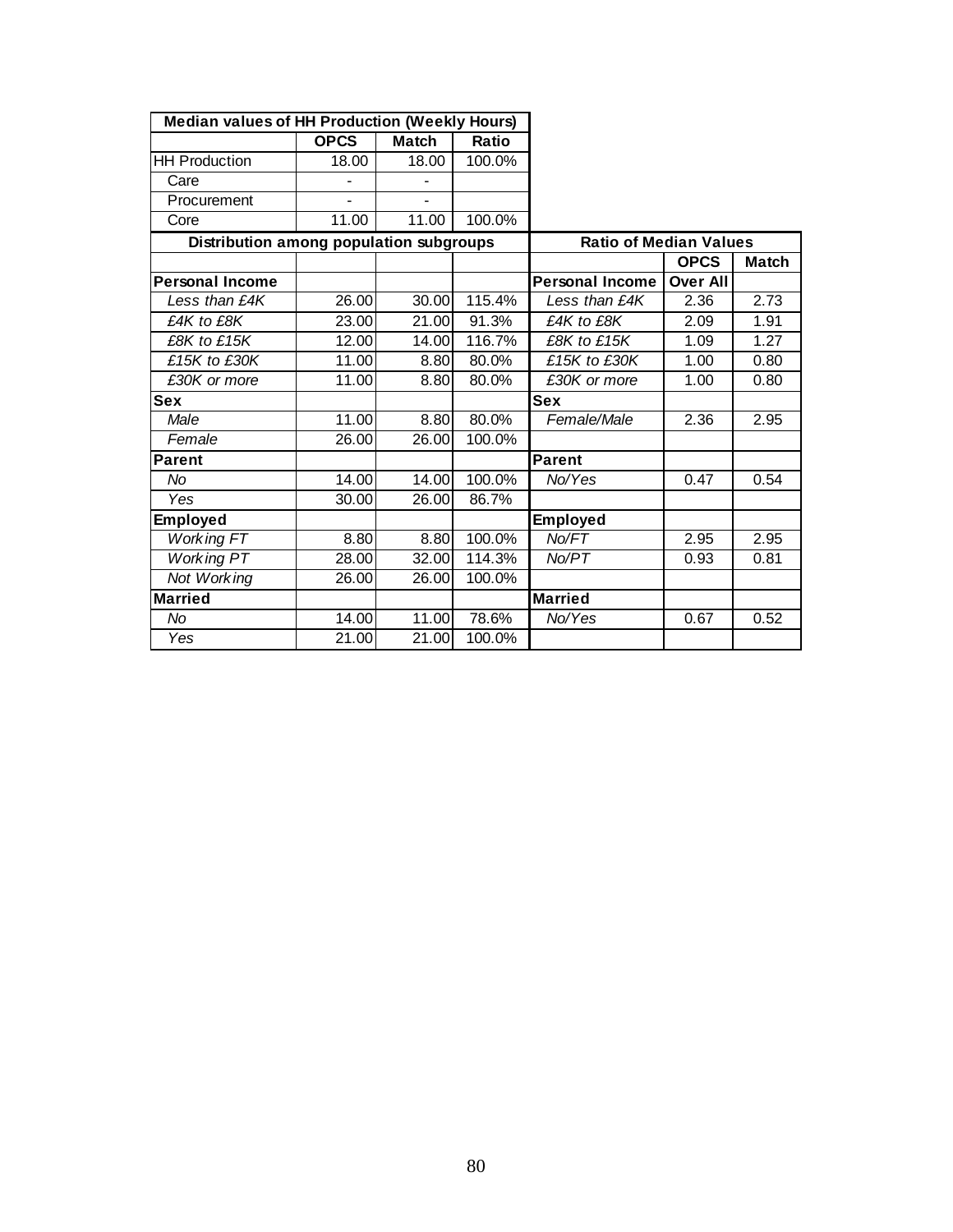|                                    | <b>FRS</b> | <b>UKTUS</b> | Diff.    |
|------------------------------------|------------|--------------|----------|
| Number                             | 47,643,205 | 38,555,900   | 23.6%    |
| Sex                                |            |              |          |
| Female                             | 51.58%     | 52.57%       | $-0.99%$ |
| Male                               | 48.42%     | 47.43%       | 0.99%    |
| <b>Spouse</b>                      |            |              |          |
| No                                 | 38.19%     | 38.75%       | $-0.56%$ |
| Yes                                | 61.81%     | 61.25%       | 0.56%    |
| <b>Parent</b>                      |            |              |          |
| No                                 | 73.88%     | 68.40%       | 5.48%    |
| Yes                                | 26.12%     | 31.60%       | $-5.48%$ |
| <b>Labor Force Status</b>          |            |              |          |
| Full-time                          | 43.39%     | 43.64%       | $-0.25%$ |
| Part-time                          | 13.89%     | 16.05%       | $-2.16%$ |
| Not working                        | 42.72%     | 40.31%       | 2.41%    |
| <b>Spouse's Labor Force Status</b> |            |              |          |
| No Spouse                          | 38.19%     | 38.75%       | $-0.56%$ |
| <b>Full-time</b>                   | 29.85%     | 29.07%       | 0.78%    |
| Part-time                          | 9.66%      | 10.48%       | $-0.82%$ |
| Not working                        | 22.29%     | 21.70%       | 0.59%    |

**Table B.5: Alignment of Strata Variables for 2005 Time Use Match** 

**Table B.6: Distribution of Matched Records by Matching Round, 2005 Time Use Match** 

| <b>Matching</b> |               |                | <b>Cumulative</b> |
|-----------------|---------------|----------------|-------------------|
| Round           | <b>Number</b> | <b>Percent</b> | Percent           |
| 1               | 44,304,621    | 93.0%          | 93.0%             |
| $\overline{2}$  | 247,735       | 0.5%           | 93.5%             |
| 3               | 42,321        | 0.1%           | 93.6%             |
| 4               | 55,837        | 0.1%           | 93.7%             |
| 5               | 373,240       | 0.8%           | 94.5%             |
| 7               | 1,425,374     | 3.0%           | 97.5%             |
| 8               | 38,409        | 0.1%           | 97.6%             |
| 9               | 492,267       | 1.0%           | 98.6%             |
| 10              | 258,044       | 0.5%           | 99.1%             |
| 11              | 121,321       | 0.3%           | 99.4%             |
| 12              | 66,936        | 0.1%           | 99.5%             |
| 13              | 190,052       | 0.4%           | 99.9%             |
| 14              | 27,048        | 0.1%           | 100.0%            |
| <b>Total</b>    | 47,643,205    | 100.0%         |                   |

**Table B.7: Distribution of Weekly Hours of Household Production in 2000 UKTUS and Matched File** 

|                   | p90/p10 | p90/p50 | p50/p10 | p75/p25 | p75/p50 | p50/p25 | Gini   |
|-------------------|---------|---------|---------|---------|---------|---------|--------|
| <b>UKTUS 2000</b> | 12.953  | 2.402   | 5.393   | 3.872   | .732    | 2.236   | 0.4326 |
| <b>Match</b>      | 12.932  | 2.401   | 5.387   | 3.869   |         | 2.236   | .4322  |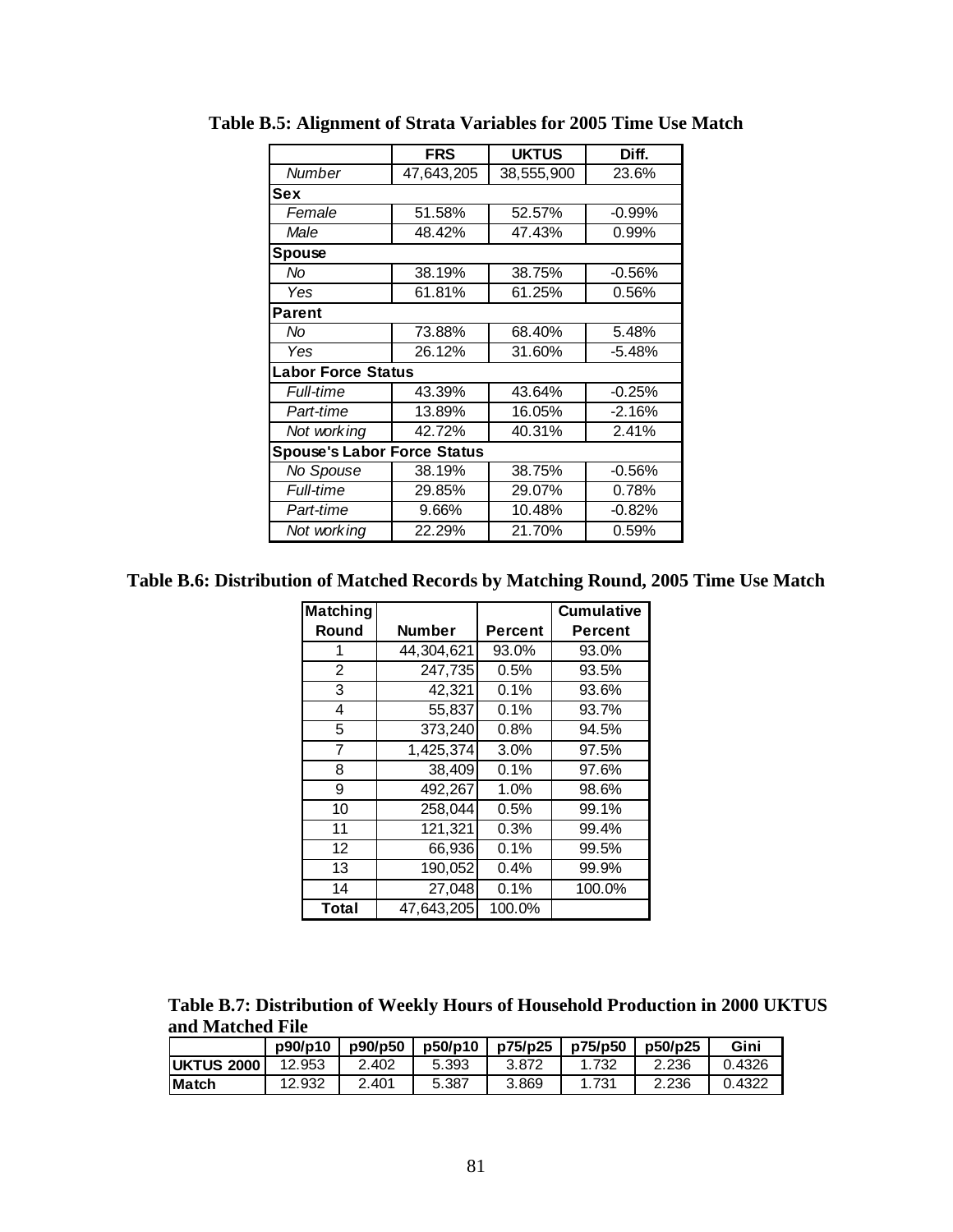**Table B.8: Mean and Median Household Production Weekly Hours, 2000 UKTUS and Matched File** 

| <b>Average HH Production Weekly Hours</b> |                   |              |       |                    |                   |              |
|-------------------------------------------|-------------------|--------------|-------|--------------------|-------------------|--------------|
|                                           | <b>UKTUS 2000</b> | <b>Match</b> | ratio |                    |                   |              |
| <b>HH Production</b>                      | 25.00             | 25.00        | 100%  |                    |                   |              |
| Care                                      | 2.90              | 3.00         | 103%  |                    |                   |              |
| <b>Procurement</b>                        | 5.70              | 5.70         | 100%  |                    |                   |              |
| Core                                      | 17.00             | 17.00        | 100%  |                    |                   |              |
|                                           |                   |              |       | <b>Ratios</b>      |                   |              |
|                                           |                   |              |       |                    | <b>UKTUS 2000</b> | <b>Match</b> |
| <b>Female</b>                             | 32.00             | 32.00        | 100%  | fem/male           | 1.778             | 1.778        |
| <b>Male</b>                               | 18.00             | 18.00        | 100%  |                    |                   |              |
|                                           |                   |              |       |                    |                   |              |
| <b>Unmarried</b>                          | 22.00             | 22.00        | 100%  | sing/marr          | 0.815             | 0.815        |
| <b>Married</b>                            | 27.00             | 27.00        | 100%  |                    |                   |              |
|                                           |                   |              |       |                    |                   |              |
| No kid                                    | 22.00             | 23.00        | 105%  | no kid/kid         | 0.710             | 0.719        |
| Kid                                       | 31.00             | 32.00        | 103%  |                    |                   |              |
|                                           |                   |              |       |                    |                   |              |
| Not working                               | 33.00             | 32.00        | 97%   | nw/w               | 1.650             | 1.600        |
| Working                                   | 20.00             | 20.00        | 100%  |                    |                   |              |
|                                           |                   |              |       |                    |                   |              |
| Spouse not working                        | 24.00             | 24.00        | 100%  | spw/spnw           | 0.889             | 0.889        |
| Spouse working                            | 27.00             | 27.00        | 100%  |                    |                   |              |
|                                           |                   |              |       |                    |                   |              |
| <b>Not Working</b>                        | 33.00             | 32.00        | 97%   |                    |                   |              |
| less than £5,607                          | 28.00             | 24.00        | 86%   | less than £5,607   | 0.875             | 0.774        |
| £5.607 to £11.213                         | 21.00             | 24.00        | 114%  | £5,607 to £11,213  | 0.656             | 0.774        |
| £11,214 to £16,820                        | 18.00             | 20.00        | 111%  | £11,214 to £16,820 | 0.563             | 0.645        |
| £16,821 to £36,347                        | 16.00             | 19.00        | 119%  | £16,821 to £36,347 | 0.500             | 0.613        |
| £36,348 or more                           | 14.00             | 17.00        | 121%  | £36,348 or more    | 0.438             | 0.548        |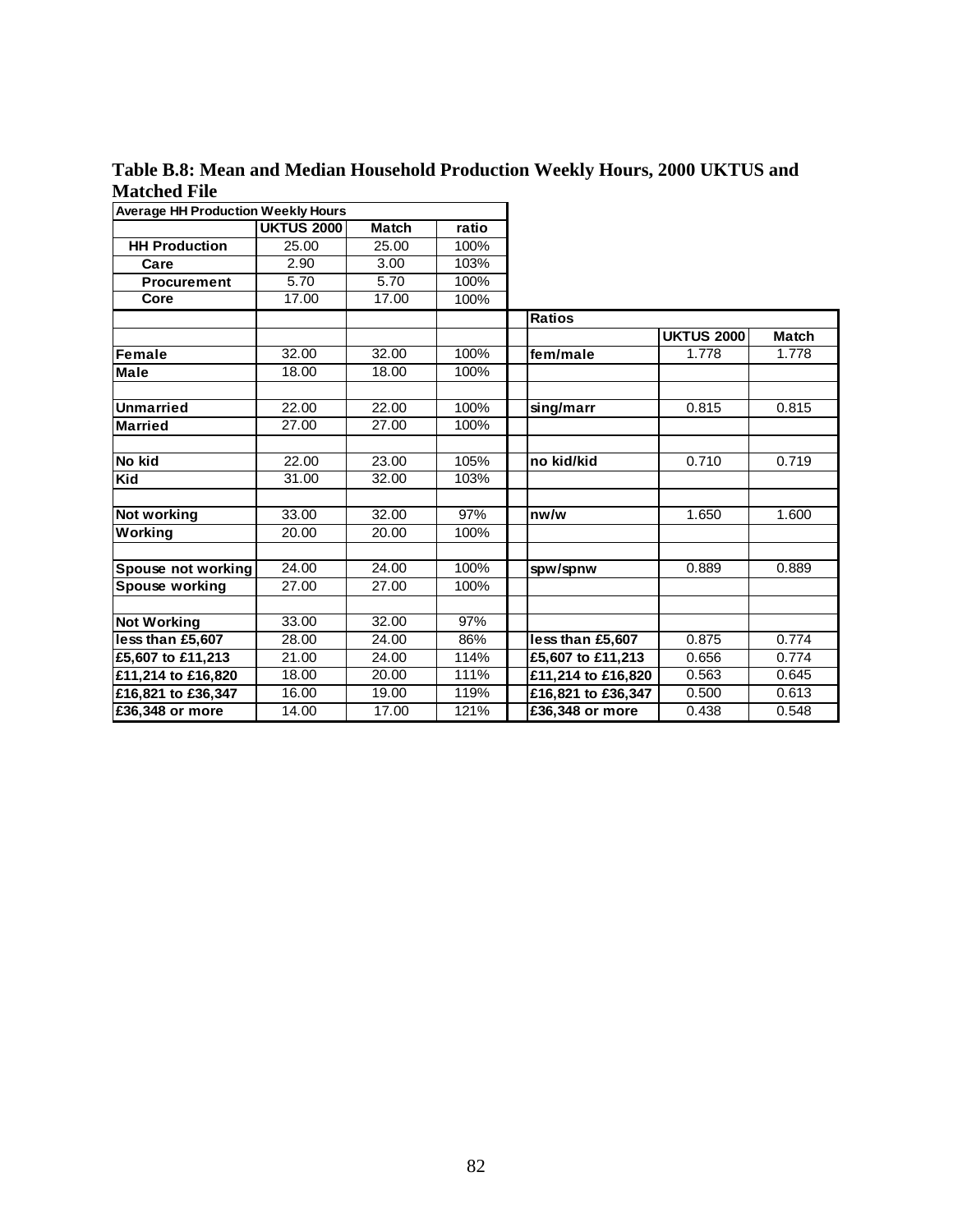| <b>Median HH Production Weekly Hours</b> |                   |              |       |                    |                   |              |
|------------------------------------------|-------------------|--------------|-------|--------------------|-------------------|--------------|
|                                          | <b>UKTUS 2000</b> | <b>Match</b> | ratio |                    |                   |              |
| <b>HH Production</b>                     | 17.00             | 17.00        | 100%  |                    |                   |              |
| Care                                     | 0.00              | 0.00         |       |                    |                   |              |
| <b>Procurement</b>                       | 2.90              | 2.90         | 100%  |                    |                   |              |
| Core                                     | 13.00             | 13.00        | 100%  |                    |                   |              |
|                                          |                   |              |       | <b>Ratios</b>      |                   |              |
|                                          |                   |              |       |                    | <b>UKTUS 2000</b> | <b>Match</b> |
| Female                                   | 30.00             | 30.00        | 100%  | fem/male           | 2.308             | 2.308        |
| <b>Male</b>                              | 13.00             | 13.00        | 100%  |                    |                   |              |
|                                          |                   |              |       |                    |                   |              |
| <b>Unmarried</b>                         | 17.00             | 18.00        | 106%  | sing/marr          | 0.708             | 0.783        |
| <b>Married</b>                           | 24.00             | 23.00        | 96%   |                    |                   |              |
|                                          |                   |              |       |                    |                   |              |
| No kid                                   | 19.00             | 19.00        | 100%  | no kid/kid         | 0.704             | 0.679        |
| Kid                                      | 27.00             | 28.00        | 104%  |                    |                   |              |
|                                          |                   |              |       |                    |                   |              |
| <b>Not working</b>                       | 32.00             | 31.00        | 97%   | nw/w               | 2.133             | 2.067        |
| Working                                  | 15.00             | 15.00        | 100%  |                    |                   |              |
|                                          |                   |              |       |                    |                   |              |
| Spouse not working                       | 21.00             | 21.00        | 100%  | spw/spnw           | 0.955             | 0.955        |
| Spouse working                           | 22.00             | 22.00        | 100%  |                    |                   |              |
|                                          |                   |              |       |                    |                   |              |
| <b>Not Working</b>                       | 32.00             | 31.00        | 97%   |                    |                   |              |
| less than £5,607                         | 26.00             | 19.00        | 73%   | less than £5,607   | 0.813             | 0.613        |
| £5,607 to £11,213                        | 18.00             | 21.00        | 117%  | £5,607 to £11,213  | 0.563             | 0.677        |
| £11,214 to £16,820                       | 14.00             | 16.00        | 114%  | £11,214 to £16,820 | 0.438             | 0.516        |
| £16,821 to £36,347                       | 12.00             | 14.00        | 117%  | £16,821 to £36,347 | 0.375             | 0.452        |
| £36,348 or more                          | 10.00             | 12.00        | 120%  | £36,348 or more    | 0.313             | 0.387        |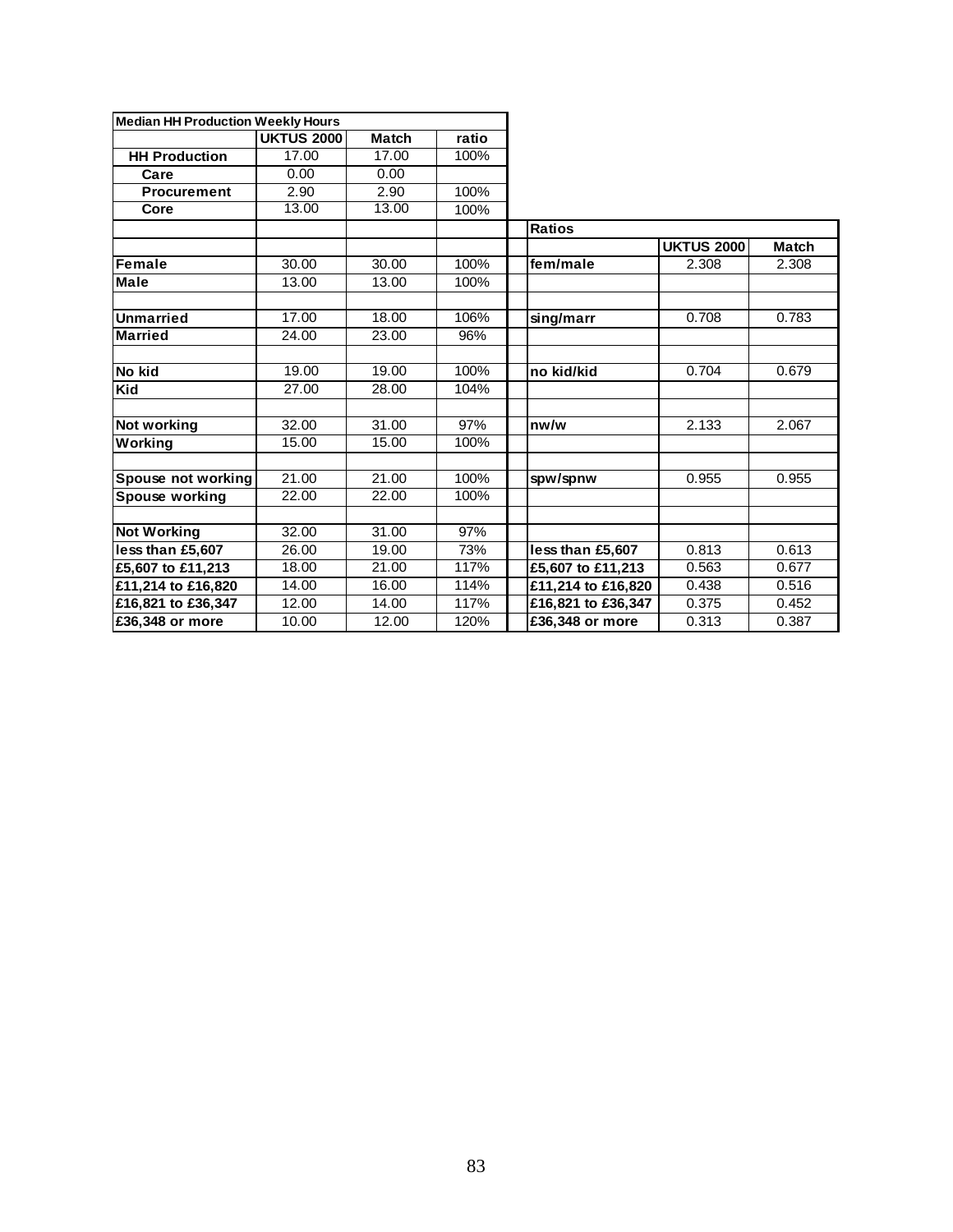# **B.4 Figures**



**Figure B.1: Ratio of Mean HH Production by Category (Match/OPCS 1995)**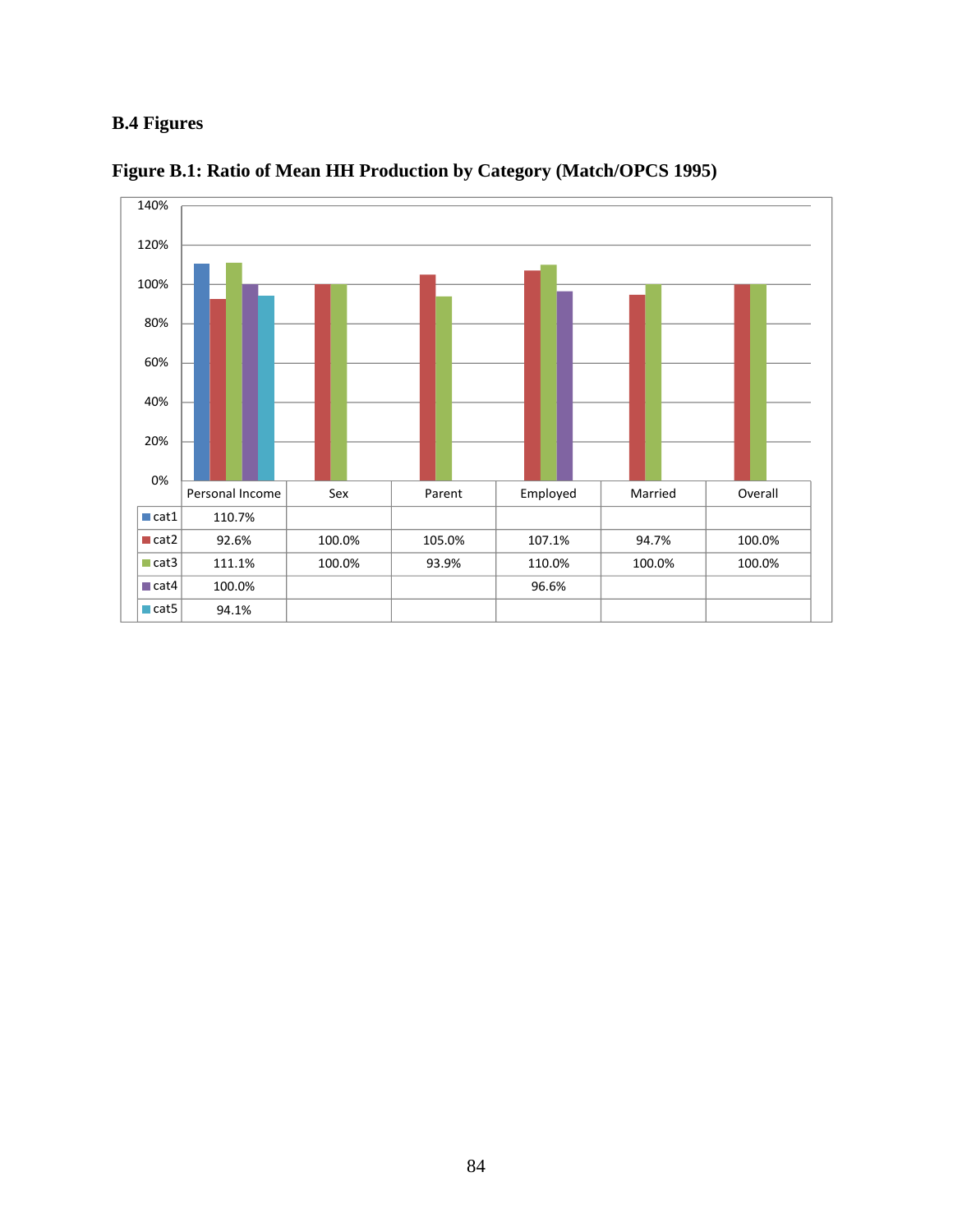

**Figure B.2: Household Production by Matching Cells, 1995 OPCS and Matched File** 

**Figure B.3: Ratio of Mean HH Production by Category (Match/UKTUS 2000)** 

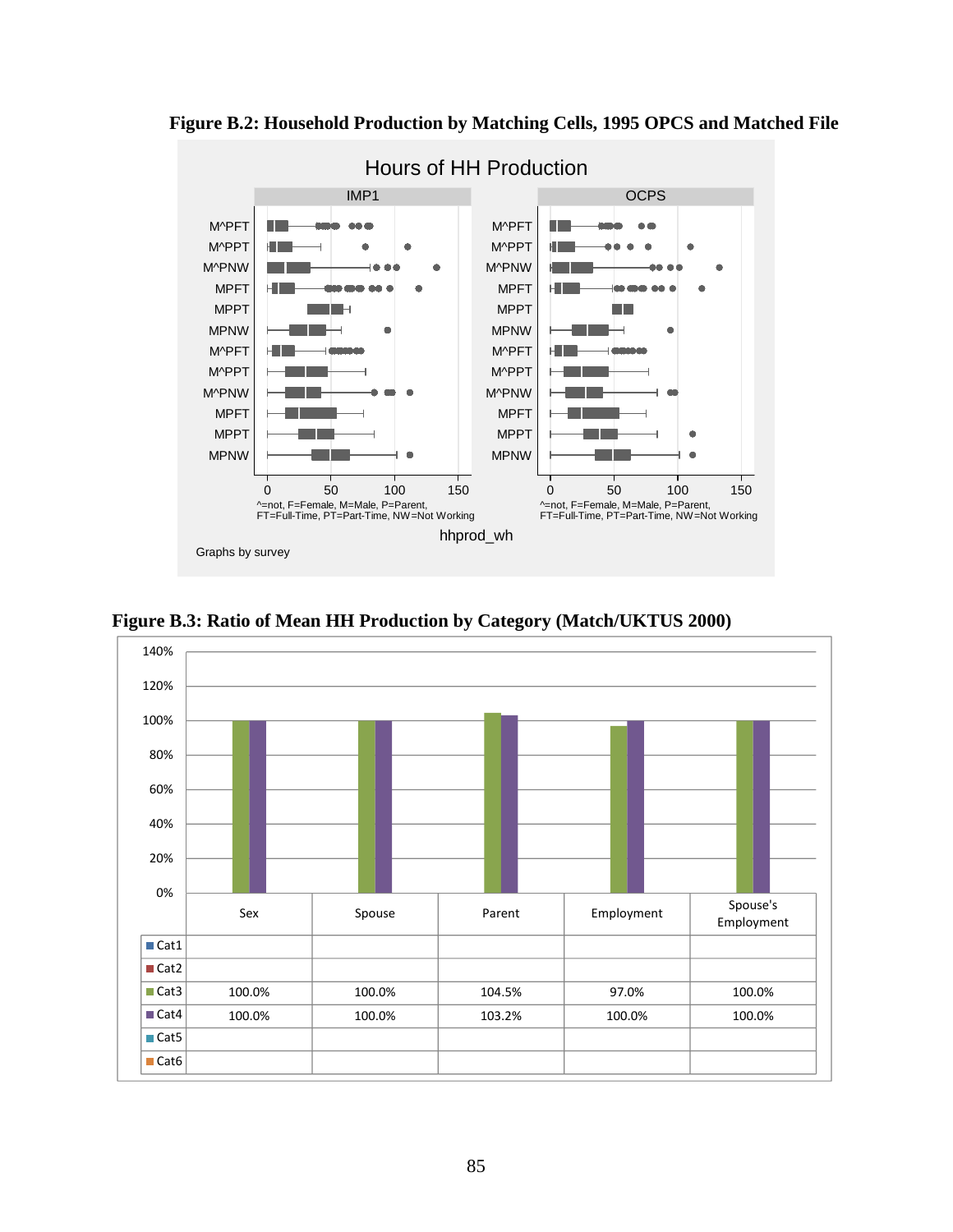## **Figure B.4: Household Production by Matching Cells, 2000 UKTUS and Matched File**



# Hours of HH Production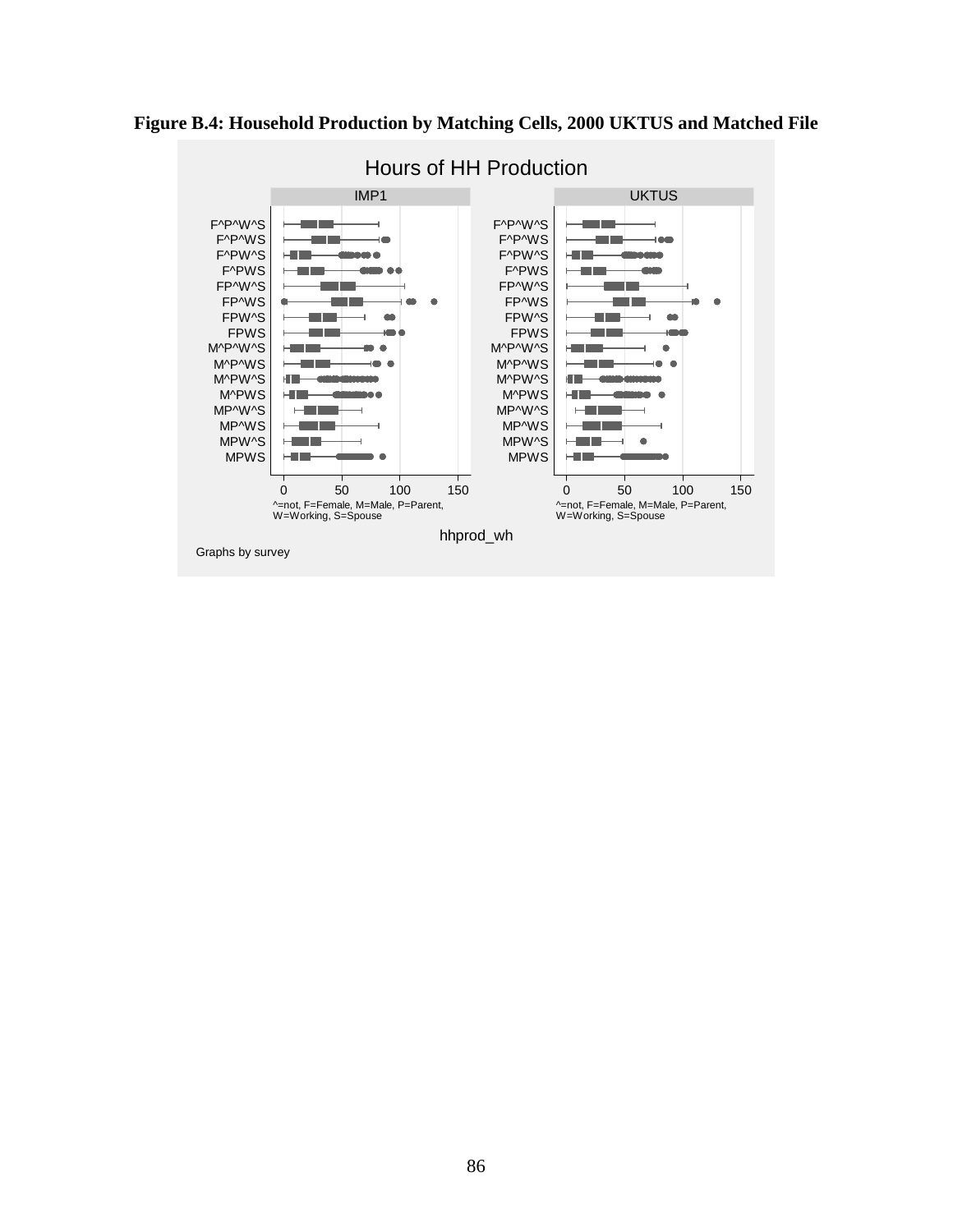### **APPENDIX C: ESTIMATION OF INCOME FROM WEALTH**

We divide net worth into two components. The first is the gross value of owner-occupied housing and its corresponding liability—mortgage debt on owner-occupied housing. The remainder, "nonhome wealth," equals the sum of: (1) equity in real estate (other than the principal residence); (2) cash and demand deposits, time and savings deposits, TESSA and ISA accounts; (3) government bonds, corporate bonds, foreign bonds, and other financial securities, corporate stock and mutual funds, personal equity plans (PEPs), and equity in trust funds; and (4) less other (nonhome) debt such as auto and credit card loans.

The total real rate of return of each nonhome wealth component is the average of annual rates over a relatively long period of time, varying from 14 to 40 years, depending on the asset (see table C1). The total rates of return data we use are inclusive of both the capital gains and the income generated by the assets. The average rates of return by asset type were estimated from the data on asset holdings published by the Office of National Statistics for the United Kingdom and various other sources.<sup>51</sup> The calculation for income from wealth is:

$$
p \equiv m + a
$$
  
\n
$$
m = \left(M \frac{h}{H}\right) - \left(d \frac{r_d}{1 - (1 + r_d)^{-t}}\right)
$$
  
\n
$$
a = \sum_j w_j \frac{r_j}{1 - (1 + r_j)^{-t}}
$$
  
\n
$$
t = f(\text{age, sex})
$$

In which *p* is income from wealth, *m* is imputed rent, *d* is mortgage debt, *a* is annuity, *M* is aggregate imputed rent, *h* is gross value of home, *H* is aggregate value of homes, *w* is nonhome net worth component, r is rate of return, and t is remaining years of life. The data for the remaining years of life were derived from the *National Vital Statistics Reports*, Vol. 56, No. 9,

<sup>&</sup>lt;sup>51</sup> See the notes to table C1. Details on the data used, including series identifiers, are available from the authors upon request.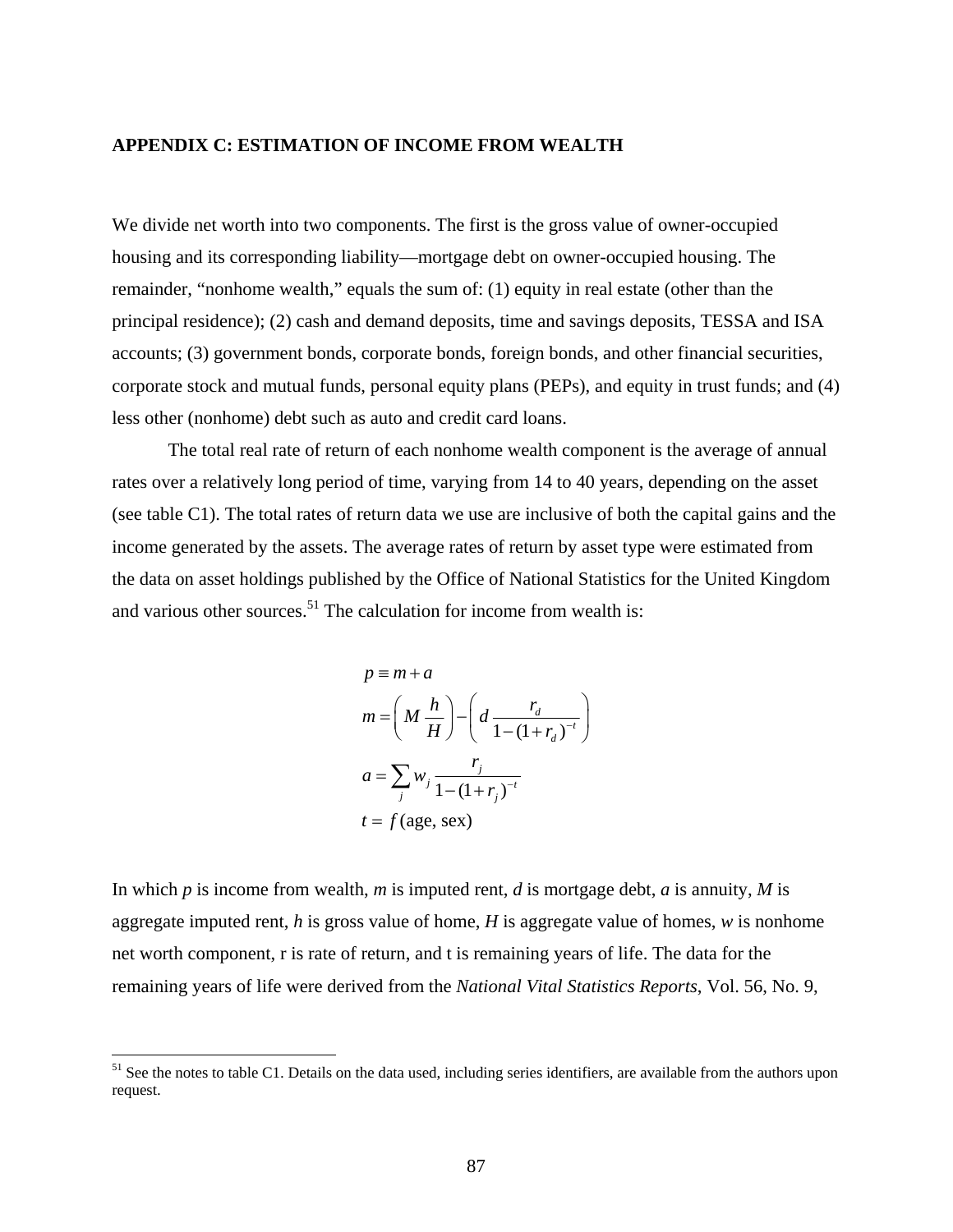December 28, 2007, Interim Life Tables, Wales, 1980–82 to 2006–08, Interim Life Tables, Scotland, 1980–82 to 2006–08, and Interim Life Tables, England, 1980–82 to 2006–08.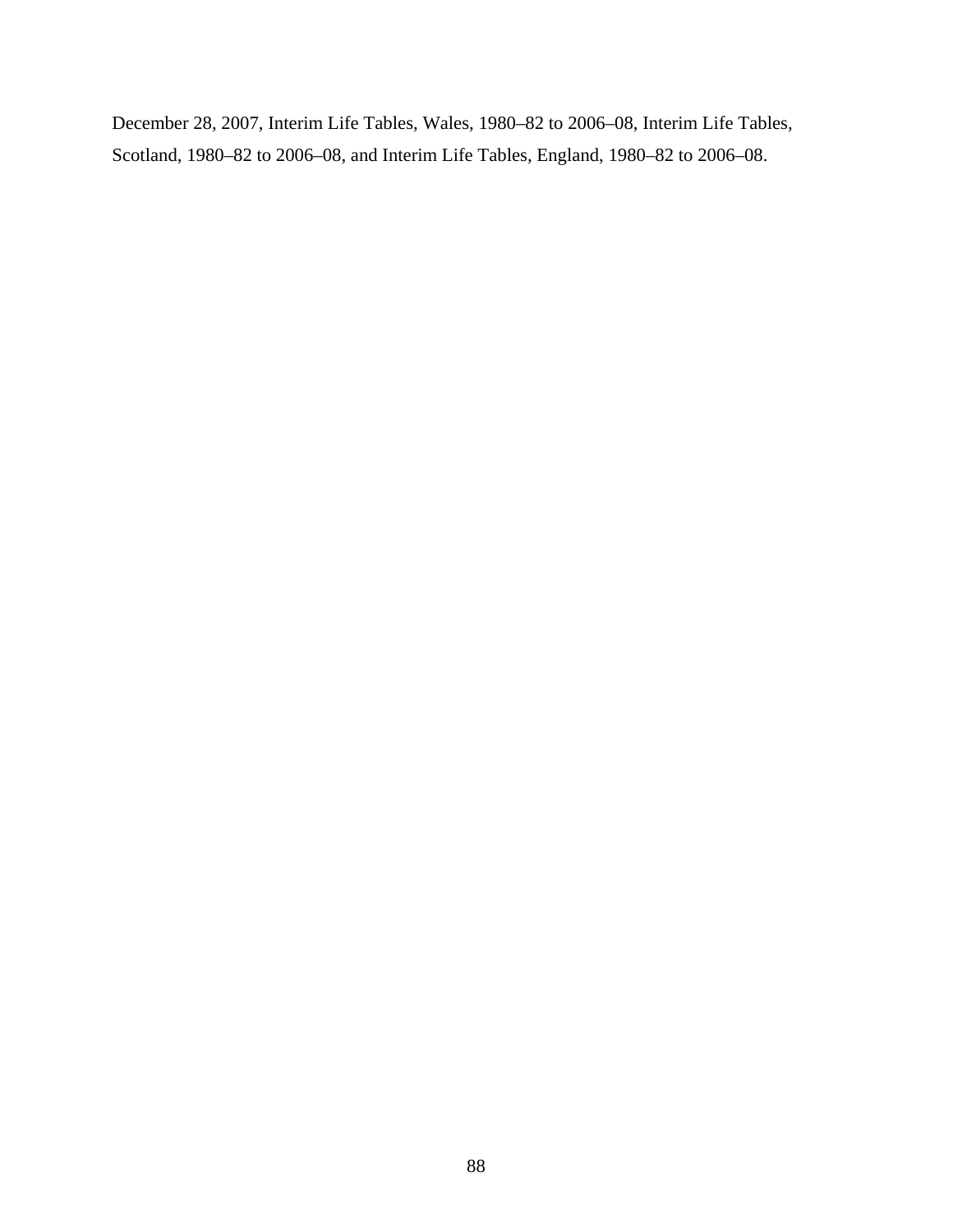### **Table C1: Long-term Average Rates of Return (in percent)**

|                              | <b>Nominal</b> | Real    | Period    |
|------------------------------|----------------|---------|-----------|
| Real estate and business     | 10.86          | 4.95    | 1975–2007 |
| Liquid assets                | 4.67           | 1.83    | 1994-2007 |
| <b>Financial assets</b>      | 9.76           | 3.39    | 1960-2007 |
| Mortgage debt                | 0.00           | $-5.80$ | 1960-2007 |
| Other debt                   | 0.00           | $-5.80$ | 1960-2007 |
| Inflation rate (RPI average) | 6.16           |         | 1960-2007 |
|                              | 2.78           |         | 1994-2007 |

Notes: **Real rate of return** =  $(1+~~Nominal rate)/(1+Inflation rate)~~-1$ 

#### **Real estate and business:** Estimated as return on house prices

(http://www.nationwide.co.uk/hpi/historical.htm) in the UK plus difference between return on business plus real estate and house prices in the US.

**Liquid assets:** Unweighted average of monthly interest rates of: (1) fixed-rate bond deposits; (2) ISA deposits; and (3) time deposits (Source:

http://www.bankofengland.co.uk/mfsd/iadb/index.asp?Travel=NIxIRx&levels=1&XNotes=Y&B40727XN ode40727.x=3&B40727XNode40727.y=5&Nodes=X3688X3691X3694X3716X3738X3757X3764X3771 X3774X3739X4052X40727&SectionRequired=I&HideNums=-1&ExtraInfo=true#BM).

**Financial assets:** Weighted average of rate of return on (1) stocks; (2) UK government bonds; and (3) bank fixed-rate bonds. Weights are based on historical shares of each type of asset in total of all three, from ONS Financial Statistics Consistent (from http://www.statistics.gov.uk/statbase/tsdtables1.asp?vlnk=fsc). The rate of return on stocks is derived from the FTSE All-Share Index, originally known as the FTSE Actuaries All-Share Index, is a capitalization-weighted index, comprising around 600 of more stocks. Representing 98–99 percent of UK market capitalization, FTSE All-Share is the aggregation of the FTSE 100, FTSE 250, and FTSE Small Cap Indices. The FTSE UK Index Series is designed to represent the performance of UK companies, providing investors with a comprehensive and complementary set of indices that measure the performance of all capital and industry segments of the UK equity market (from

http://www.ftse.com/Indices/UK\_Indices/index.jsp). The rate of return on UK government bonds is the average of annual average yields from British government securities, 20-year, 10-year, and 5-year nominal par yields (from

http://www.bankofengland.co.uk/mfsd/iadb/index.asp?Travel=NIxIRx&levels=1&XNotes=Y&B40727XN ode40727.x=3&B40727XNode40727.y=5&Nodes=X3688X3691X3694X3716X3738X3757X3764X3771 X3774X3739X4052X40727&SectionRequired=I&HideNums=-1&ExtraInfo=true#BM). The rate of return on bank fixed rate bonds is the unweighted average of monthly interest rates of fixed rate bonds from (1) banks and (2) building societies (from

http://www.bankofengland.co.uk/mfsd/iadb/index.asp?Travel=NIxIRx&levels=1&XNotes=Y&B40727XN ode40727.x=3&B40727XNode40727.y=5&Nodes=X3688X3691X3694X3716X3738X3757X3764X3771 X3774X3739X4052X40727&SectionRequired=I&HideNums=-1&ExtraInfo=true#BM

**Inflation rate:** Calculated from the RPI published by Office of National Statistics (from http://www.statistics.gov.uk/downloads/theme\_economy/rp02.pdf).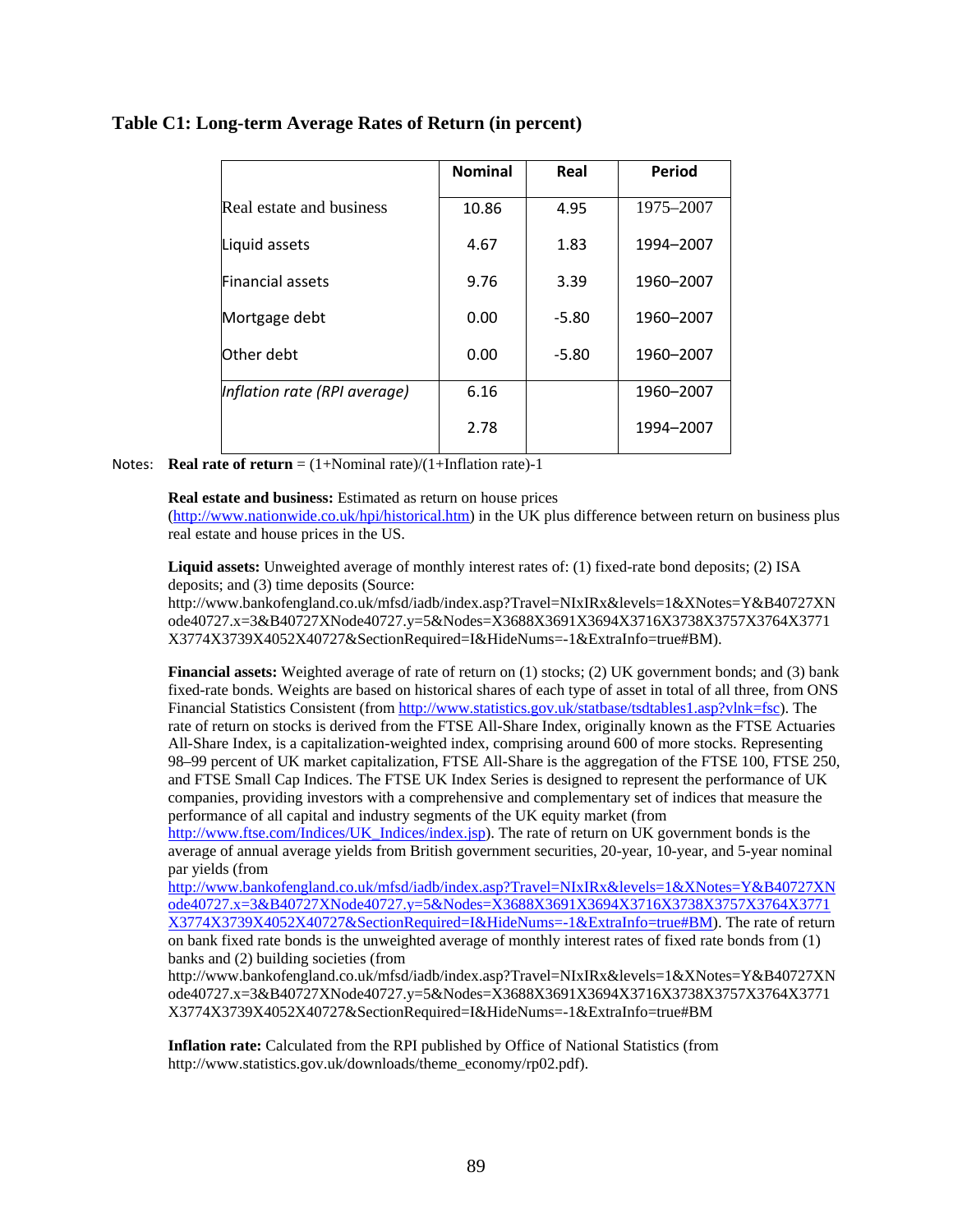### **APPENDIX D: ESTIMATING PUBLIC CONSUMPTION**

We use data from UK Public Expenditure Statistical Analyses (PESA) on Total Expenditures on Services by subfunction provided by Her Majesty's (HM) Treasury department.<sup>52</sup> UK consists of four countries: England, Wales, Scotland, and Northern Ireland. Our estimates did not include Northern Ireland (corresponding to less than 3 percent of the population) because our microdata do not include households from that country for both the years. Our estimates were developed by disaggregating England into nine regions (North East, North West, Yorkshire and the Humper, East Midlands, West Midlands, Eastern, Greater London, South East, and South West). In sum, the geographical groupings for our estimates included the nine regions of England, Wales, and Scotland.

Total government expenditures classified by the United Nations' Classification of the Functions of Government (COFOG) schema are reported in table 3.6 in 1995 (HM Treasury 2005) and table 5.2 in 2005 (HM Treasury 2008).<sup>53</sup> Functions consist of general public services, defense, public order and safety, economic affairs, environmental protection, housing and community amenities, health, recreation, culture and religion, education, and social protection.<sup>54</sup> These functions are further disaggregated to subfunctions according to the activities funded by the expenditures. For instance, the education function contains preprimary education, primary education, secondary education, post-secondary education, and tertiary education as subfunctions (see table D.1 and D.2 for list of subfunctions for Great Britain in 1995 and 2005, respectively).

Since PESA tables are available only for the United Kingdom as a whole and our microdata are only available for Great Britain, we need to subtract the public expenditures allocated to Northern Ireland. Unfortunately, country-level expenditures by subfunction are not available for 1995. We do, however, have country-level expenditures by function for 1995 (table 8.4a in HM Treasury [2005]). The earliest year that we have this information is 2002 (table 10 in HM Treasury [2005]). Information on expenditures are available by country and COFOGconsistent subfunctions. In order to allocate the amounts from functions to subfunction level, we

 $52$  The relevant tables are table 3.6 in 1995 (HM Treasury 2005) and 5.2 in 2005 (HM Treasury 2008). Source: http://www.hm-treasury.gov.uk/

The details regarding the COFOG can be found at: http://unstats.un.org/unsd/class/family/family2.asp?Cl=4

<sup>&</sup>lt;sup>54</sup> We classify expenditures on health and social protection as government transfers. Therefore, they are not included in public consumption.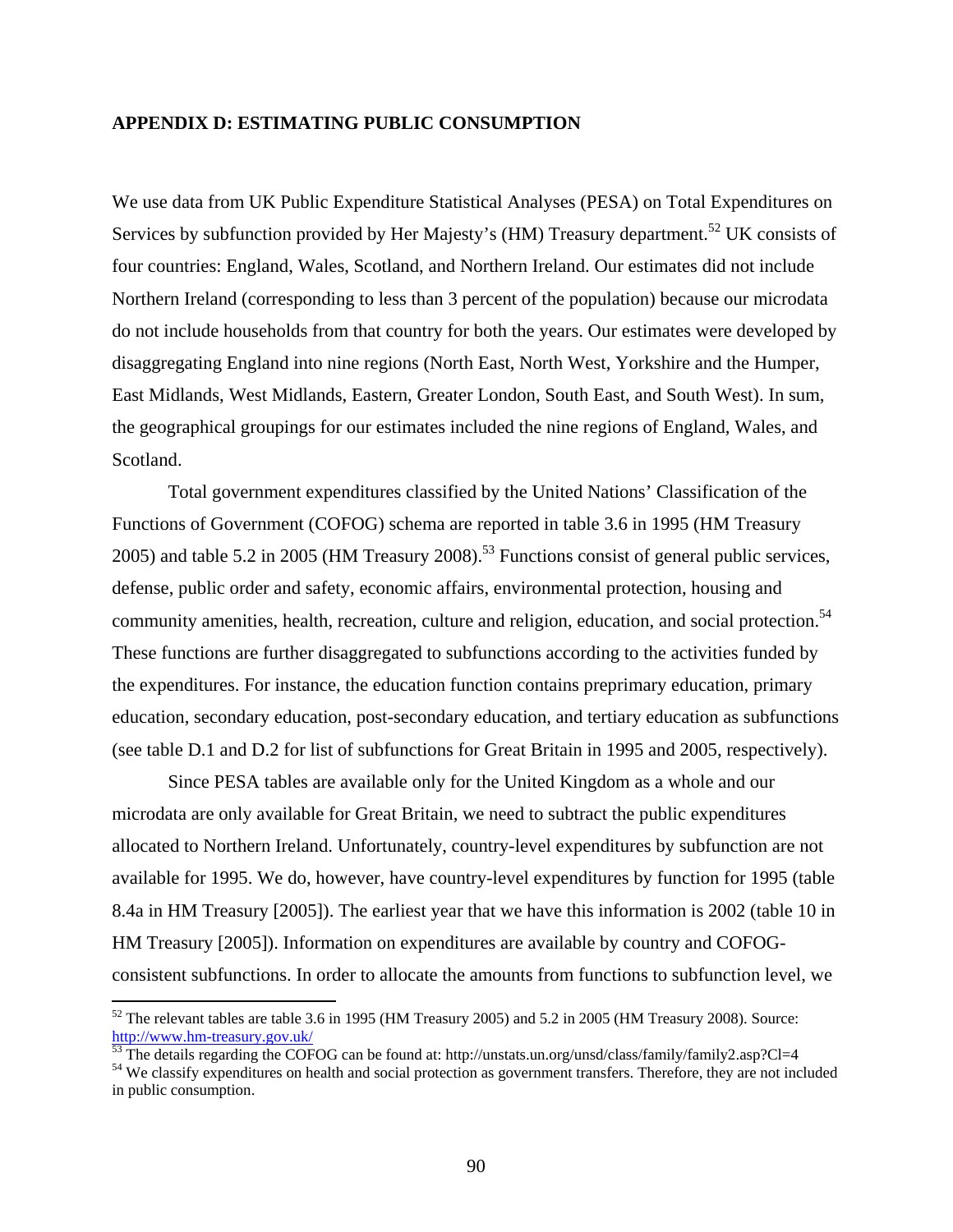assumed that there was no change in within-function distribution from 1995 to 2002, i.e., we calculated proportions of each subfunction within functions in 2002 and used these proportions to divide expenditures in each function to subfunctions in 1995. The resulting expenditure amounts by subfunction are presented in table D.3 in column 3. Next, we disaggregated the remaining amounts to nine divisions of England as well as Scotland and Wales. Once again, this information is not available for 1995 forcing us to use data from 2002 (table 8.12 in HM Treasury [2005]) which contain function-level expenditures by region (and country) for identifiable expenditures, i.e., expenditures that can be traced to the (geographical) destination it is spent.<sup>55</sup> We made the same assumption about the regional distribution in 1995 as we did to subtract expenditures on Northern Ireland, i.e., there was no change in the regional distribution of expenditures between 1995 and 2002. We calculated the proportions of each subfunction amount within functions in 2002 and used these proportions to divide expenditures by subfunctions between regions in 1995.

COFOG-consistent, subfunction-level public expenditures are available for both the United Kingdom (table 5.2 in HM Treasury [2008]) as well as for Northern Ireland (table 10.4 in HM Treasury [2008]) in 2005. We subtracted the latter from the former to get subfunction-level public expenditures for Great Britain. The expenditure amounts used in the calculation of LIMEW are presented in table D.4 in column 3. Amounts for Scotland and Wales are available for 2005 (table 10.2 and 10.3 in HM Treasury [2008]) and no further adjustment was necessary for these countries. We still needed to allocate amounts for England (table 10.1 in HM Treasury [2008]) to the regions. Once again, we only have information on identifiable expenditures by function and region (tables 9.7 through 9.14 in HM Treasury [2008]) that we employed to allocate subfunction level public expenditures for England to nine regions using the same methodology as described for 1995.

Once we constructed the total expenditures for subfunctions in each region and country, the next step was to determine the allocation of the amounts between the household and nonhousehold sectors and the distribution of the allocated amounts among households. We used past available research in order to determine the extent to which expenditures benefit the

 $55$  Most unidentifiable expenditures are not allocated to households in our analysis such as national defense, so their omission should not bias regional distributions. The remaining unidentifiable expenditures are small in size. We assume that they have the same geographical distribution as identifiable expenditures.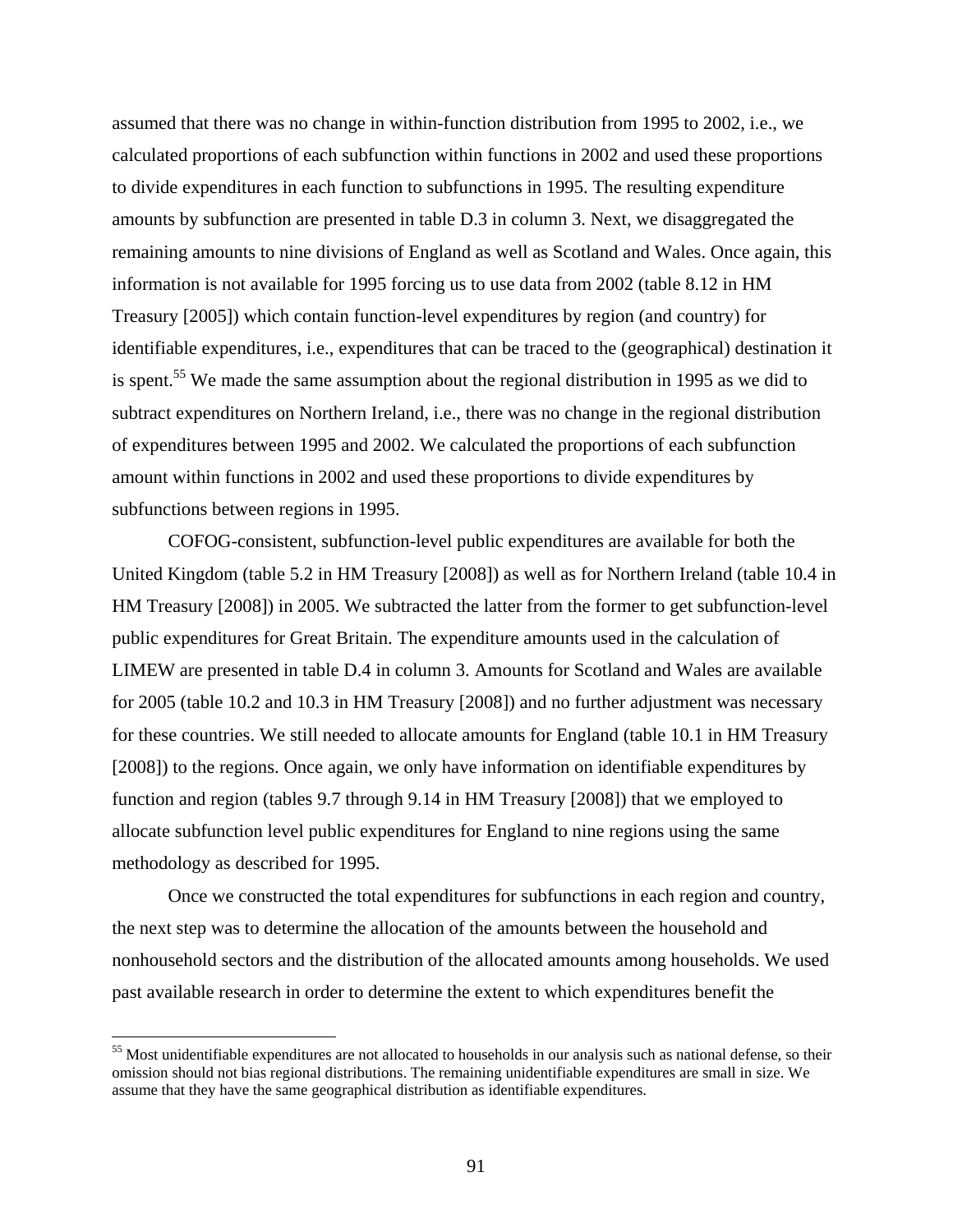households versus other entities and the extent to which different households benefit from the expenditures. Table D.1 and D.2 outline the allocation procedures between household and nonhousehold sector (column 2) and the distribution procedure among the households (column 3).

Central administration and associated expenditures, international services, defense, law courts, prisons, and public safety, as well as regional and industrial support were not allocated to households. We divided police and fire expenditures as well as communication expenditures equally between households and nonhouseholds. We distributed police and fire expenditures as well as communication expenditures equally to all persons. Protection of biodiversity and landscape, some housing and community amenities items (such as street lighting), and all recreation, culture, and religion subfunctions were allocated fully to households and were distributed equally to all persons.

In order to determine households' share of expenditures on spending on local and national roads, we employed cost responsibility estimates that were produced using national data on kilometers traveled by vehicle category obtained from "Transport Statistics Great Britain" (TSGB table 7.2) and the study "1998 Surface Transport Cost and Charges—Great Britain*."*<sup>56</sup> We assumed that the households' share was equal to the share of total costs attributed to cars, SUVs, and buses. The next step was to divide the expenditures between regions. We used *Transport Consumption Statistics* that contained information on fuel consumption by region and combined this information with fuel consumption per kilometers by vehicle type and imputed kilometers traveled by households for each region. In the final step, we distributed the allocated expenditures among households according to the usage of roads (as measured by kilometers traveled) by households in different groups. Usage was estimated with data from the National Travel Survey (NTS). We estimated usage for five income categories (quintiles) and twelve regions and employed this information to distribute expenditures on local and national roads among households in region and income cells.<sup>57</sup>

<sup>56</sup> Source: http://www.dft.gov.uk/pgr/statistics/datatablespublications/tsgb/

<sup>&</sup>lt;sup>57</sup> National Travel Survey data is available for 1995–2006 time periods. It has a relatively small sample size for any given year and is not representative of each year. We followed recommendations by Olivia Christophersen from Department of Transport and employed data from 1995–2001 time period for 1995 distributors and data from 2001– 2006 time period for 2005 estimators.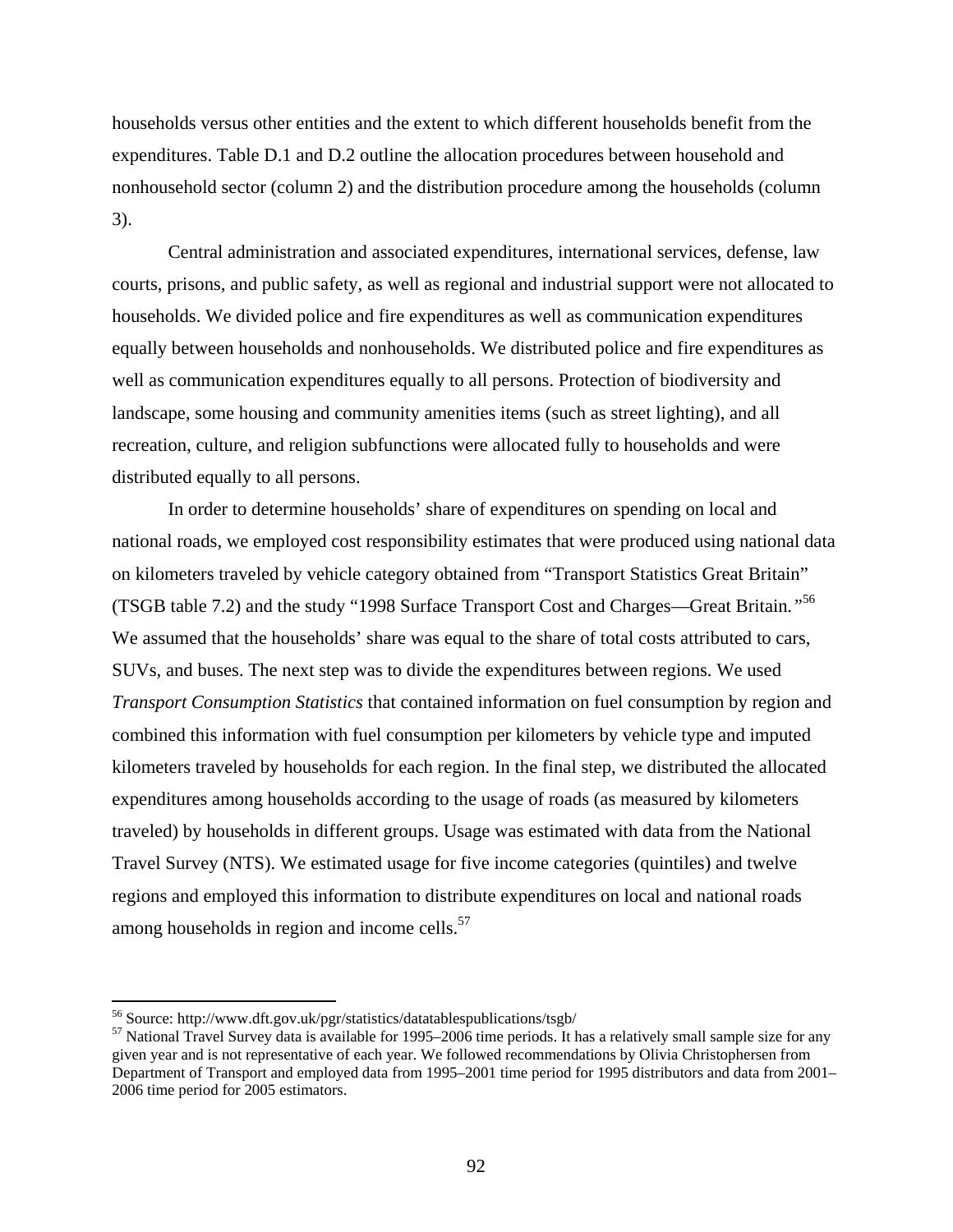Unfortunately, we did not have any ready estimates for railway usage of households compared to nonhouseholds. We calculated households' share of rail usage as the ratio of passenger ton-kms to total ton-kms. The former was calculated by multiplying the number of passenger-kilometers moved by the average weight of British persons (70 kg) and converting the resulting amount into tons. The latter was calculated by adding passenger ton-kilometers and freight ton-kilometers lifted by rail. Information on freight ton-kilometers lifted and passengerkilometer moved was taken from the *National Rail Trend Statistics* published by the Office of Rail Regulation.<sup>58</sup> We distributed the allocated expenditures among households according to the usage of rail by households in five income categories (quintiles) estimated with the data from NTS. Local transport (public transit) was fully allocated to households and distribution was formulated using estimates of kilometers traveled via public transport by income category and region using NTS.

We fully allocated general labor affairs to households and distributed expenditures equally among recipients of government employment training. We allocated agriculture market support to the nonhousehold sector whereas other agriculture, fisheries, and food were allocated to both households and nonhouseholds. We used the share of family farms in total sales of farm products to determine allocators for other agriculture, food, and fisheries policy expenditures<sup>59</sup> and distributed these among households who receive farm income according to the share of their farm income in total farm income of all households. We allocated fuel and energy according to the domestic (household) share of total energy consumption. Regional energy consumption statistics were obtained from the Department of Energy and Climate Change.<sup>60</sup> We used the  $2006$ data for 2005 and the 2003 data for 1995.<sup>61</sup> We divided energy consumption into three categories: industry and commercial, domestic, and transport. Transport was divided into commercial and residential transport using the road transport fuel energy consumption table published by the Department of Transport based on statistics from NTS. The formula is as follows:

<sup>58</sup> http://www.rail-reg.gov.uk/server/show/nav.1863

<sup>59</sup> Source: http://epp.eurostat.ec.europa.eu/portal/page/portal/agriculture/data

http://www.defra.gov.uk/esg/work\_htm/publications/cs/farmstats\_web/1\_ABOUT\_THE\_SURVEY/FAQs\_ABOUT THE\_DATA\_AND\_SURVEY/Introduction.htm for definition of ESU: SGM

 $\frac{60}{60}$  Source: http://www.decc.gov.uk/en/content/cms/statistics/regional/total\_final/total\_final.aspx 61 2003 was the earliest year for which we were able to locate information.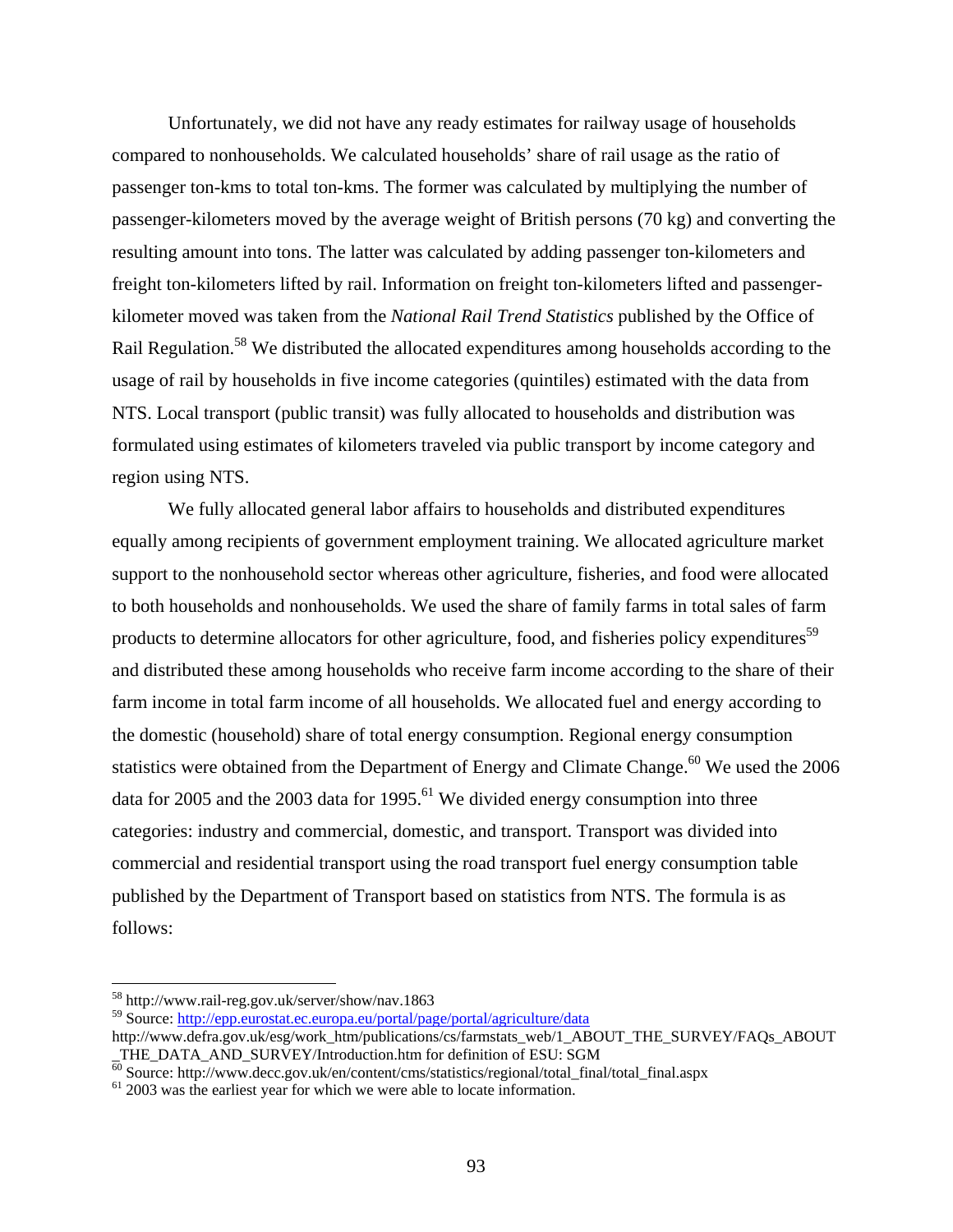Imputed household energy consumption for each region = residential energy consumption + (transportation energy consumption x share of personal fuel consumption in total fuel consumption) / total energy consumption

Allocators for solid-waste management were calculated from the data published by the Department for Environment, Food, and Rural Affairs (Defra). We used a table titled "Waste Arisings by Disposal and Sector by Rgion<sup>"62</sup> and calculated the share of the household sector in waste arisings. This information is only available for regions of England, so we assumed that the English average prevailed also in Wales and Scotland. Allocated expenditures were distributed among households classified by five income categories (quintiles) and eleven regions according to their share of expenditures on water and other public services among all households using data from the 1995–96 and 2005–06 rounds of the Family Expenditure Survey (FRS). We utilized detailed information on household expenditures on energy, water and sewerage, pollution items (nondurables plus entertainment), and recreation. For waste-water management, we used the share of the household sector in the estimated abstractions from groundwater, estimated using the data available from the Department for Environment, Food, and Rural Affairs. This information was available for the regions of England and Wales so we used the English estimates for Scotland.<sup>63</sup> These expenditures are distributed using the same methodology as above using data from FRS.

In order to allocate pollution abatement, we used four measures of pollution: air, water, greenhouse gases, and municipal solid waste and employed the average of these four as allocator for each region.

- (1) household share of GHG = total domestic CO2 emission/total CO2 emission<sup>64</sup>
- (2) Household share of water pollution = household share of estimated abstractions from groundwater
- (3) household share of municipal waste = waste arising by households/total waste arising
- $(4)$  household share of air pollution = residential + passenger cars + motorcycles air

 $62$  Source: http://www.defra.gov.uk/environment/statistics/inlwater/alltables.htm

 $63$  Source: http://defraweb/evidence/statistics/environment/index.htm

<sup>64</sup> Source: http://www.defra.gov.uk/environment/statistics/index.htm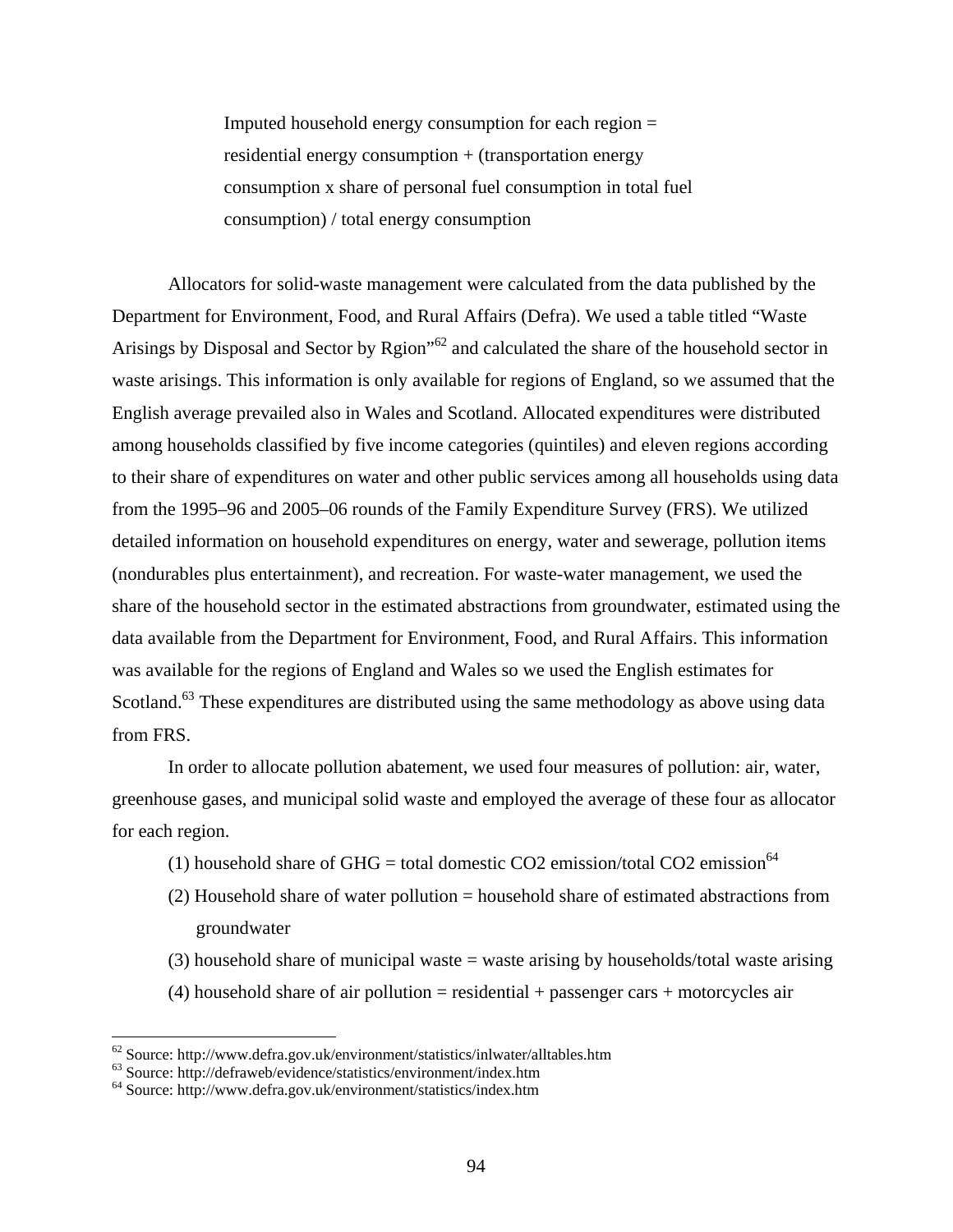pollution/total air pollution

air pollution  $=$  sum of emission inventories of air quality pollutants: CO, NH3, NOX, SO2, PM10, VOC, and lead. $65$ 

We calculated the household share of water use from the table "Household Abstractions from Nontidal Surface Waters and Ground Waters/Total Abstractions" published in *Regional Sustainable Development.*<sup>66</sup> We imputed the average share of Great Britain to Scotland.

The following functions were fully allocated to the household sector: housing development and community development; protection of biodiversity and landscape; recreation and culture; and education. Housing development and community development is equally distributed among those who were in social housing. Protection of biodiversity and landscape and recreation and culture were distributed equally among households.

We calculated the total number of state (public) school students at each level of schooling (preprimary, primary, and secondary) by geographical region (nine regions of England, plus Wales and Scotland). Total expenditures on schooling were distributed equally among individuals of school-attending age by level of schooling and geographical region. For higher education, we combined the number of students per institution<sup>67</sup> with the regions these institutions are located.68 Using this information, we computed the total number of students in higher education institutions by region and country, and divided the total higher education expenditures by the number of students to obtain per-pupil expenditures. We assigned households expenditures according to the number of higher education students in the household. For further education, enrollment numbers per institution come from the Department of Business Innovation and Skills.<sup>69</sup> We followed the same procedure as we described above for higher education, i.e., we calculated per-pupil expenditure by dividing regional expenditures with regional enrollment.

<sup>&</sup>lt;sup>65</sup> Source: http://www.airquality.co.uk/archive/reports/cat07/1001071213\_AQI\_Summary\_Table.xls <sup>66</sup> Source: Regional Sustainable Development Indicators Report, 2008. Report can be found at

http://www.defra.gov.uk/sustainable/government/progress/data-resources/regional.htm. 67 Source: Higher Education Statistics Agency

http://www.hesa.ac.uk/index.php/component/option,com\_datatables/Itemid,121/ 68 Source: http://www.scit.wlv.ac.uk/ukinfo/

<sup>69</sup> Source: http://www.dcsf.gov.uk/rsgateway/DB/SFR/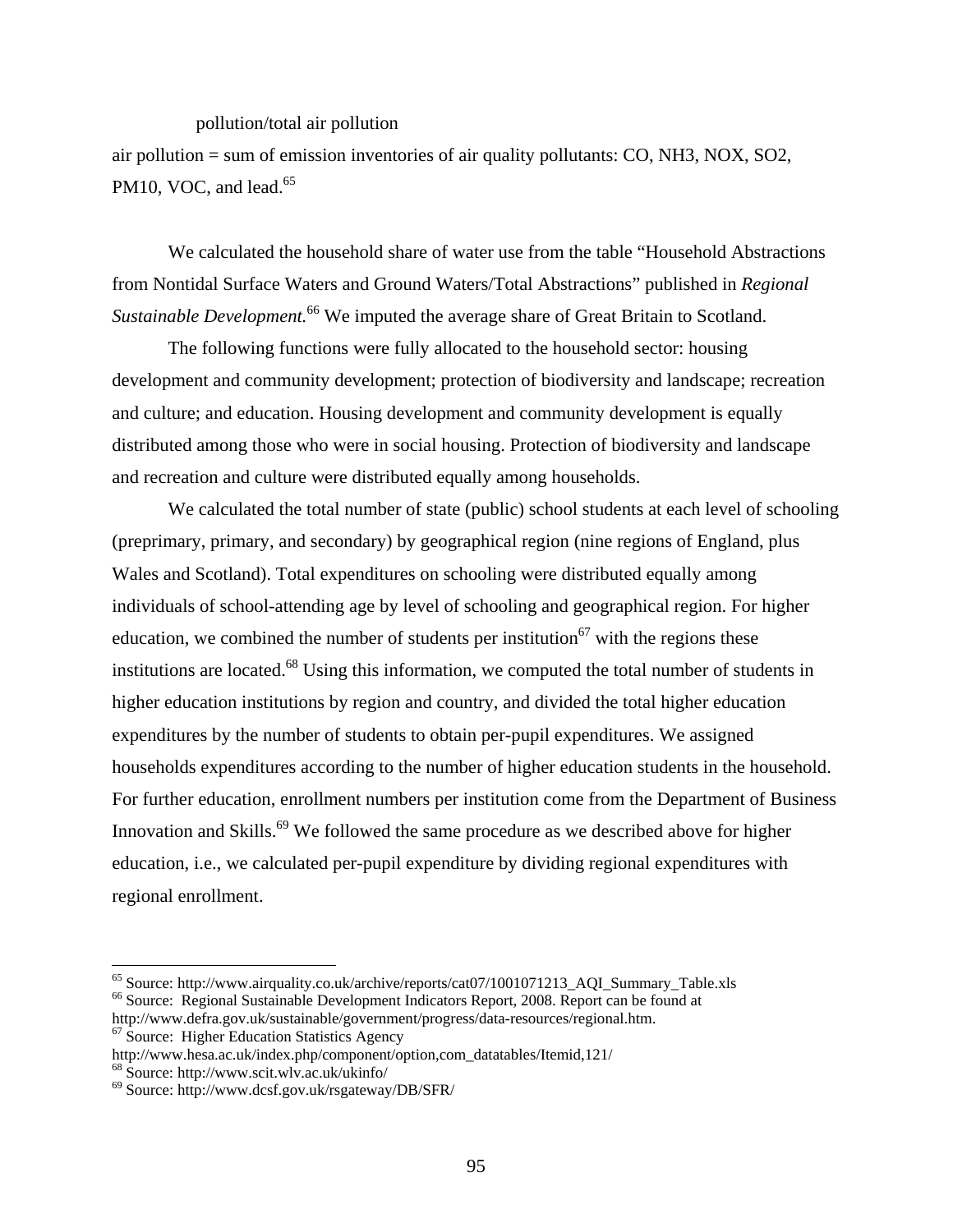In 1995, only a small portion of individuals who attended a further or higher education institution responded to the type of institution question so we could not observe the type of institution for all individuals that may actually be attending these institutions. For this reason, we had to impute institution types by estimating the likelihood of each individual being in further or higher education institution. We do this imputation by age first. If the individual is below age 18 and responded to be attending an institution of further or higher education, we assumed that they attended an institution of further education. For individuals above 18 who did not answer the type of institution question, we calculated a likelihood function by first running a probit regression among the individuals who answered the question. The dependent variable was a dummy for attending an institution of higher education (1 if the person is in higher education and 0 if the person was in further education). We used age, age squared, sex, and marital status as the independent variables. The estimated parameters of the regression were then used to impute the type of institution for individuals with missing information.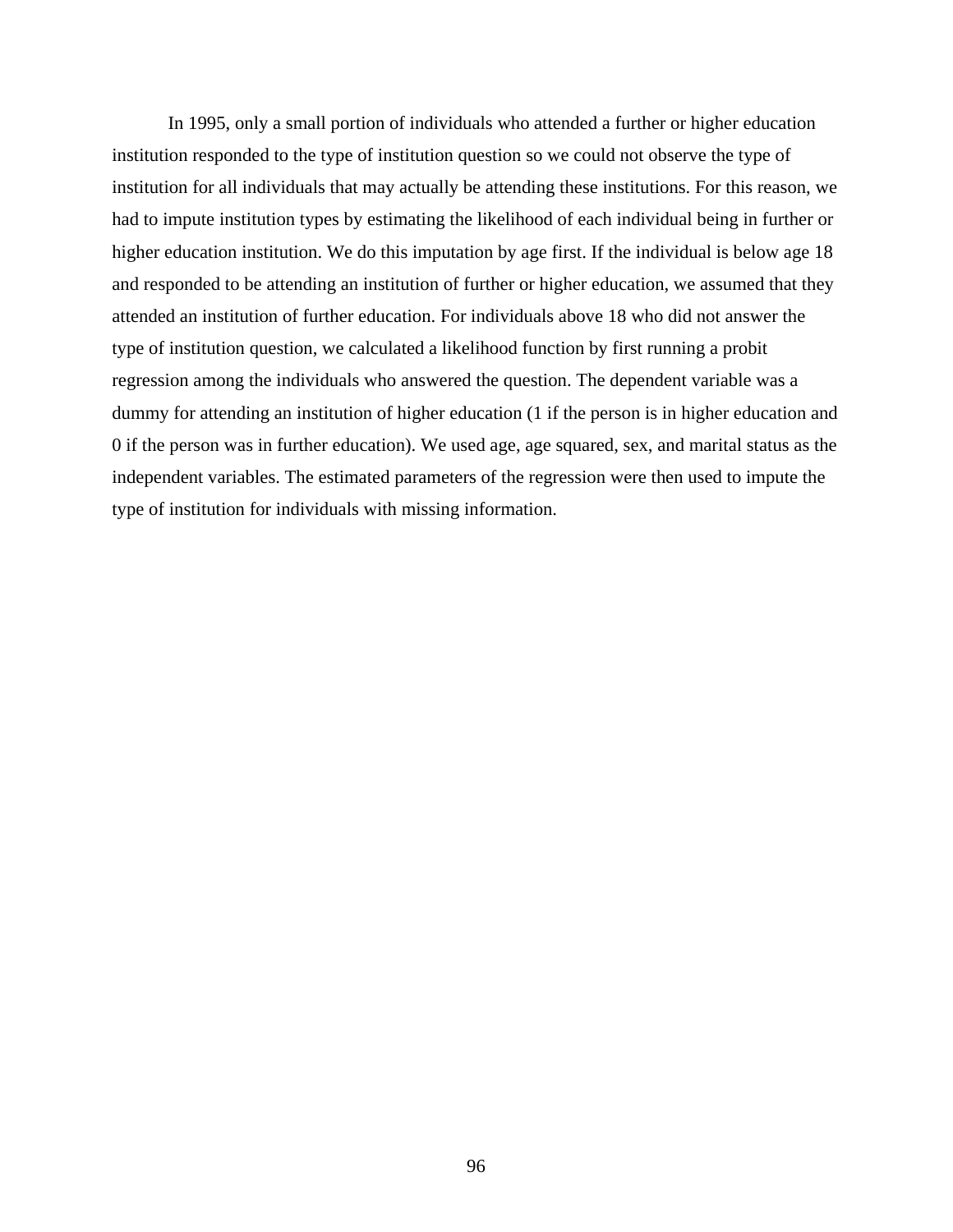### **Table D.1: UK Region-wise Distributor, Allocation, and Distribution of Government Consumption Expenditures and Gross Investment by Function, 1995**

| <b>Function</b>                                                          | <b>Allocation</b>                                        | <b>Distribution</b>                             |
|--------------------------------------------------------------------------|----------------------------------------------------------|-------------------------------------------------|
| Central administration and associated expenditure                        |                                                          |                                                 |
| Other public services                                                    | Nonhousehold                                             |                                                 |
| Common services                                                          | Nonhousehold                                             |                                                 |
| <b>EC Net Payments</b>                                                   | Nonhousehold                                             |                                                 |
| Finance for public corporations                                          | Nonhousehold                                             |                                                 |
| Northern Ireland Regional Rates (Payments)                               | Nonhousehold                                             |                                                 |
| Northern Ireland Regional Rates (Receipts)                               | Nonhousehold                                             |                                                 |
| International development assistance and other international<br>services |                                                          |                                                 |
| International development assistance and other international<br>services | Nonhousehold                                             |                                                 |
| Other international services                                             | Nonhousehold                                             |                                                 |
| <b>Defense</b>                                                           |                                                          |                                                 |
| Defense budget                                                           | Nonhousehold                                             |                                                 |
| Receipts for sale of married quarters                                    | Nonhousehold                                             |                                                 |
| Civil defense                                                            | Nonhousehold                                             |                                                 |
| <b>Public Order and Safety</b>                                           |                                                          |                                                 |
| <b>Police Services</b>                                                   |                                                          |                                                 |
| of which: Police                                                         | $50 - 50$                                                | Population                                      |
| of which: Immigration and citizenship                                    | Nonhousehold                                             |                                                 |
| Fire Protection Services                                                 | $50 - 50$                                                | Population                                      |
| Law Courts                                                               | Nonhousehold                                             |                                                 |
| Prisons                                                                  | Nonhousehold                                             |                                                 |
| R&D Public Order and Safety                                              | Nonhousehold                                             |                                                 |
| Public Order and Safety n.e.c.                                           | Nonhousehold                                             |                                                 |
| <b>Economics Affairs</b>                                                 |                                                          |                                                 |
| General economic, commercial and labor affairs                           |                                                          |                                                 |
| of which: General labor affairs                                          | Household                                                | Recipients of government employment<br>training |
| of which: Regional and other industrial support                          | Nonhousehold                                             |                                                 |
| Agriculture, fisheries, food and forestry                                |                                                          |                                                 |
| of which: Market support under CAP                                       | Nonhousehold                                             |                                                 |
| of which: Other agriculture, fisheries and food                          | Share of family farms in total<br>sales of farm products | Farm Income                                     |
| of which: Forestry                                                       | Household                                                | Population                                      |
| Fuel and energy                                                          | Domestic share of total energy<br>consumption            | Energy expenditures                             |
| Mining, manufacturing and construction                                   | Nonhousehold                                             |                                                 |
| Transport                                                                |                                                          |                                                 |
| of which: National roads                                                 | Share of automobiles and<br>buses in total cost          | KMs driven by region and income quintile        |
| of which: Local roads                                                    | Share of automobiles and<br>buses in total cost          | KMs driven by region and income quintile        |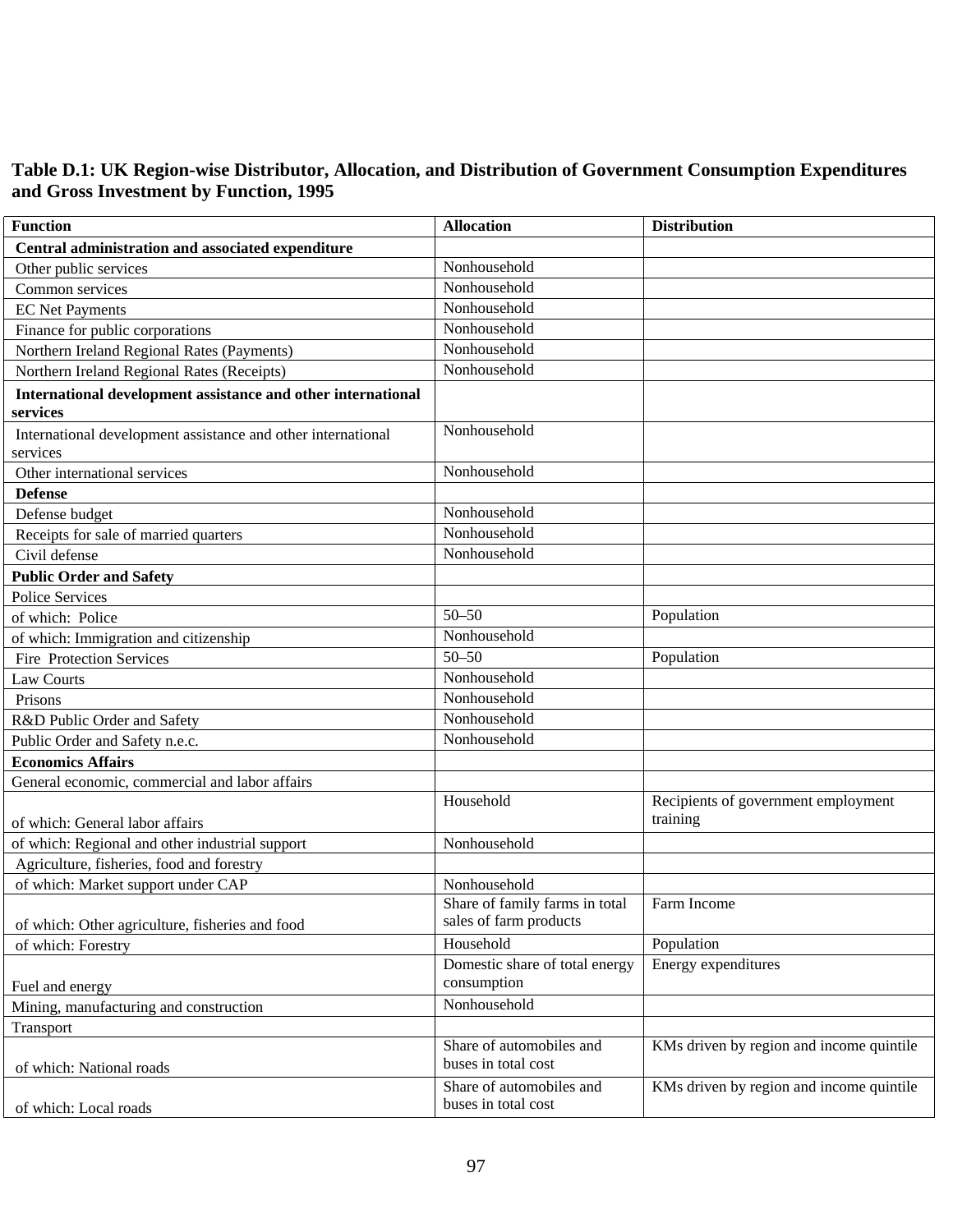|                                                                    | Household                                                 | KMs used by region and income quintile                                        |
|--------------------------------------------------------------------|-----------------------------------------------------------|-------------------------------------------------------------------------------|
| if which: Local transport                                          |                                                           |                                                                               |
| of which: Ports                                                    | Nonhousehold                                              |                                                                               |
|                                                                    | Nonhousehold                                              |                                                                               |
| of which: Marine, coastguard, shipping and civil aviation services |                                                           |                                                                               |
|                                                                    | Share of automobiles and                                  | KMs driven by region and income quintile                                      |
| of which: Driver and vehicle licensing                             | buses in total cost                                       |                                                                               |
|                                                                    | Share of passenger rail KM-                               | KMs used by region and income quintile                                        |
| of which: National rail services                                   | tons in total rail KM-tons                                |                                                                               |
| of which: UK Maritime Agency                                       | Nonhousehold                                              |                                                                               |
| of which: Other transport services                                 | Nonhousehold                                              |                                                                               |
| Communication                                                      | $50 - 50$                                                 |                                                                               |
| Other industries                                                   | Nonhousehold                                              |                                                                               |
| R&D economic affairs                                               | Nonhousehold                                              |                                                                               |
| Economic affairs n.e.c.                                            | Nonhousehold                                              |                                                                               |
| <b>Environmental protection</b>                                    |                                                           |                                                                               |
|                                                                    | Residential share of total                                | Expenditures on water and other public                                        |
|                                                                    | municipal solid waste                                     | services by households receiving public                                       |
| Waste management                                                   |                                                           | water supply                                                                  |
|                                                                    | Domestic share of total water                             | Expenditures on water and other public                                        |
|                                                                    | discharges from all sectors                               | services by households using public                                           |
| Waste water management                                             |                                                           | sewerage                                                                      |
|                                                                    | Domestic share of total                                   | Expenditures on nondurables and                                               |
|                                                                    | pollution in four categories                              | entertainment (less fees and admissions)                                      |
| Pollution abatement                                                |                                                           |                                                                               |
| Protection of biodiversity and landscape                           | Household                                                 | Population                                                                    |
| R&D environment protection                                         | Nonhousehold                                              |                                                                               |
|                                                                    | Domestic share of total                                   | Expenditures on nondurables and                                               |
|                                                                    | pollution in four categories                              | entertainment (less fees and admissions)                                      |
| Environment protection n.e.c.                                      |                                                           |                                                                               |
| Housing and community amenities                                    |                                                           |                                                                               |
| <b>Housing Development</b>                                         |                                                           |                                                                               |
| of which: local authority housing                                  | Household                                                 | Recipients of housing assistance                                              |
| of which: other Social Housing                                     | Household                                                 | Recipients of housing assistance                                              |
| Community development                                              | Household                                                 | Population                                                                    |
|                                                                    | Domestic-use share of total<br>deliveries from the public | Expenditures on water and other public<br>services by households using public |
|                                                                    | water supply                                              | sewerage                                                                      |
| Water supply                                                       | Household                                                 | Population                                                                    |
| Street lighting                                                    | Nonhousehold                                              |                                                                               |
| R&D housing and community amenities                                |                                                           |                                                                               |
| Recreation, culture, and religion                                  | Household                                                 |                                                                               |
| Recreational and sporting services                                 | Household                                                 | Population                                                                    |
| Cultural services                                                  |                                                           | Population                                                                    |
| Broadcasting and publishing services                               | Household                                                 | Population                                                                    |
| Religious and other community services                             | Household                                                 | Population                                                                    |
| R&D recreation, culture and religion                               | Nonhousehold                                              |                                                                               |
| Recreation, culture and religion n.e.c.                            | Household                                                 | Population                                                                    |
| <b>Education</b>                                                   |                                                           |                                                                               |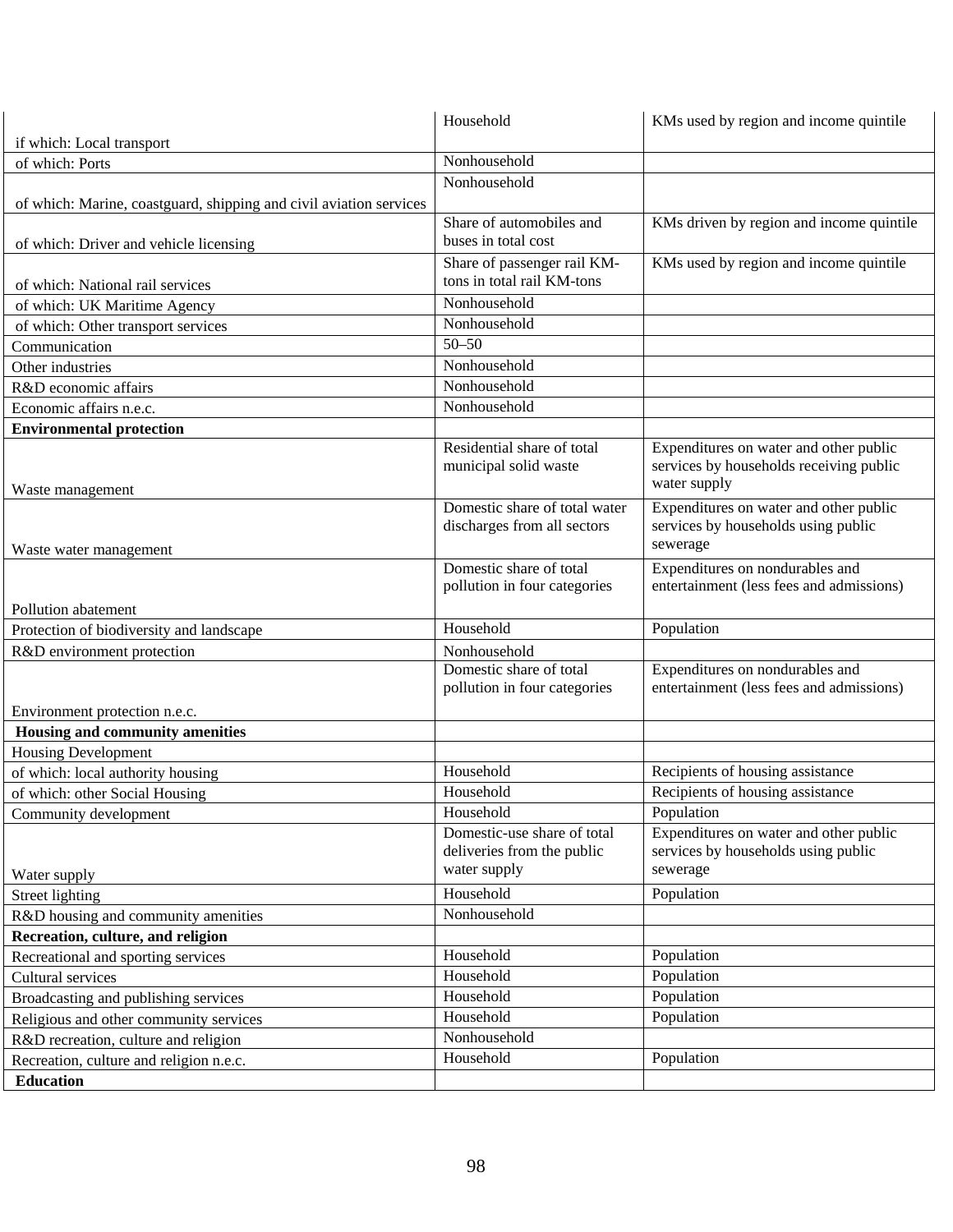|                                  | Household    | Pre-primary students in public schools    |
|----------------------------------|--------------|-------------------------------------------|
| Pre-primary education            |              |                                           |
| Primary education                | Household    | Primary students in public schools        |
|                                  | Household    | Secondary students in public schools      |
| Secondary education              |              |                                           |
|                                  | Household    | Post-secondary students in public schools |
| Post-secondary education         |              |                                           |
| Tertiary education               | Household    | College students in public schools        |
| Education not definable by level | Household    | All Students                              |
| Subsidiary services to education | Household    | All Students                              |
| R&D Education                    | Nonhousehold |                                           |
| Education n.e.c                  | Household    | All Students                              |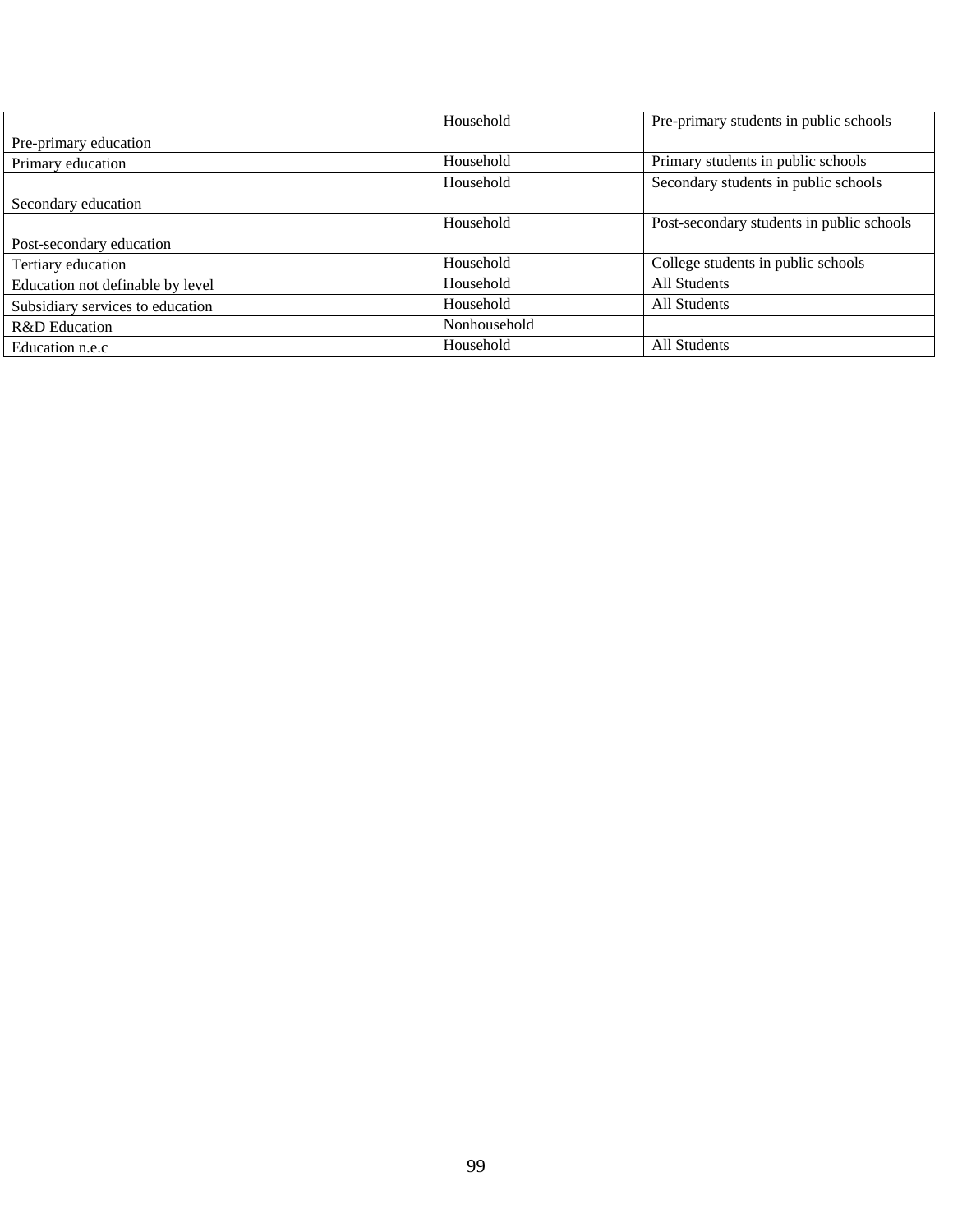**Table D.2: UK Region-wise Distributor, Allocation, and Distribution of Government Consumption Expenditures and Gross Investment by Function, 2005** 

| <b>Function</b>                                                                        | <b>Allocation</b>                                        | <b>Distribution</b>                             |
|----------------------------------------------------------------------------------------|----------------------------------------------------------|-------------------------------------------------|
| <b>General public services</b>                                                         |                                                          |                                                 |
| Executive and legislative organs,<br>financial and fiscal affairs, external<br>affairs | Nonhousehold                                             |                                                 |
| Foreign economic aid                                                                   | Nonhousehold                                             |                                                 |
| General services                                                                       | Nonhousehold                                             |                                                 |
| <b>Basic research</b>                                                                  | Nonhousehold                                             |                                                 |
| R&D general public services                                                            | Nonhousehold                                             |                                                 |
| General public services n.e.c.                                                         | Nonhousehold                                             |                                                 |
| Public debt transactions(1)                                                            | Nonhousehold                                             |                                                 |
| of which: central government debt<br>interest                                          | Nonhousehold                                             |                                                 |
| of which: local government debt<br>interest                                            | Nonhousehold                                             |                                                 |
| of which: public corporation debt<br>interest                                          | Nonhousehold                                             |                                                 |
| <b>Defense</b>                                                                         | Nonhousehold                                             |                                                 |
| Military defense                                                                       | Nonhousehold                                             |                                                 |
| Civil defense                                                                          | Nonhousehold                                             |                                                 |
| Foreign military aid                                                                   | Nonhousehold                                             |                                                 |
| R&D defense                                                                            | Nonhousehold                                             |                                                 |
| Defense n.e.c.                                                                         | Nonhousehold                                             |                                                 |
| <b>Public order and safety</b>                                                         |                                                          |                                                 |
| Police services                                                                        |                                                          |                                                 |
| of which: immigration and citizenship                                                  | Nonhousehold                                             |                                                 |
| of which: other police services                                                        | $50 - 50$                                                | Population                                      |
| Fire-protection services                                                               | $50 - 50$                                                | Population                                      |
| Law courts                                                                             | Nonhousehold                                             |                                                 |
| Prisons                                                                                | Nonhousehold                                             |                                                 |
| R&D public order and safety                                                            | Nonhousehold                                             |                                                 |
| Public order and safety n.e.c.                                                         | Nonhousehold                                             |                                                 |
| <b>Economic affairs</b>                                                                |                                                          |                                                 |
| General economic, commercial and<br>labor affairs                                      | Share of labor affairs                                   | Recipients of Government Employment<br>Training |
| Agriculture, forestry, fishing and<br>hunting                                          |                                                          |                                                 |
| of which: market support under CAP                                                     | Nonhousehold                                             |                                                 |
| of which: other agriculture, food and<br>fisheries policy                              | Share of family farms in total sales<br>of farm products | Farm Income                                     |
| of which: forestry                                                                     | Household                                                | Population                                      |
| Fuel and energy                                                                        | Domestic share of total energy<br>consumption            | Energy expenditures                             |
| Mining, manufacturing and construction                                                 | Nonhousehold                                             |                                                 |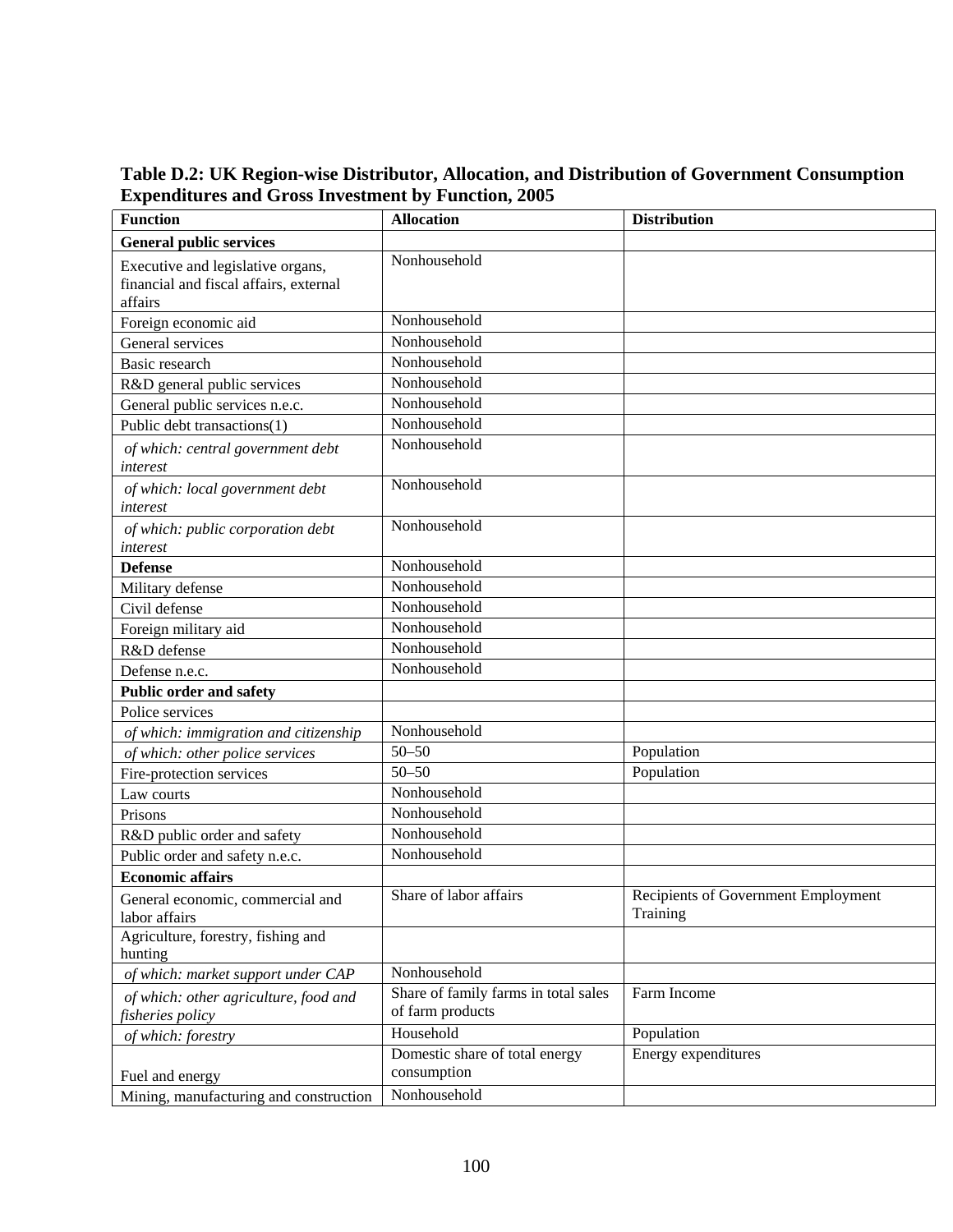| Transport                                |                                      |                                               |
|------------------------------------------|--------------------------------------|-----------------------------------------------|
|                                          | Share of automobiles and buses in    | KMs driven by region and income quintile      |
| of which: national roads                 | total cost                           |                                               |
|                                          | Share of automobiles and buses in    | KMs driven by region and income quintile      |
| of which: local roads                    | total cost                           |                                               |
| of which: local public transport         | Household                            | KMs used by region and income quintile        |
|                                          | Share of passenger rail KM-tons in   | KMs used by region and income quintile        |
| of which: railway                        | total rail KM-tons                   |                                               |
| of which: other transport                | Nonhousehold                         |                                               |
| Communication                            | $50 - 50$                            |                                               |
| Other industries                         | Nonhousehold                         |                                               |
| R&D economic affairs                     | Nonhousehold                         |                                               |
| Economic affairs n.e.c.                  | Nonhousehold                         |                                               |
| <b>Environment protection</b>            |                                      |                                               |
|                                          | Residential share of total municipal | Expenditures on water and other public        |
|                                          | solid waste                          | services by households receiving public water |
| Waste management                         |                                      | supply                                        |
|                                          | Domestic share of total water        | Expenditures on water and other public        |
| Waste water management                   | discharges from all sectors          | services by households using public sewerage  |
|                                          | Domestic share of total pollution in | Expenditures on nondurables and               |
| Pollution abatement                      | four categories                      | entertainment (less fees and admissions)      |
| Protection of biodiversity and landscape | Household                            | Population                                    |
| R&D environment protection               | Nonhousehold                         |                                               |
| Environment protection n.e.c.            | Nonhousehold                         |                                               |
| Housing and community amenities          |                                      |                                               |
| Housing development                      |                                      |                                               |
| of which: local authority housing        | Household                            | Recipients of Government Housing Assistance   |
| of which: other social housing           | Household                            | Recipients of Government Housing Assistance   |
| Community development                    | Household                            | Population                                    |
|                                          | Domestic-use share of total          | Expenditures on water and other public        |
|                                          | deliveries from the public water     | services by households using public sewerage  |
| Water supply                             | supply                               |                                               |
| <b>Street lighting</b>                   | Household                            | Population                                    |
| R&D housing and community amenities      | Nonhousehold                         |                                               |
| Housing and community amenities          | Household                            | Population                                    |
| n.e.c.                                   |                                      |                                               |
| Recreation, culture and religion         |                                      |                                               |
| Recreational and sporting services       | Household                            | Population                                    |
| Cultural services                        | Household                            | Population                                    |
| Broadcasting and publishing services     | Household                            | Population                                    |
| Religious and other community services   | Household                            | Population                                    |
| R&D recreation, culture and religion     | Nonhousehold                         |                                               |
| Recreation, culture and religion n.e.c.  | Household                            | Population                                    |
| <b>Education</b>                         |                                      |                                               |
| Pre-primary and primary education        |                                      |                                               |
| of which: under fives                    | Household                            | Pre-primary students in public schools        |
| of which: primary education              | Household                            | Primary students in public schools            |
| Secondary education                      | Household                            | Secondary students in public schools          |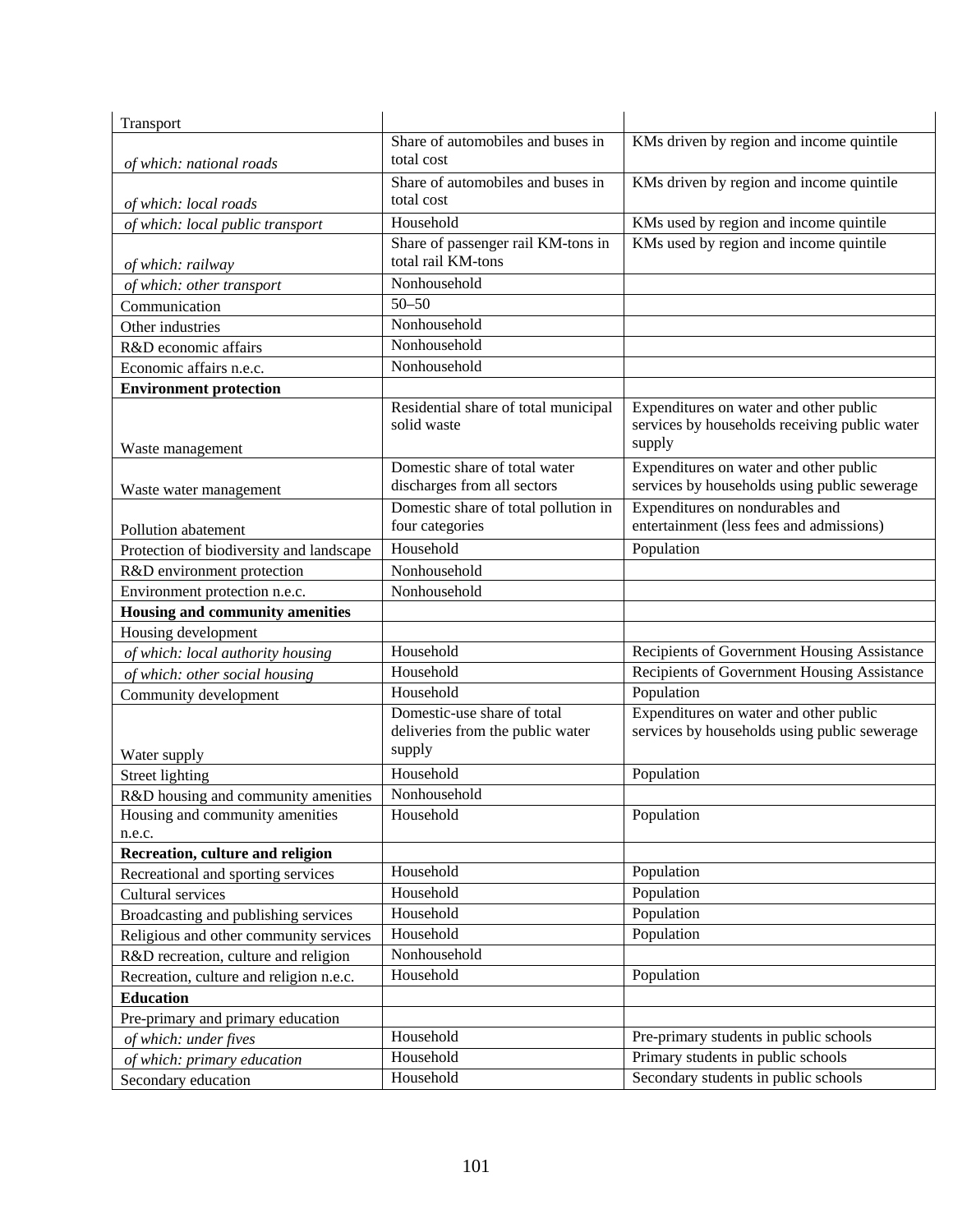| Post-secondary non-tertiary<br>education $(3)$ | Household    | Per pupil expenditures on further education by<br>region |
|------------------------------------------------|--------------|----------------------------------------------------------|
| Tertiary education                             | Household    | Per pupil expenditures on higher education by<br>region  |
| Education not definable by level               | Household    | All Students                                             |
| Subsidiary services to education               | Household    | All Students                                             |
| R&D education                                  | Nonhousehold |                                                          |
| Education n.e.c.                               | Household    | <b>All Students</b>                                      |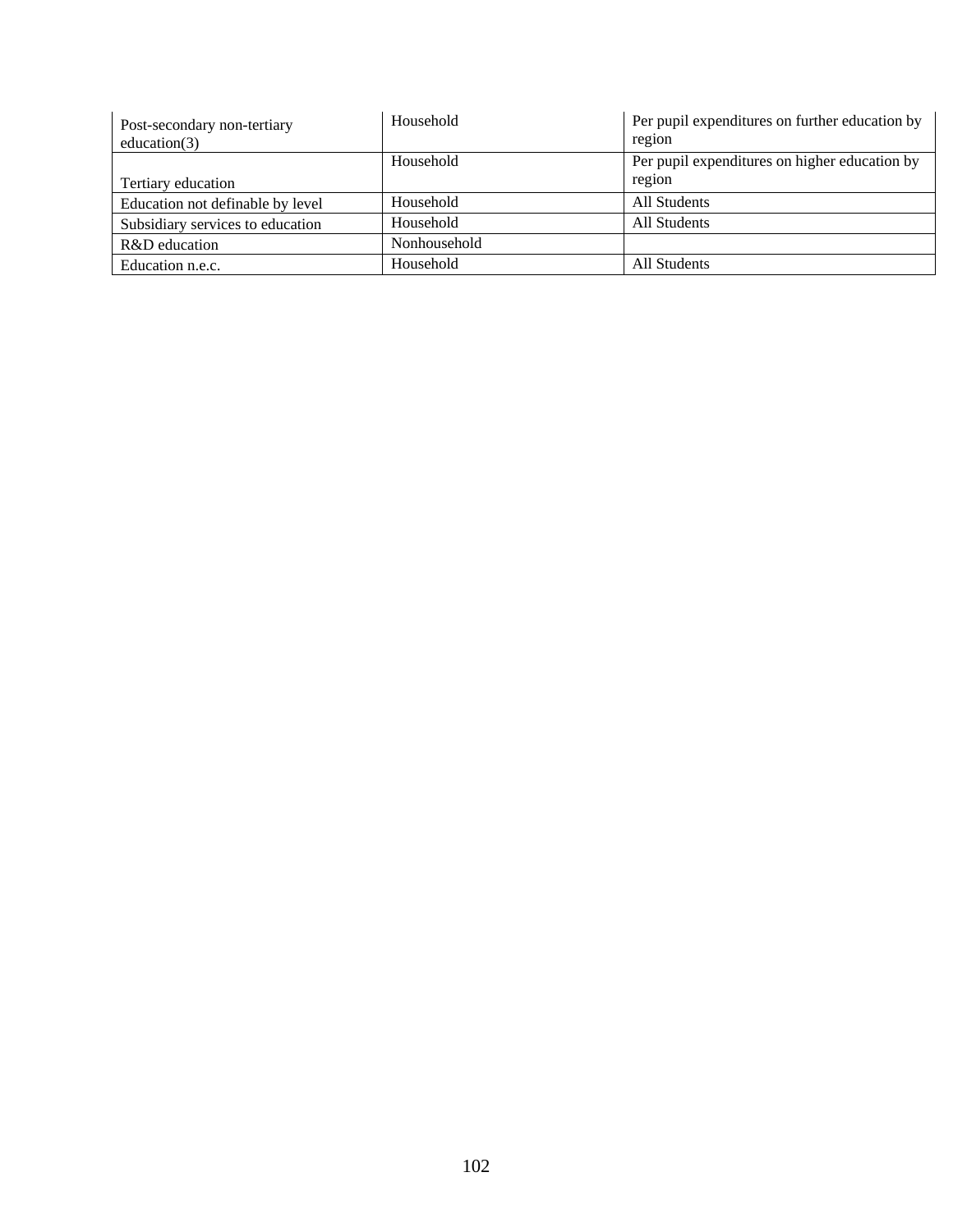## **Table D.3: UK Government Consumption and Gross Investment Expenditures by Function (in millions of current pounds): Total Expenditure and the Amount and Share (in percent) Allocated to the Household Sector, 1995**

| <b>Function</b>                                                          | <b>PESA</b><br><b>Total</b> | <b>Allocated</b><br><b>Amount</b> | Household<br>share |
|--------------------------------------------------------------------------|-----------------------------|-----------------------------------|--------------------|
| Total central administration and associated<br>expenditure               | 8,110                       | na                                |                    |
| Other public services                                                    | 4,432                       | na                                |                    |
| Common services                                                          | 278                         | na                                |                    |
| <b>EC</b> Net Payments                                                   | 3,370                       | na                                |                    |
| Finance for public corporations                                          | (52)                        | na                                |                    |
| Northern Ireland Regional Rates (Payments)                               | 205                         | na                                |                    |
| Northern Ireland Regional Rates (Receipts)                               | (124)                       | na                                |                    |
| International development assistance and other<br>international services |                             |                                   |                    |
| International development assistance and other<br>international services | 2,216                       | na                                |                    |
| Other international services                                             | 1,333                       | na                                |                    |
| Total international development assistance and<br>other services         | 3,549                       | na                                |                    |
| Defense                                                                  |                             |                                   |                    |
| Defense budget                                                           | 21,528                      | na                                |                    |
| Receipts for sale of married quarters                                    |                             |                                   |                    |
| Total defense                                                            | 21,528                      |                                   |                    |
| Civil defense                                                            | 37                          | na                                |                    |
| <b>Public Order and Safety</b>                                           |                             |                                   |                    |
| Police Services                                                          | 7,447                       |                                   |                    |
| of which: Police                                                         | 7,239                       | 3,619                             | 50                 |
| of which: Immigration and citizenship                                    | 208                         | na                                | na                 |
| Fire Protection Services                                                 | 1,537                       | 769                               | 50                 |
| Law Courts                                                               | 2,921                       | na                                | na                 |
| Prisons                                                                  | 2,247                       | na                                | na                 |
| R&D Public Order and Safety                                              |                             | na                                | na                 |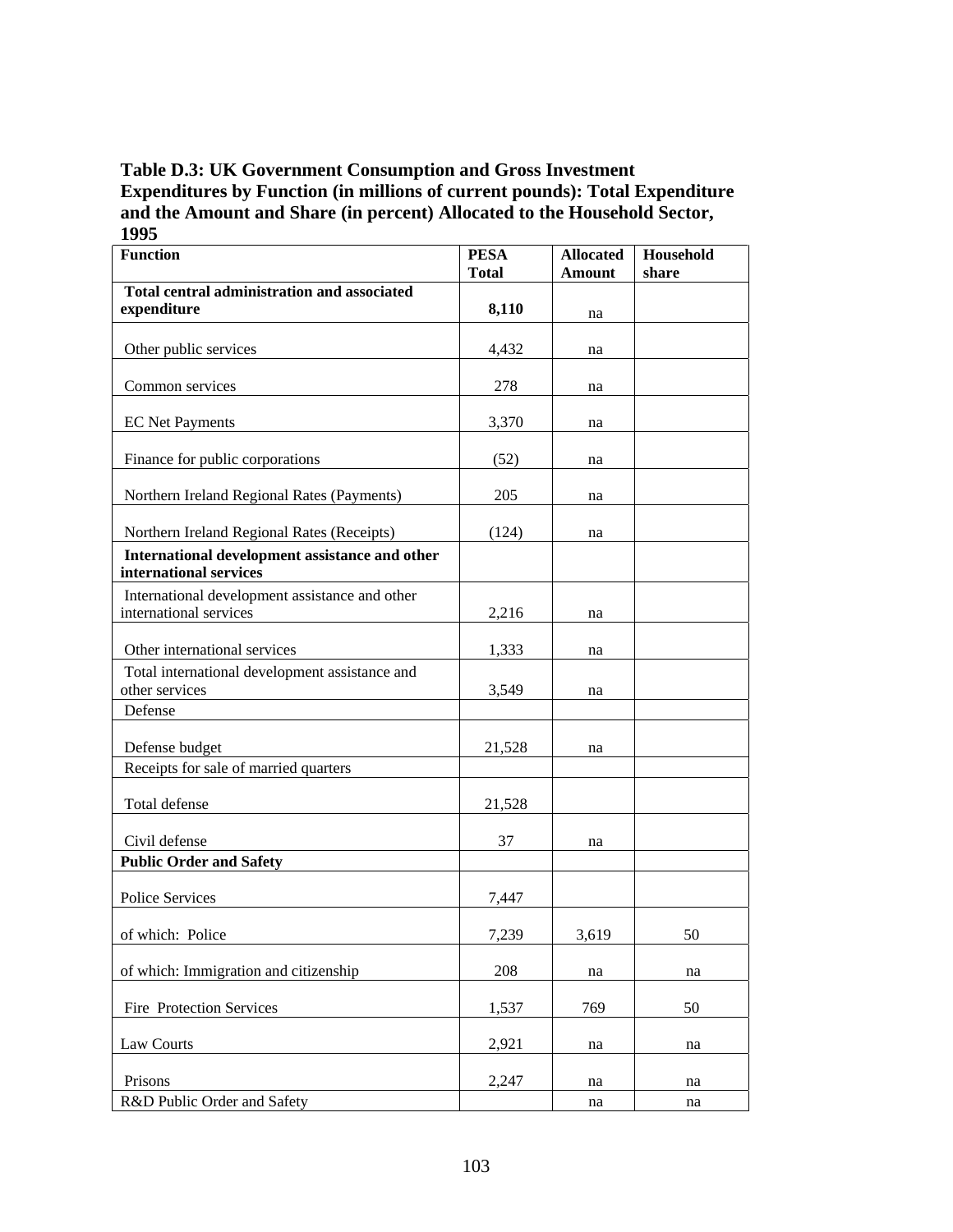|                                                                       | 28     |       |     |
|-----------------------------------------------------------------------|--------|-------|-----|
| Public Order and Safety n.e.c.                                        | 425    | na    | na  |
| Total law, order and protective services                              | 22,739 | 4,388 | 19  |
| <b>Economics Affairs</b>                                              |        |       |     |
| General economic, commercial and labor affairs                        | 4,758  | 2,572 | 54  |
| of which: General labor affairs                                       | 2,572  | 2,572 | 100 |
| of which: Regional and other industrial support                       | 2,186  | na    | na  |
| Agriculture, fisheries, food and forestry                             | 3,785  | na    | na  |
| of which: Market support under CAP                                    | 2,159  |       |     |
| of which: Other agriculture, fisheries and food                       | 1,570  | 1,247 | 79  |
| of which: Forestry                                                    | 55     | 55    | 100 |
| Fuel and energy                                                       | 628    | 327   | 52  |
| Mining, manufacturing and construction                                | 63     | na    | na  |
| Transport                                                             | 8,578  | na    | na  |
| of which: National roads                                              | 2,406  | 1,657 | 69  |
| of which: Local roads                                                 | 3,472  | 2,400 | 69  |
| if which: Local transport                                             | 1,077  | 1,077 | 100 |
| of which: Ports                                                       | 5      | na    | na  |
| of which: Marine, coastguard, shipping and civil<br>aviation services | 21     | na    | na  |
| of which: Driver and vehicle licensing                                | 139    | 94    | 67  |
| of which: National rail services                                      | 2,004  | 282   | 14  |
| of which: UK Maritime Agency                                          | 82     | na    | na  |
| of which: Other transport services                                    | (627)  | na    | na  |
| Communication                                                         | 197    | 98    | 50  |
| Other industries                                                      | 136    | na    | na  |
| R&D economic affairs                                                  | 1,351  | na    | na  |
| Economic affairs n.e.c.                                               | 352    | na    | na  |
| <b>Total Economic Affairs</b>                                         | 19,847 | 9,809 | 49  |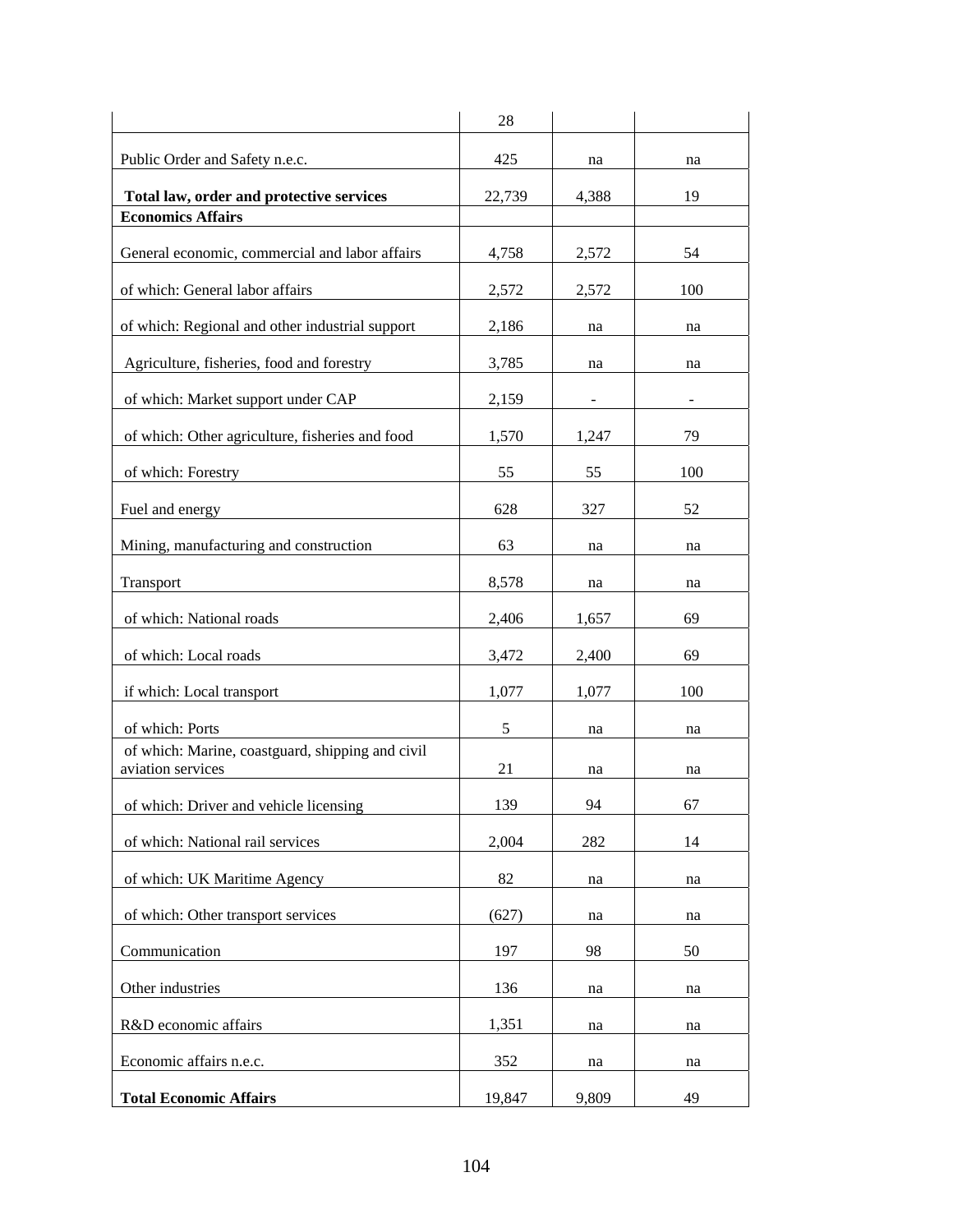| <b>Environmental protection</b>                                 |       |       |     |
|-----------------------------------------------------------------|-------|-------|-----|
| Waste management                                                | 5,604 | 786   | 14  |
| Waste water management                                          | 77    | 22    | 28  |
| Pollution abatement                                             | 251   | 72    | 29  |
| Protection of biodiversity and landscape                        | 384   | 384   | 100 |
| R&D environment protection                                      | 366   | na    | na  |
| Environment protection n.e.c.                                   | 2,650 | 561   | 21  |
| Total environmental services<br>Housing and community amenities | 9,332 | 1,825 | 20  |
| <b>Housing Development</b>                                      | 1,315 | 1,315 | 100 |
| of which: local authority housing                               | 1,021 | na    | na  |
| of which: other Social Housing                                  | 294   | na    | na  |
| Community development                                           | 1,809 | 1,809 | 100 |
| Water supply                                                    | 922   | 234   | 25  |
| Street lighting                                                 | 478   | 478   | 100 |
| R&D housing and community amenities                             | 27    | na    | na  |
| <b>Total housing and community services</b>                     | 4,729 | 3,836 | 81  |
| Recreation, culture, and religion                               |       |       |     |
| Recreation and culture                                          | 2,791 | 2,837 | 102 |
| Recreational and sporting services                              | 732   | na    | na  |
| Cultural services                                               | 2,059 | na    | na  |
| Broadcasting and publishing services                            | 71    | 71    | 100 |
| Religious and other community services                          | 54    | 53    | 98  |
| R&D recreation, culture and religion                            | 42    | na    | na  |
| Recreation, culture and religion n.e.c.                         | 42    | na    | na  |
| Total recreation, culture and religion                          | 3,000 | 2,961 | 99  |
| <b>Education</b>                                                |       |       |     |
| Pre-primary education                                           | 1,589 | 1,588 | 100 |
| Primary education                                               | 9,414 | 9,414 | 100 |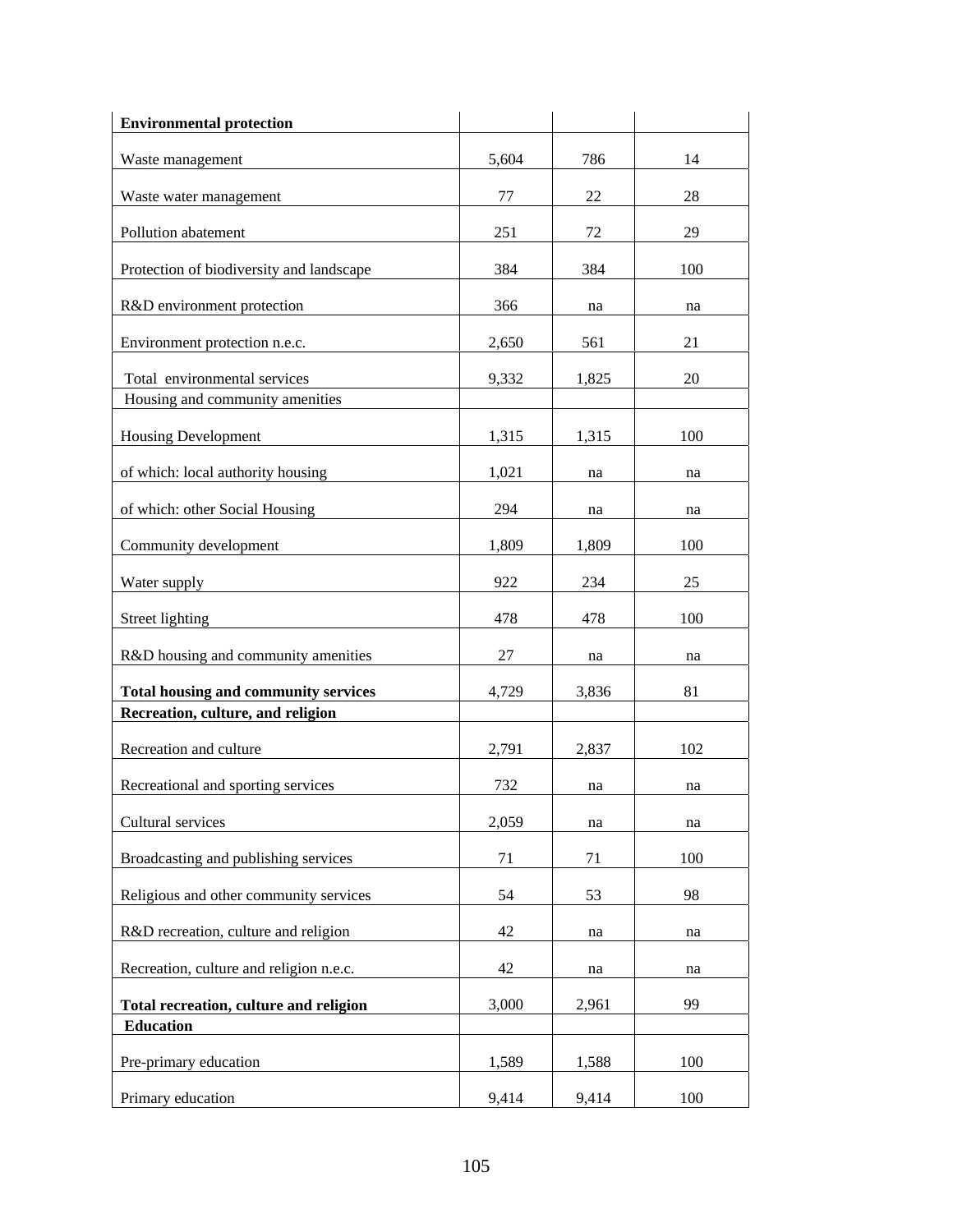| Secondary education                                | 10,089  | 10,089 | 100 |
|----------------------------------------------------|---------|--------|-----|
|                                                    |         |        |     |
| Post-secondary education                           | 4,876   | 3,038  | na  |
|                                                    |         |        |     |
| Tertiary education                                 | 4,795   | 4,057  | na  |
|                                                    |         |        |     |
| <b>Other Education</b>                             | 3,040   | 2,755  | 91  |
| Education not definable by level                   | 1,518   | na     | na  |
| Subsidiary services to education                   | 823     | na     | na  |
| R&D Education                                      | 31      | na     | na  |
| Education n.e.c                                    | 699     | na     | na  |
| <b>Total education</b>                             | 33,834  | 30,941 | 91  |
| <b>Total Public Expenditures (excluding Social</b> |         |        |     |
| <b>Protection and Health)</b>                      | 126,669 | 53,760 | 42  |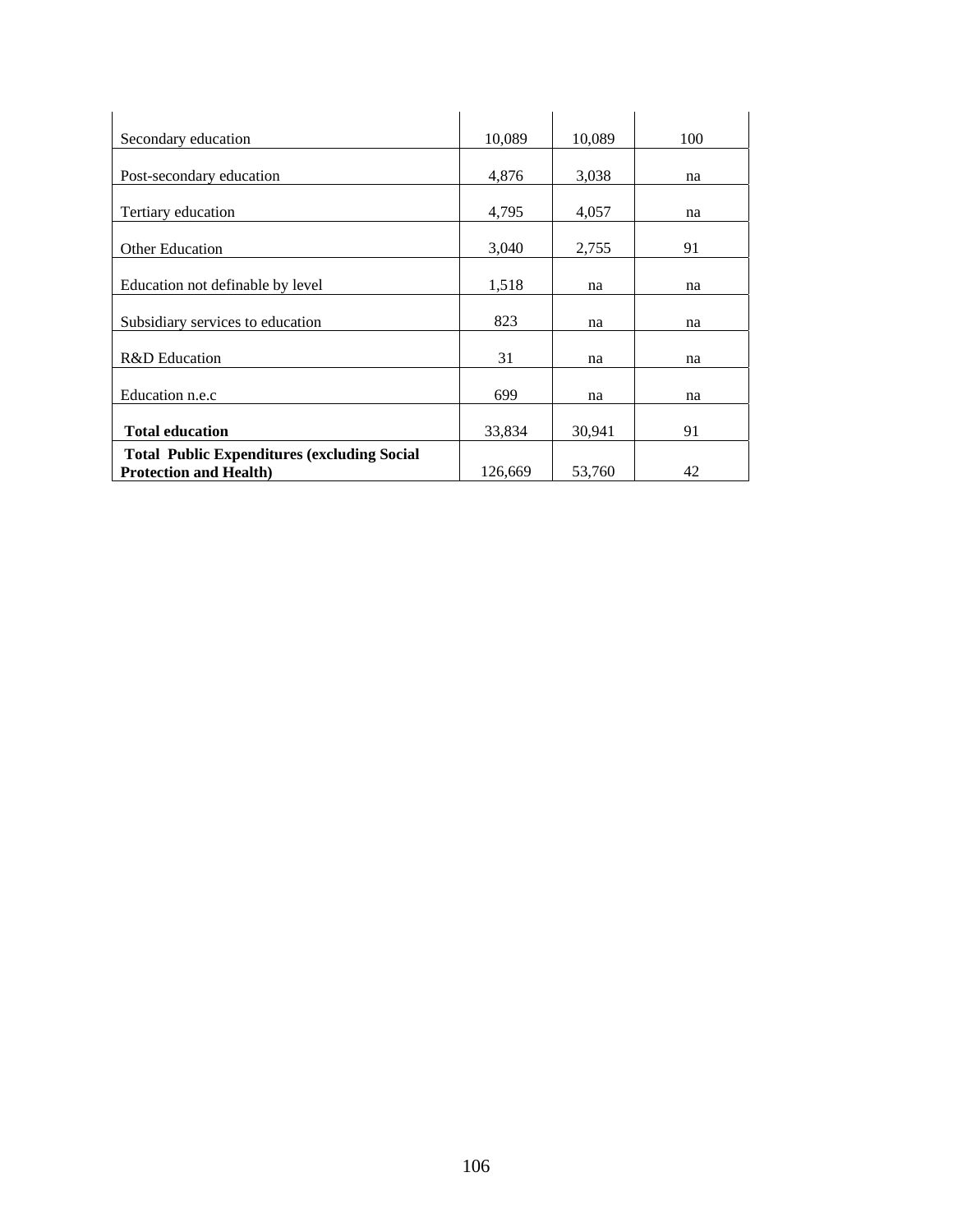## **Table D.4: UK Government Consumption and Gross Investment Expenditures by Function (in millions of current pounds): Total Expenditure and the Amount and Share (in percent) Allocated to the Household Sector, 2005**

| <b>Function</b>                                                                     | <b>PESA</b><br><b>Total</b> | <b>Allocated</b><br><b>Amount</b> | <b>Household share</b> |
|-------------------------------------------------------------------------------------|-----------------------------|-----------------------------------|------------------------|
| <b>General public services</b>                                                      |                             |                                   |                        |
| Executive and legislative organs, financial and fiscal affairs, external<br>affairs | 11,447                      | $\overline{\phantom{a}}$          |                        |
| Foreign economic aid                                                                | 4,227                       | $\overline{\phantom{a}}$          |                        |
| General services                                                                    | 1,060                       | $\ddot{\phantom{1}}$              |                        |
| Basic research                                                                      | 127                         | $\blacksquare$                    |                        |
| R&D general public services                                                         | 30                          | $\overline{\phantom{a}}$          |                        |
| General public services n.e.c.                                                      | 2,413                       | $\overline{\phantom{a}}$          |                        |
| Public debt transactions(1)                                                         | 26,752                      | $\overline{\phantom{a}}$          |                        |
| of which: central government debt interest                                          | 25,807                      | $\overline{\phantom{a}}$          |                        |
| of which: local government debt interest                                            | 440                         | $\overline{\phantom{a}}$          |                        |
| of which: public corporation debt interest                                          | 505                         | $\bar{\phantom{a}}$               |                        |
| <b>Total general public services</b>                                                | 46,056                      | $\blacksquare$                    |                        |
| <b>Defense</b>                                                                      |                             |                                   |                        |
| Military defense                                                                    | 26,411                      | $\bar{\phantom{a}}$               |                        |
| Civil defense                                                                       | 77                          | $\blacksquare$                    |                        |
| Foreign military aid                                                                | 1,155                       | $\blacksquare$                    |                        |
| R&D defense                                                                         | 566                         | $\blacksquare$                    |                        |
| Defense n.e.c.                                                                      | 2,710                       | $\overline{\phantom{a}}$          |                        |
| <b>Total defense</b>                                                                | 30,918                      | $\blacksquare$                    |                        |
| Public order and safety                                                             |                             |                                   | 45                     |
| Police services                                                                     | 16,186                      | 7,287                             |                        |
| of which: immigration and citizenship                                               | 1,649                       | $\qquad \qquad \blacksquare$      |                        |
| of which: other police services                                                     | 14,537                      | 7,288                             | 50                     |
| Fire protection services                                                            | 2,675                       | 1,337                             | 50                     |
| Law courts                                                                          |                             |                                   | $\boldsymbol{0}$       |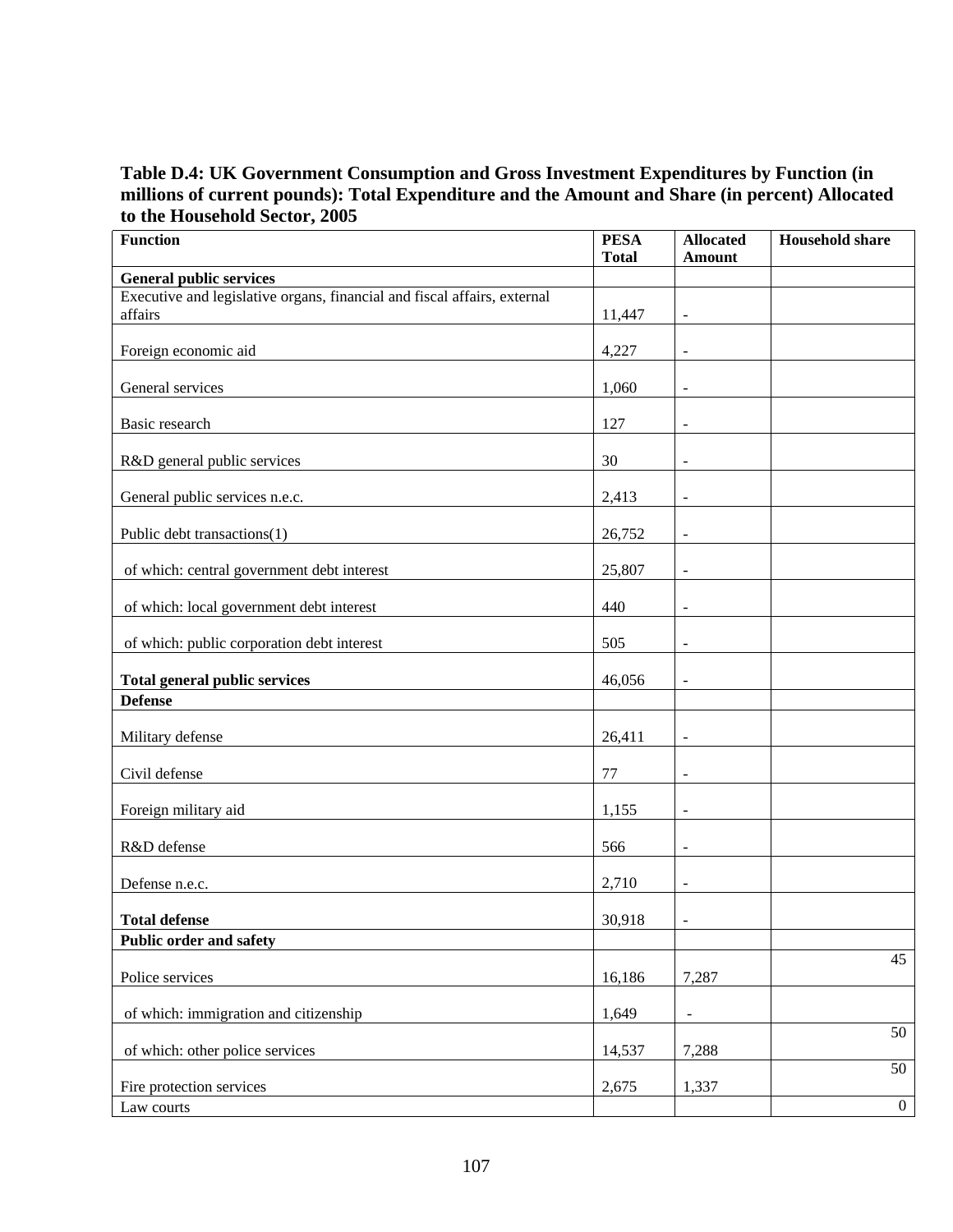|                                                                 | 6,111  | $\blacksquare$               |                  |
|-----------------------------------------------------------------|--------|------------------------------|------------------|
| Prisons                                                         | 3,577  | $\blacksquare$               | $\mathbf{0}$     |
| R&D public order and safety                                     | 23     | $\blacksquare$               | $\boldsymbol{0}$ |
|                                                                 |        |                              | $\boldsymbol{0}$ |
| Public order and safety n.e.c.                                  | 421    | $\overline{\phantom{a}}$     | $\boldsymbol{0}$ |
| Total public order and safety                                   | 28,993 | $\overline{\phantom{a}}$     |                  |
| <b>Economic affairs</b>                                         |        |                              | 44               |
| General economic, commercial and labor affairs                  | 6,971  | 3,095                        | 20               |
| Agriculture, forestry, fishing and hunting                      | 5,586  | 1,104                        |                  |
| of which: market support under CAP                              | 3,950  | $\overline{\phantom{a}}$     | $\Omega$         |
| of which: other agriculture, food and fisheries policy          | 1,481  | 988                          | 67               |
| of which: forestry                                              | 156    | 116                          | 74               |
| Fuel and energy                                                 | 1,359  | 711                          | 52               |
| Mining, manufacturing and construction                          | 136    |                              | $\boldsymbol{0}$ |
|                                                                 |        |                              | 50               |
| Transport                                                       | 17,039 | 8,461                        | 66               |
| of which: national roads                                        | 2,705  | 1,796                        |                  |
| of which: local roads                                           | 4,963  | 3,320                        | 67               |
| of which: local public transport                                | 2,567  | 2,568                        | 100              |
| of which: railway                                               | 5,921  | 777                          | 13               |
| of which: other transport                                       | 882    | $\qquad \qquad \blacksquare$ | $\boldsymbol{0}$ |
| Communication                                                   | 426    | 213                          | 50               |
| Other industries                                                | 295    | $\blacksquare$               | $\boldsymbol{0}$ |
| R&D economic affairs                                            | 2,925  | ÷,                           | $\boldsymbol{0}$ |
| Economic affairs n.e.c.                                         | 762    | $\overline{\phantom{a}}$     | $\boldsymbol{0}$ |
| <b>Total economic affairs</b>                                   | 35,499 | 13,583                       | 38               |
| <b>Environment protection</b>                                   |        |                              |                  |
| Waste management                                                | 5,077  | 799                          | 16               |
| Waste water management                                          | 70     | 11                           | 16               |
|                                                                 |        |                              | 19               |
| Pollution abatement<br>Protection of biodiversity and landscape | 227    | 43                           | 100              |
|                                                                 |        |                              |                  |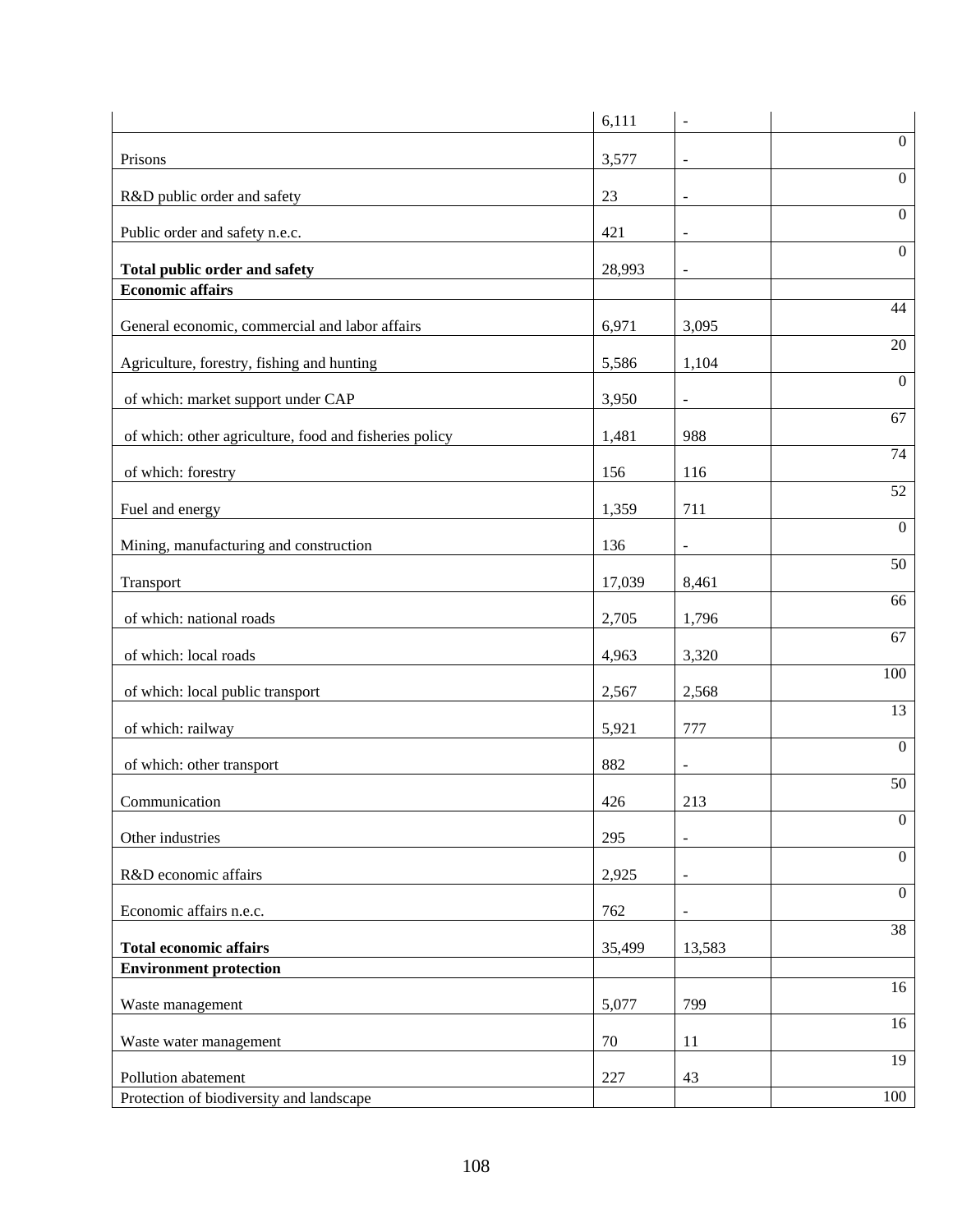|                                                                 | 348    | 349                      |                          |
|-----------------------------------------------------------------|--------|--------------------------|--------------------------|
| R&D environment protection                                      | 332    | $\blacksquare$           | $\mathbf{0}$             |
| Environment protection n.e.c.                                   | 2,401  | 450                      | 19                       |
|                                                                 |        |                          | 20                       |
| Total environment protection<br>Housing and community amenities | 8,456  | 1,651                    |                          |
|                                                                 |        |                          | 97                       |
| Housing development                                             | 6,017  | 6,012                    |                          |
| of which: local authority housing                               | 3,783  | $\overline{\phantom{a}}$ | $\overline{\phantom{a}}$ |
| of which: other social housing                                  | 2,235  |                          |                          |
| Community development                                           | 2,983  | 2,984                    | 100                      |
| Water supply                                                    | 880    | 250                      | 28                       |
| Street lighting                                                 | 482    | 482                      | 100                      |
|                                                                 |        |                          | $\mathbf{0}$             |
| R&D housing and community amenities                             | 14     | $\blacksquare$           |                          |
| Housing and community amenities n.e.c.                          | 175    |                          | 92                       |
| <b>Total housing and community amenities</b>                    | 10,552 | 9,728                    |                          |
| <b>Recreation, Culture, and Religion</b>                        |        |                          | 97                       |
| Recreation and culture                                          | 7,196  | 6,982                    |                          |
| Recreational and sporting services                              | 3,130  |                          | $\overline{\phantom{a}}$ |
| Cultural services                                               | 3,984  |                          |                          |
| Broadcasting and publishing services                            | 3,431  | 3,433                    | 100                      |
| Religious and other community services                          | 105    | 106                      | 100                      |
| R&D recreation, culture and religion                            | 81     | $\overline{\phantom{a}}$ | $\boldsymbol{0}$         |
|                                                                 |        |                          | $\blacksquare$           |
| Recreation, culture and religion n.e.c.                         | 82     | $\overline{\phantom{a}}$ | 97                       |
| Total recreation, culture and religion<br><b>Education</b>      | 10,813 | 10,521                   |                          |
|                                                                 |        |                          | 100                      |
| Pre primary and primary education                               | 23,448 | 23,447                   |                          |
| of which: under fives                                           | 4,305  | 4,305                    | 100                      |
| of which: primary education                                     | 19,143 | 19,142                   | 100                      |
| Secondary education                                             | 21,144 | 21,144                   | 100                      |
| Post secondary non tertiary education                           | 7,669  | 5,607                    | 73                       |